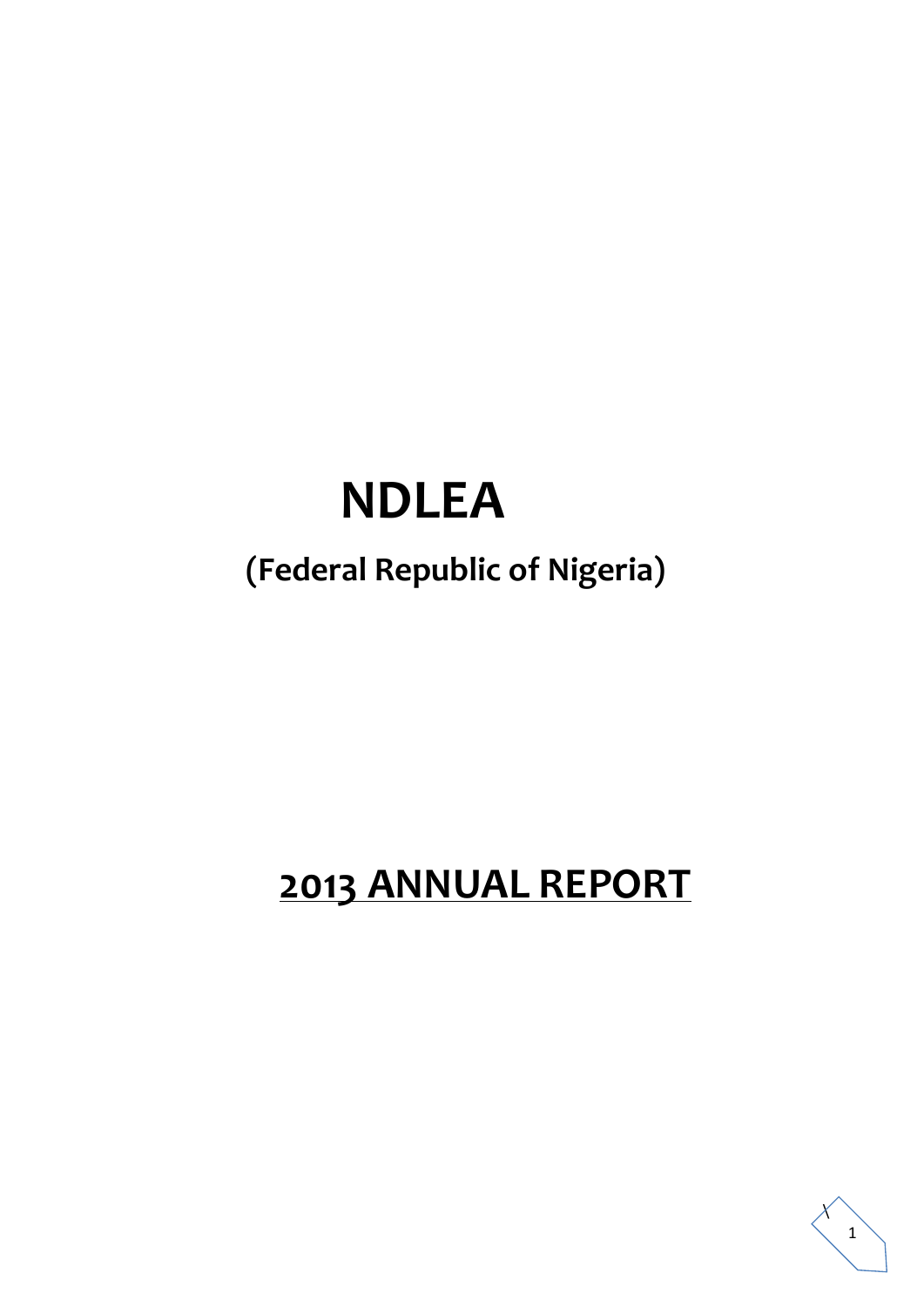#### **Vision Statement**

*To become the most proactive and leading Drug Law Enforcement Agency on the African Continent and one of the best in the world through the provision of effective and efficient services to Nigerians by cutting off the supply of illicit drugs, reducing the demand for illicit drugs and other substances of abuse, tracing and recovering drug-related proceeds and contributing to the creation and maintenance of an enviable image for the Nation throughout the world*

.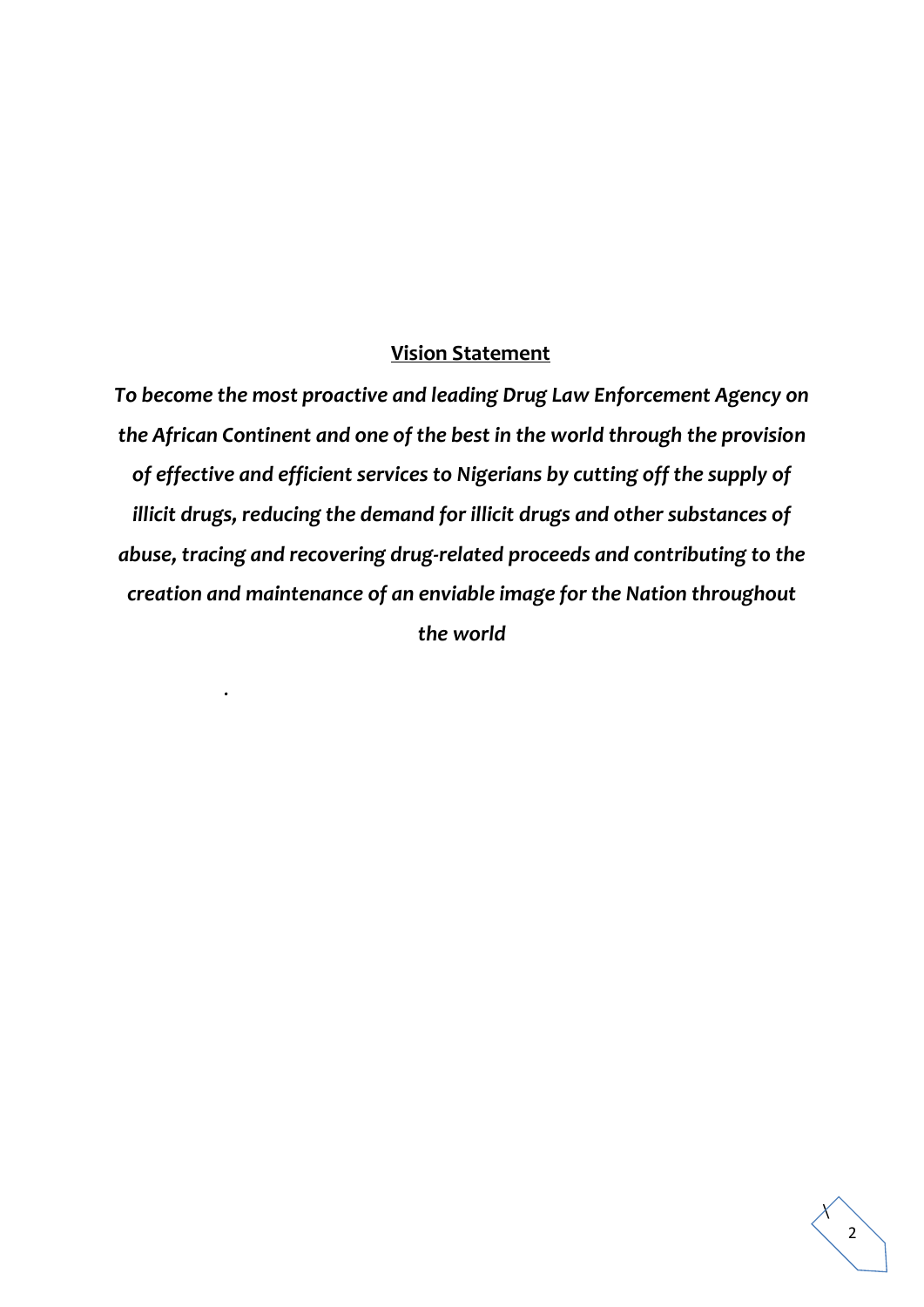#### **Mission Statement**

*The National Drug Law Enforcement Agency shall deploy all resources at its disposal for the total eradication of illicit trafficking in narcotic drugs and psychotropic substances; suppression of demand for illicit drugs and other substances of abuse; recovery of ill gotten wealth, acquired from proceeds of illicit drug trade; protection, enhancement and maintenance of the image of*

*Nigeria and Nigerians at home and abroad*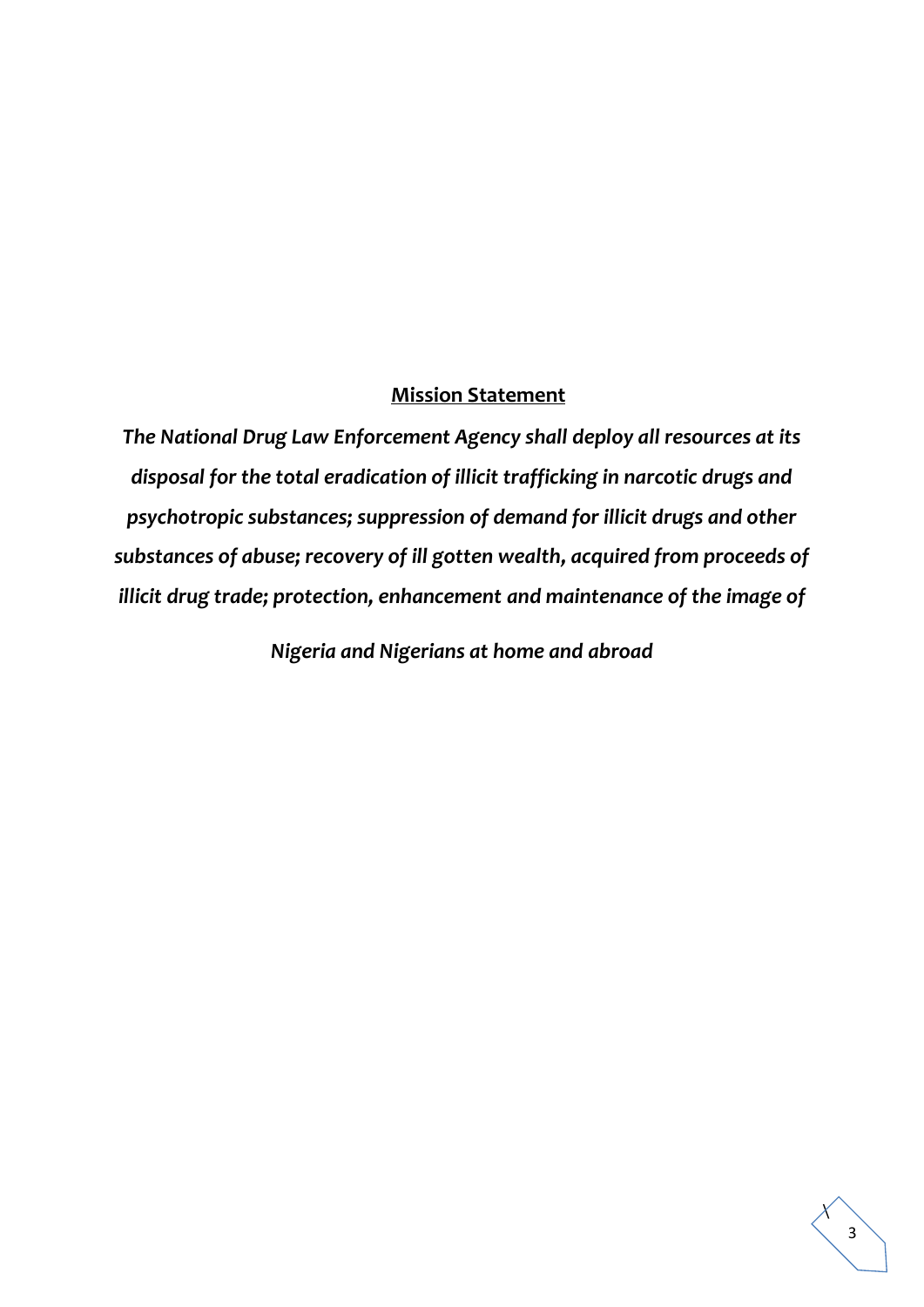## *From the Executive Desk*

In drug control, good news can also be bad news. This sums up the entire 2013 Annual Report of the Agency that you are about to digest. In the year, all the indices used to measure Agency performance were looking up.

The drug supply suppression index maintained an upward swing in both the number of persons arrested and the quantity of drugs seized. The size of drug farm lands destroyed and the number of persons sent to jail were impressive. It is therefore good news that, compared to the previous year, the Agency stamped out a greater number of persons involved in drug dealing and also prevented what would have been more influx of drugs.

That, however, is the end of the good news. Outside of the performance level, it is bad news that more of our people still go into drug dealing, in spite of the intensive and extensive campaigns against such involvement. This development holds a lot of danger for individuals, families and the society at large.

Our figures show that well over 76% of the total number of arrested drug suspects was able bodied youths, described as the leaders of tomorrow and who ordinarily should have been part of the much needed workforce to drive the nation's socio-economic development. A whopping 1,871 of those arrested, made up of mainly the youth population, found themselves in jail in 2013.

It is bad news also that women are no longer left out of the heinous drug crimes, as if to lend credence to the age long claim that whatever a man can do, women can also do, if not better. In 2013, we saw women competing for space in the illicit drug business. Where then lays their God given role as home builders and role models to children? It must be noted that there is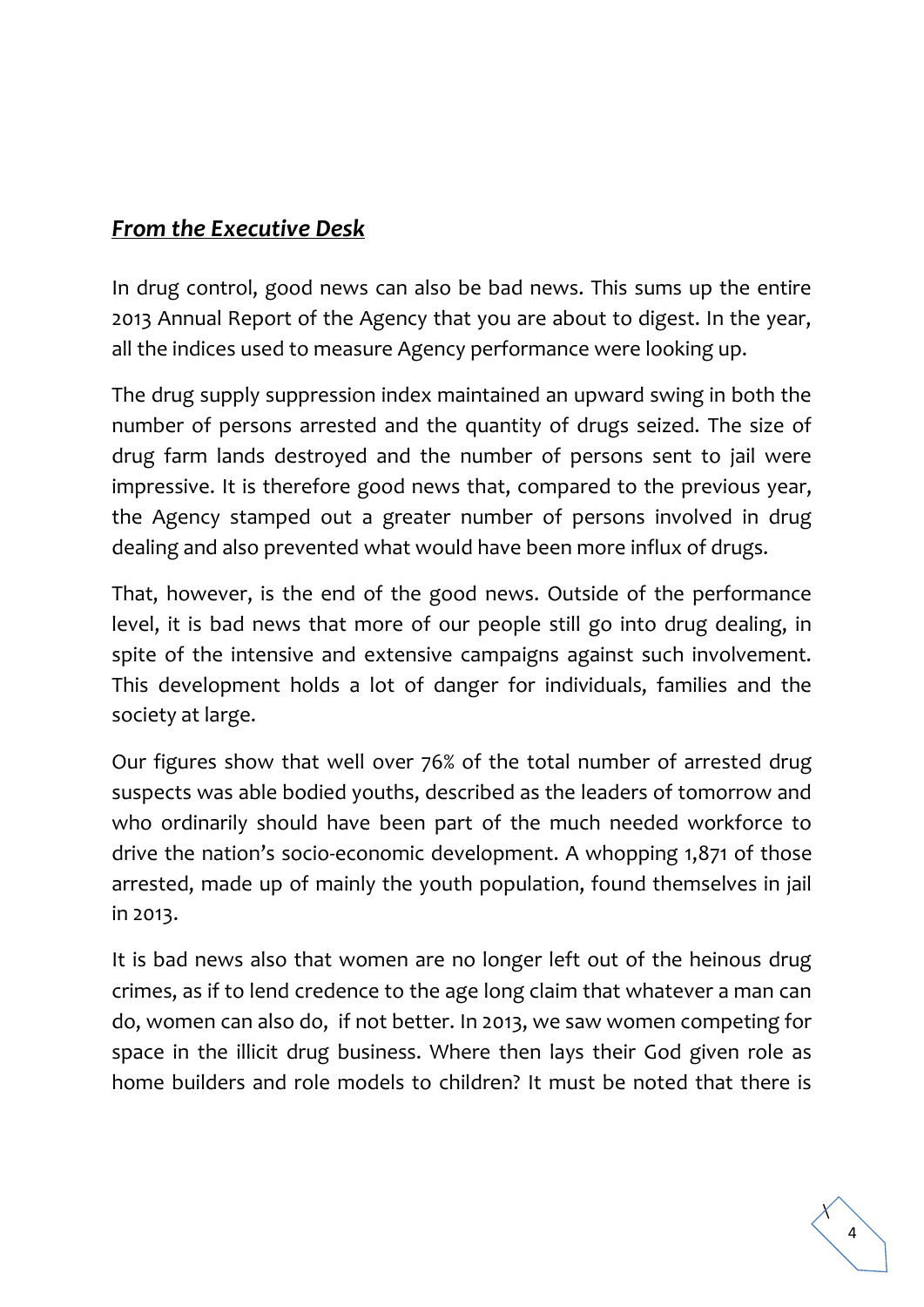even no justification for any gender to go into any illicit trade in the first place.

Another bad news is the remarkable rise in the number of drug dependent persons. Naturally, the rise in drug dealing makes drugs more available whereas, drug availability fuels drug consumption. It is therefore understandable that a total number of six thousand three hundred and forty four (6,344) drug dependent persons were counselled in the various formations of the Agency across the nation.

The world as we know today is a global village where what happens in one region affects the rest of the regions. The legalisation/declassification of cannabis sativa in some parts of Europe and America has contributed in the increase in production of this drug. And Nigeria's has proved to be favourable to Cannabis sativa production, so much so that even in places were rainfall is scanty, cases of cannabis plantation have been reported.

Nigeria is fast becoming a drug producing country. About 43% of the arrested suspects were those trying to smuggle drugs out of Nigeria. Though some of these drugs might have been smuggled into the country through the various non-custom borders but the discovery of yet another three clandestine laboratories in a year is disturbing. Between year 2010 and the year in focus, the Agency has discovered six clandestine laboratories within the country. The existence of clandestine laboratory does not only increase local production, it increases local consumption and then importation of excess production.

As glaring as the frustrations may be, the Agency remains resilient. Our nets are wide spread. As many drug crime perpetrators that are not willing to give up the trade can only be assured of walking into the waiting hands of the Agency.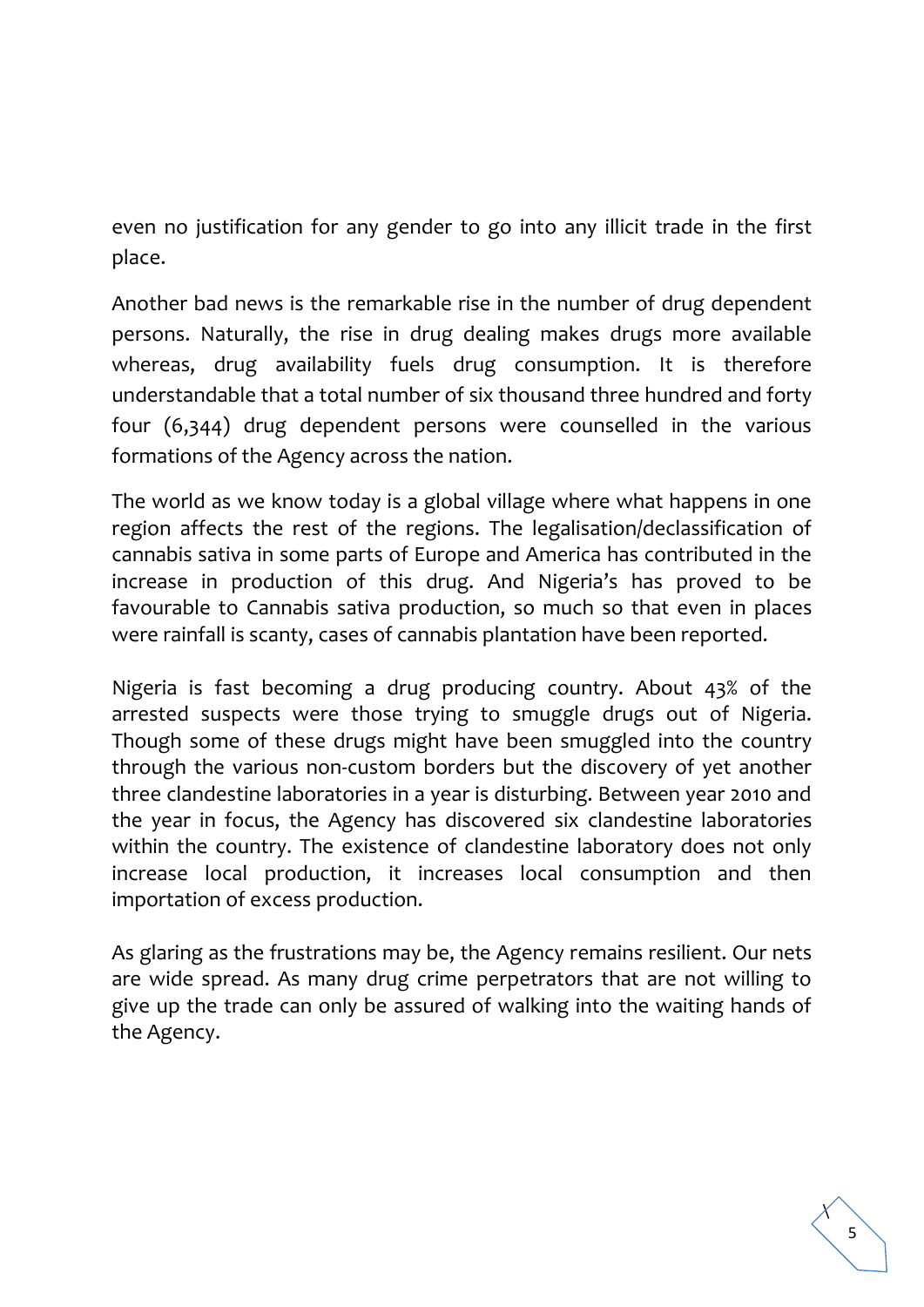**Ahmadu Giade** *Chairman/Chief Executive*

#### **1. Brief History of the National Drug Law Enforcement Agency**

#### **1.0 Background**

The Government of Nigeria (GON) has been deeply concerned about the magnitude of and the rising trend in the demand for and traffic in narcotic drugs and psychotropic substances which adversely affects the international image of the country and the well being of her citizenry. Recognising the links between illicit traffic in drugs and psychotropic substances and other related organized criminal activities which undermine the legitimate economy and threaten the stability and security of the country within the sub-region, Nigeria has been in the forefront of global efforts at suppressing the drug menace in support of global peace and security.

Building on its 1935 Dangerous Drugs Act, Nigeria has been a signatory to all United Nations International Conventions on Drugs and Psychotropic substances, including the "1988 Vienna Convention"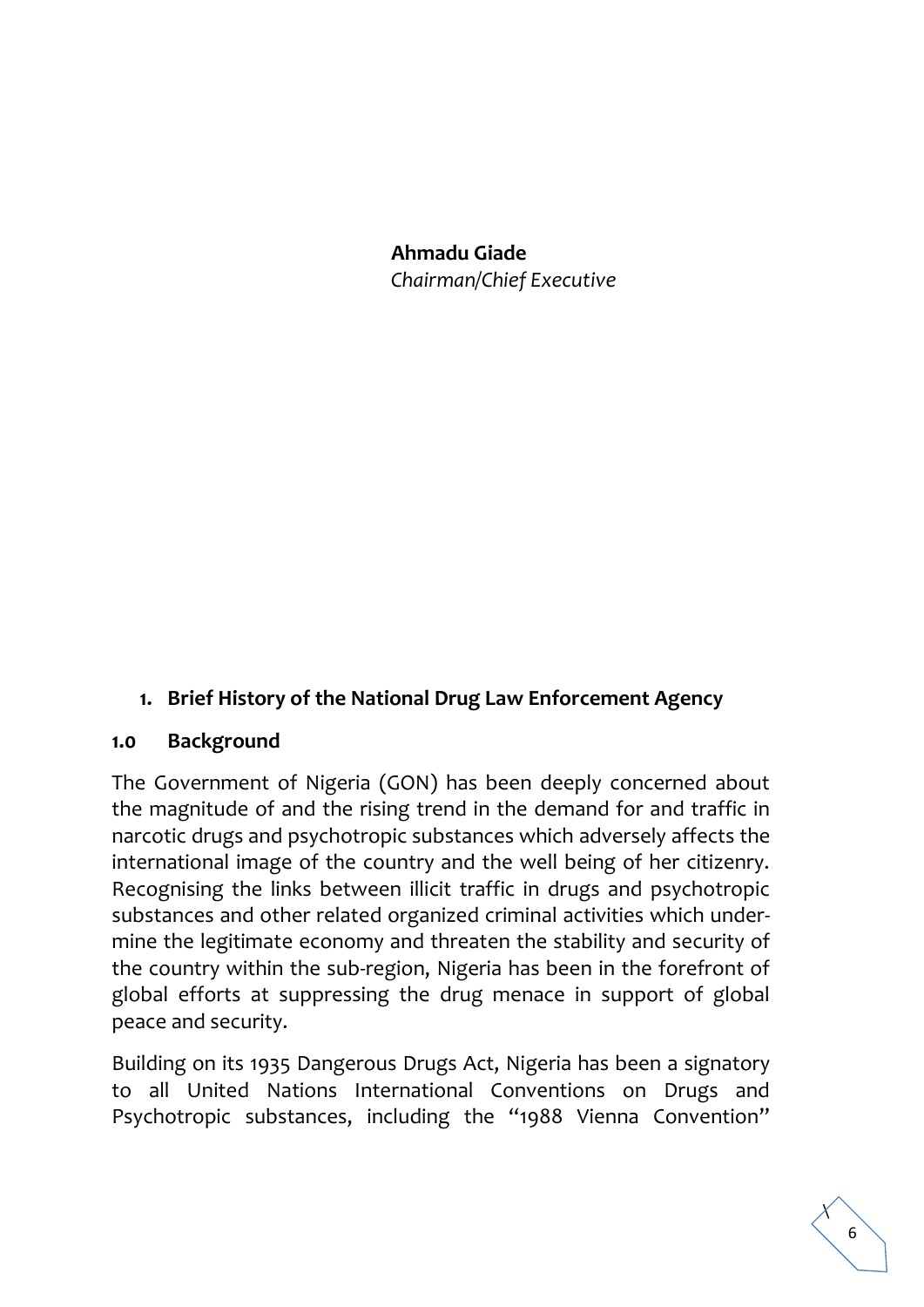which demanded that all countries that are signatory to the convention should domesticate them into local legislations as well as put in place an Institutional frameworks to control the rising drug problem.

The National Drug Law Enforcement Agency (NDLEA) thus became **a** product of the 1988 Convention, recognizing that eradication of illicit traffic in narcotic drugs and psychotropic substances must be vigorously pursued by reinforcing and promulgating a comprehensive legislation to supplement international measures already taken towards effective and meaningful eradication of the illicit traffic, misuse and abuse of narcotic drugs and psychotropic substances.

#### **1.1 Functions of the Agency**

The NDLEA commenced operations in 1990, charged with the responsibility for enforcing the provisions of Decree 48 of 1989 (now CAP N30 LFN 2004) and coordinating all drug laws and policies which powers were previously conferred on any other statutory body in the country including campaigns to check the abuse of narcotics and psychotropic substances. Some of these functions are:

*(a) the enforcement and the due administration of the provisions of the NDLEA Act;*

*(b) The coordination of all drug laws and enforcement functions conferred on any person or authority, including Ministers in the Government of the Federation, by any such laws;* 

*(c) Adoption of measures to identify, trace, freeze, confiscate or seize proceeds derived from drug-related offences or property whose value corresponds to such proceeds;*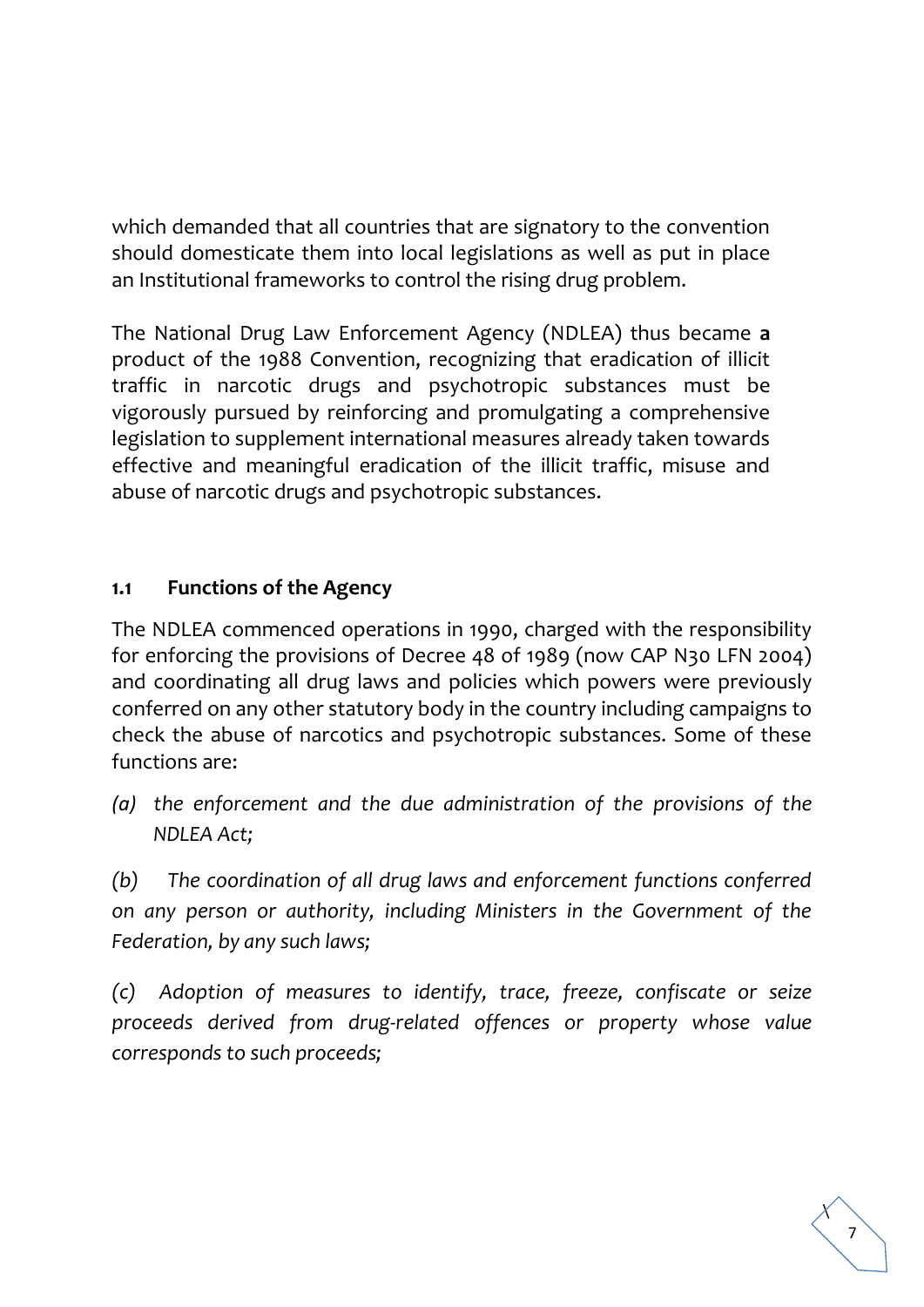*(d) Adoption of measures to eradicate illicit cultivation of narcotic plants and to eliminate illicit demand for narcotic drugs and psychotropic substances with a view to reducing human suffering and eliminating financial incentives for illicit traffic in narcotic drugs and psychotropic substances;*

*(e) taking such measures which might require the taking of reasonable precautions to prevent the use of ordinary means of transport for illicit traffic in narcotic drugs including making special arrangements with transport owners;*

*(f) Adoption of measures which shall include coordinated preventive and repressive action, introduction and maintenance of investigative and control techniques;*

*(g) Adoption of measures to increase the effectiveness of eradication efforts;*

*(h) The facilitation of rapid exchange of scientific and technical information and the conduct of research geared towards eradication of illicit use of narcotic drugs and psychotropic substances;*

*(i) Taking measures for the early destruction of or disposal of the narcotic drugs and psychotropic substances which have been seized, confiscated and forfeited;*

*(j) Facilitation or encouragement of the presence or availability of persons,*  including persons in custody who consent to assist in investigations or *participate in proceedings relating to narcotic drugs and psychotropic substances*

*(k) Enhancing the effectiveness of law enforcement to suppress illicit traffic in narcotic drugs and psychotropic substances;*

*(l) establishing, maintaining and securing communication to facilitate the rapid exchange of information concerning offences and improving*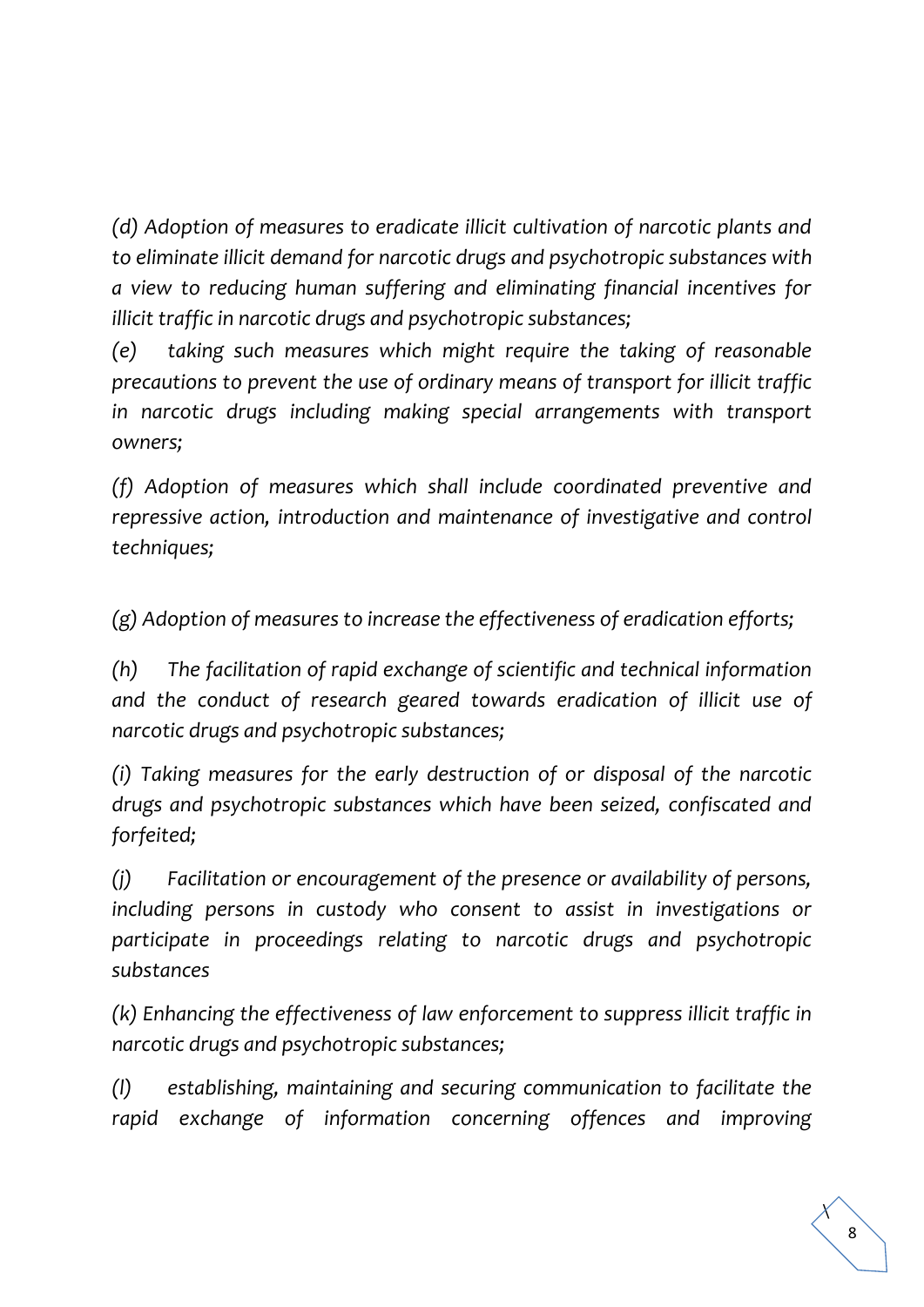*international cooperation in the suppression of illicit traffic in narcotic drugs and psychotropic substances by road, sea and air;*

*(m) Reinforcing and supplementing the measures provided in the Convention on Narcotic Drugs 1961, as amended by the 1972 Protocol; the 1971Convention on Psychotropic Substances and the United Nations Convention Against Illicit Traffic in Narcotic Drugs and Psychotropic Substances 1988 as adopted by the Nigerian domestic law, in order to counter the magnitude and extent of illicit traffic in narcotic drugs and psychotropic substances and its grave consequences;*

*(n) Taking such measures that may ensure the elimination and prevention of the root causes of the problems of narcotic drugs and psychotropic substances;*

*(o) Strengthening and enhancing effective legal means for international cooperation in criminal matters for suppressing international activities of illicit traffic in narcotic drugs and psychotropic substances;*

*(p) collaborating with government bodies within and outside Nigeria carrying out functions wholly or in part analogous to those of the Agency concerning among others –*

- *(i) the identities, whereabouts and activities of persons suspected of being involved in offences mentioned in this Act;*
- *(ii) the movement of proceeds or property derived from the commission of such offences;*
- *(iii) the movement of narcotic drugs and psychotropic substances specified in the Second Schedule to this Act, and instrumentalities used or intended for use in the commission of such offences;*
- *(iv) the exchange of personnel and other experts*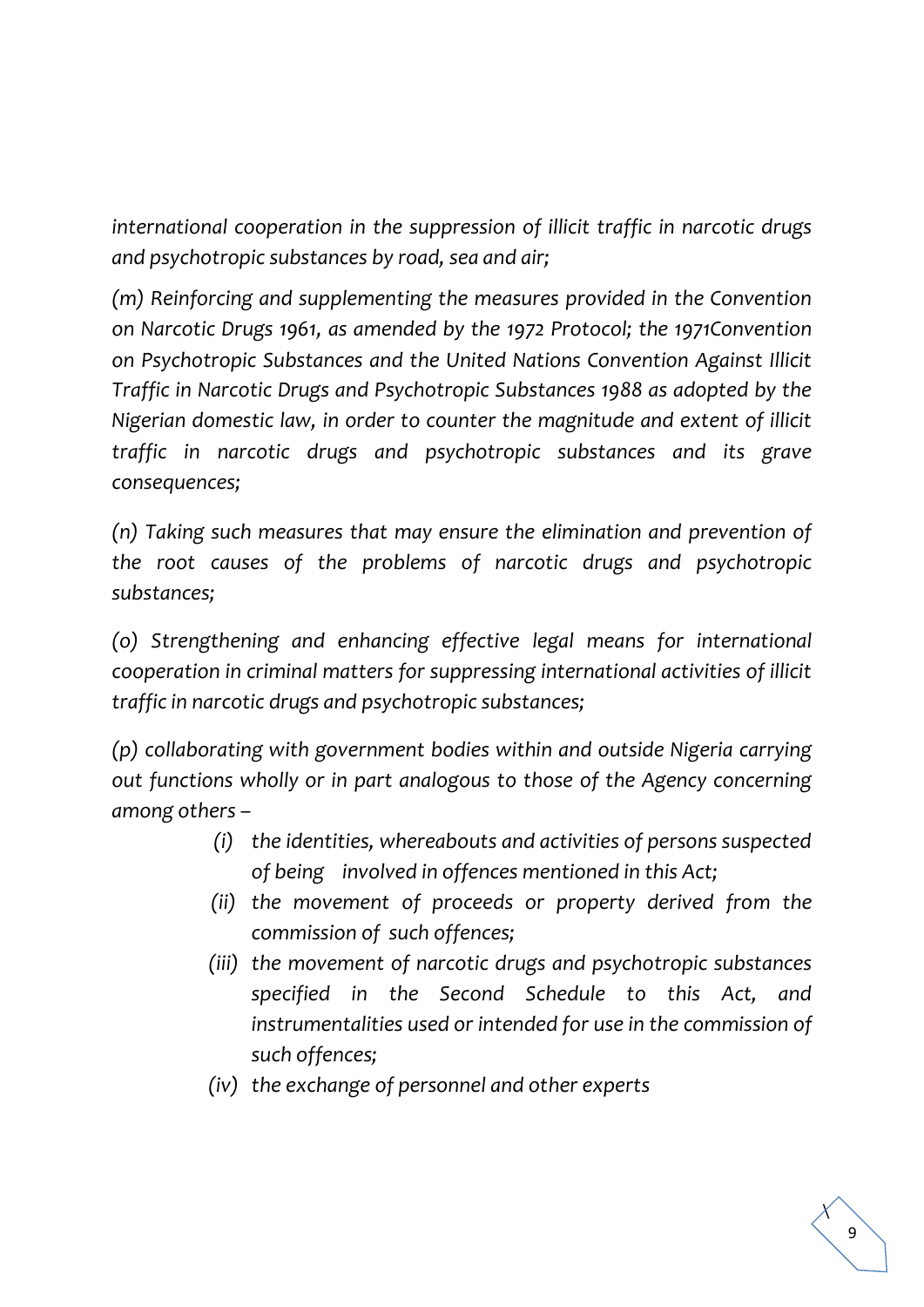*(v) the establishment and maintenance of a system for monitoring international dealings in narcotic drugs and psychotropic substances in order to identify suspicious transactions and persons engaged in them;*

*(q) taking charge, supervising, controlling, coordinating all the responsibilities, functions and activities relating to arrest, investigation and prosecution of all offences connected with or relating to illicit traffic in narcotic drugs and psychotropic substances, notwithstanding any law to the contrary; and*

*(r) Strengthening co-operation with the Office of the Attorney General of the Federation, the Police Force, Customs Agencies, Immigration services, welfare officials, health officials and other law enforcement agencies in the eradication of illicit traffic in narcotic drugs and psychotropic substances* 

#### **1.2 Special Powers of the Agency**

The Agency has powers:

- *a. To cause investigation to be conducted as to whether any person has committed an offence under the Act;*
- *b. To ascertain whether any person has been involved in offences under the Act or in the process of such offences to cause investigation to be conducted into properties of any person if it appears to the Agency that the person's life style and properties worth do not match his ostentatious living;*
- *c. For the purpose of inquiring into and ascertaining whether an offence under paragraph (b) subsection (ii) of this section has been committed, the Agency may by notice in writing call upon any one to furnish it within a time specified in the notice, with*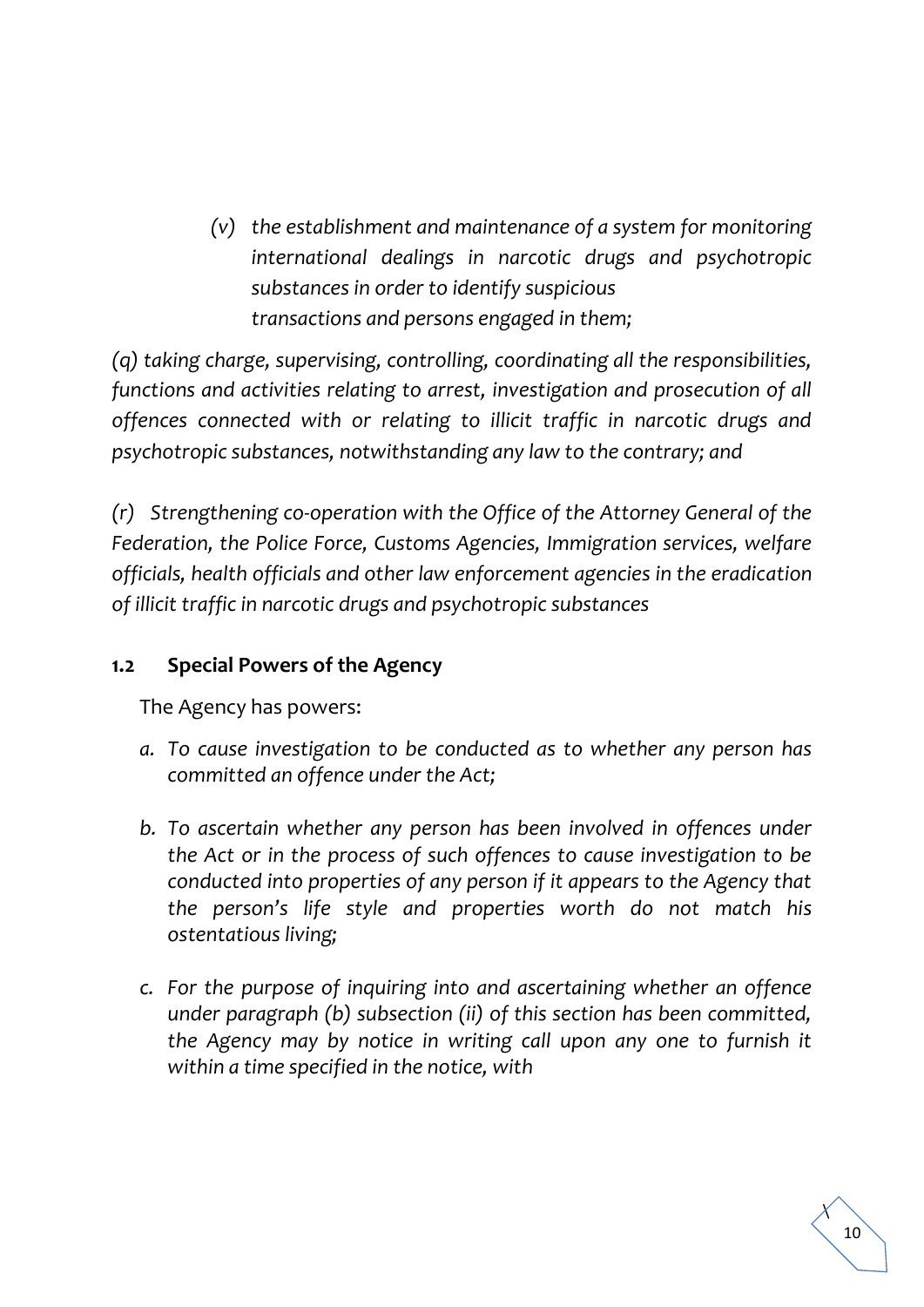*information, returns, accounts, books, or other documents in custody of such persons as the Agency may consider fit and proper in the circumstances;*

*d. The Agency shall not exercise the power conferred upon it by paragraph (b) of this section without first obtaining the approval of the Attorney General of the Federation. For the purposes of carrying out or enforcing the Act, all officers of the Agency involved in the enforcement of the provisions of the Act shall have the same powers, authority and privileges (including power to carry arms) as are given by law to the members of the Nigeria Police.*

#### **1.3 Operational Scope**

The NDLEA is the main organ of the GON responsible for the control of illicit drug trafficking. It also plays the lead and coordinating role in demand reduction, drug control policy formulation and implementation in the country. Established in 1989, the Agency has had eight (8) Chief Executives to date. Its National Headquarters is located at No. 4, Shaw Road, Ikoyi-Lagos.

The major areas of the Agency's operations are:

- a. Administration and Finance
- b. Operations (local and international)
- c. Prosecution and Legal Services
- d. Drug Demand Reduction
- e. Training and Manpower Development
- f. Assets and Financial Investigation, and
- g. Internal Affairs (Responsible control measures against corruption and compromise)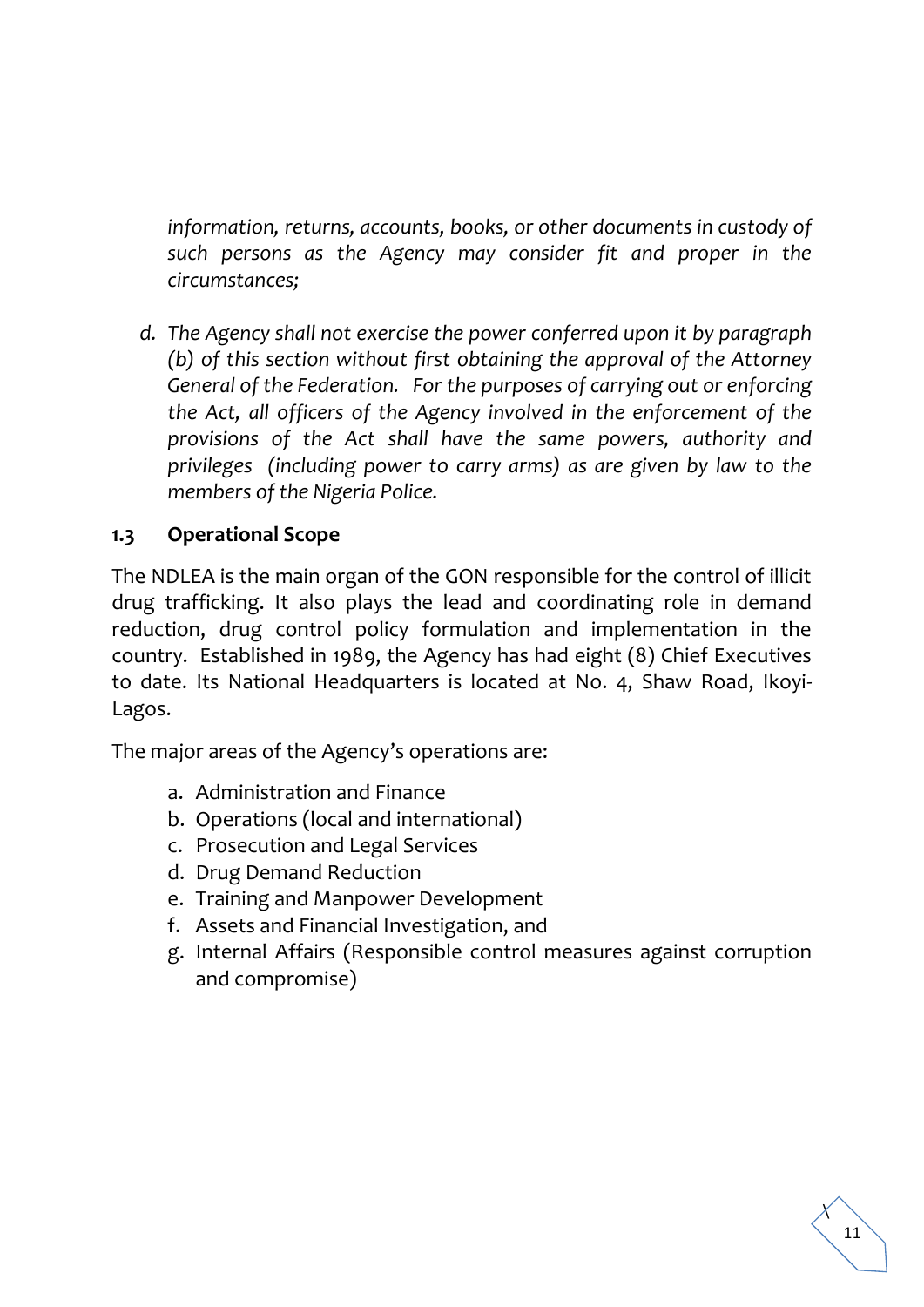#### ➢ **Administration**

The Agency has seven (7) established directorates and eleven (11) autonomous Units and offices that work together to carry out its drug control mandate. The Agency operates in 36 State Commands and the Federal Capital Territory (FCT) Abuja. This is in addition to nine (9) Special Area Commands (SACs) located at the nation's international airports, sea ports and some land borders.

#### ➢ **Directorates**

- i. Administration and Finance
- ii. Operations and General Investigation
- iii. Drug Demand Reduction
- iv. Prosecution and Legal Services
- v. Assets and Financial Investigation
- vi. Training and Manpower Development and
- vii. Technical Services

#### ➢ **Departments and Autonomous Offices:**

- i. Chairman/Chief Executive's Office
- ii. Abuja Liaison Services
- iii. Internal Affairs
- iv. Joint Task Force
- v. Special Enforcement Team (SET)
- vi. Forensics and Chemical Monitoring
- vii. International Affairs
- viii. National Drug Control Strategy/Inter-ministerial Drug Control Secretariat
	- ix. Internal Audit
	- x. Public Affairs
- xi. Canine (Sniffer Dog) Unit

#### *2.0* **Administration**

**2.1 Personnel**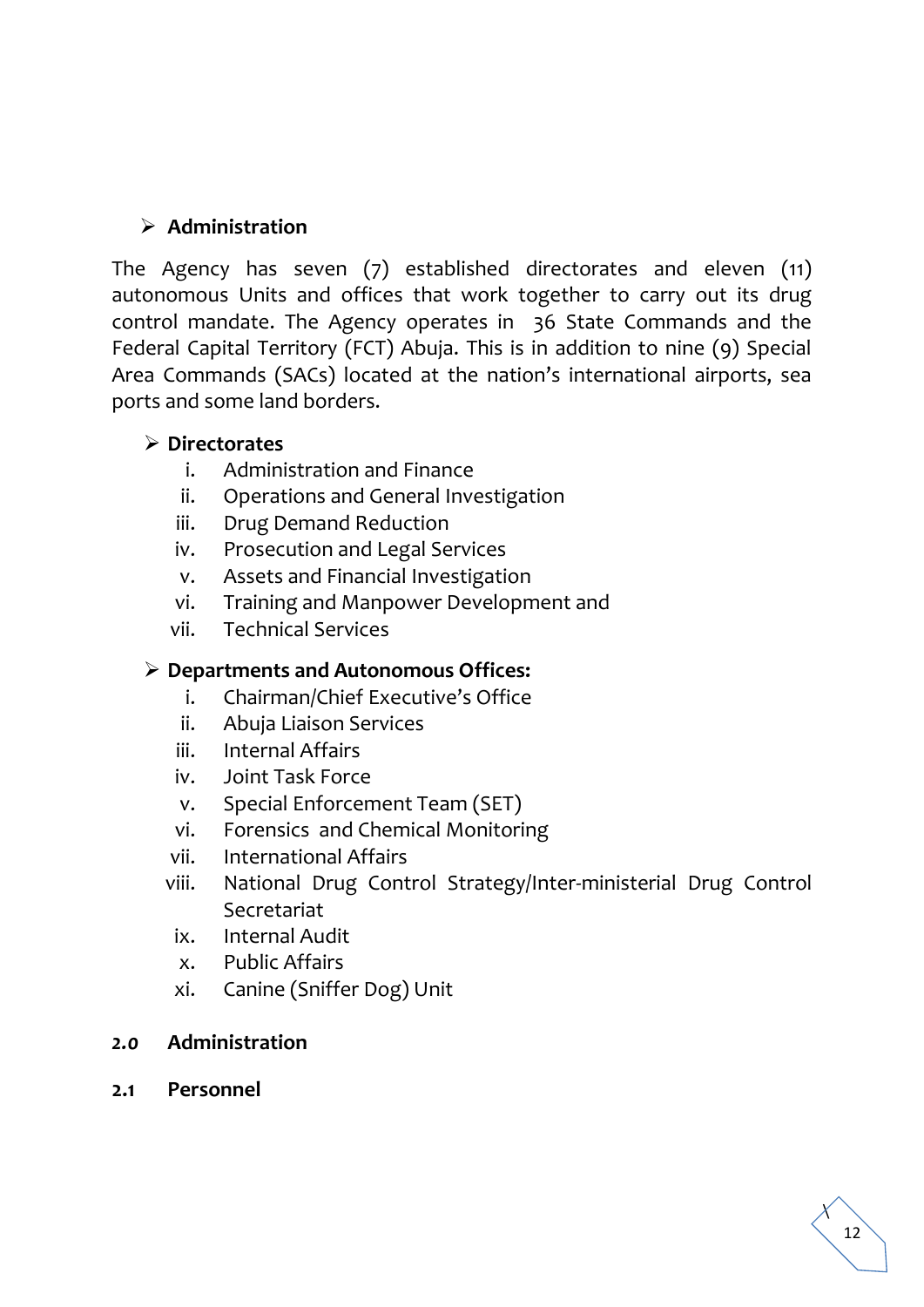The Agency's current staff strength stands at five thousand, one hundred and fifty (5,150). These personnel are deployed at the NHQ Lagos, 46 field operational commands, the RADC, Jos and Abuja Liaison Services. The total staff population represent a ratio of *one* (*1) drug agent to over thirty one thousand, and sixty eight Nigerians (1:31068) using the population of 160,000,000 Nigerians.* 

| Gender       | No.   | $\frac{\%}{\%}$ |
|--------------|-------|-----------------|
| Male         | 4186  | 81.28           |
| Female       | 964   | 18.72           |
| <b>Total</b> | 5,150 | 100             |
|              |       |                 |

#### *STAFF DISPOSITION BY GENDER*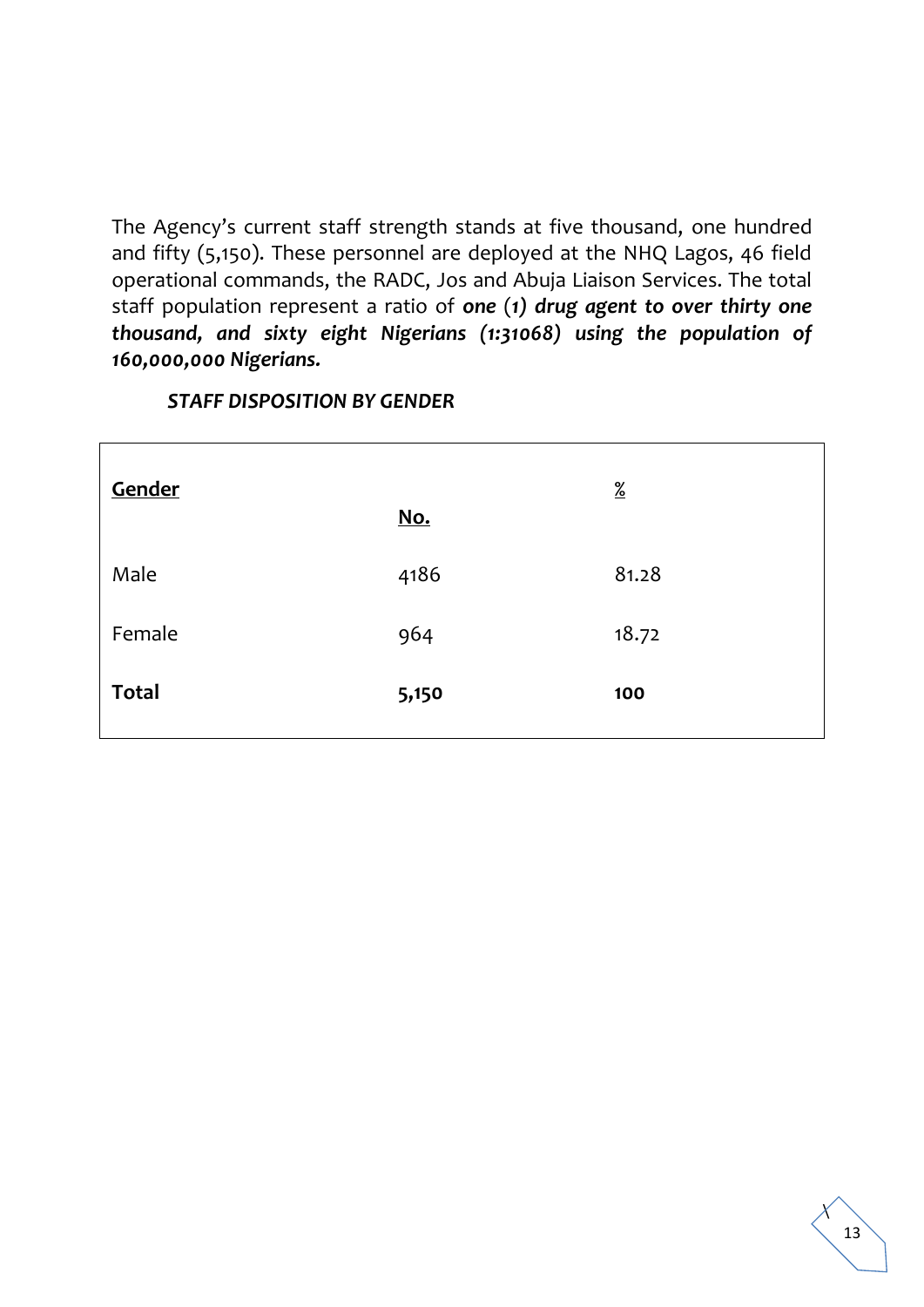

#### **PERSONNEL DISPOSITION BY GRADE LEVEL**

| <b>GRADE LEVEL</b> | <b>NO</b> | $\%$  |  |
|--------------------|-----------|-------|--|
| 08                 | 377       | 15.10 |  |
| 09                 | 654       | 26.19 |  |
| 10                 | 655       | 26.23 |  |
| 11                 | 439       | 17.58 |  |
| 12                 | 199       | 7.97  |  |
| 13                 | 90        | 3.60  |  |
| 14                 | 66        | 2.64  |  |
|                    |           |       |  |

#### **Senior Cadre Personnel**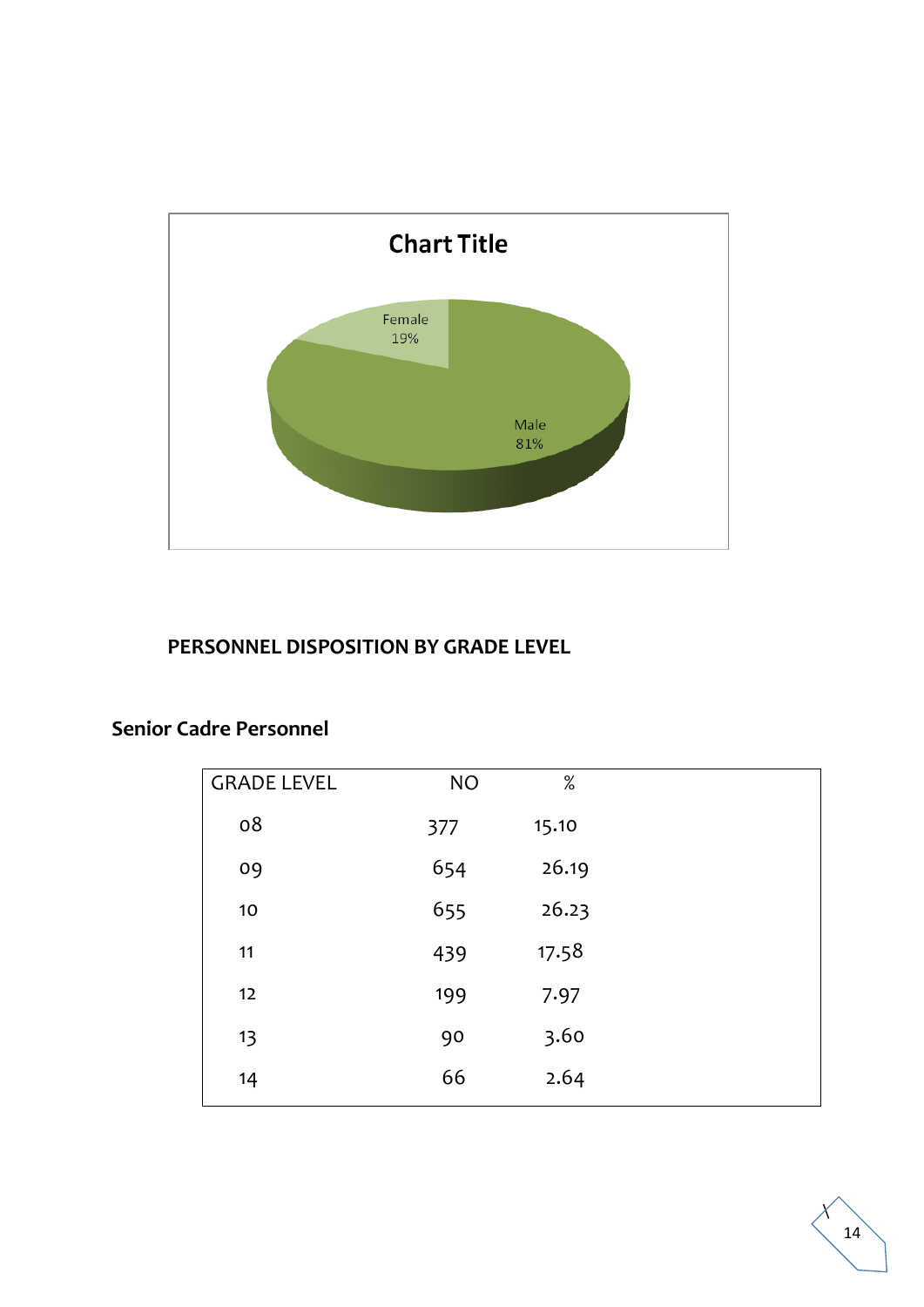| 15           | 10    | 0.04 |  |
|--------------|-------|------|--|
| 16           |       | 0.02 |  |
| <b>TOTAL</b> | 2,497 | 100  |  |



#### CONPASS=Consolidated Para-Military Salary Structure

#### JUNIOR CADRE

| <b>GRADE LEVEL</b> | <b>NO</b> | $\%$  |
|--------------------|-----------|-------|
| 02                 | 87        | 3.28  |
| 03                 | 102       | 3.84  |
| 04                 | 191       | 7.19  |
| 05                 | 1,031     | 38.86 |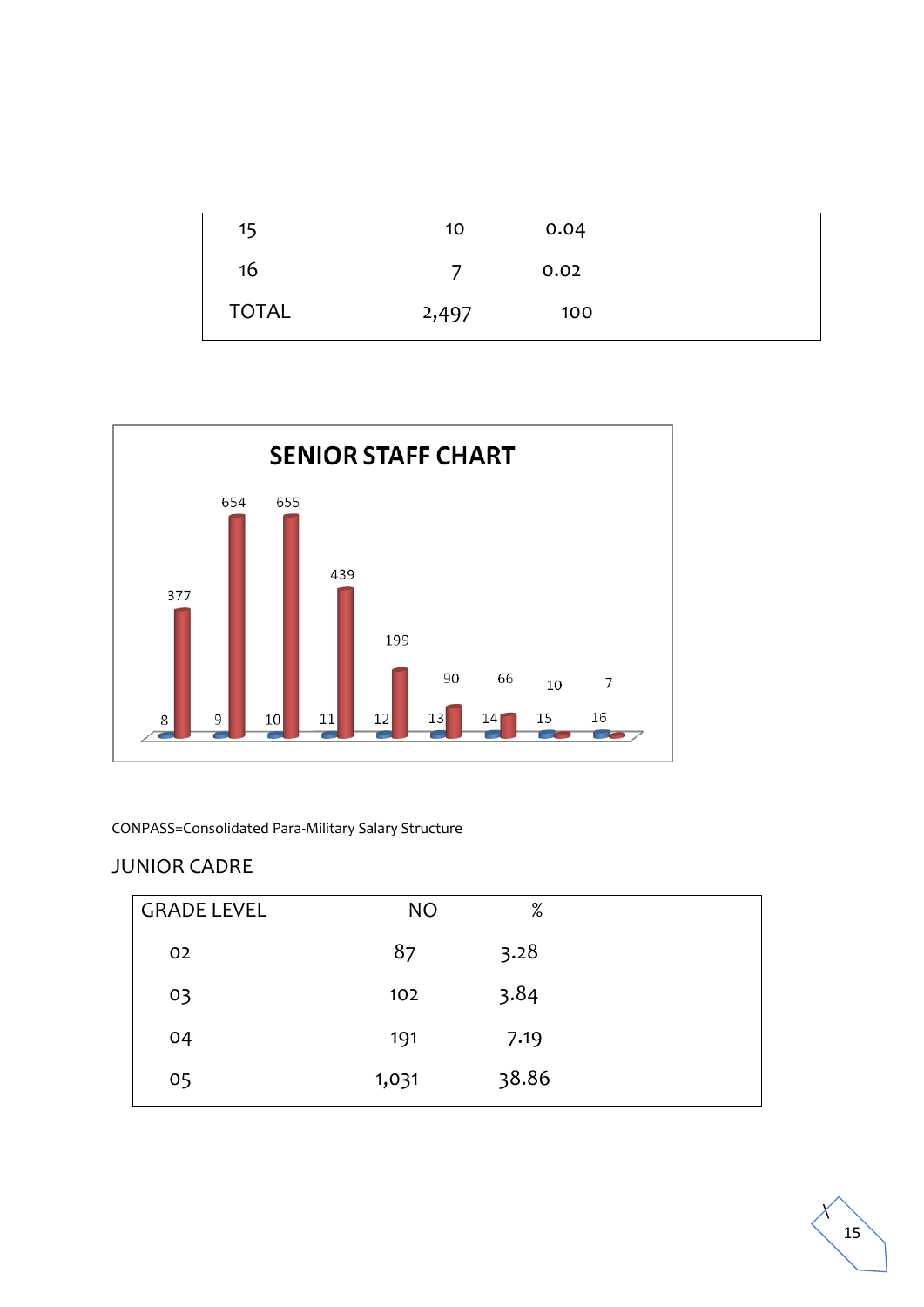| 06           | 511   | 19.26 |  |
|--------------|-------|-------|--|
| 07           | 731   | 27.55 |  |
| <b>TOTAL</b> | 2,653 | 100   |  |



 $\lambda$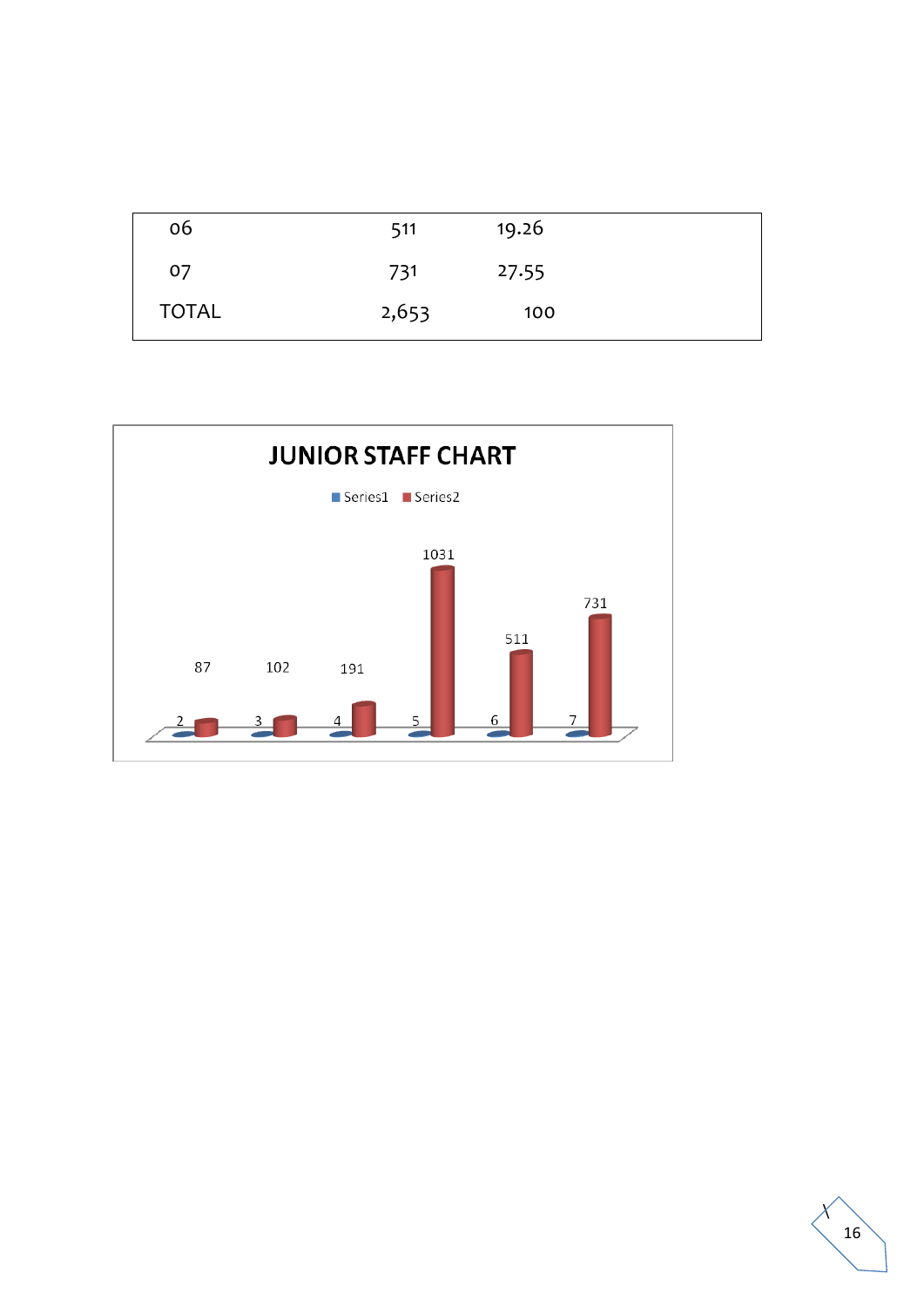# **Management Panorama**

 **(Pictorial of NDLEA Directing Staff)**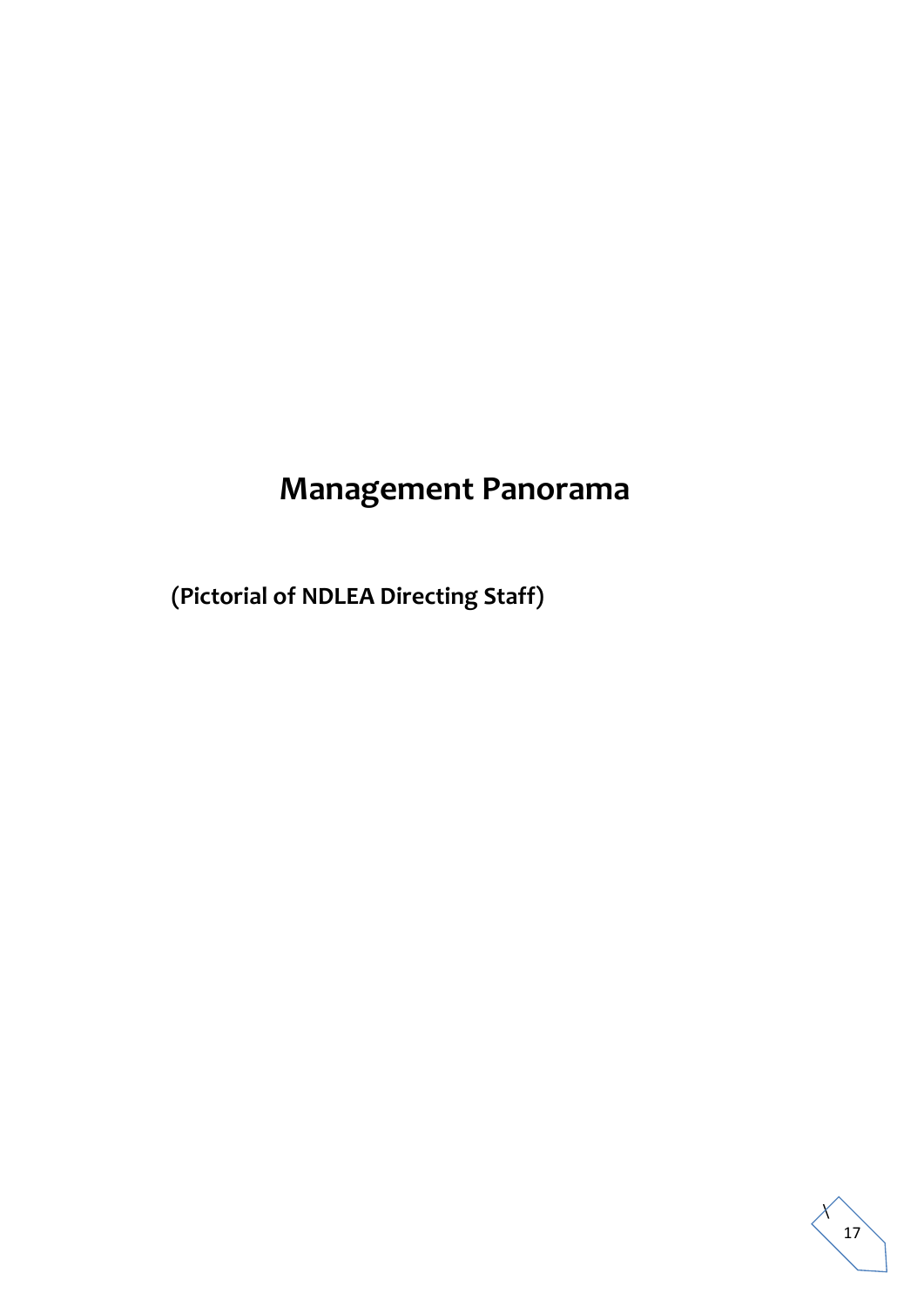**(Organogram)**

 $\lambda$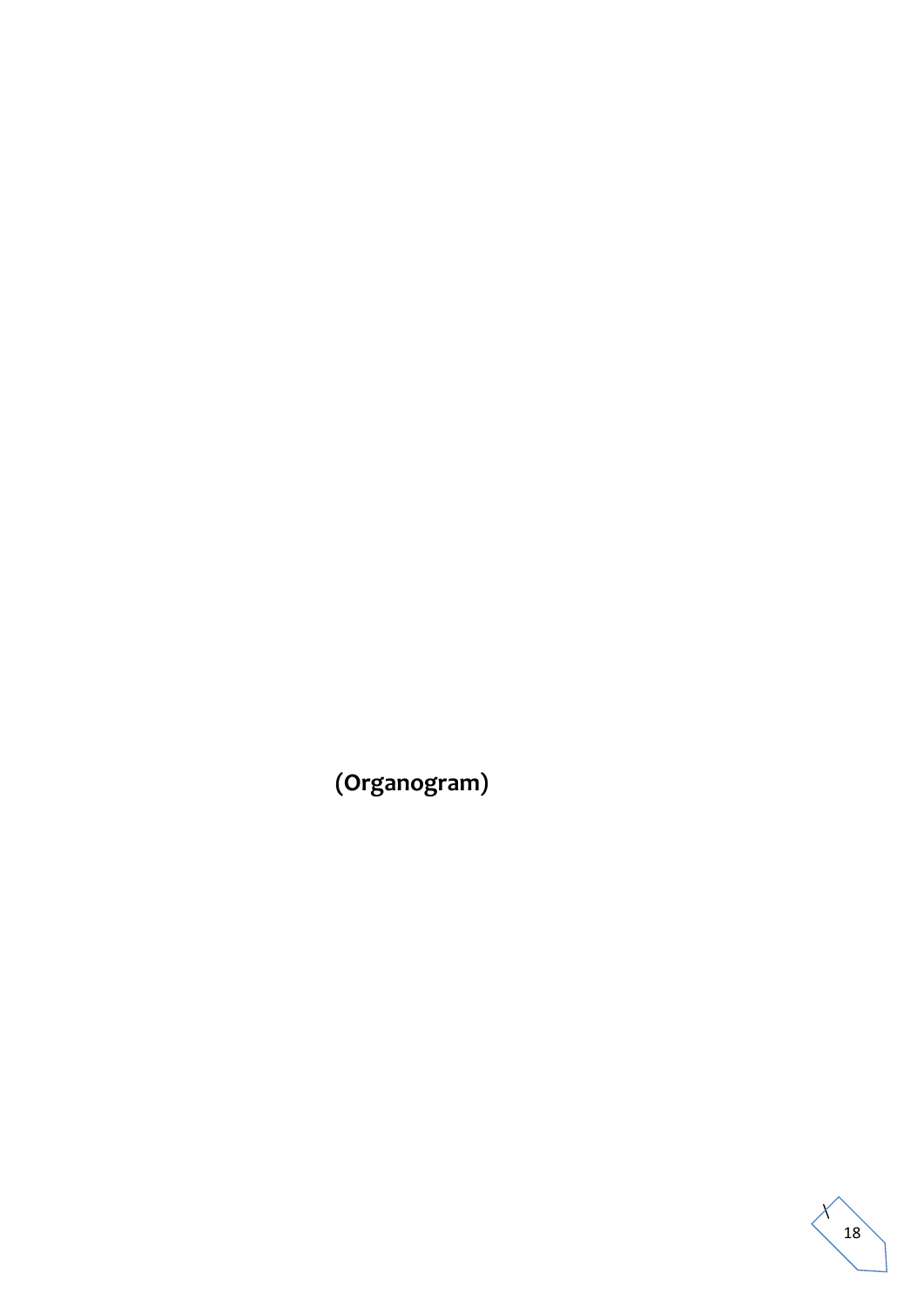#### **3.0 Agency Drug Control Components**

The Drug Control strategies of the Agency revolve around the following operational components, namely: **Operations and General Investigations, Assets and Financial Investigation, Drug Demand Reduction, Prosecution and Legal Services and Training and Manpower Development.** 

#### ❖ **Operations and General Investigation**

This is aimed at the detection and prevention of offences in violation of any of the sections of the Act setting up the Agency. Its responsibilities include among others, the monitoring of the movement of goods and services into and out of the country, in collaboration with the Nigerian Customs Services, conducting searches on persons and on incoming and outgoing vessels, including pleasure crafts, fishing vessels as well as aircraft and other vehicles. By so doing, consignments suspected to contain drugs and psychotropic substances coming or going out of the country are detected.

The implementation of this strategy has been responsible for the massive arrest of persons in possession of drugs with the seizure of huge quantities of substances such as Cocaine, Heroin and Cannabis. This mechanism has also reduced significantly the local distribution and exportation of narcotic drugs that had found its way into the country, including Cannabis, which herb is grown locally. Often times the Agency combs locations where drugs are sold such as hotels, clubs, smoking joints and alleys where officers engage in combat operations to dismantle and disorganize both drug sellers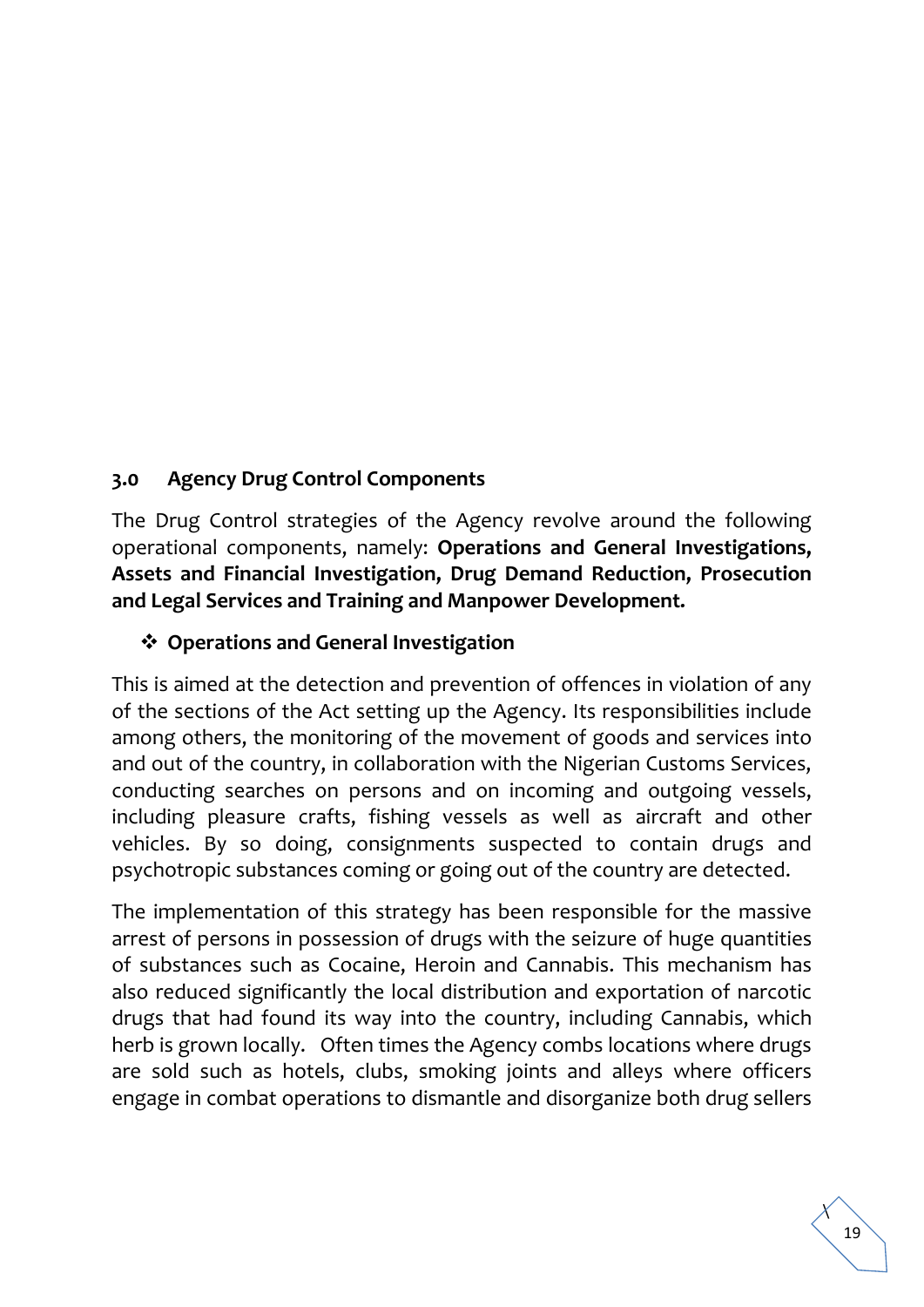and their customers such that they are rendered incapable of furthering their deadly business.

In the course of its operations therefore, the Agency ensures mutual cooperation with and among other security agencies within and outside the country, concerned with drug interdiction and related transnational crimes.

#### ❖ **Assets and Financial Investigation:**

The Agency has adopted this strategy to financially incapacitate drug offenders. The major focus here is to investigate assets of persons arrested for committing offences under the NDLEA Act and to identify and trace the proceeds from the dangerous drug trade, with a view to ensuring the effective forfeiture of such proceeds of drugs.

#### ❖ **Prosecution and Legal Services**:

This is the concluding arm of the Agency's enforcement activities. By this the Agency undertakes the following:

- a. Prosecution of offenders under the Act;
- b. Provision of legal advice in matters of general operations and assets and financial investigation and
- c. Handling of extradition of drug offenders.

## ❖ **Drug Demand Reduction**:

One of the statutory responsibilities of the Agency is to effectively sensitize the public on the dangers inherent in drug trafficking and abuse. In line with this responsibility, the Agency carries out intensive sensitization programmes targeted at changing attitudes, behaviour change and educating the youths on the consequences of drug abuse and trafficking.

Strategies often adopted by the Agency here include preventive education, counselling, treatment and rehabilitation of drug dependent persons, community mobilization and provision of support to nongovernmental organizations to stem down the wave of drug abuse. Besides, research is often conducted towards identifying the predisposing factors to drug abuse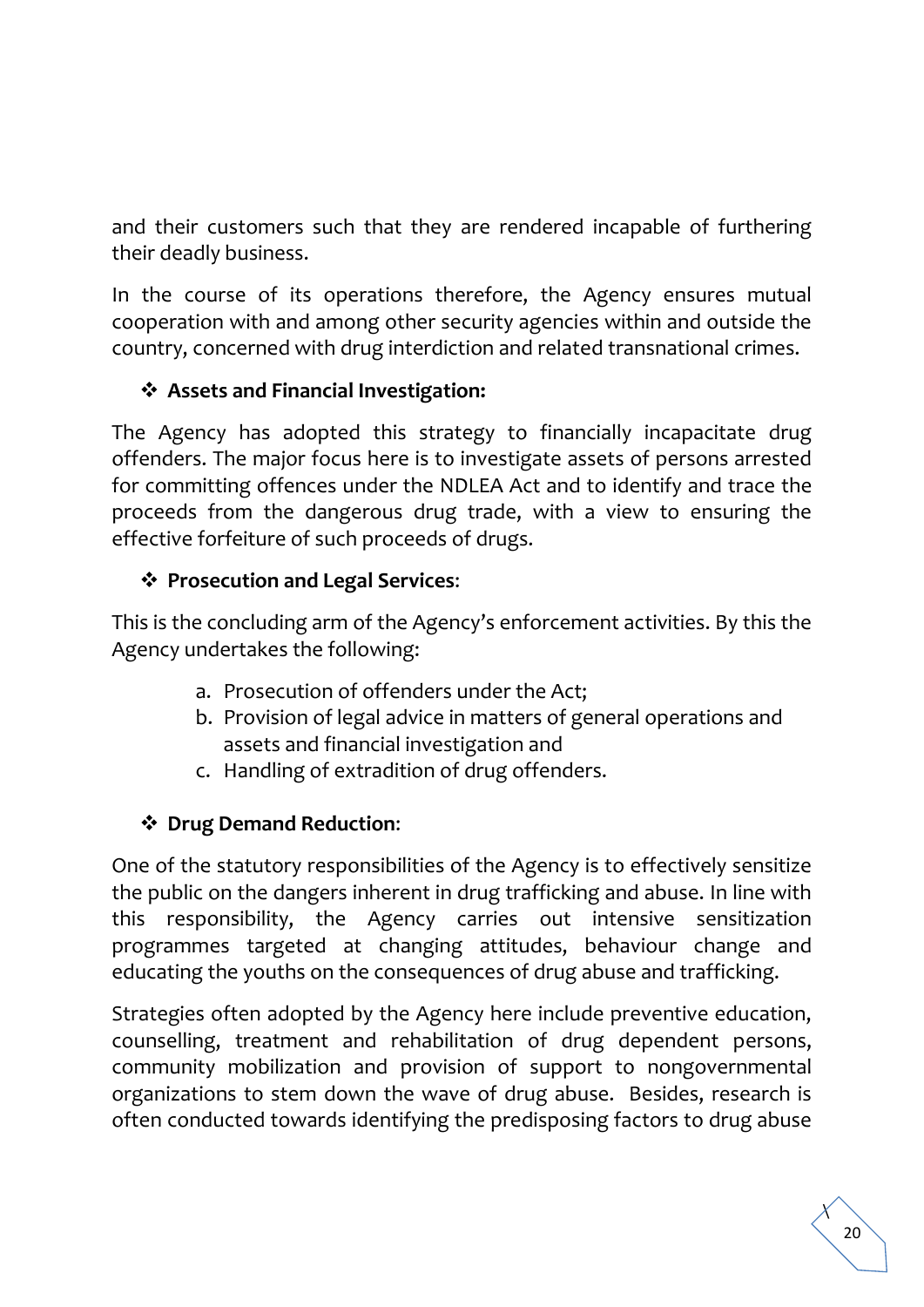and determining the nature and extent of drug abuse problems in the country. This also enables the evaluation of the outcome and effect of the programmes being designed to reverse the ugly drug trend.

#### ❖ **Training and Manpower Development:**

The Agency's training and Manpower development function is central to achieving its Vision of an efficient Agency with intelligence gathering capability, operational effectiveness and administrative proficiency, to be able to tackle the drug war in its totality. What is also fundamental here is its manpower development philosophy of training, retraining and retaining of staff. The Agency's officers and men are therefore exposed to both local and international training to ensure that their skills are properly harnessed for the sensitive drug war which demands delicate handling.

The Agency's own academy in Jos, which has been adopted as the Regional Academy for Drug Control, RADC, by the United Nations Office on Drugs and Crime, UNODC, was set up to facilitate the provision of limitless training opportunities for officers and men of the Agency. That the Academy has become a veritable ground for training of other sister security organizations is a clear indication that the manpower development policy of the Agency is not an idle proposition. The Academy has trained Drug Law Enforcement operatives of most countries within the West African sub-region during its pilot stage, and is prepared to deliver more effective training on modern trends and approaches to effective operations.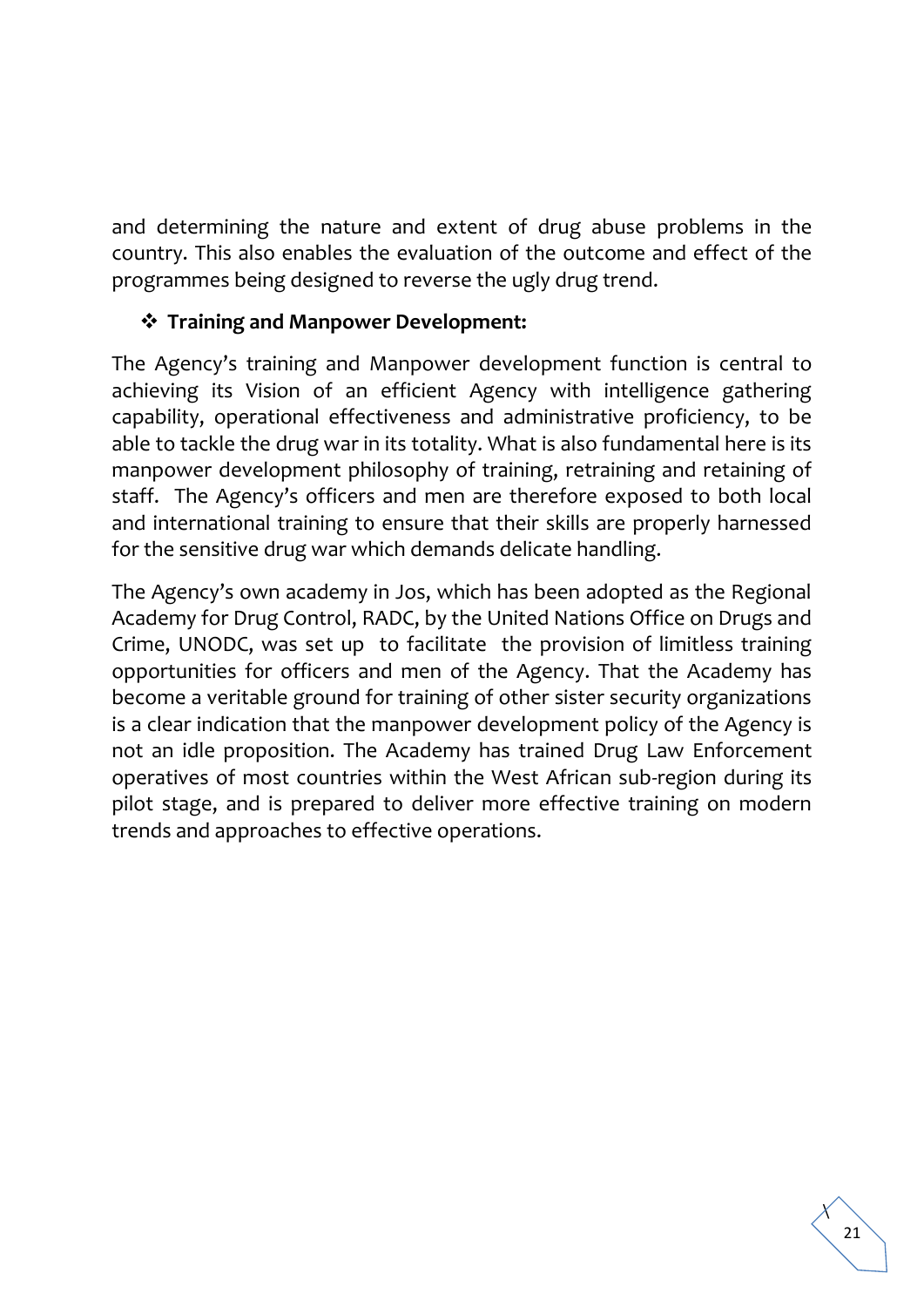### **4.0 2013 Operational Results**

The Agency in 2013 arrested **8,843** suspected drug offenders, made up of **8,324** male and **519** female offenders. The total quantity of drugs seized stood at **339,968 kilogrammes**. Like in previous years, cannabis maintained the lead of total drug seizures. A total of **205,373 kilogrammes** of the illicit drug crop was seized. Psychotropic substances followed with **133,920 kilogrammes**. While methamphetamine seizures stands at 340.8, cocaine seizures amounted to **290.2 kilogrammes,** heroin is **24.53 kilogrammes**. The quantity of amphetamine seized amount to 19.297 while ephedrine is 0.28.

Relatively, in 2012, a total of **8,052** suspected drug offenders were arrested and **233,699.6 kilogrammes** of illicit drugs were seized. This figure is made up of **7,510** male and 5**42** female suspects. Seizures of cannabis amounted to **228,794.13 kilogrammes**. Psychotropic substances are **3,905.45 kilogrammes** while cocaine and heroin were **131.89 kilogrammes** and **211.03 kilogrammes,**  respectively.

These figures indicate an increase in the number of drug suspects arrested and quantity of drugs seized in the year under review as against the previous year. Appreciable decrease of about 91.39% was noticed in the quantity of heroin seizures.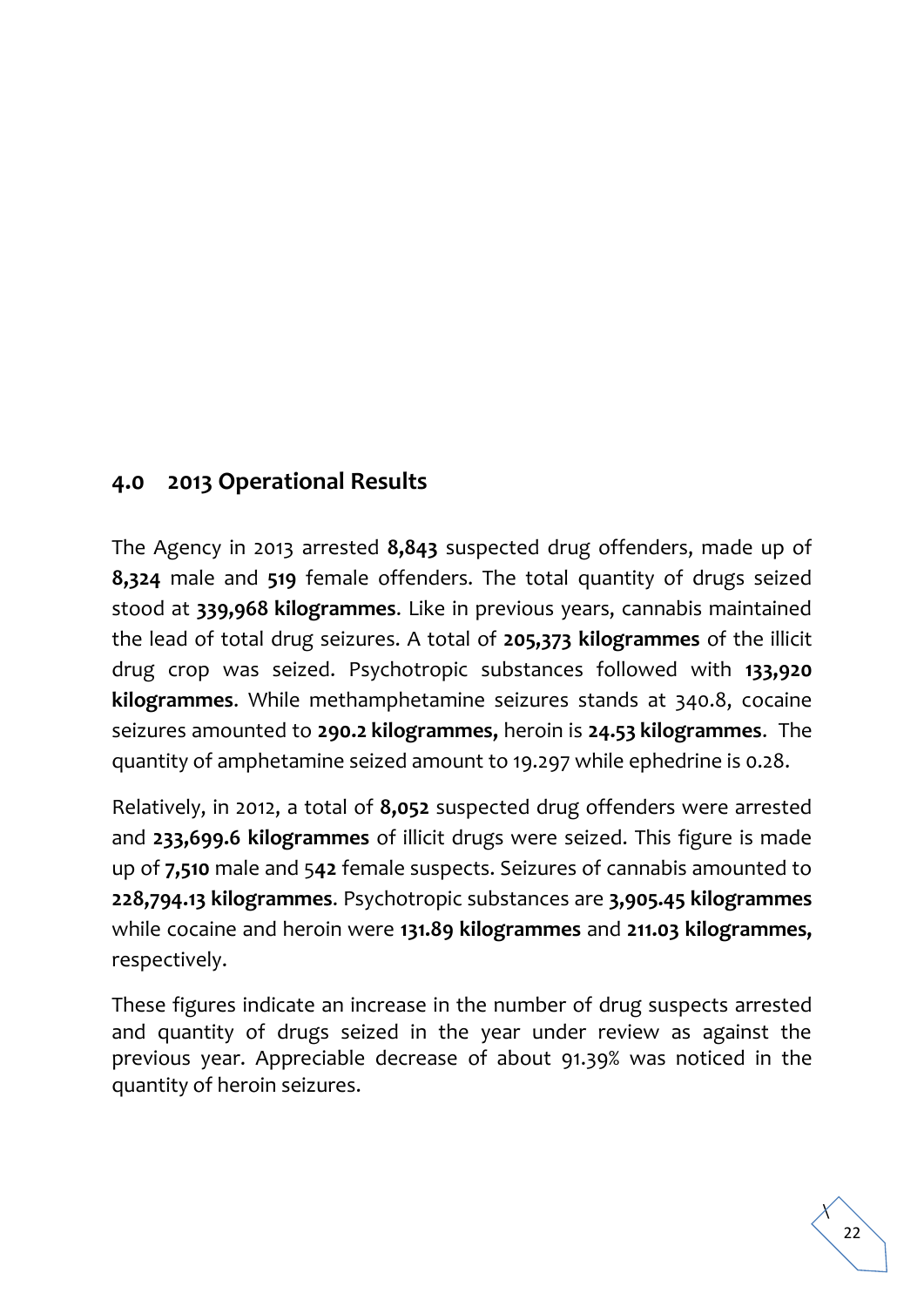**The world as we know today is a global village where what happens in one region affects the rest of the regions. The legalisation /declassification of cannabis sativa in some parts of Europe and America has contributed in the increase in production of this drug. (The higher the demand, the higher the supply)** 

In 2012 the Agency discovered and destroyed **1,404.3 hectares** of cannabis plantations nationwide while in 2013, **847.46 hectares** of cannabis plantation were discovered and destroyed. This represents a decrease of about 39.65%.

*It is worthy of note that cannabis farm destruction operations are not easy. They are hazardous and cumbersome as the farms are located in very remote forests and dangers of hostile reptiles and other animals within the forests are also real.*

|                         |                          | <b>ARRESTS</b> |    |              |      |
|-------------------------|--------------------------|----------------|----|--------------|------|
| SN                      | <b>COMMANDS/OPS UNIT</b> | M              | F  | <b>TOTAL</b> | $\%$ |
| 1.                      | <b>KATSINA</b>           | 596            | 18 | 614          | 6.94 |
| 2.                      | <b>KANO</b>              | 567            |    | 567          | 6.41 |
| $\overline{\mathbf{3}}$ | LAGOS                    | 490            |    | 490          | 5.54 |
| 4.                      | ANAMBRA                  | 375            | 45 | 420          | 4.74 |

#### *Statistics of Arrests nationwide*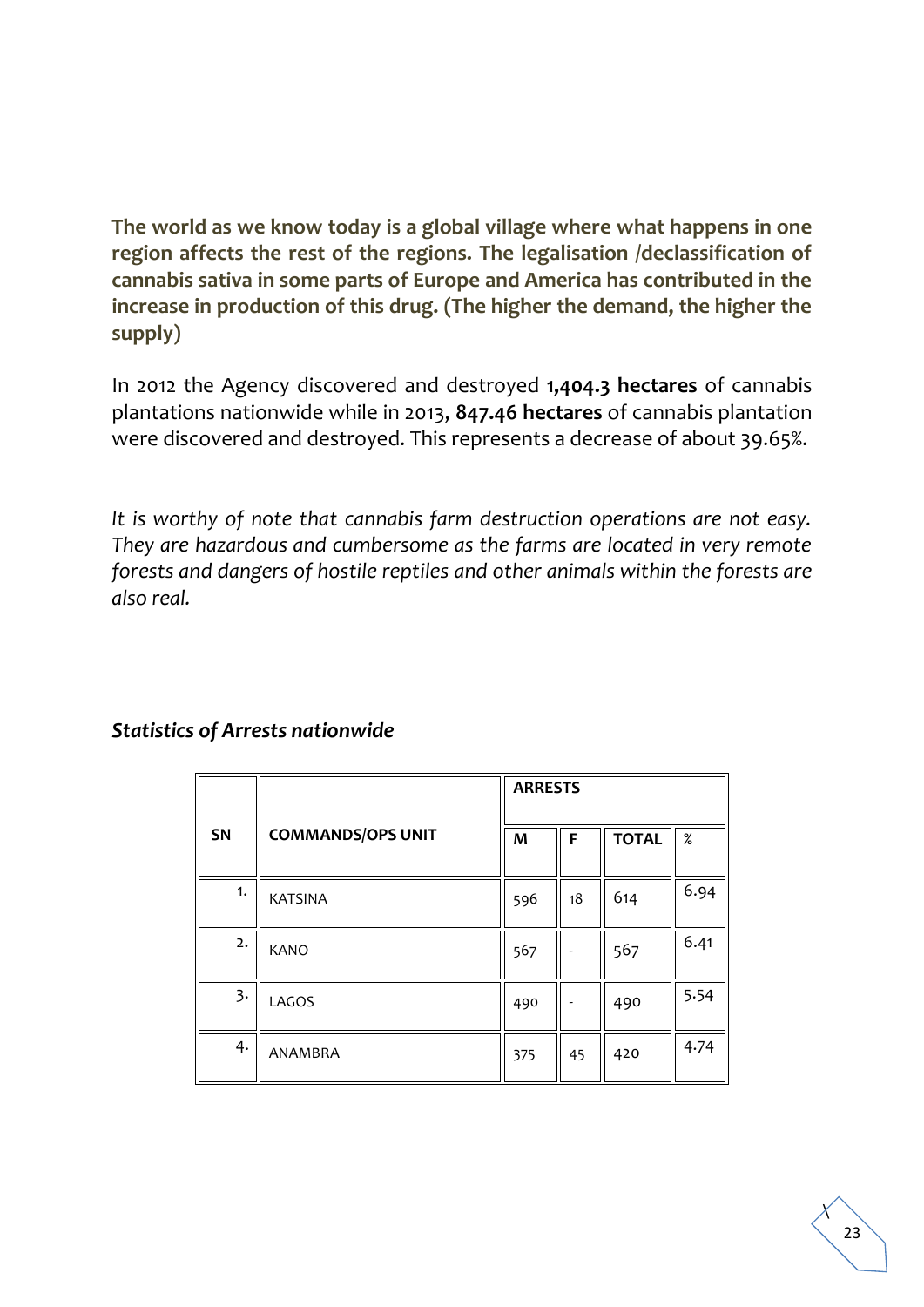| 5.  | <b>OYO</b>     | 401 |                              | 401 | 4.53 |
|-----|----------------|-----|------------------------------|-----|------|
| 6.  | KADUNA         | 371 | 13                           | 384 | 4.34 |
| 7.  | AKWA/I         | 287 | 52                           | 339 | 3.83 |
| 8.  | PLATEAU        | 302 | 16                           | 318 | 3.59 |
| 9.  | <b>EKITI</b>   | 282 | $28\,$                       | 310 | 3.50 |
| 10. | FCT            | 258 | 27                           | 285 | 3.22 |
| 11. | EDO            | 205 | 56                           | 261 | 2.95 |
| 12. | <b>OSUN</b>    | 252 |                              | 252 | 2.84 |
| 13. | <b>BAYELSA</b> | 249 | $\qquad \qquad \blacksquare$ | 249 | 2.81 |
| 14. | <b>EBONYI</b>  | 200 | 37                           | 237 | 2.68 |
| 15. | <b>OGUN</b>    | 220 | 17                           | 237 | 2.68 |
| 16. | KOGI           | 209 | 16                           | 225 | 2.54 |
| 17. | <b>BAUCHI</b>  | 221 | $\qquad \qquad \blacksquare$ | 221 | 2.49 |
| 18. | RIVERS         | 190 | 23                           | 213 | 2.40 |
| 19. | DELTA          | 167 | 35                           | 202 | 2.28 |
| 20. | KEBBI          | 197 | $\mathbf{1}$                 | 198 | 2.23 |
| 21. | ADAMAWA        | 184 | $\mathbf{2}$                 | 186 | 2.10 |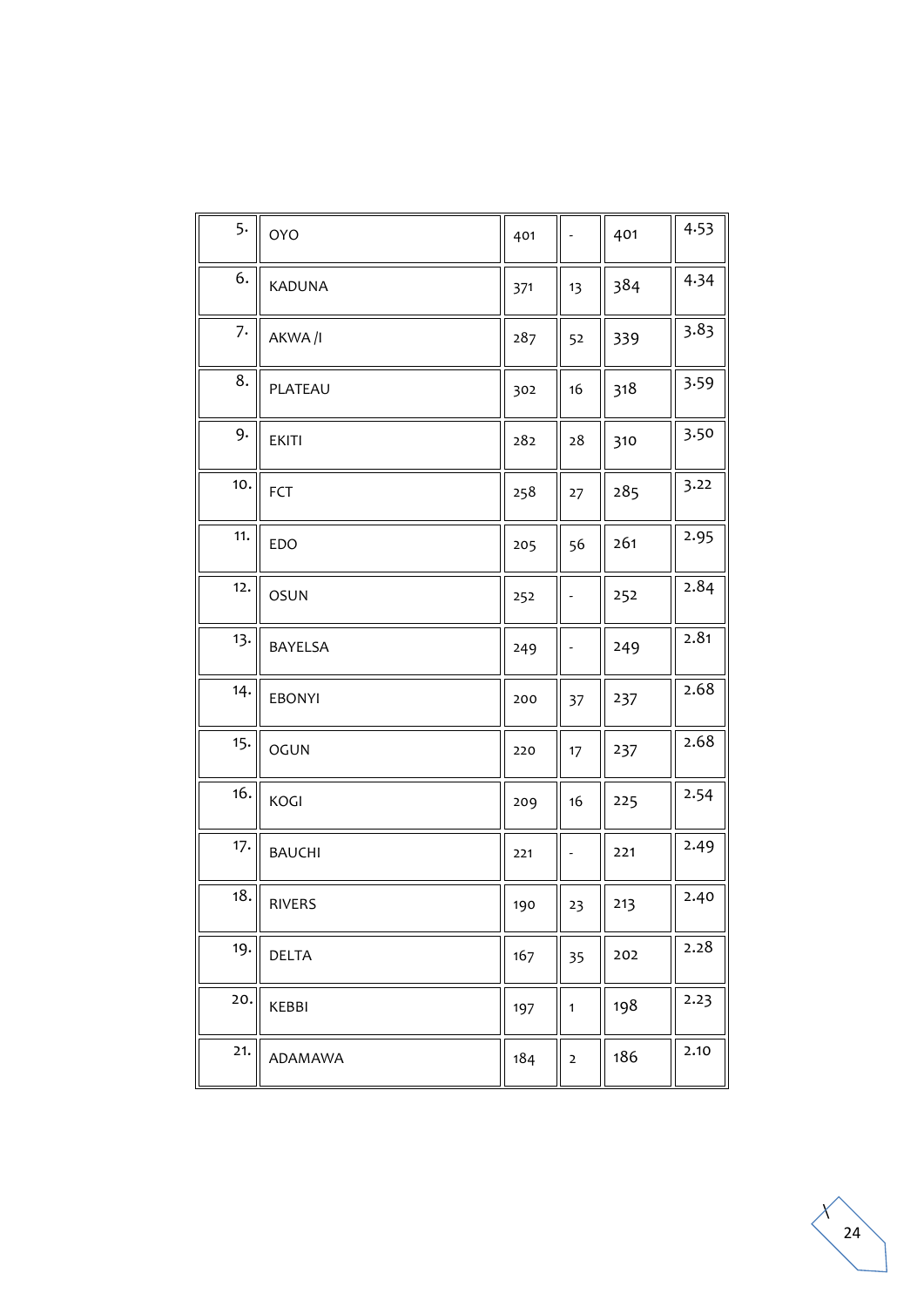| 22. | SOKOTO                    | 183 | $\overline{2}$               | 185 | 2.09 |
|-----|---------------------------|-----|------------------------------|-----|------|
| 23. | ABIA                      | 163 | 19                           | 182 | 2.05 |
| 24. | ENUGU                     | 160 | 13                           | 173 | 1.95 |
| 25. | ZAMFARA                   | 158 | 13                           | 171 | 1.93 |
| 26. | <b>JIGAWA</b>             | 164 | $\overline{4}$               | 168 | 1.89 |
| 27. | KWARA                     | 149 | 15                           | 164 | 1.85 |
| 28. | NIGER                     | 143 |                              | 143 | 1.61 |
| 29. | <b>IMO</b>                | 125 | 13                           | 138 | 1.56 |
| 30. | <b>BENUE</b>              | 107 | 9                            | 116 | 1.31 |
| 31. | GOMBE                     | 108 | $\overline{7}$               | 115 | 1.30 |
| 32. | <b>BORNO</b>              | 108 | $\qquad \qquad \blacksquare$ | 108 | 1.22 |
| 33. | C/RIVER                   | 93  | 6                            | 99  | 1.11 |
| 34. | <b>MMIA</b>               | 82  | 11                           | 93  | 1.05 |
|     | $35 \cdot \parallel$ ONDO | 86  | 6                            | 92  | 1.04 |
| 36. | <b>TARABA</b>             | 78  |                              | 78  | 0.88 |
| 37. | YOBE                      | 56  | $\mathbf{1}$                 | 57  | 0.64 |
| 38. | NASSARAWA                 | 48  | $\mathsf{2}$                 | 50  | 0.56 |

 $\lambda$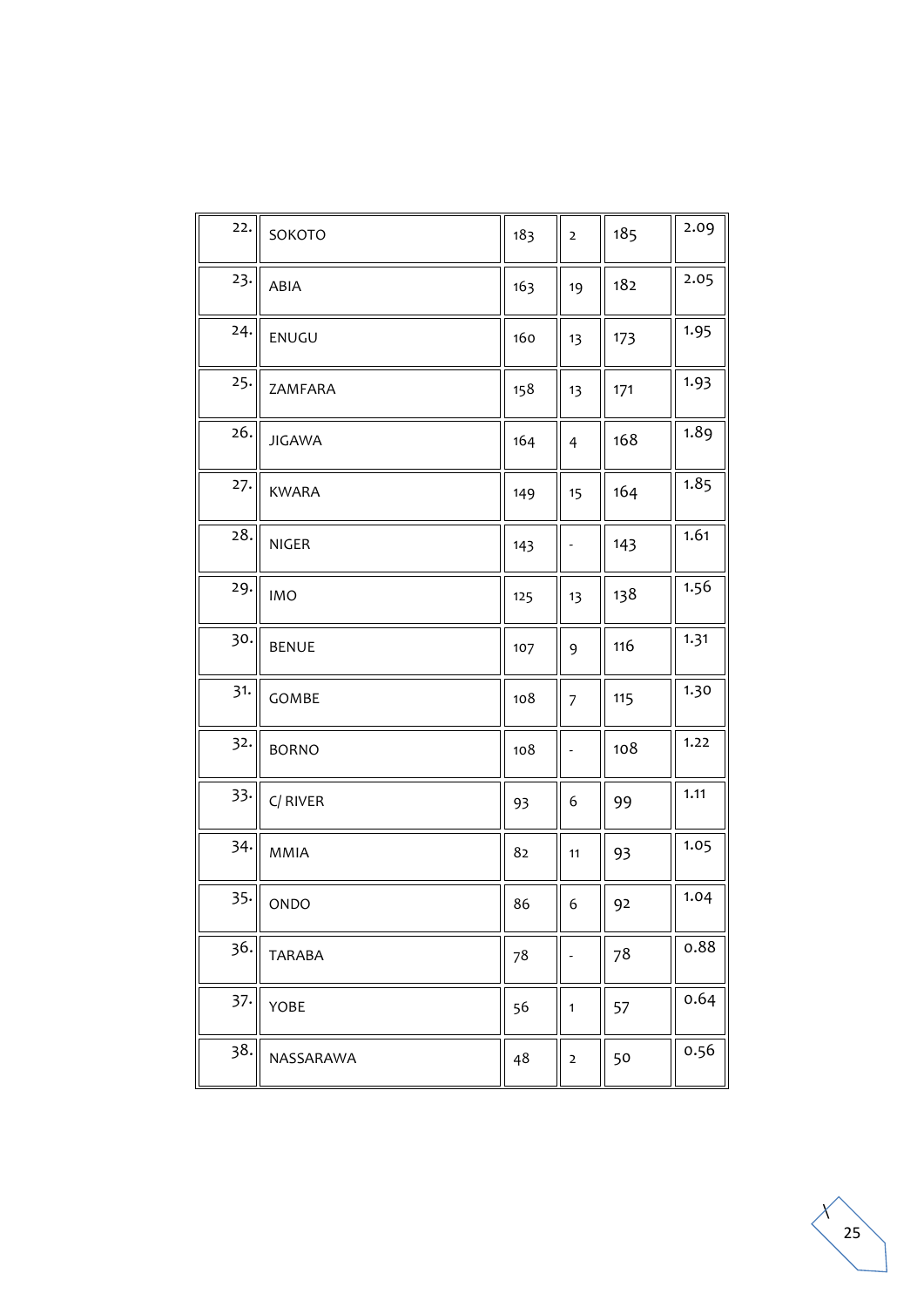| 39. | <b>NAIA</b>   | 17             | 5                            | 22             | 0.24 |
|-----|---------------|----------------|------------------------------|----------------|------|
| 40. | <b>DOGI</b>   | 20             | $\mathbf{1}$                 | $21$           | 0.23 |
| 41. | <b>SEME</b>   | 17             | $\overline{4}$               | 21             | 0.23 |
| 42. | <b>JTF</b>    | 11             | $\mathbf{1}$                 | 12             | 0.13 |
| 43. | APAPA         | $\overline{7}$ |                              | $\overline{7}$ | 0.07 |
| 44. | PHPORT        | $\overline{7}$ | $\overline{a}$               | $\overline{7}$ | 0.07 |
| 45. | AllA          | 5              | $\overline{a}$               | 5              | 0.05 |
| 46. | <b>IDROKO</b> | 4              | $\qquad \qquad \blacksquare$ | $\overline{4}$ | 0.04 |
| 47. | <b>MAKIA</b>  | $\mathbf{1}$   | $\overline{\phantom{a}}$     | $\mathbf{1}$   | 0.01 |
| 48. | PHIA          |                | $\mathbf{1}$                 | $\mathbf{1}$   | 0.01 |
| 49. | <b>TINCAN</b> | $\mathbf{1}$   |                              | $\mathbf{1}$   | 0.01 |
| 50. | <b>TOTAL</b>  | 8324           | 519                          | 8843           | 100  |

*Note: Katsina, Kano, Lagos and Anambra State had the highest arrests in that other.*

#### *Arrests by Geopolitical Zones\**

| <b>GEOGRAPHICAL ZONES</b> | <b>Males</b> | <b>Females</b> | <b>Total</b> | %     |
|---------------------------|--------------|----------------|--------------|-------|
| North West                | 2,237        | 51             | 2,288        | 25.87 |
| South West                | 1,873        | 68             | 1,941        | 21.94 |
| South-South               | 1198         | 173            | 1371         | 15.50 |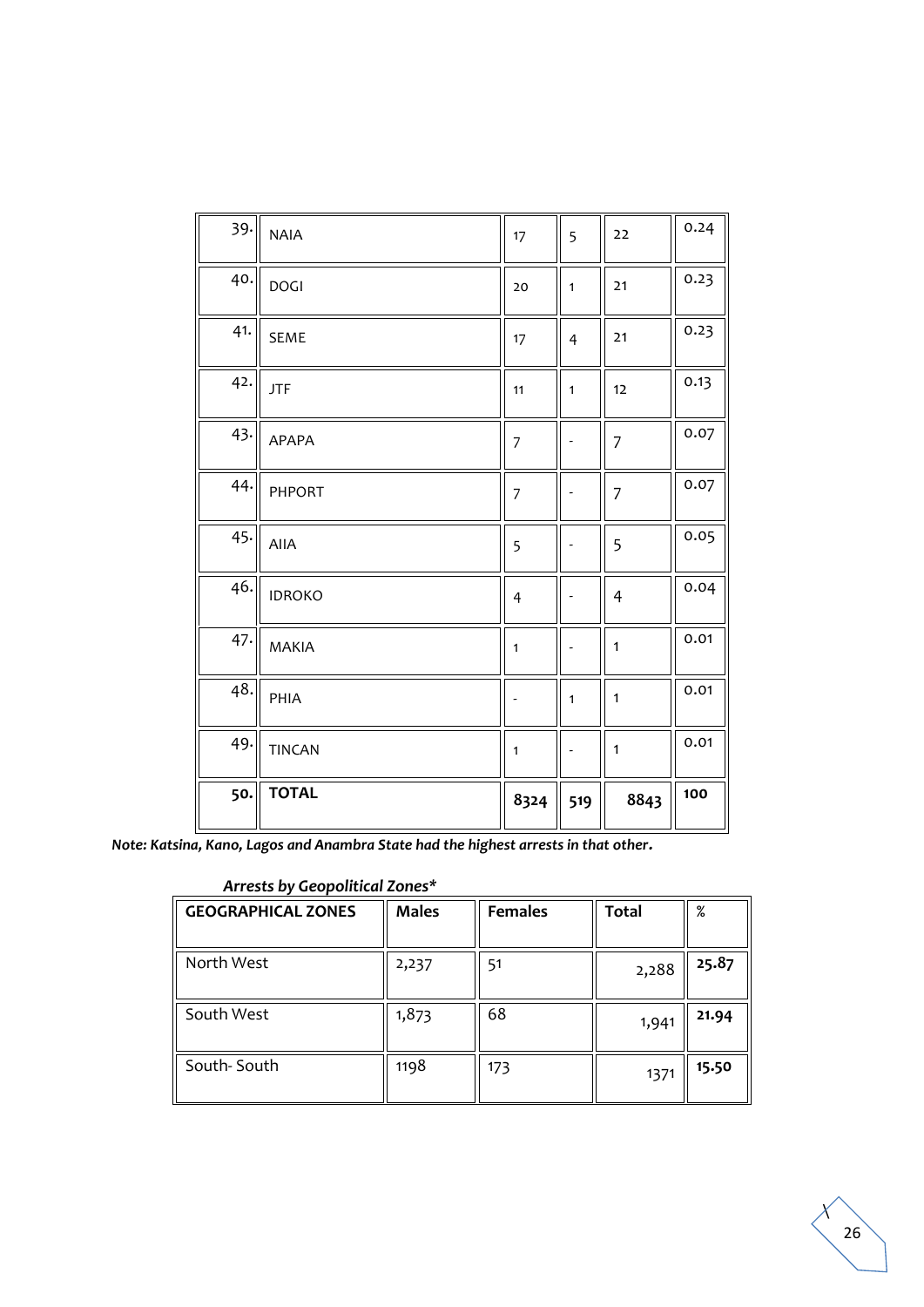| North Central | 1,233 | 90  | 1,323 | 14.96 |
|---------------|-------|-----|-------|-------|
| South East    | 1,028 | 127 | 1,155 | 13.06 |
| North East    | 755   | 10  | 765   | 8.65  |
| <b>Total</b>  | 8,324 | 519 | 8,843 | 100   |

*Note: The insurgencies in the north east amongst other factor contributed to the low activities from that area*

# *Seizures in kgs*

| <b>COMMAND</b> | COCA                     | <b>HER</b>               | <b>CANN</b> |                          |                          |                              | <b>OTHERS</b> | <b>TOTAL</b> |
|----------------|--------------------------|--------------------------|-------------|--------------------------|--------------------------|------------------------------|---------------|--------------|
|                | <b>INE</b>               | <b>OIN</b>               | <b>ABIS</b> | <b>METH</b>              | AMPH                     | EPHED                        |               |              |
| APAPA          | $\overline{\phantom{a}}$ | $\overline{\phantom{m}}$ | 75.95       | $\overline{\phantom{a}}$ |                          | $\qquad \qquad \blacksquare$ | 129,825       | 129,901      |
| ONDO           | $\blacksquare$           | $\overline{\phantom{a}}$ | 51,092.95   | $\Box$                   | $\overline{\phantom{a}}$ |                              |               | 51,093       |
| EDO            | $\overline{\phantom{a}}$ | $\overline{\phantom{a}}$ | 48,597.00   | $\overline{\phantom{a}}$ | $\overline{\phantom{a}}$ | $\frac{1}{2}$                | $10$          | 48,607       |
| <b>OYO</b>     | 0.015                    | 0.001                    | 14,767.73   | $\Box$                   | $\overline{\phantom{a}}$ | $\overline{\phantom{a}}$     | 2.43          | 14,770       |
| FCT            | 0.118                    | 0.001                    | 13,580.35   | $\overline{\phantom{a}}$ | $\overline{\phantom{a}}$ | L,                           | 41.09         | 13,622       |
| LAGOS          | 1.701                    | 2.703                    | 9,047.68    | 33.7                     | $\overline{\phantom{a}}$ | ÷,                           | 78.15         | 9,163.9      |
| <b>EKITI</b>   | $\overline{\phantom{a}}$ | $\blacksquare$           | 8,656.50    | $\overline{\phantom{a}}$ | $\blacksquare$           | $\blacksquare$               | 28.42         | 8,684.9      |
| <b>DELTA</b>   | 0.083                    | 0.025                    | 8,144.25    | $\overline{\phantom{a}}$ | $\blacksquare$           | $\overline{a}$               |               | 8,144.4      |
| <b>OGUN</b>    | 0.106                    | 0.097                    | 7,457.47    | $\overline{\phantom{a}}$ | $\blacksquare$           | $\overline{a}$               |               | 7,457.7      |
| KOGI           | $\overline{\phantom{a}}$ | $\overline{\phantom{a}}$ | 6,499.55    | $\overline{\phantom{a}}$ | $\blacksquare$           | $\frac{1}{2}$                | 0.26          | 6,499.8      |
| <b>BORNO</b>   | $\overline{\phantom{a}}$ | $\overline{\phantom{a}}$ | 5,206.70    | $\overline{\phantom{a}}$ |                          |                              | 1,063.97      | 6,270.7      |

 $\Delta$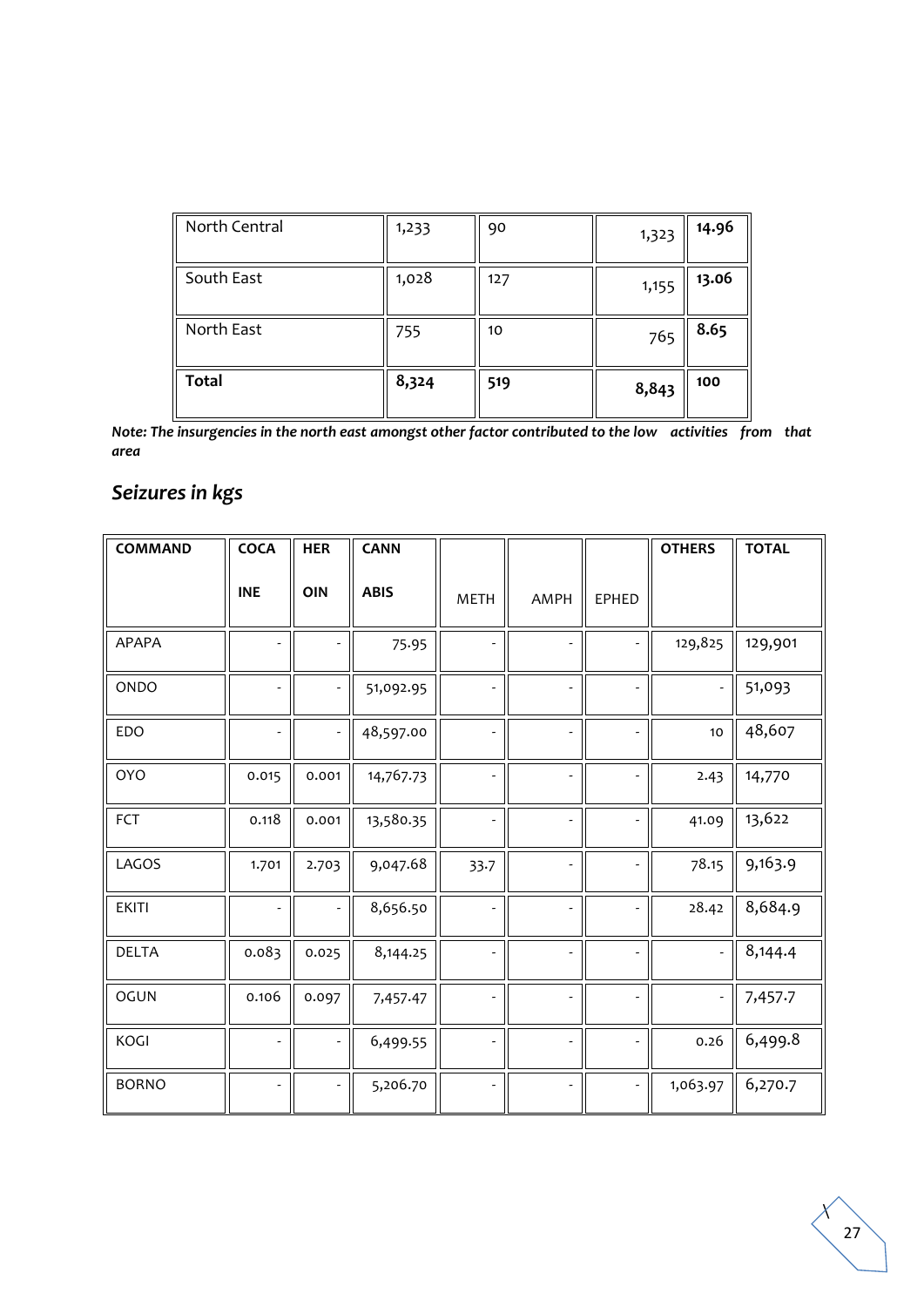| <b>KANO</b>    | 0.371                    | 0.159                        | 3,857.08 |                          |                          |                              | 396.26         | 4,253.9 |
|----------------|--------------------------|------------------------------|----------|--------------------------|--------------------------|------------------------------|----------------|---------|
| <b>OSUN</b>    |                          | $\frac{1}{2}$                | 3,406.63 | $\Box$                   | $\overline{\phantom{a}}$ | ٠                            | 166.1          | 3,572.7 |
| <b>KADUNA</b>  | 0.217                    | 0.009                        | 2,367.52 | $\overline{\phantom{a}}$ | $\overline{\phantom{a}}$ | $\overline{a}$               | 69.869         | 2,437.6 |
| PLATEAU        | 0.005                    | $\overline{\phantom{a}}$     | 2,082.25 | $\overline{\phantom{a}}$ | $\overline{\phantom{a}}$ | $\qquad \qquad \blacksquare$ | 104.27         | 2,186.5 |
| NIGER          | $\overline{\phantom{a}}$ | $\qquad \qquad \blacksquare$ | 2,157.48 | $\overline{\phantom{a}}$ | $\overline{\phantom{a}}$ |                              |                | 2,157.5 |
| ADAMAWA        | $\overline{\phantom{a}}$ | $\overline{\phantom{a}}$     | 1,647.76 | $\overline{\phantom{a}}$ | $\overline{\phantom{a}}$ | $\overline{\phantom{0}}$     | 284.77         | 1,932.5 |
| <b>BENUE</b>   | $\blacksquare$           | $\overline{\phantom{a}}$     | 1,547.44 | $\overline{\phantom{a}}$ | $\overline{\phantom{a}}$ | $\overline{a}$               | 1.7            | 1,549.1 |
| <b>KATSINA</b> | $\bar{\phantom{a}}$      | $\overline{\phantom{a}}$     | 1,110.72 | $\Box$                   | $\blacksquare$           | ÷,                           | 400.81         | 1,511.5 |
| <b>JIGAWA</b>  | $\blacksquare$           | $\overline{\phantom{m}}$     | 1,410    | $\overline{\phantom{a}}$ | $\overline{\phantom{a}}$ | $\qquad \qquad \blacksquare$ | 34             | 1,444   |
| ZAMFARA        | 0.004                    | $\overline{\phantom{m}}$     | 1,369.01 | $\overline{\phantom{a}}$ |                          |                              | 62.079         | 1,431.1 |
| ENUGU          | 0.032                    | 0.001                        | 1,335.37 | $\overline{\phantom{a}}$ | 0.062                    | L                            |                | 1,335.5 |
| <b>BAUCHI</b>  | $\omega$                 | -                            | 1,234.10 | $\overline{\phantom{a}}$ |                          | $\qquad \qquad \blacksquare$ | 19.052         | 1,253.2 |
| <b>KWARA</b>   | 1.7                      | $\overline{\phantom{a}}$     | 806.86   | $\overline{\phantom{a}}$ | $\overline{a}$           |                              | 351            | 1,159.6 |
| SOKOTO         | $\omega$                 | $\overline{\phantom{a}}$     | 850.717  | $\omega$                 | $\overline{\phantom{a}}$ | $\qquad \qquad \blacksquare$ | 295.29         | 1,146   |
| <b>IMO</b>     | 0.725                    | 0.106                        | 1,125.24 | $\Box$                   | $\overline{\phantom{a}}$ | $\frac{1}{2}$                | $\frac{1}{2}$  | 1,126.1 |
| <b>TARABA</b>  |                          |                              | 931.3    | $\overline{a}$           |                          |                              | 10.4           | 941.7   |
| <b>DOGI</b>    | 3.308                    | 0.16                         | 896.472  | 3.5                      | $\overline{a}$           | 0.28                         |                | 903.72  |
| MMIA           | 78.53                    | 13.94                        | 87.57    | 260                      | $\overline{\phantom{a}}$ | -                            | 438.77         | 878.81  |
| EBONYI         | 0.015                    | 0.025                        | 520.748  | $\overline{\phantom{a}}$ | 0.135                    | $\qquad \qquad \blacksquare$ | $\blacksquare$ | 520.92  |
| ABIA           | 1.484                    | 0.691                        | 449.06   | $\overline{\phantom{a}}$ | $\overline{\phantom{a}}$ | $\qquad \qquad \blacksquare$ | $\blacksquare$ | 451.24  |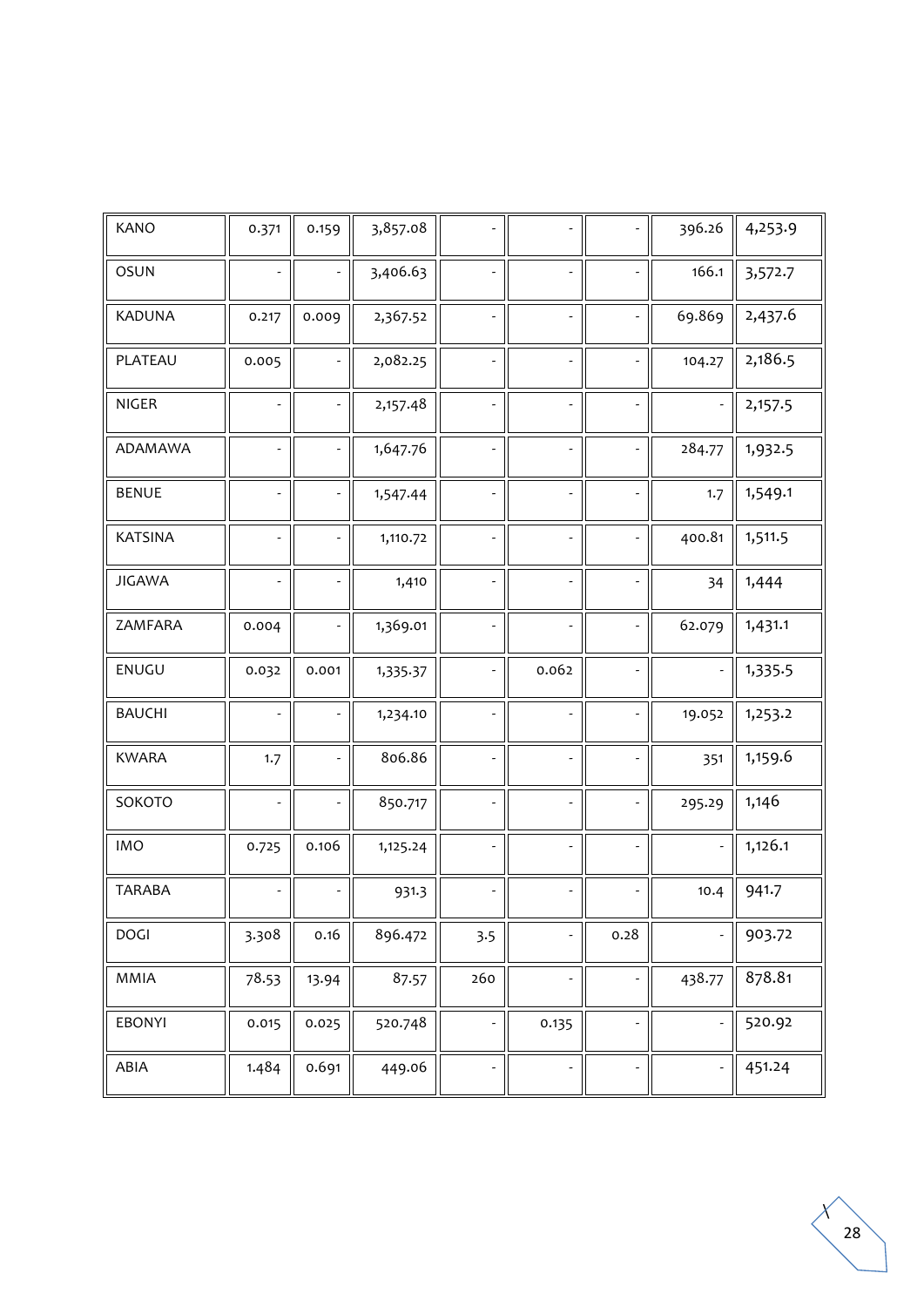| ANAMBRA       | 0.095                   | 0.053                    | 304.054                  |                          |                          |                          | 130                      | 434.2                   |
|---------------|-------------------------|--------------------------|--------------------------|--------------------------|--------------------------|--------------------------|--------------------------|-------------------------|
| <b>SEME</b>   | 1.2                     | 1.3                      | 422.55                   | $\overline{\phantom{a}}$ | 0.95                     | $\overline{\phantom{a}}$ | $\overline{\phantom{a}}$ | 426                     |
| AKWA/I        | 0.124                   | 0.168                    | 399.597                  | $\overline{\phantom{a}}$ |                          | $\omega$                 | 2.42                     | 402.31                  |
| <b>RIVERS</b> | 0.752                   | 0.091                    | 396.572                  | $\overline{\phantom{a}}$ | $\overline{\phantom{a}}$ | $\blacksquare$           | 0.002                    | 397.42                  |
| KEBBI         |                         |                          | 338.977                  |                          |                          | $\overline{\phantom{a}}$ | 53.356                   | 392.33                  |
| NASSARAWA     |                         |                          | 274.56                   | 0.5                      | $\overline{\phantom{a}}$ | $\overline{\phantom{a}}$ |                          | 275.06                  |
| C/RIVER       | 0.036                   | 0.013                    | 272.8                    | $\overline{\phantom{a}}$ | $\overline{\phantom{a}}$ | $\omega$                 | $\overline{\phantom{a}}$ | 272.85                  |
| BAYELSA       | 0.02                    | 0.041                    | 221.186                  | $\overline{\phantom{a}}$ | $\overline{\phantom{a}}$ | $\omega$                 | 0.727                    | 221.97                  |
| JTF           | 167.57                  |                          | 0.516                    | 27.9                     | $\overline{\phantom{a}}$ | $\overline{\phantom{a}}$ | $\overline{\phantom{a}}$ | 195.99                  |
| YOBE          |                         |                          | 169.55                   | $\overline{\phantom{a}}$ | $\overline{\phantom{a}}$ | $\overline{\phantom{a}}$ | $\overline{\mathbf{3}}$  | 172.55                  |
| GOMBE         | 0.001                   | 0.01                     | 118.48                   | $\overline{\phantom{a}}$ | $\overline{\phantom{a}}$ | $\omega$                 | 45.54                    | 164.03                  |
| <b>IDROKO</b> |                         |                          | 126.30                   | $\overline{\phantom{a}}$ | $\overline{\phantom{a}}$ | $\blacksquare$           | $\overline{\phantom{a}}$ | 126.3                   |
| <b>NAIA</b>   | 25.399                  | 4.937                    |                          | 15.2                     |                          | $\overline{\phantom{a}}$ |                          | 45.536                  |
| AIIA          | 2.464                   | $\overline{\phantom{a}}$ |                          |                          | 18.15                    | $\omega$                 | $\overline{\phantom{a}}$ | 20.614                  |
| PHPORT        |                         |                          | 6.996                    | $\overline{\phantom{a}}$ | $\overline{\phantom{a}}$ | $\blacksquare$           | 0.8                      | 7.796                   |
| MAKIA         | $\overline{\mathbf{3}}$ |                          |                          |                          |                          |                          |                          | $\overline{\mathbf{3}}$ |
| TINCAN        |                         |                          | 1.44                     |                          |                          | $\overline{a}$           | $\overline{\phantom{a}}$ | 1.44                    |
| PHIA          | 1.142                   | $\overline{\phantom{a}}$ | $\overline{\phantom{a}}$ |                          | $\overline{\phantom{a}}$ | $\blacksquare$           | $\blacksquare$           | 1.142                   |
| <b>TOTAL</b>  | 290.2                   | 24.53                    | 205,373                  | 340.8                    | 19.297                   | 0.28                     | 133,920                  | 339,968                 |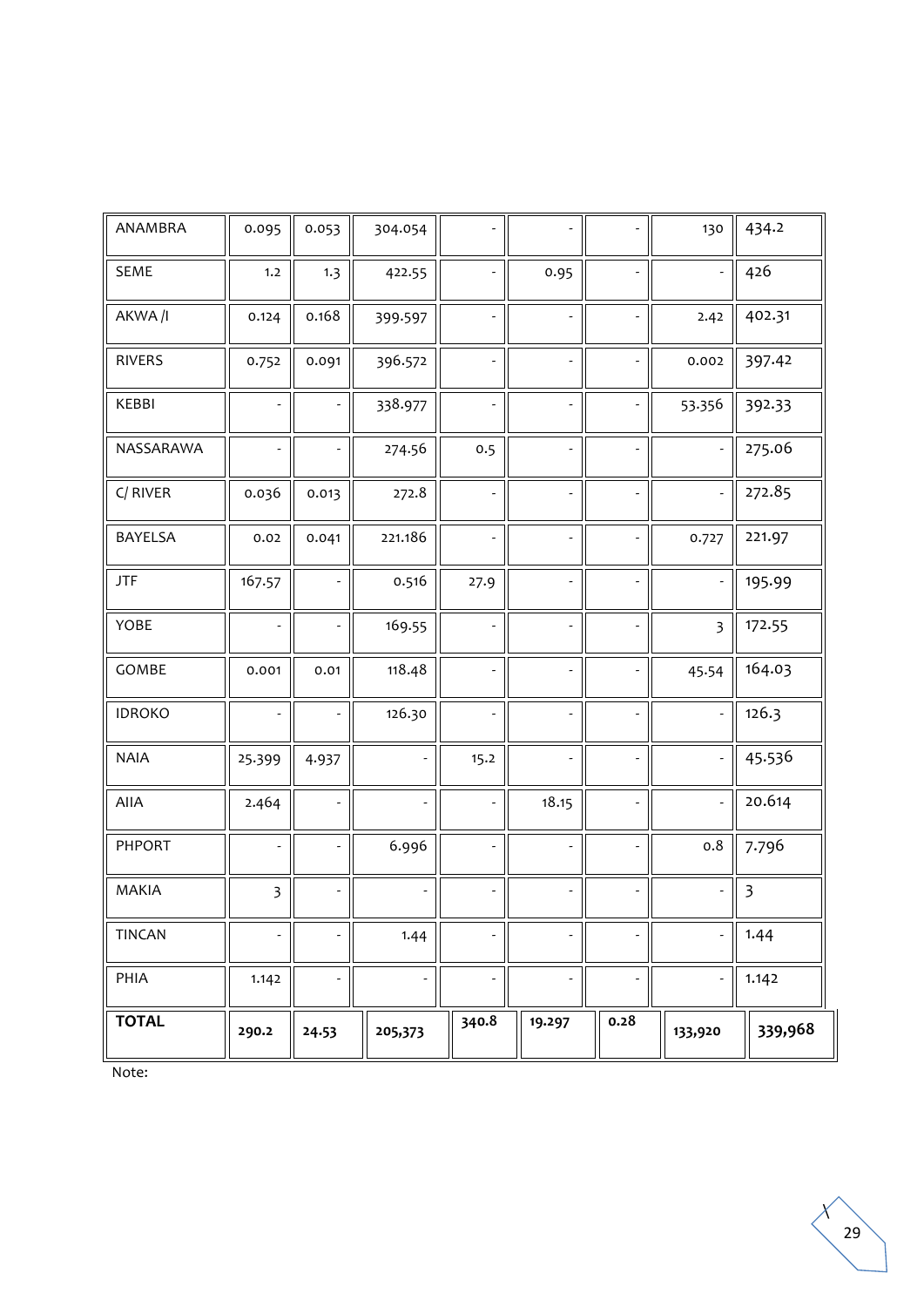*Note that the Apapa Port, Lagos came first in the quantity of drugs seized during the year in focus. This was due largely to the quantity of chemical –Toluene -129,925kgs seized at the Port. Ondo and Edo State Commands came second and third with 51,093kgs and 48,607kgs respectively.*

## *Seizure- Arrest Index (SAI) Table*

| <b>COMMAND</b> | <b>Arrests</b> | Seizures (kgs) | SAI       |
|----------------|----------------|----------------|-----------|
| <b>APAPA</b>   | 7              | 129,901        | 1,8557.28 |
| ONDO           | 92             | 51,093         | 555-35    |
| EDO            | 261            | 48,607         | 186.23    |
| FCT            | 285            | 13,622         | 78.73     |
| <b>BORNO</b>   | 108            | 6,270.7        | 58.06     |
| <b>DOGI</b>    | 21             | 903.72         | 43.03     |
| <b>DELTA</b>   | 202            | 8,144.4        | 40.31     |
| <b>OYO</b>     | 401            | 14,770         | 36.83     |
| <b>IDROKO</b>  | 4              | 126.3          | 31.57     |
| <b>OGUN</b>    | 237            | 7,457.7        | 31.46     |
| KOGI           | 225            | 6,499.8        | 28.89     |
| <b>EKITI</b>   | 310            | 8,684.9        | 28.01     |
| <b>SEME</b>    | 21             | 426            | 20.28     |
| LAGOS          | 490            | 9,163.9        | 18.70     |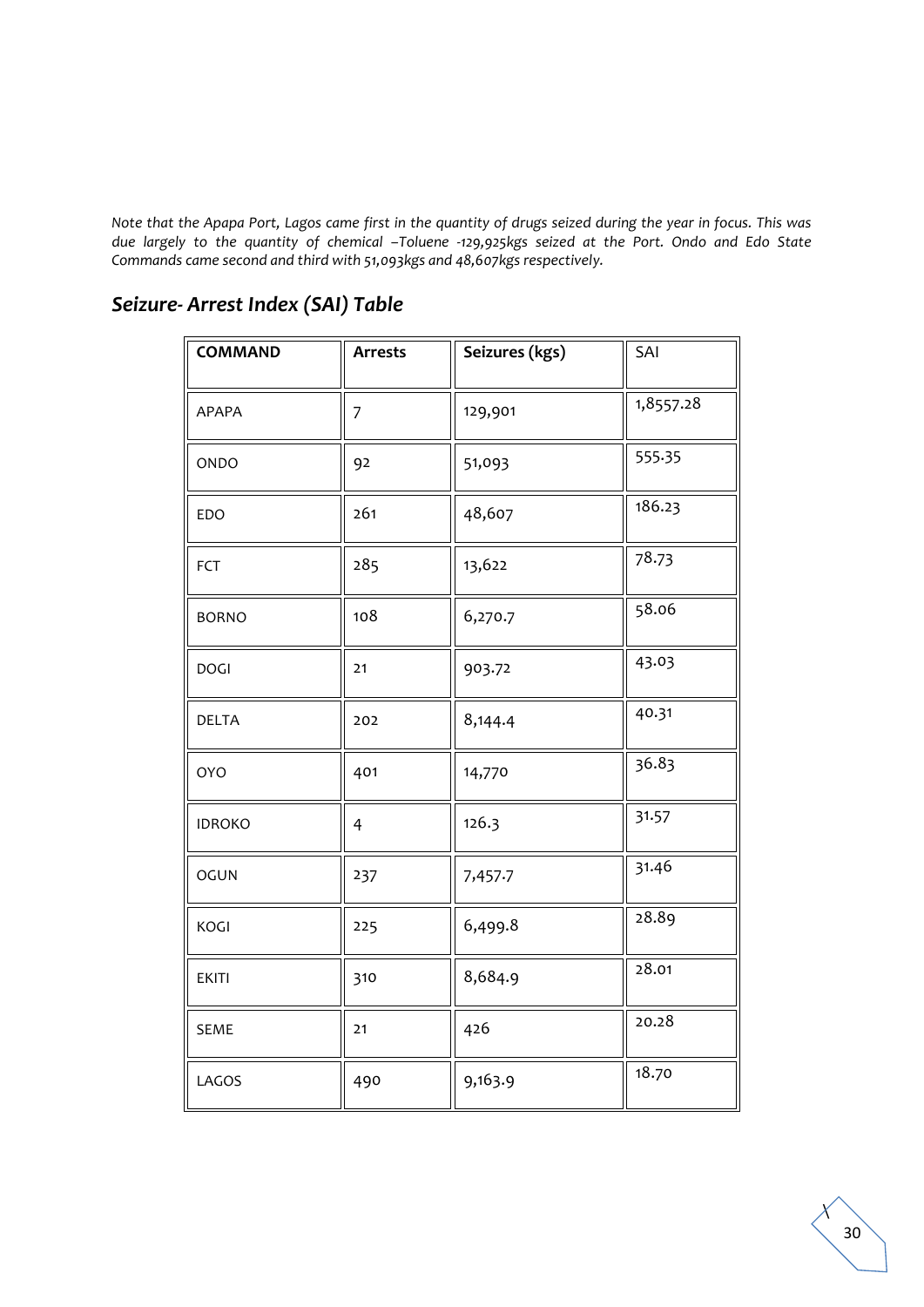| JTF           | 12          | 195.99  | 16.33 |
|---------------|-------------|---------|-------|
| <b>NIGER</b>  | 143         | 2,157.5 | 15.08 |
| OSUN          | 252         | 3,572.7 | 14.17 |
| TARABA        | 78          | 941.7   | 12.07 |
| ADAMAWA       | 186         | 1,932.5 | 10.39 |
| MMIA          | 93          | 878.81  | 9.50  |
| <b>JIGAWA</b> | 168         | 1,444   | 8.59  |
| ZAMFARA       | 171         | 1,431.1 | 8.37  |
| ENUGU         | 173         | 1,335.5 | 7.72  |
| <b>KANO</b>   | 567         | 4,253.9 | 7.50  |
| <b>KWARA</b>  | 164         | 1,159.6 | 7.07  |
| PLATEAU       | 318         | 2,186.5 | 6.87  |
| KADUNA        | 384         | 2,437.6 | 6.35  |
| SOKOTO        | $\vert$ 185 | 1,146   | 6.19  |
| <b>BAUCHI</b> | 221         | 1,253.2 | 5.67  |
| NASSARAWA     | 50          | 275.06  | 5.50  |
| AllA          | 5           | 20.614  | 4.12  |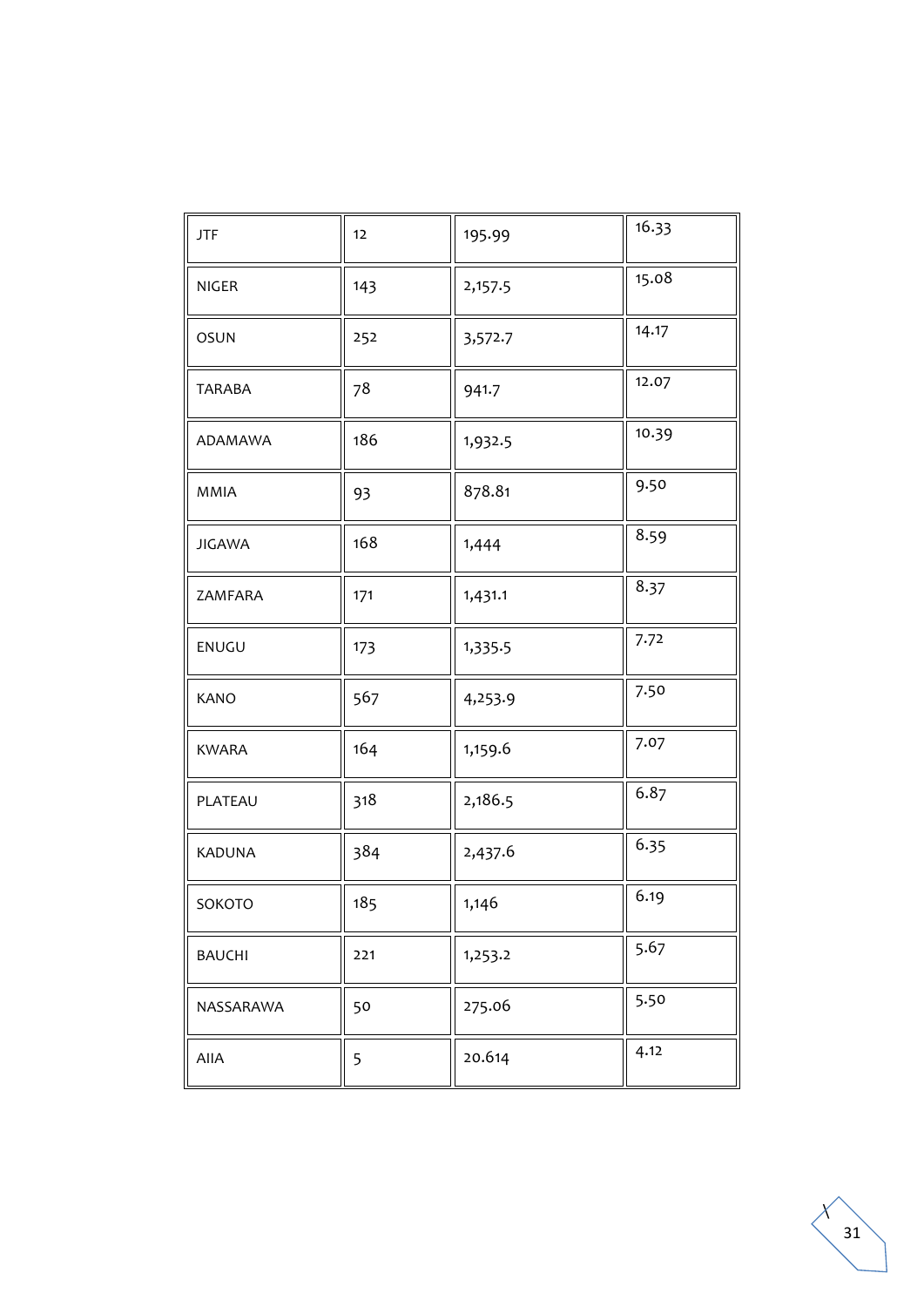| YOBE           | 57             | 172.55  | 3.02                    |
|----------------|----------------|---------|-------------------------|
| MAKIA          | $\mathbf{1}$   | 3       | $\overline{\mathbf{3}}$ |
| C/RIVER        | 99             | 272.85  | 2.75                    |
| ABIA           | 182            | 451.24  | 2.48                    |
| <b>KATSINA</b> | 614            | 1,511.5 | 2.46                    |
| <b>EBONYI</b>  | 237            | 520.92  | 2.20                    |
| <b>NAIA</b>    | 22             | 45.536  | 2.07                    |
| KEBBI          | 198            | 392.33  | 1.98                    |
| <b>RIVERS</b>  | 213            | 397.42  | 1.86                    |
| <b>TINCAN</b>  | 1              | 1.44    | 1.44                    |
| GOMBE          | 115            | 164.03  | 1.42                    |
| <b>BENUE</b>   | 116            | 1,549.1 | 1.37                    |
| AKWA/I         | 339            | 402.31  | 1.18                    |
| <b>IMO</b>     | 138            | 1,126.1 | 1.16                    |
| ANAMBRA        | 420            | 434.2   | 1.03                    |
| PHIA           | $\mathbf{1}$   | 1.142   | $\mathbf{1}$            |
| PHPORT         | $\overline{7}$ | 7.796   | $\mathbf{1}$            |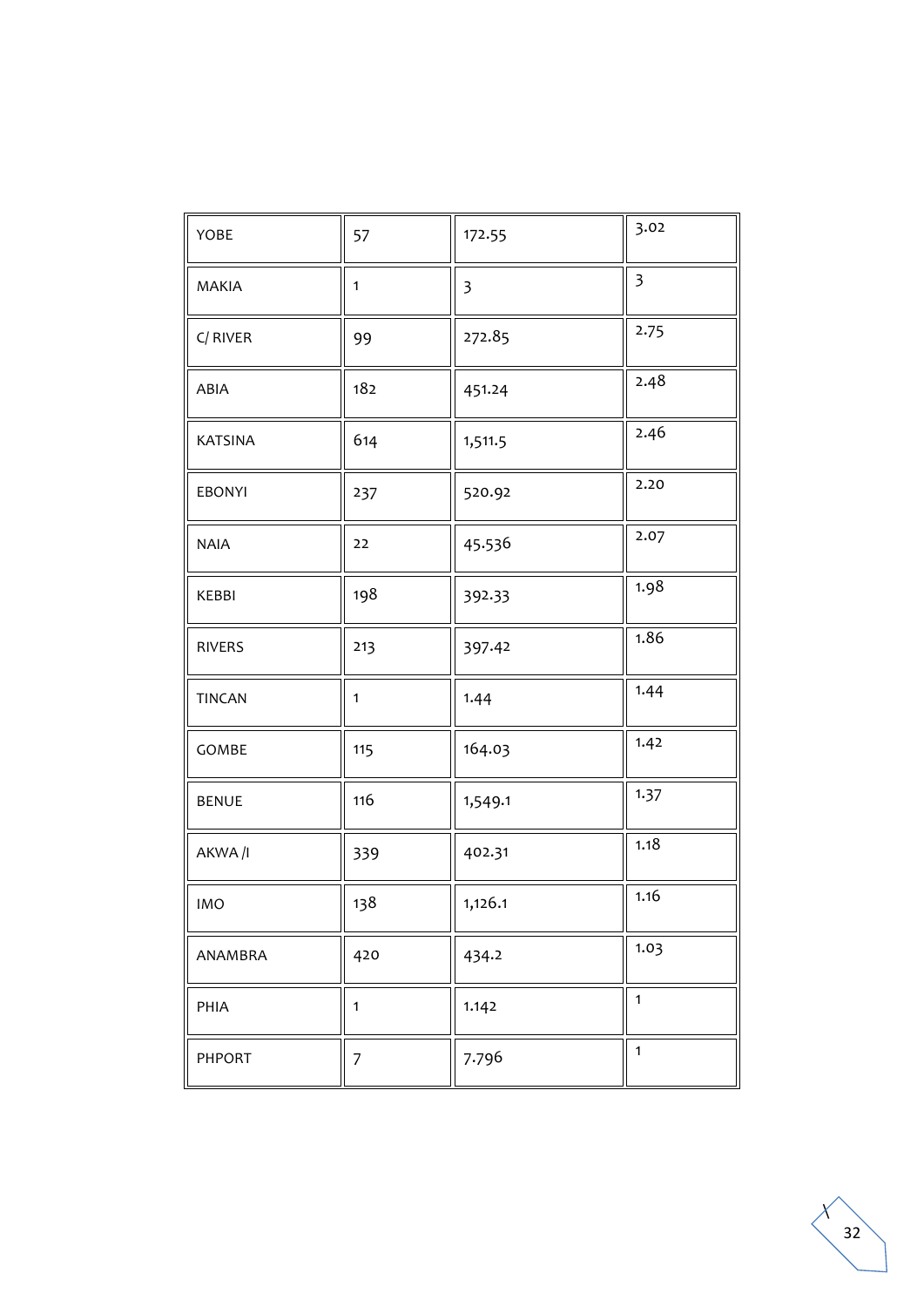| <b>BAYELSA</b> | 249   | 221.97  | 0.89  |
|----------------|-------|---------|-------|
| TOTAL          | 8,843 | 339,968 | 38.44 |

*The seizure –arrest index (SAI) is the quantity of drugs in kg per person*

# *Airlines Used By Traffickers Arrested at MMIA, Lagos*

| <b>SN</b>               | <b>AIRLINE</b>           | <b>FREQUENCY</b>        | $\%$  |
|-------------------------|--------------------------|-------------------------|-------|
| 1.                      | ETIHAD AIRWAYS           | 14                      | 17.72 |
| 2.                      | QATAR                    | 13                      | 16.45 |
| $\overline{\mathbf{3}}$ | <b>EMIRATES</b>          | 10                      | 12.65 |
| 4.                      | <b>ETHIOPIAN AIRLINE</b> | 9                       | 11.39 |
| 5.                      | SOUTH AFRICAN AIRWAYS    | 8                       | 10.13 |
| 6.                      | <b>ARIK</b>              | 5                       | 6.33  |
| 7.                      | <b>TURKISH AIRLINE</b>   | $\overline{\mathbf{3}}$ | 3.80  |
| 8.                      | <b>KENYA AIRWAYS</b>     | $\overline{\mathbf{3}}$ | 3.80  |
| 9.                      | <b>KLM</b>               | $\overline{\mathbf{3}}$ | 3.80  |
| 10.                     | <b>AIR FRANCE</b>        | $\mathbf 2$             | 2.53  |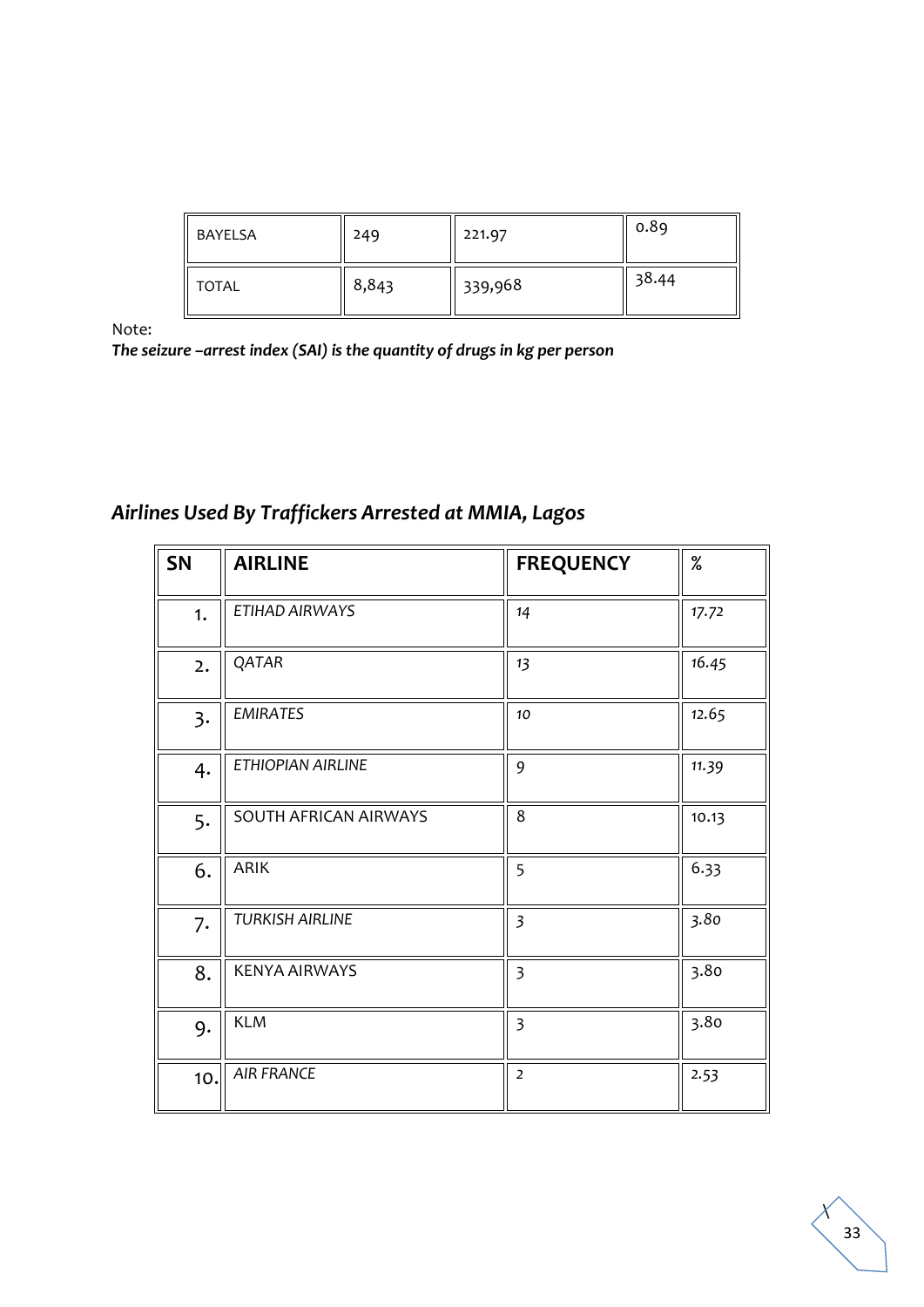| 11. | <b>BRITISH AIRWAYS</b> | $\overline{2}$ | 2.53 |
|-----|------------------------|----------------|------|
| 12. | <b>ASKY</b>            | $\overline{2}$ | 2.53 |
| 13. | <b>IBERIA</b>          | 1              | 1.27 |
| 14. | <b>VIRGIN ATLANTIC</b> | 1              | 1.27 |
| 15. | <b>ALITALIA</b>        | $\mathbf{1}$   | 1.27 |
| 16. | SAUDI ARABIAN AIRWAYS  | $\mathbf{1}$   | 1.27 |
| 17. | <b>RWAND AIR</b>       |                | 1.27 |
| 18. | <b>TOTAL</b>           | 79             | 100  |

*The table above indicates that Etihad Airline was the most frequently patronised flight by couriers during the period under consideration, followed by Qatar in the second position, while Emirate Airline came in on third position.* 

# *Destination of drug Couriers arrested at MMIA, Lagos*

| S/N | <b>DESTINATION</b>  | <b>FREQUENCY</b> | $\%$  |
|-----|---------------------|------------------|-------|
| 1.  | <b>NIGERIA</b>      | 34               | 43.03 |
| 2.  | <b>CHINA</b>        | 9                | 11.39 |
| 3.  | MALAYSIA            |                  | 8.86  |
| 4.  | <b>SOUTH AFRICA</b> | ᄀ                | 8.86  |
| 5.  | <b>THAILAND</b>     | 3                | 3.79  |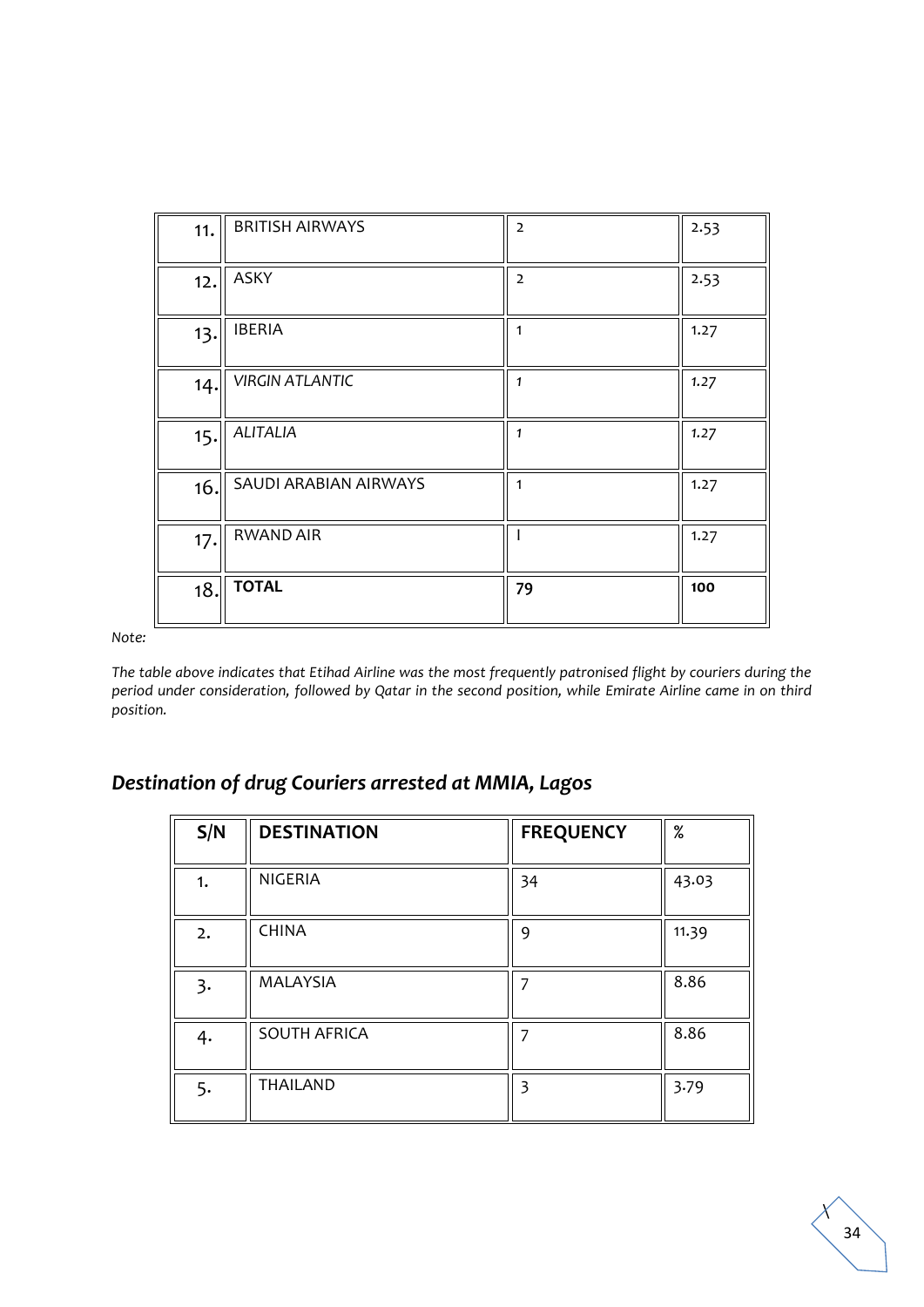| 6.  | <b>UK</b>      | $\overline{\mathbf{3}}$ | 3.79 |
|-----|----------------|-------------------------|------|
| 7.  | <b>GERMANY</b> | $\overline{2}$          | 2.53 |
| 8.  | <b>INDIA</b>   | $\overline{2}$          | 2.53 |
| 9.  | <b>ITALY</b>   | $\overline{2}$          | 2.53 |
| 10. | LIBERIA        | $\overline{2}$          | 2.53 |
| 11. | <b>FRANCE</b>  | $\mathbf{1}$            | 1.27 |
| 12. | <b>GABON</b>   | $\mathbf{1}$            | 1.27 |
| 13. | MOZAMBIQUE     | $\overline{1}$          | 1.27 |
| 14. | PAKISTAN       | $\mathbf{1}$            | 1.27 |
| 15. | QATAR          | $\mathbf{1}$            | 1.27 |
| 16. | SENEGAL        | $\mathbf{1}$            | 1.27 |
| 17. | <b>TURKEY</b>  | $\mathbf{1}$            | 1.27 |
| 18. | <b>UAE</b>     | $\mathbf{1}$            | 1.27 |
| 19. | <b>TOTAL</b>   | 79                      | 100  |

*The inflow of drug into Nigeria when compared to outward movement of couriers is about 43.03%, which indicates the fact that Nigeria is still being used mostly as a transit nation. The inward destinations of the couriers into Nigeria were mostly China, Malaysia and South Africa as illustrated on Table above. One of the reasons why traffickers avoid direct flights to their destinations is to ward off suspicion and sometimes to reduce cost or indeed achieve both goals.* 

#### **4.2 Visa Clearance**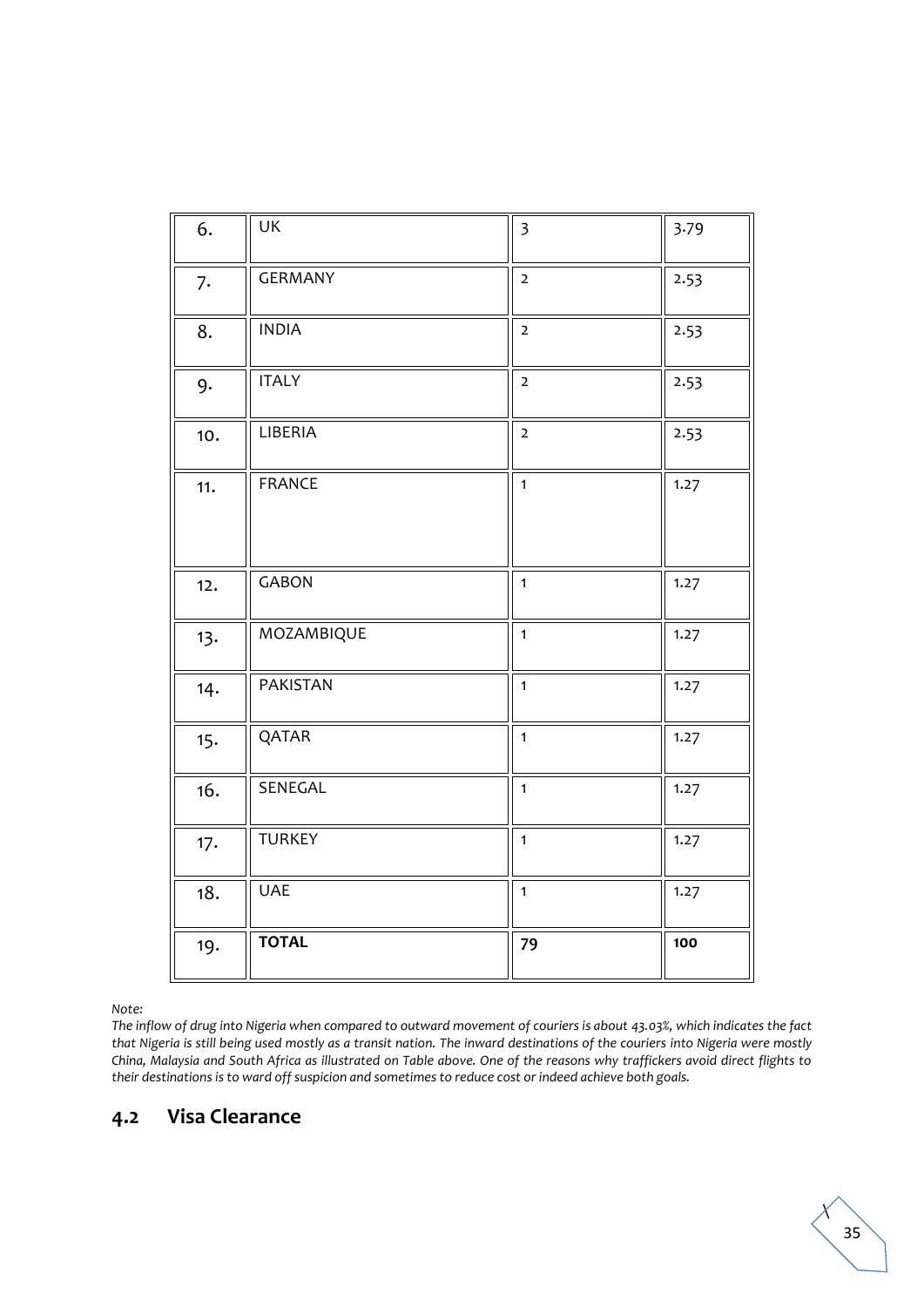The Agency's Visa Clearance system remains an important instrument which serves as a strong deterrent for aspiring drug dealers from obtaining visas from countries that have subscribed to the scheme. These countries are often either source or gateway countries for illicit drugs. The Visa programme, as a preventive measure, draws voluntary participation from foreign missions in Nigeria with the consent of their home countries. The participating Missions make the NDLEA Visa Clearance Certificate an additional requirement for visa applicants who wish to obtain entry visas from these countries.

The issuance of a Clearance Certificate by the Agency, however, is not a guarantee and does not convey any assurance that visa will be issued to the applicant, but remains a valid additional requirement. The Agency usually collects some personal information from the applicants, demands for two (2) credible sureties (guarantors) from the applicants and carries out some background checks before clearance is issued. The scheme has been quite successful, however, during the year in focus, an official report was received from one of the participating Missions on the arrest of a Nigerian who had gone through the processes of the Agency's visa clearance. (This is the first negative report received by the Agency). Countries that have willingly subscribed to the visa clearance scheme include Brazil, Indonesia, Malaysia, Pakistan, Russia, India, Singapore and Thailand. In 2013, the Agency received **2,468** visa applications out of which **1,307** were treated. **1,230** applications were successful while **1,161** are still pending as at the time of this report. However, 77 applicants were not granted clearance. This is against the 2012 figure of **3,255** applications.

The records above show a decrease of 887 in the number of applications received by the Agency in 2012 when compared to the previous year this represents about 24.18% decrease in the number of applications received. Some more countries have indicated their desire to subscribe to the process in order to strengthen their Visa Control Procedures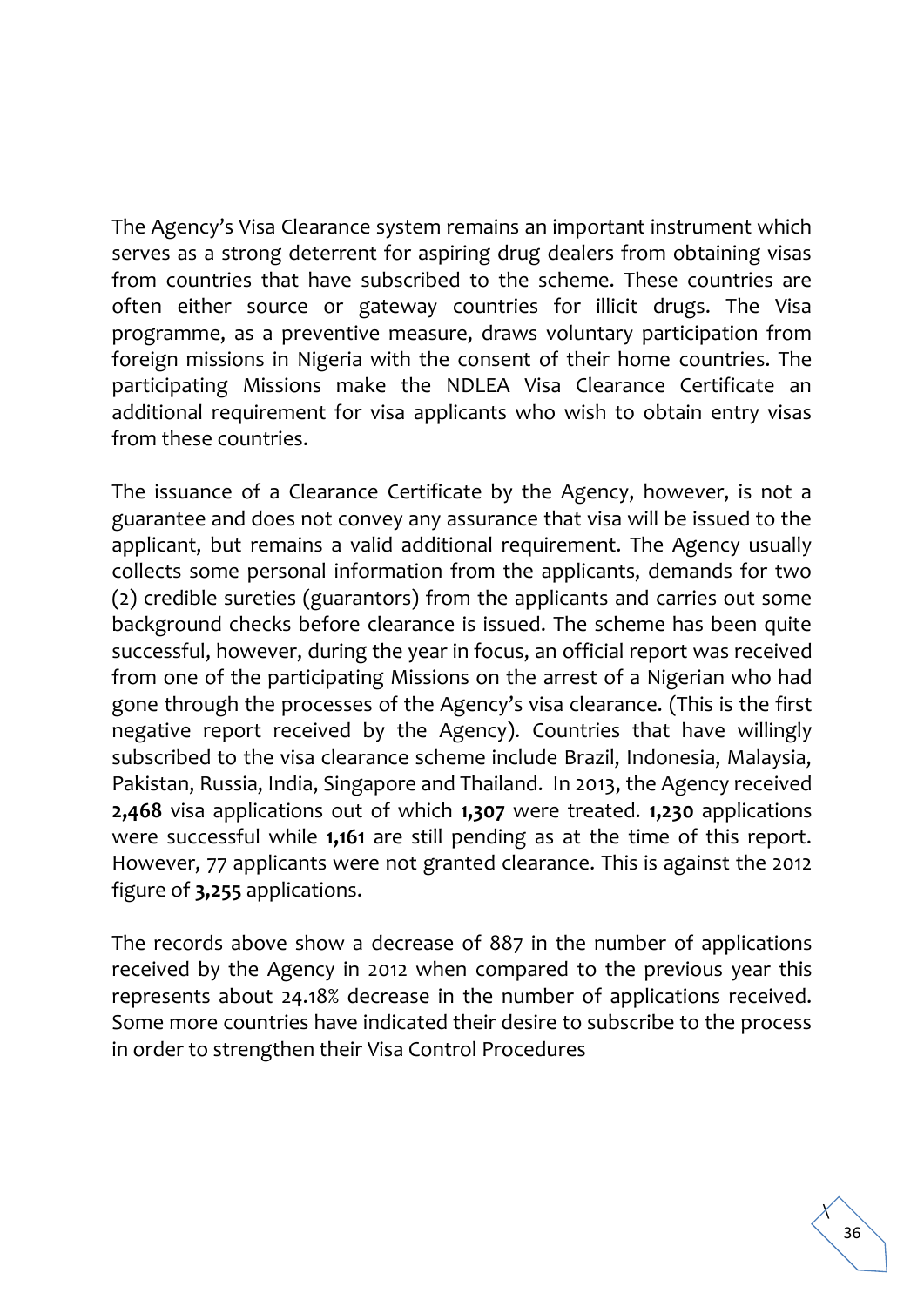### **4.3 Drug Deportees**

The Agency received **138** Nigerian nationals (127 males and 11 females) that were deported from other countries over drug related offences. The deportees were appropriately debriefed, documented and released on bail.

| S/N | <b>COUNTRY OF DEPORTATION</b> | NUMBER DEPORTED         |
|-----|-------------------------------|-------------------------|
| 4.  | THAILAND                      | 28                      |
| 2.  | <b>USA</b>                    | 27                      |
| 1.  | SPAIN                         | 25                      |
| 7.  | <b>ITALY</b>                  | 16                      |
| 3.  | SWITZERLAND                   | 15                      |
| 9.  | <b>GERMANY</b>                | $\overline{3}$          |
| 15. | <b>INDONESIA</b>              | $\overline{\mathbf{3}}$ |
| 6.  | <b>FRANCE</b>                 | $\overline{2}$          |
| 12. | <b>SAUDI ARABIA</b>           | $\overline{2}$          |
| 13. | <b>INDIA</b>                  | $\overline{2}$          |
| 14. | DENMARK                       | $\overline{2}$          |
| 16  | SWEDEN                        | $\overline{2}$          |
| 17  | <b>EGYPT</b>                  | $\overline{2}$          |
| 20  | GREECE                        | $\overline{2}$          |

## **COUNTRIES OF DEPORTATION FOR 2013**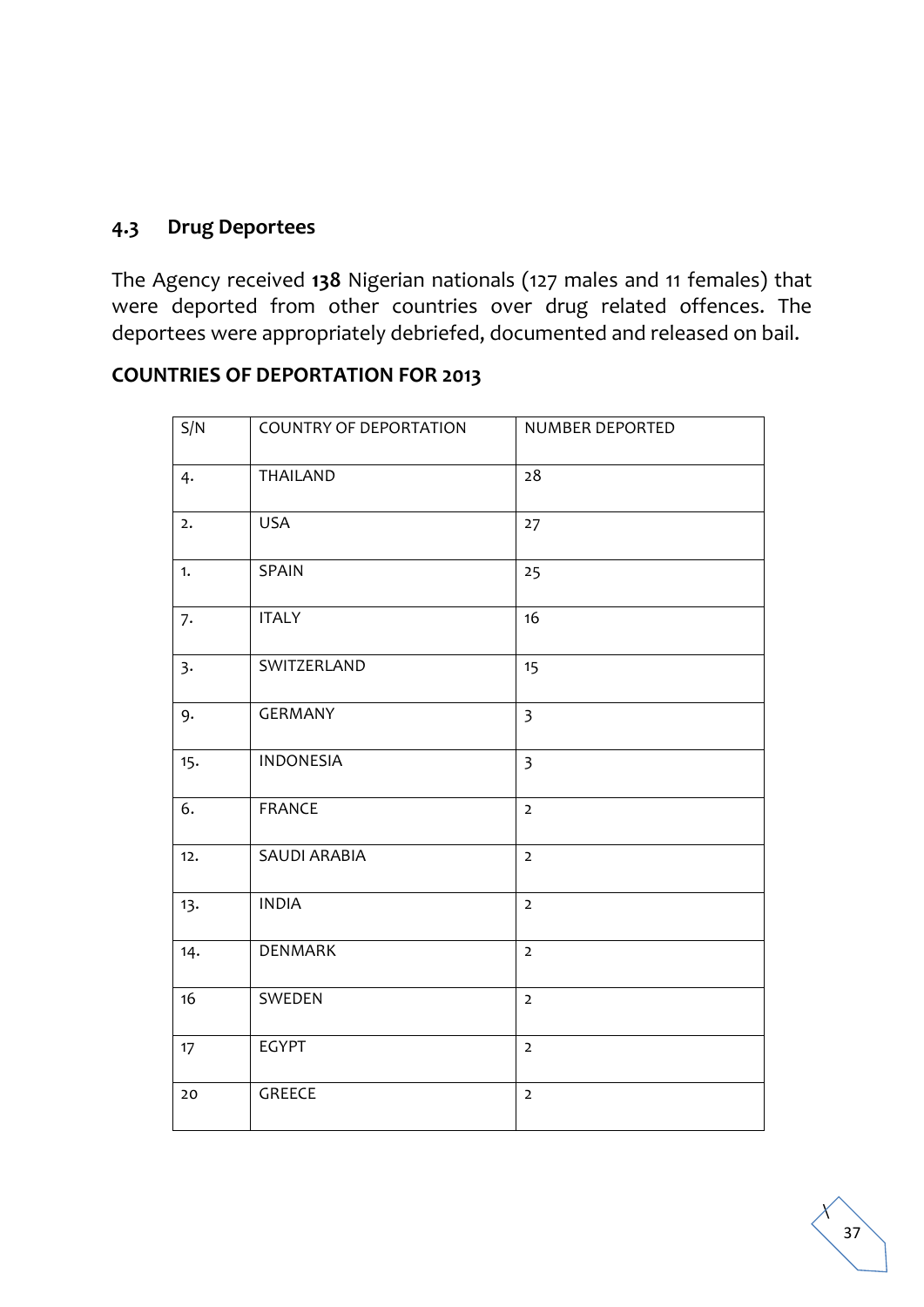| 5.  | <b>NORWAY</b>       | $\mathbf{1}$ |
|-----|---------------------|--------------|
| 8.  | UK                  | $\mathbf{1}$ |
| 10. | UNITED ARAB EMIRATE | $\mathbf{1}$ |
| 11. | <b>IRELAND</b>      | $\mathbf{1}$ |
| 18  | ZIMBABWE            | $\mathbf{1}$ |
| 19  | PAKISTAN            | $\mathbf{1}$ |
| 21  | <b>AUSTRIA</b>      | $\mathbf{1}$ |
| 16. | <b>TOTAL</b>        | 138          |

### **DEPORTEES BY GENDER**

| GENDER       | <b>NUMBER</b> | %     |
|--------------|---------------|-------|
| <b>MALE</b>  | 127           | 92.03 |
| FEMALE       | 11            | 7.97  |
| <b>TOTAL</b> | 138           | 100   |

# *Monetary Exhibit*

| SN | <b>TYPE OF CURRENCY</b> | <b>AMOUNT</b> |
|----|-------------------------|---------------|
| 1. | Nigerian Naira          | 1,115,370     |
| 2. | Euro                    | 1,600         |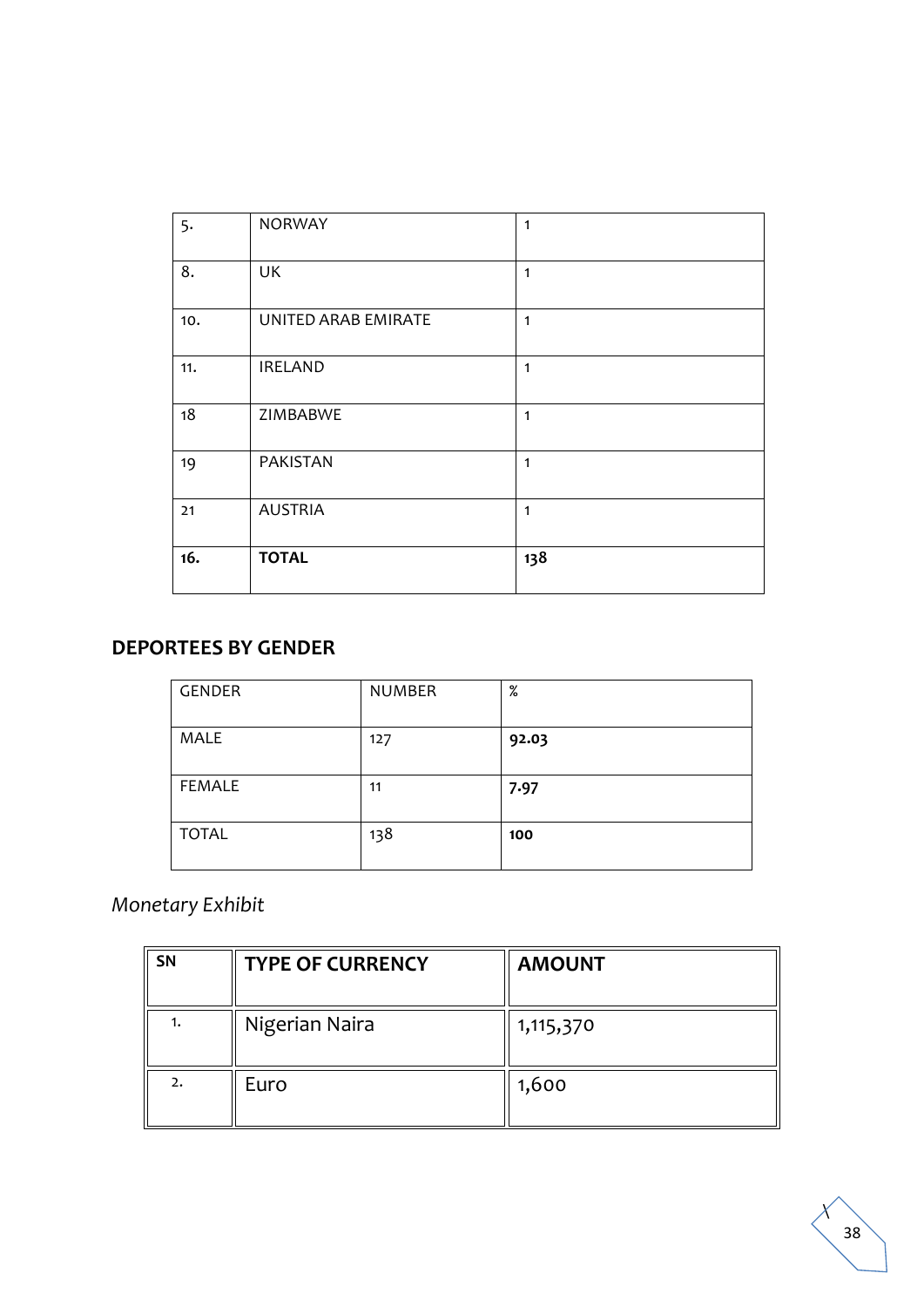| 3. | <b>US DOLLARS</b>       | 21,745  |
|----|-------------------------|---------|
| 4. | <b>Pound Sterling</b>   | 1,600   |
| 5. | <b>CFA</b>              | 639,000 |
| 6. | <b>UAE DIRHAMS</b>      | 10      |
| 7. | <b>YUAN</b>             | 2,875   |
| 8. | <b>HONG KONG DOLLAR</b> | 800     |
| 9. | <b>OTHERS</b>           | 50 COIN |

**SUMMARY OF EFFORTS FROM SPECIAL INVESTIGATION ASSIGNMENT (SIA) SEIZURES IN KG**

|                |                |                |                          |                 |                          |                          | $\sim$ $\sim$ $\sim$ $\sim$ $\sim$ |                          |
|----------------|----------------|----------------|--------------------------|-----------------|--------------------------|--------------------------|------------------------------------|--------------------------|
| S/N            | <b>COURIER</b> | <b>COCAINE</b> | <b>HEROI</b>             | <b>CANNABIS</b> | <b>METH</b>              | <b>AMPHET</b>            | <b>EPHEDRIN</b>                    | <b>OTHERS</b>            |
|                | <b>OUTFIT</b>  |                | <b>NE</b>                | <b>SATIVA</b>   |                          | <b>AMINE</b>             | Е                                  |                          |
|                |                |                |                          |                 |                          |                          |                                    |                          |
| 1.             | <b>IMPC</b>    | 0.514          | 0.16                     | 240.381         | $\overline{\phantom{a}}$ | ٠                        | 0.28                               | $\overline{\phantom{a}}$ |
| $\overline{2}$ | <b>FEDEX</b>   | $\blacksquare$ | $\overline{\phantom{a}}$ |                 | 2.65                     | $\blacksquare$           | $\blacksquare$                     | $\overline{\phantom{a}}$ |
| 3.             | <b>DHL</b>     | 0.153          |                          | 2.09            | 0.08                     | ٠                        | $\blacksquare$                     | $\blacksquare$           |
| 4.             | <b>TNT</b>     | 2.575          |                          | ÷               | $\blacksquare$           | $\blacksquare$           | $\blacksquare$                     | $\blacksquare$           |
| 5.             | <b>ABX</b>     | $\blacksquare$ | $\blacksquare$           |                 | 0.67                     | ٠                        | $\blacksquare$                     | $\blacksquare$           |
| 6.             | <b>TOTAL</b>   | 3.242          | 0.16                     | 242.471         | 3.4                      | $\overline{\phantom{a}}$ | 0.28                               | $\overline{\phantom{a}}$ |

### **4.4 Public Destruction of Exhibits**

Public destruction of drug exhibits is one of the Agency's strategies to permanently take drugs out of circulation. This has proven to be quite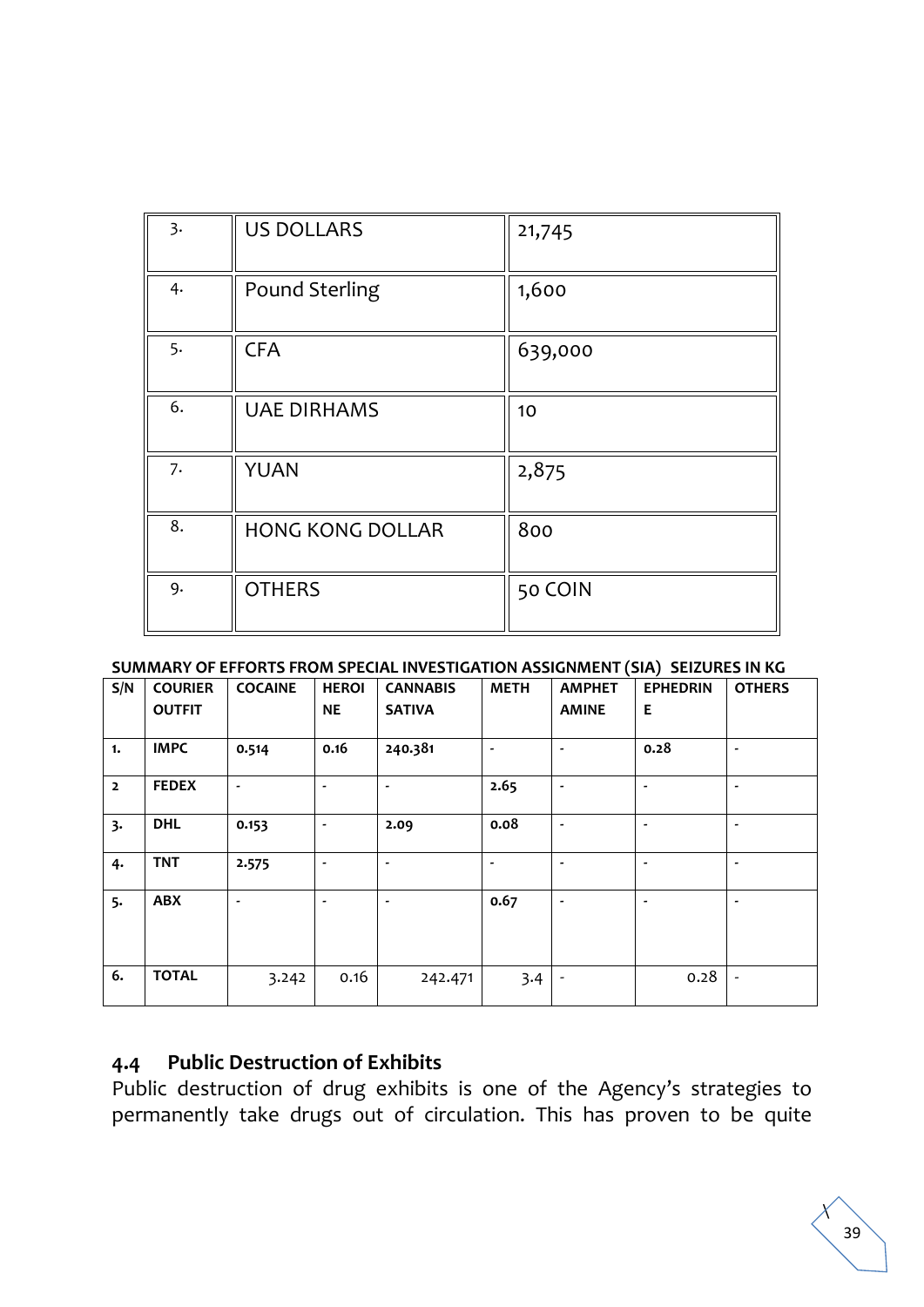effective over the years. In 2013, a total of 169,976.281 kilogrammes of various drugs were publicly destroyed by the Agency while 171,948.112 kilogrammes were destroyed in 2012 representing about 1.15% decrease.

| Year         | Cannabis     | Cocaine    | Heroin  | Others     | Total        | Male   | Female |
|--------------|--------------|------------|---------|------------|--------------|--------|--------|
| 2000         | 272,260.02   | 53.42      | 56.6    | 234.28     | 272,604.32   | 2,253  | 132    |
| 2001         | 317,950.20   | 195.82     | 46.63   | 308.84     | 318,501.49   | 2,693  | 136    |
| 2002         | 506,846.09   | 35.35      | 55.62   | 791        | 507,728.06   | 2,549  | 108    |
| 2003         | 535,593.75   | 134.74     | 87.58   | 937.41     | 536,753.48   | 2,316  | 174    |
| 2004         | 68,310.07    | 124.47     | 90.94   | 233.83     | 68,759.31    | 3,382  | 318    |
| 2005         | 125,989      | 395.91     | 70.42   | 88.72      | 126,543.65   | 3,181  | 292    |
| 2006         | 192,368.30   | 14,435.88  | 33.09   | 515.57     | 207,352.84   | 5,883  | 440    |
| 2007         | 210,262.90   | 393.678    | 120.638 | 699.735    | 211,476.00   | 5,891  | 477    |
| 2008         | 335,535.34   | 365.4904   | 11.6054 | 530.4033   | 336,442.84   | 7,584  | 315    |
| 2009         | 114,700.71   | 392.05     | 104.71  | 712.77     | 115,910.24   | 6,700  | 342    |
| 2010         | 174,661.59   | 706.433    | 202.08  | 2,550.622  | 178,120.73   | 6,296  | 492    |
| 2011         | 191,847.91   | 410.81     | 39.752  | 2,985.447  | 195,283.9    | 8,072  | 567    |
| 2012         | 228,794.13   | 131.89     | 211.03  | 3,905.45   | 233,699.6    | 7,510  | 542    |
| 2013         | 205,373      | 290.2      | 24.53   | 134,280.38 | 339,968.11   | 8,324  | 519    |
| <b>TOTAL</b> | 3,480,493.01 | 18066.1414 | 1155.23 | 148774.46  | 3,649,144.57 | 72,634 | 4854   |

### **Interdiction Score Card Since 2000**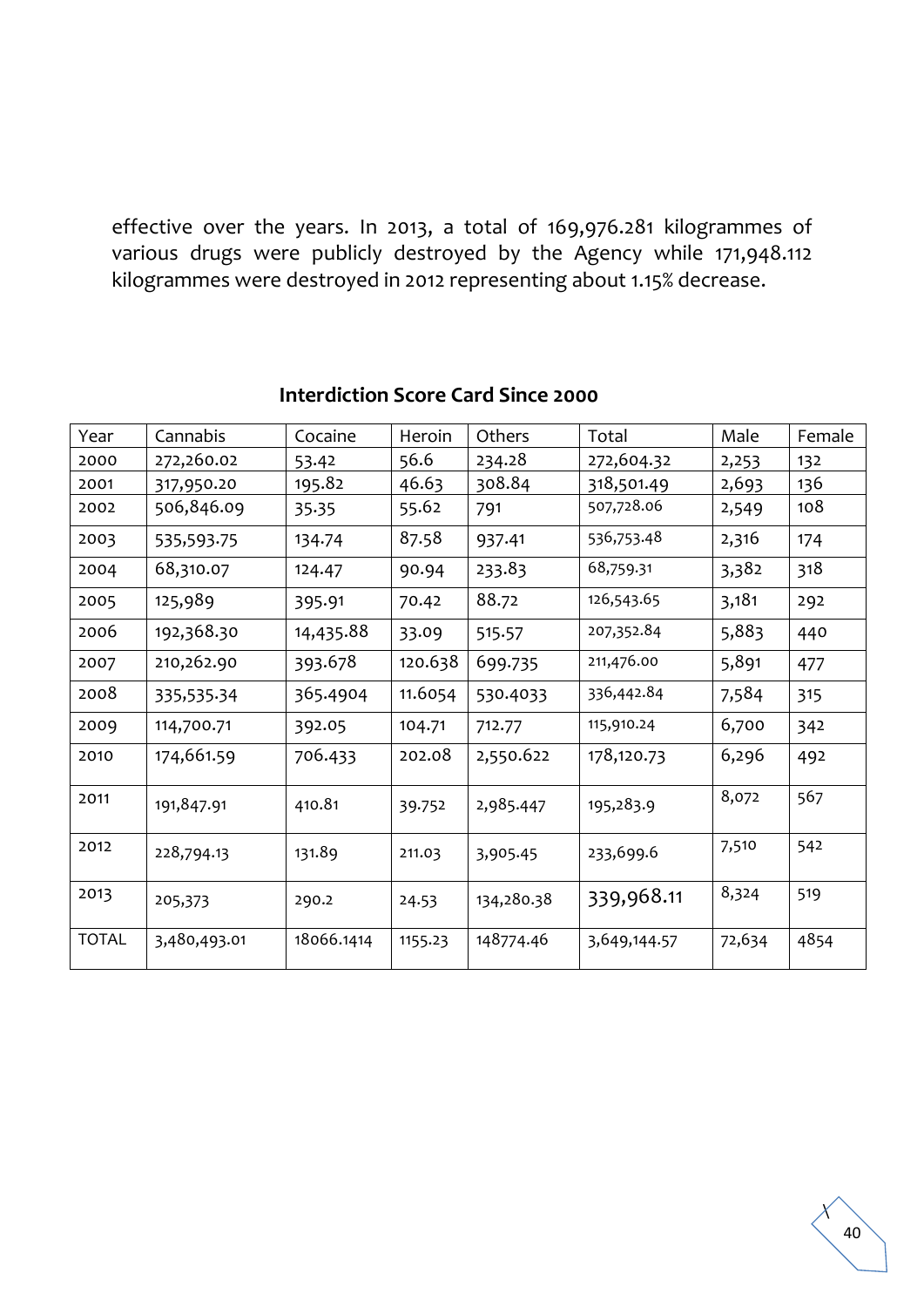## **4.5 TREND AND THREAT ANALYSIS**

### **4.5.1 TREND**

The number of females from the northern part of the country getting involved in this illicit business is also on the increase when compared to 2012. This could be considered as the reality of our time. The socio -economic and political situation in the country is on the downbeat.

The moral decadence in the country could be witnessed in the percentage of the youths arrested. Over 76% of the total number of arrested drug suspects were youths. Most women arrested claimed to have gone into the illegal business to support their families as their bread winners (husbands) had either lost their jobs or late.

It is interesting to note that Nigeria is fast becoming a drug producing country. About 43% of the arrested suspects were outward going. Though some of these drugs might have come into the country through the various non- custom borders but the discovering of yet three clandestine laboratories in a year is disturbing. Between year 2010 and the year in focus the Agency has discovered several clandestine laboratories within the country.

#### **4.5.2 THREAT**

#### External

Also to be considered are the activities of some of the barons especially in the Niger-Delta and some part of South–western part of the country who now stock pile arms and ammunitions to fight the officers of the Agency.

The desired level of cooperation from other sister agencies especially at the level of the rank and file is often not attained.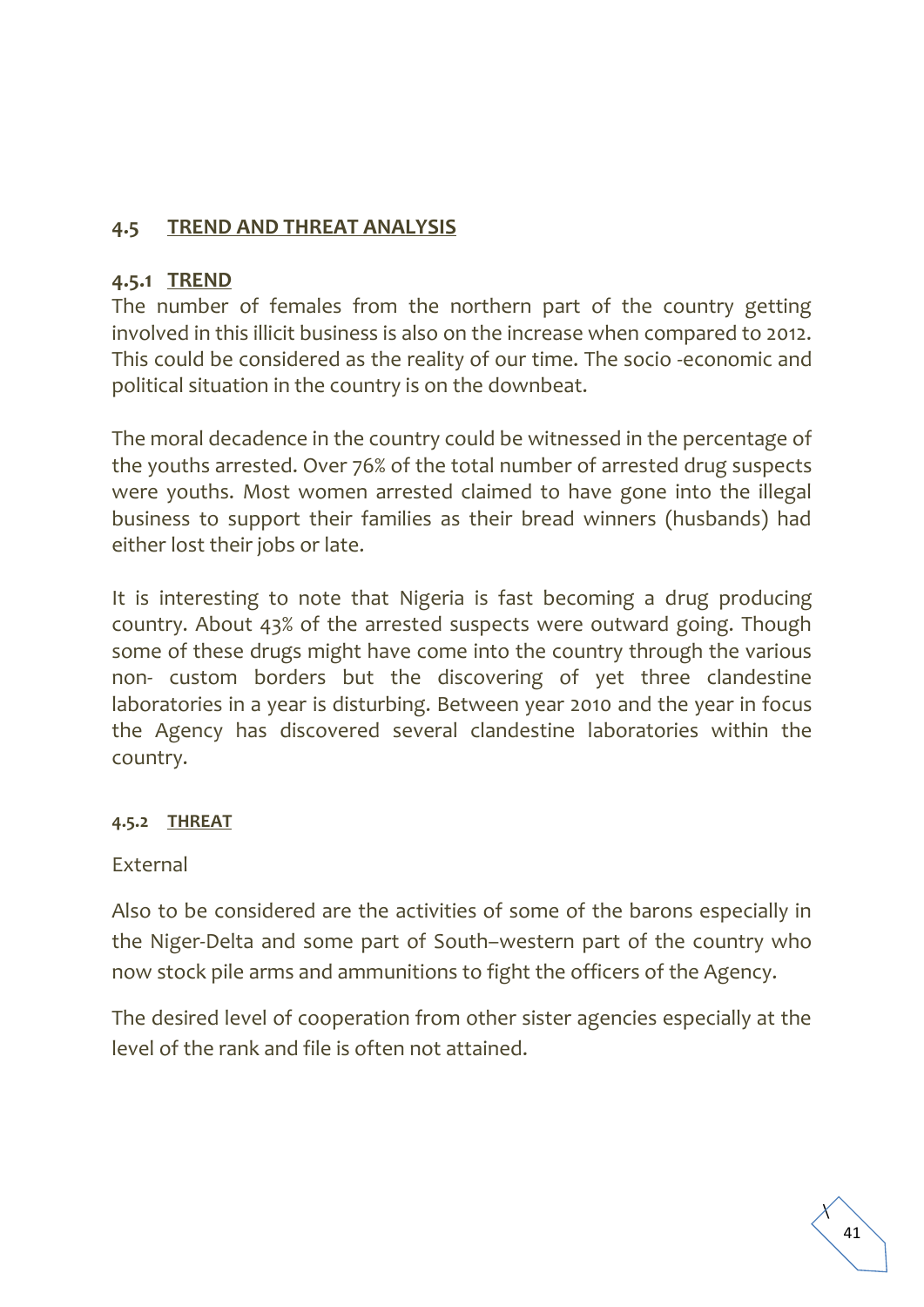The paucity of funds in the Agency has gone a long way to limit the Agency from performing its functions optimally.

The insurgencies in the north -eastern part of the country has also led to the increase of consumption of illicit drugs in that part of the country especially in Borno State. For instance while the number of suspects arrested in Borno State in 2012 were 35 in 2013 it rose to 108. The seizure of cannabis Sativa and psychotropic substances in 2012 were 33.99kgs and 3.565 while 2013 they were 5,206.7kgs and 1,063.97kgs respectively.

Political thuggery, kidnapping armed robbery, sea pirate activities in the riverine areas are some of the things that hindered the operations of the Agency in the year under focus.

### **Internal**

Manpower: The manpower of the Agency is grossly inadequate. *one* (*1) drug agent to over thirty one thousand, and sixty eight Nigerians (1:31068) using the population of 160,000,000 Nigerians.* 

Logistics: operational (rugged) for rough terrain and surveillance vehicles official vehicles for the Commanders and Assistant Commanders. Superior fire arms to the ones being used by barons, life jackets, helmets, hand and leg cuffs etc.

Absence of perimeter fence, confinement and storage facilities.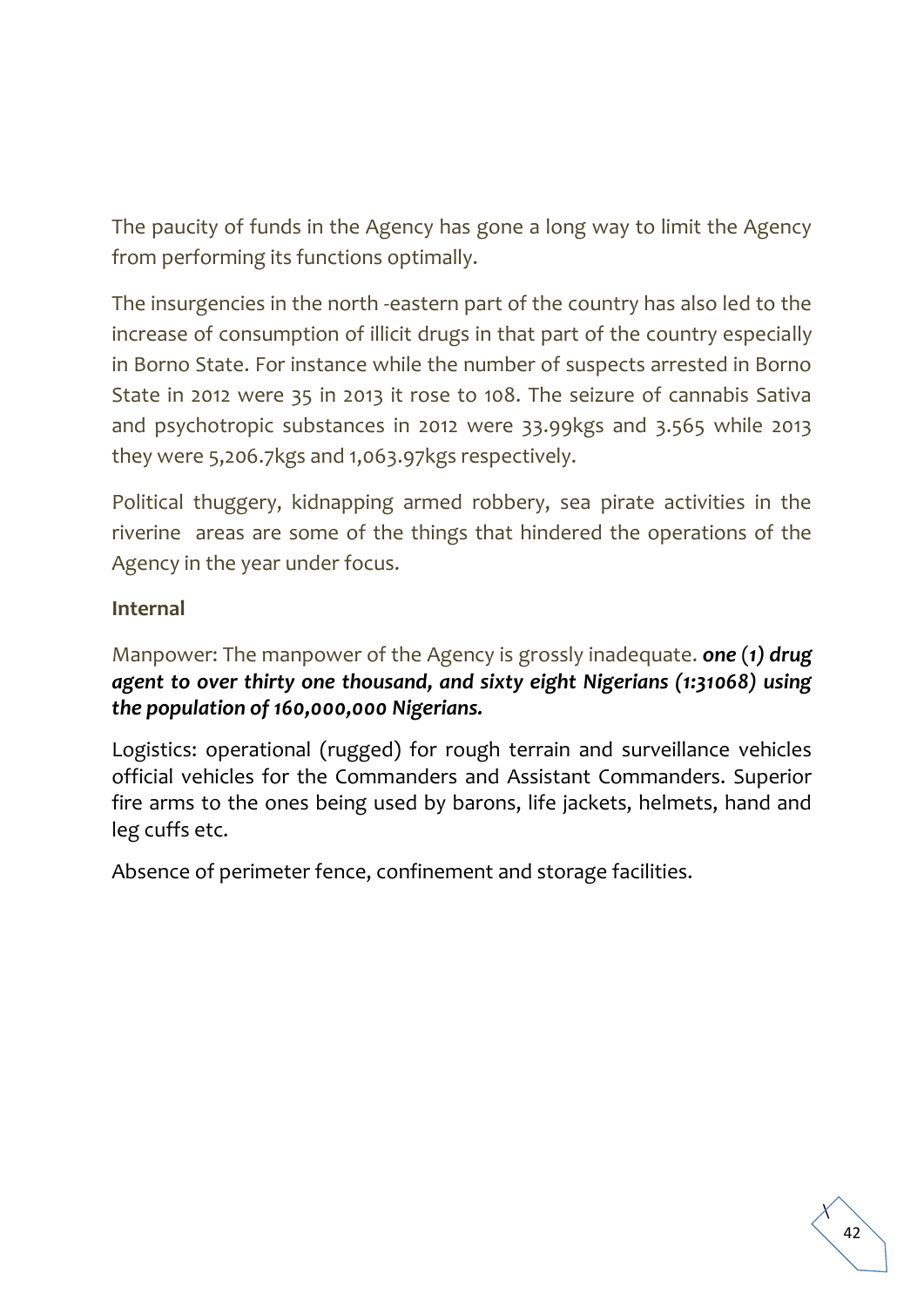# **4.6 Assets and Financial Investigation:**

Internal Investigation:

During the year under review, the directorate investigated twenty three (23) cases involving twenty one million, six hundred and ninety five thousand, eight hundred and twenty eight naira ninety kobo (**N21,695,828.90**), two hundred and twelve thousand five hundred and fifty (US) dollars (\$212, 550.00), two (2) properties and eight (8) vehicles. Also a sum of one million one hundred and fifty two thousand nine hundred and forty five naira  $(A_{1,152})$ , 945.00) was recovered from airline tickets refund of arrested couriers.

# 4.6.1 Mutual Legal Assistance:

The Directorate during the year in focus received three (3) cases relating to MLAT from UK, Germany and Finland. These cases are currently under investigation. Several other outstanding responses for MLAT were completed and sent to various requesting countries.

# 4.6.2 Cooperation with the stakeholder:

The Directorate forwarded fourteen (14) requests for additional intelligence to the Nigerian Financial Intelligence Unit (NFIU) and thirteen (13) of the requests have been responded to by the NFIU.

## **4.7 Joint Task Force**

During the period under review, the JTF unit worked in liaison with several internal and international counterparts and handled scores of assignments/operations, some of which are enumerated below: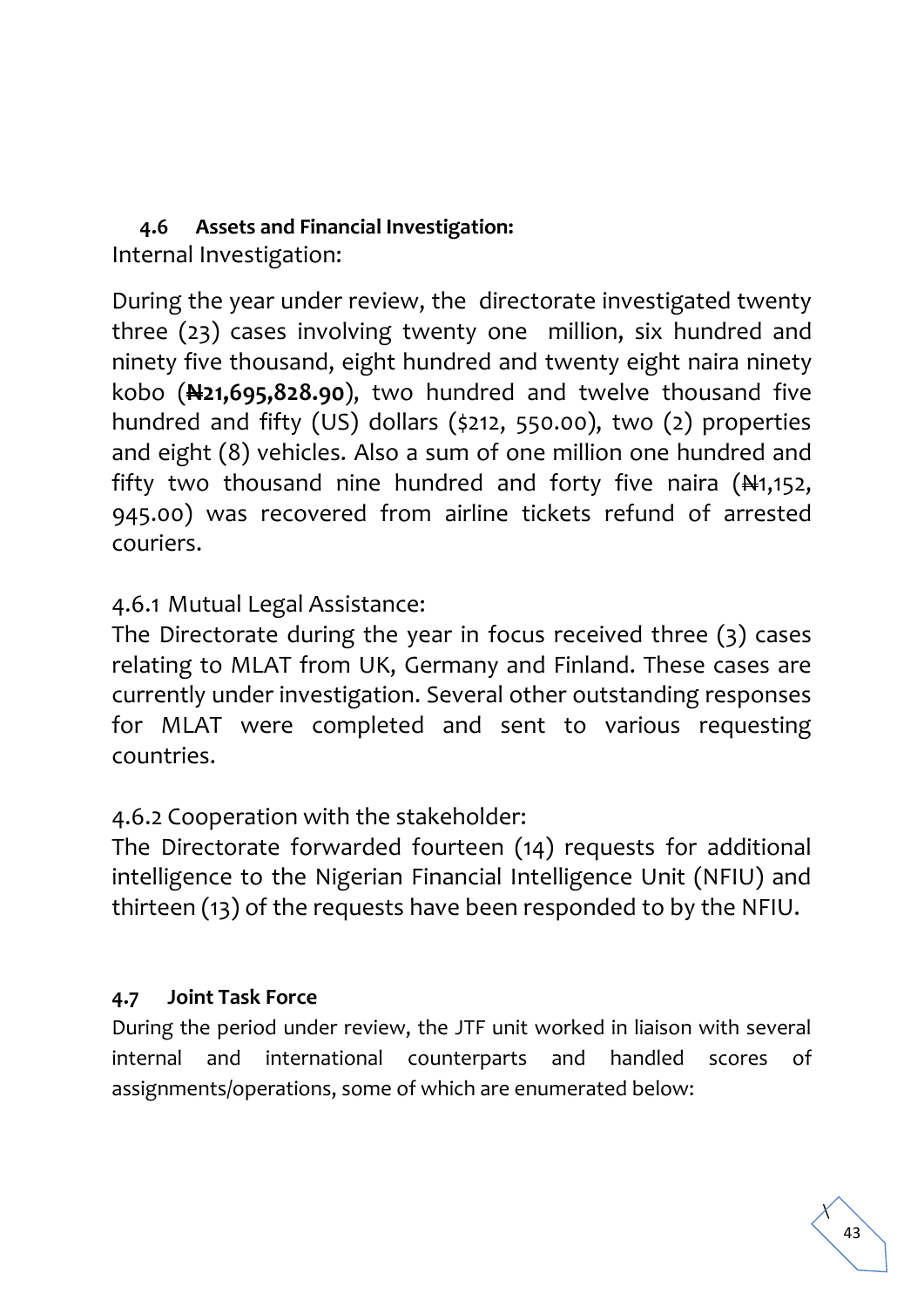### **4.7.1 Investigation Activities:**

Collaborations were obtained from both internal and international levels with sister agencies like National Intelligence Agency (NIA), the Presidency, Ministry of Foreign Affairs (MFA), Office of the National Security Adviser (NSA), National Crime Agency of the United Kingdom, Swiss Authority, German BKA, US DEA and South Africa Police Service SAPS in areas of intelligence gathering, exchange and operations (controlled delivery and under cover ops). Also, several investigations and operations were carried out with some Directorates and units within the Agency.

### *The investigation activities of the unit for 2013 covered:*

- a. Arrest of seventeen (17) people consequent on the bench warrant issued for their arrest by the Federal High Court, Lagos.
- b. Extradition of one Rafiu Kofoworola a.k.a Elele/Professor and Lawrence Oke to the united States of America
- c. Covert surveillance and the investigation of the importation of 7x20ft containers of granite slabs from Brazil suspected to be a mode of concealment for hard drugs. However, nothing incriminating was found in the containers.
- d. Investigation of the seizure of 572.2grms of cocaine detected at Trinidad and Tobago by UK border officers who sought to have to have a controlled delivery for the purpose of arresting the consignee.
- e. Investigation of one Tunde Animashaun who was arrested by the Nigeria Prisons Service (NPS) officials at the Ikoyi Prison for smuggling 516grms of cannabis sativa concealed in oranges and pineapples into the prison
- f. Seizure of abandoned 163.5kgs of cocaine concealed in 5 travelling bgs in a company in Lagos.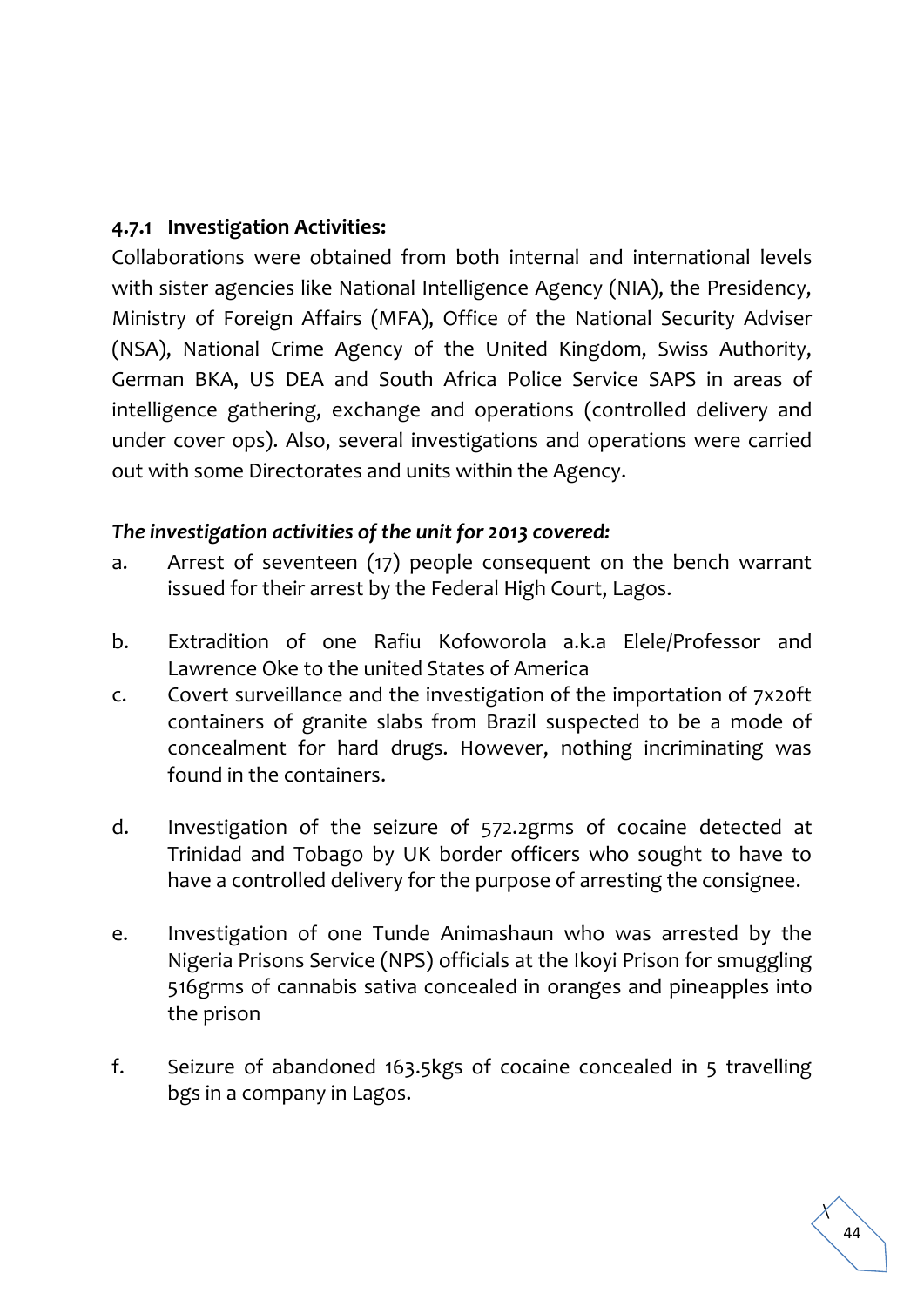- g. Arrest of one Oddy Stephens Okoye and Prince Charles Ogidi, suspected links to West Africa DTO and the Majek clandestine laboratory.
- h. Investigation of cases involving importation of precursor chemicals without lawful permit etc.

### **4.8. Prosecution and Legal Services**:

The Directorate recorded a commendable performance in the year under consideration. It is the belief of the Agency that to dissuade people from any criminal act, the penalty must be stringent enough to compel compliance. In some cases, sentences are still not proportionate to the immense damage to the image of the country, socio-economic activities, health hazards and other related consequences that these substances inflict on citizens.

In all, the Agency prosecuted **1,871 cases** in which it won **1,1865** and lost only **6 cases**. As at December 31, 2013, total cases pending in courts were **377**.

| <b>COMMAND</b>   | <b>CONVICTION</b> | <b>DISCHARGED</b> |                | SUCCESS RATE |
|------------------|-------------------|-------------------|----------------|--------------|
|                  |                   | <b>/ACQUITED</b>  | <b>HANDLED</b> | $(\%)$       |
| ABIA             | 6                 |                   | 6              | 100          |
| ADAMAWA          | 127               |                   | 127            | 100          |
| <b>AKWA IBOM</b> | 45                |                   | 45             | 100          |
| ANAMBRA          | 9                 |                   | 9              | 100          |
| <b>BAUCHI</b>    | 23                |                   | 23             | 100          |
| <b>BAYELSA</b>   | 5                 |                   | 5              | 100          |

### *Summary of Prosecution by Conviction Rate*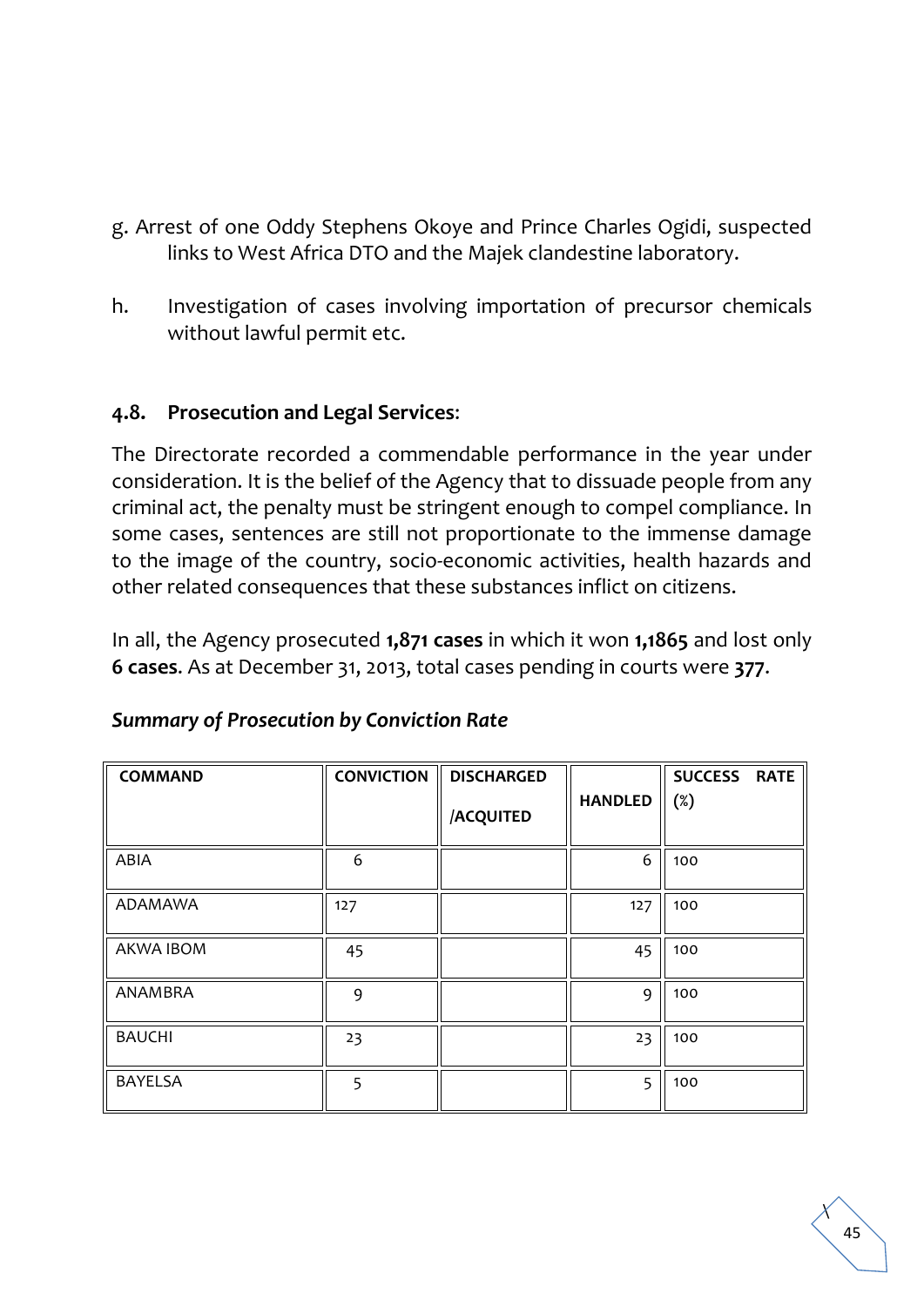| <b>BENUE</b>       | 11           | $\mathbf{1}$ | 12           | 90.90 |
|--------------------|--------------|--------------|--------------|-------|
| <b>BORNO</b>       | $10$         |              | $10$         | 100   |
| <b>CROSS RIVER</b> | $21$         |              | 21           | 100   |
| DELTA              | 39           |              | 39           | 100   |
| <b>EBONYI</b>      | 30           |              | 30           | 100   |
| EDO                | 42           |              | 42           | 100   |
| <b>EKITI</b>       | 29           |              | 29           | 100   |
| ENUGU              | 26           |              | 26           | 100   |
| FCT (ABUJA)        | 77           |              | 77           | 100   |
| GOMBE              | 37           |              | 37           | 100   |
| <b>IDIROKO</b>     | $\mathbf{1}$ |              | $\mathbf{1}$ | 100   |
| <b>IMO</b>         | $22$         |              | 22           | 100   |
| <b>JIGAWA</b>      | 61           |              | 61           | 100   |
| KADUNA             | 65           |              | 65           | 100   |
| KANO               | 217          |              | 217          | 100   |
| <b>KATSINA</b>     | 74           | 5            | 79           | 93.24 |
| KEBBI              | 108          |              | 108          | 100   |
| KOGI               | 34           |              | 34           | 100   |
| <b>KWARA</b>       | 24           |              | 24           | 100   |
| LAGOS              | 76           |              | 76           | 100   |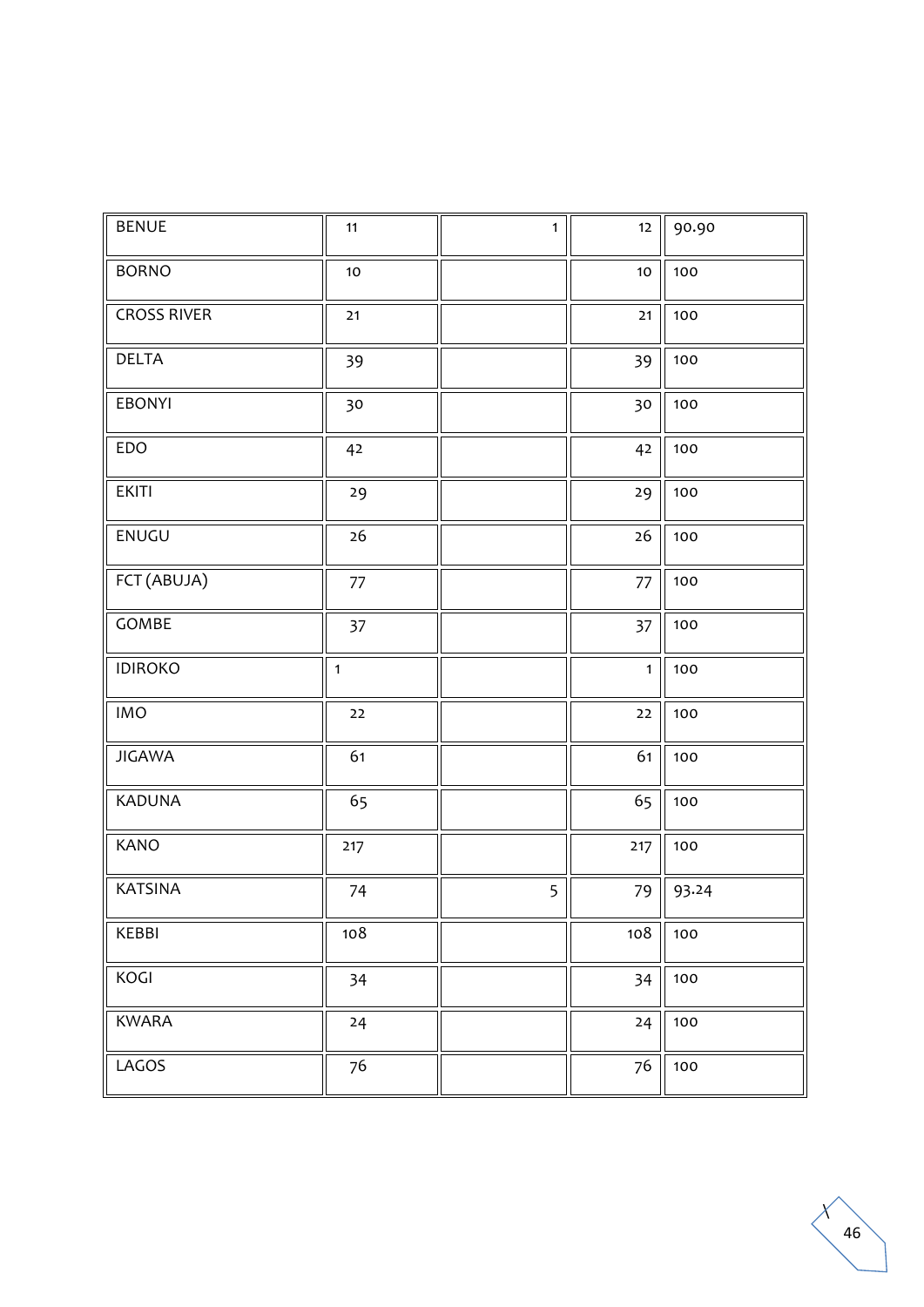| <b>MAKIA KANO</b> | $\mathbf{1}$   |                  | $\mathbf{1}$   | 100   |
|-------------------|----------------|------------------|----------------|-------|
| MMIA              | 64             |                  | 64             | 100   |
| <b>NAIA ABUJA</b> | 14             |                  | 14             | 100   |
| NASSARAWA         | $\overline{2}$ |                  | $\overline{2}$ | 100   |
| <b>NHQs</b>       | $\mathbf{9}$   |                  | 9              | 100   |
| <b>NIGER</b>      | 46             |                  | 46             | 100   |
| OGUN              | 51             |                  | 51             | 100   |
| ONDO              | 29             |                  | 29             | 100   |
| OSUN              | 80             |                  | 80             | 100   |
| <b>OYO</b>        | 65             |                  | 65             | 100   |
| PLATEAU           | 122            |                  | 122            | 100   |
| <b>RIVERS</b>     | 60             |                  | 60             | 100   |
| <b>SEME</b>       | 10             |                  | 10             | 100   |
| SOKOTO            | $28\,$         |                  | $28\,$         | 100   |
| <b>TARABA</b>     | 16             |                  | 16             | 100   |
| YOBE              | $\overline{7}$ |                  | $\overline{7}$ | 100   |
| ZAMFARA           | 42             |                  | 42             | 100   |
| <b>TOTAL</b>      | 1,865          | $\boldsymbol{6}$ | 1,871          | 99.67 |

*During the period under review, the Agency handled several cases (both criminal and civil) and some of these cases went to higher courts of appeal.*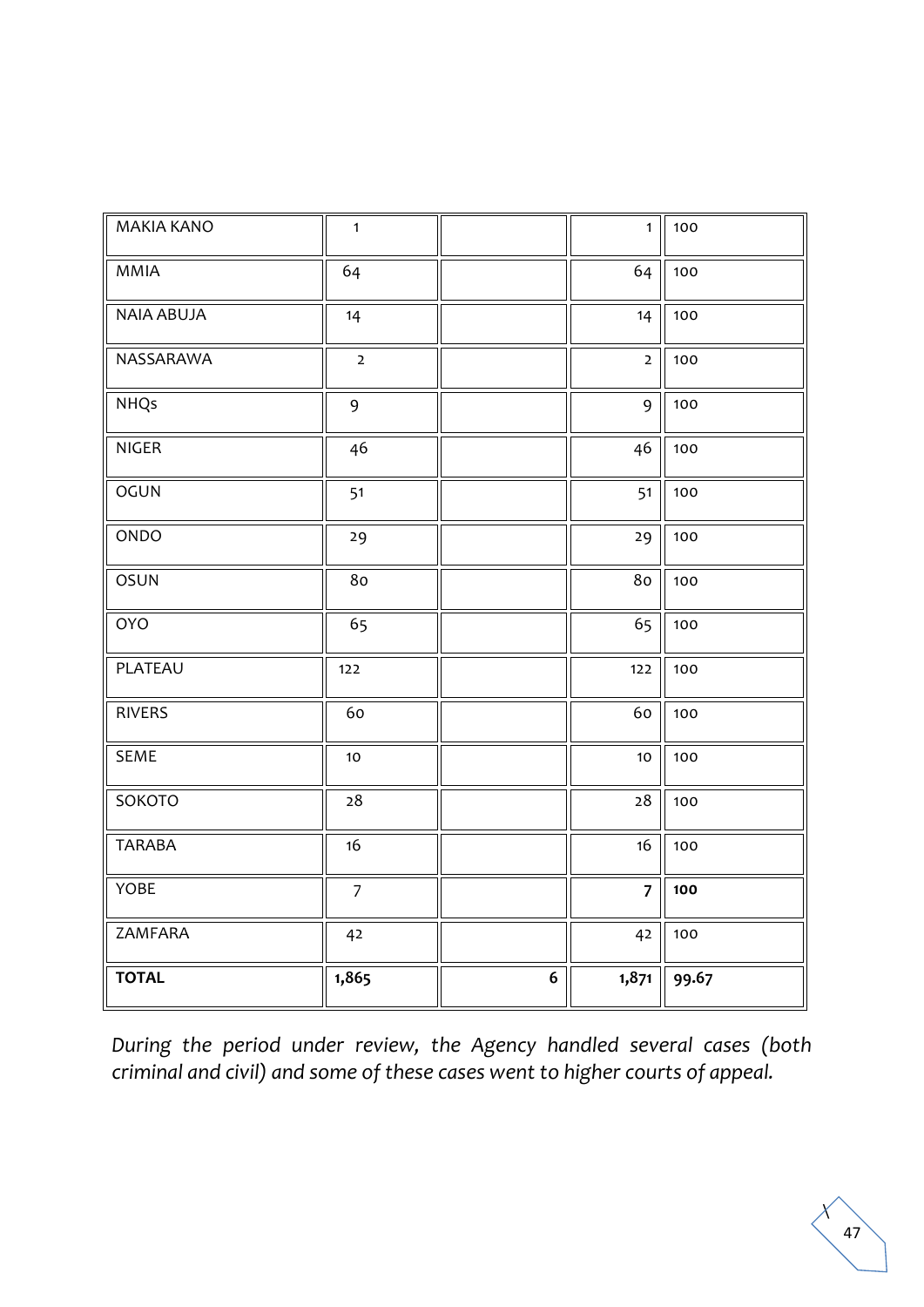## 4.8.1 **CRIMINAL CASES**

## 1. **FRN vs. Michael Anum (FHC/L/426C/2013)**

This is a clandestine laboratory case. No witness has been called. It is pending before Hon. Justice Kurya of the Federal High Court, Lagos.

## 2. **FRN vs. Henry Oyewole Oscar a.k.a Onuigwe Onyedika (FHC/IL/25C/2013)**

This case involves control delivery of 1.7 Kilogrammes of Cocaine. One witness has been taken. It is before Hon. Justice Faji of Federal High Court, Ilorin.

## 3. **FRN vs. Olisa Cyprian Onyebuchukwu (FHC/L/12C/2013)**

This is clandestine laboratory case. It is pending before Hon. Justice Saidu of the Federal High Court, Lagos. Four (4) witnesses have been called and case is still ongoing.

## 4. **Diamond Bank Plc & 5 ors (FHC/L/429C/08)**

This is a money laundering case pending before Hon. Justice Tsoho of the Federal High Court, Lagos. Not witness has been called and one of the accused persons Chief Ikenna Onochie has died.

## 5. **FRN vs. Obioha Christian Ugo (FHC/L/19C/10)**

Accused herein was charged for unlawful possession of Cocaine. One witness taken in evidence and case is ongoing before Hon. Justice Buba of the Federal High Court, Lagos.

## 6. **FRN vs. Chief Ichie Duke Igwebuike (FHC/EN/CR/17/2012)**

An ongoing money laundering case before the Federal High Court, Enugu.

### 7. **FRN vs. Madueke Chukwuebuka & Anor**

An ongoing money laundering case at the Federal High Court, Enugu.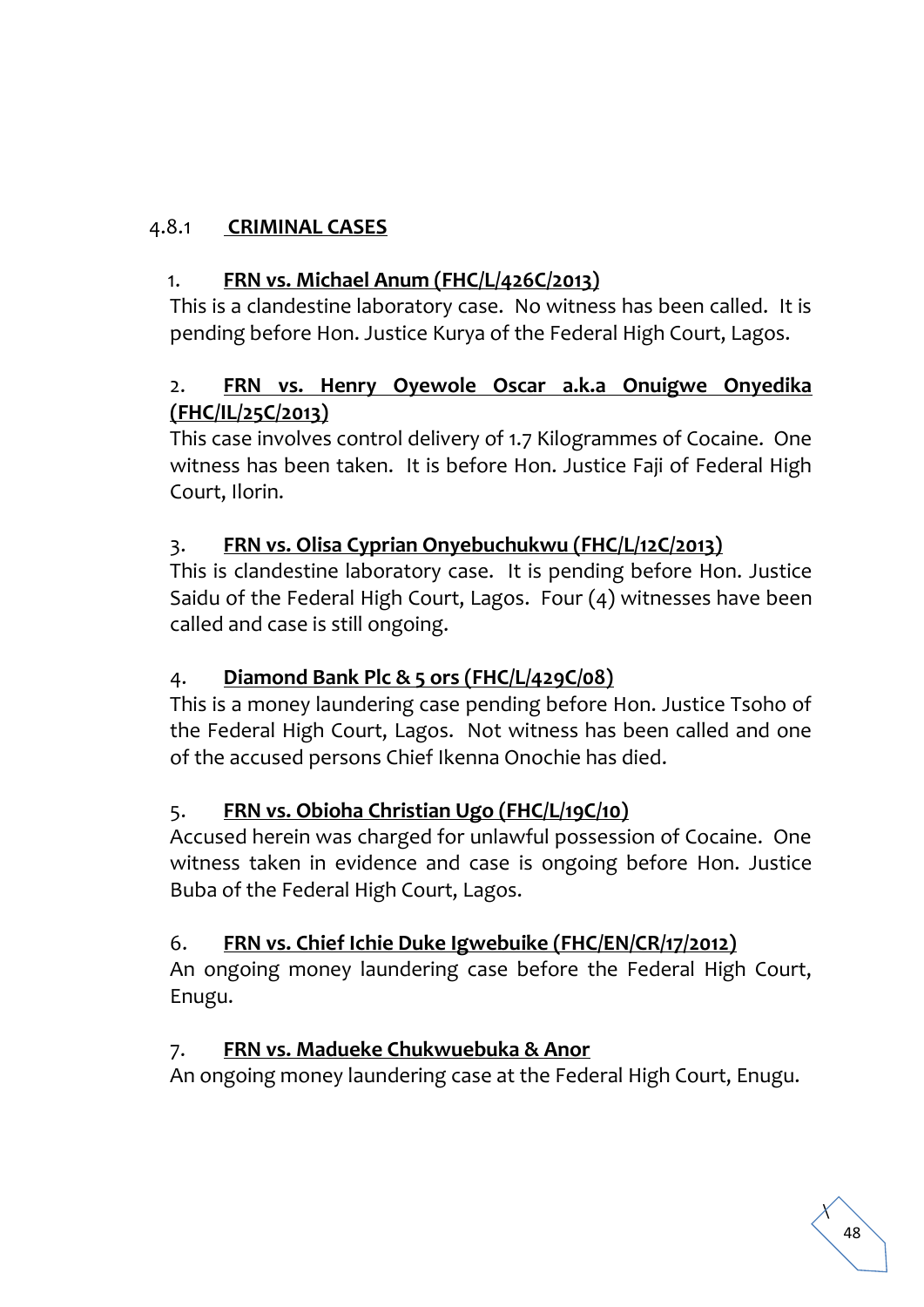## 8. **FRN vs. Chief Odugwe Azubuike v. NDLEA & ors**

Judgment entered in the favour of the Agency allowing Agency to freeze the accused accounts.

### 9. **FRN v Akindele Ikumoluyi**

One witness taken and case is ongoing.

### 10. **FRN v Rueben Ticono & Ors**

Clandestine laboratory case being stalled for want of Spanish interpreter.

### 11. **FRN v Moses Ajibo & Anr**

Case of diversion of Ephedrine, 4 witnesses testified.

## **4.8.2 CRIMINAL APPEALS – COURT OF APPEAL**

### **1. Fong Chiu Sen**

Pending at the Court of Appeal, Lagos. The case has been adjourned for Judgment.

## **2. Wang Richard**

Ongoing at the Court of Appeal, Lagos. Case adjourned for adoption of brief of arguments.

## **3. Inspector-General of Police v. Daniel Andrew**

Intended party application (NDLEA) dismissed. NDLEA to

appeal.

## 4.8.3 **CRIMINAL APPEALS - SUPREME COURT**

- 1. Uche Rosemary Ikedinwa
- 2. Chimezie Ikedinwa
- 3. Mohammed Buda v. FRN
- 4. Bello Adbdullahi v. FRN
- 5. Akpomie Ogbeneovu v FRN
- 6. Stanley Ossai v. FRN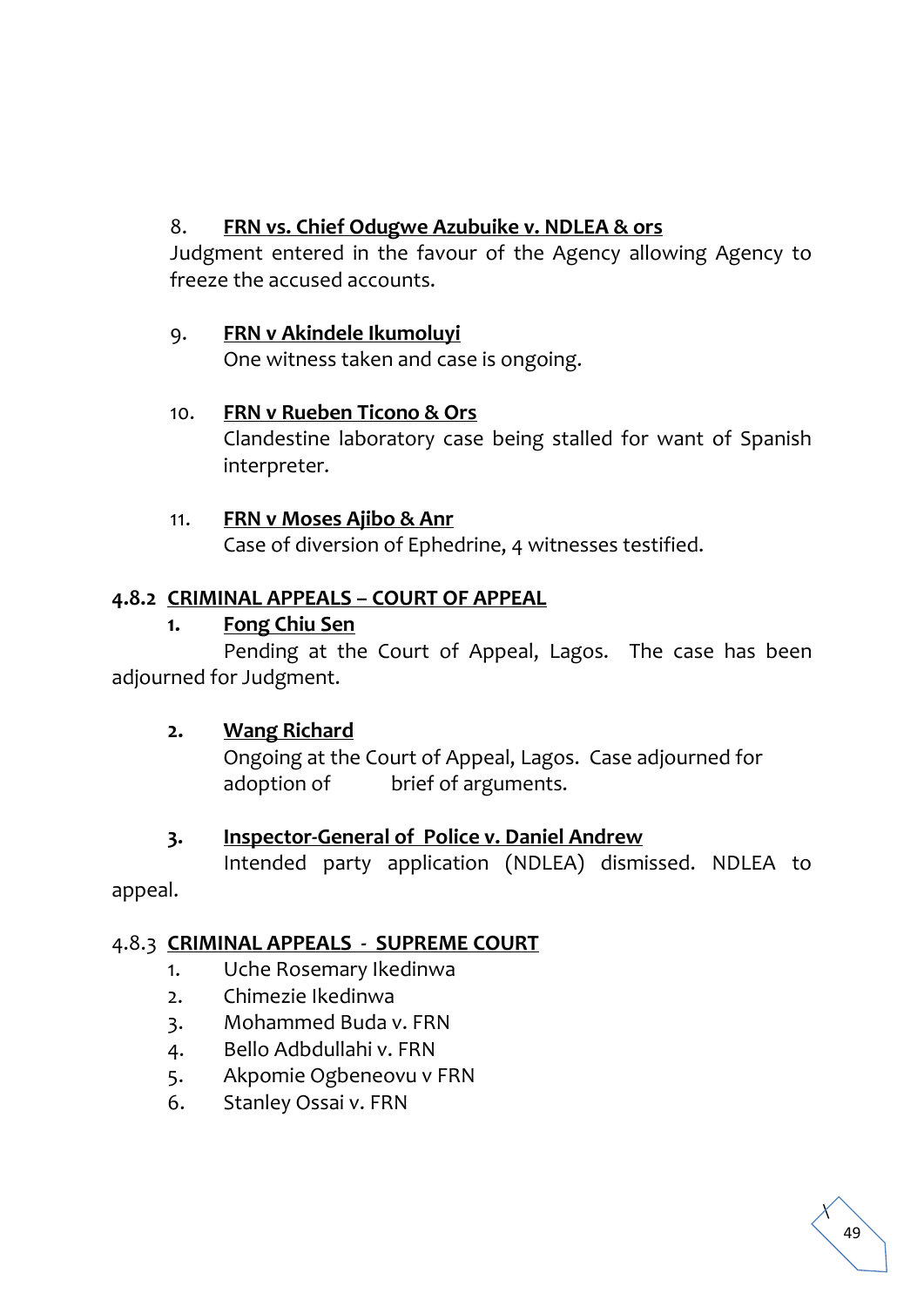## 7. Isiaka Mumini v. FRN

### 4.8.4 **CIVIL CASES**

### 1. **Dr. Michael Nwoke vs. Victoria Egbase & ors (FHC/L/CS/356/13)**

Claim for damages against the Agency for freezing his account. Parties have filed their briefs and it will be adopted in the next adjourned date. It is pending before Hon. Justice Tsoho of the Federal High Court, Lagos.

### 2. **Mathias Chukwuma Muomah vs NDLEA (FHC/L/CS/841/13)**

Accused filed a suit claiming damages against NDLEA. Preliminary objection pending for argument before Hon. Justice O. E. Abang of the Federal High Court, Lagos.

#### 3. **Philip Biokpo vs NDLEA & ors**

Case is before the National Industrial Court, Lagos and slated for hearing. The Agency has a pending preliminary objection that the case is statute barred.

### 5. **CASES EMANATING FROM STAFF DISCIPLINARY PROCEEDING**

- 1. Adesoji Sodeke vs. NDLEA (NICN/LA/590/2012)
- 2. Femi Meletoyitan vs. NDLEA (NICN/LA/606/2012)
- 3. Joseph Babatunde Adeola vs NDLEA (NICN/LA/613/2012)
- 4. Ekure Jude Chinedu vs NDLEA (NICN/LA/342/2013)
- 5. Prince Benjamin Ikani vs CCE & 3 ors Prince Benjamin Ikani vs. CCE-NDLEA & 5 ors
- 6. Aju Okopi Ameh v NDLEA & ors (NICN/ABJ/226/2012)
- 7. Ibrahim Dodo v NDLEA (NICN/ABJ/351/2012)
- 8. Haruna Kwetishe v NDLEA & ors (NICN/YL/07/2012)
- 9. Aondover Angba v NDLEA (NICN/MKD/26/2012)

### **Foot Note:**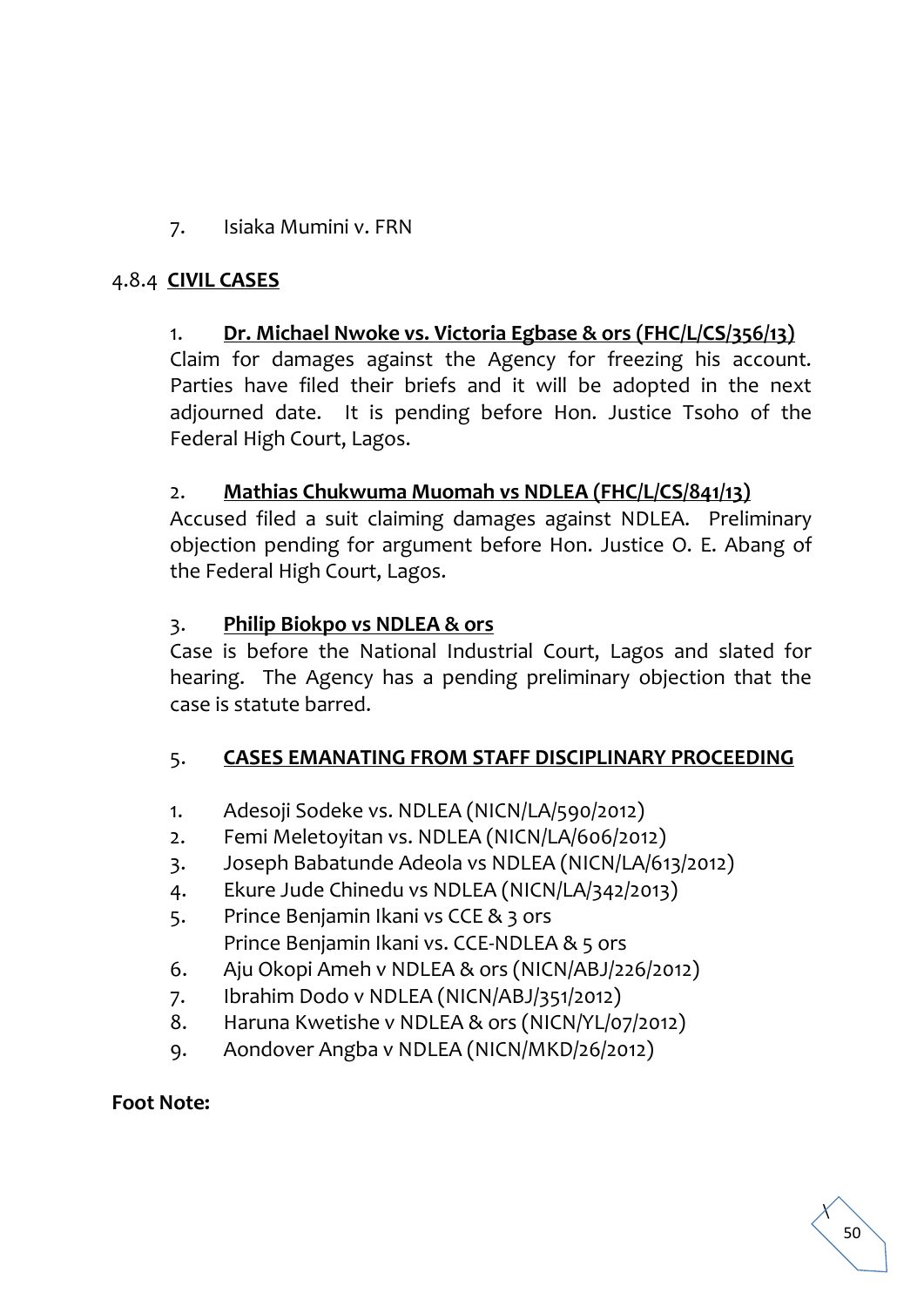*All the above cases involve former Staff of the Agency challenging their termination of appointment at the National Industrial Court, Lagos. The cases are ongoing*

| Year  | Cases  | Won    | Lost         | <b>Success</b> |
|-------|--------|--------|--------------|----------------|
|       |        |        |              | Rate (%)       |
| 2000  | 1,626  | 1,624  | $\mathbf{z}$ | 99.88          |
| 2001  | 1,172  | 1,172  | O            | 100            |
| 2002  | 870    | 870    | O            | 100            |
| 2003  | 817    | 817    | O            | 100            |
| 2004  | 853    | 853    | O            | 100            |
| 2005  | 779    | 779    | о            | 100            |
| 2006  | 1,363  | 1,363  | O            | 100            |
| 2007  | 1,508  | 1,459  | 49           | 96.75          |
| 2008  | 1,720  | 1,712  | 8            | 99.53          |
| 2009  | 1,506  | 1,497  | 9            | 99.27          |
| 2010  | 1,526  | 1,509  | 17           | 98.89          |
| 2011  | 1,501  | 1,491  | 10           | 99.33          |
| 2012  | 1,736  | 1,718  | 18           | 98.96          |
| 2013  | 1,871  | 1,865  | 6            | 99.67          |
| Total | 15,241 | 15,146 | 95           | 99.38          |

#### **Prosecution Score card: 2000-2013**

#### **4.9 Drug Demand Reduction Responsibility**:

The primary focus of the Directorate is to tackle the problems of drugs from demand reduction perspectives. This was carried out through the complementary efforts of the three departments within the Directorate namely: Research and NGOs Liaison (R&NGO), Drug Abuse Preventive Education (DAPE), and Treatment and Rehabilitation (T&R).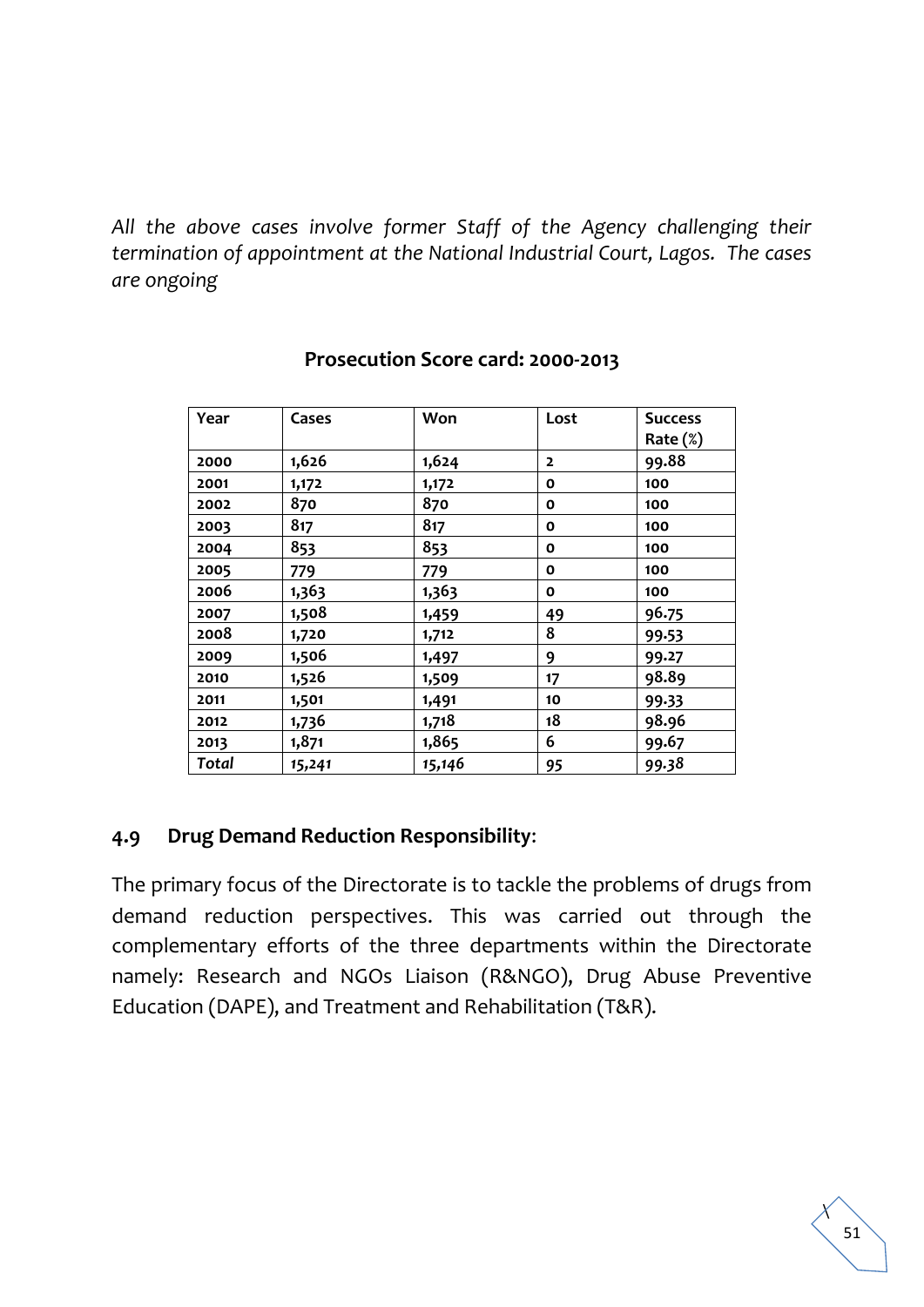## **4.9.1 Research and Non-Governmental Organisations Liaison (R&NGO )**

The unit is tasked with the responsibility of collecting, collating and analysing of Drug data questionnaires from Treatment Centres and NDLEA Commands nationwide. During the year under focus, the Unit received data from various State commands and treatment centres for collation, analysis for the production of the Directorate's end of the year report.

The unit also vetted, registered and accredited the following NGOs who requested for registration and collaboration with the Agency.

- i. De- Centre of Hope for Drug Abuse and HIV/AIDS
- ii. Shallom Gate Foundation
- iii. Promesa Community Welfare Initiative, Abuja
- iv. Gabasa Women and Children Initiative
- v. Drug Abuse Eradication Initiative, Abuja
- vi. Nigeria Youth and Programme
- vii. Organisation for Illicit Drug Abuse Education in Anambra State
- viii. Nightengale Foundation

The unit also screened and nominated Youths and Consultant working with the NGOs who are active in the fight against Drug Abuse to attend the Youth Forum and Scientific Consultation scheduled to take place in Vienna in 2014.

## **4.9.2 Drug Abuse Preventive Education (DAPE)**

The duty of this unit is to sensitize and create awareness for the general populace on the dangers inherent in drug abuse and illicit drug trafficking in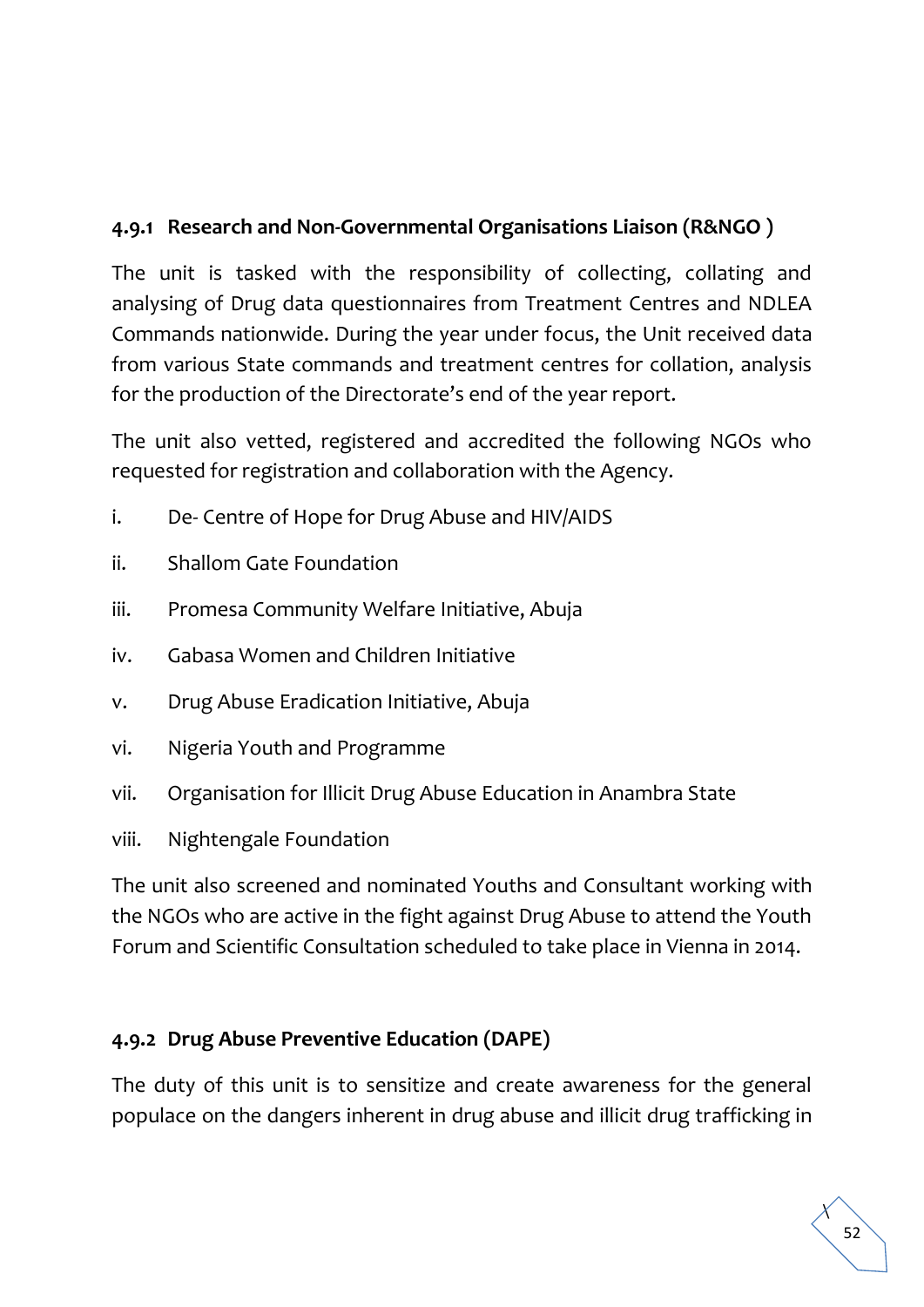the society. To this end the following activities were carried out by the Department within the year under review.

The unit represented Nigeria at the West African Epidemiology Network on Drug Use (WENDU) workshop held at ECOWAS Secretariat Abuja and at the Regional Seminar on Prevention of Drug Abuse Prevention Strategy: Policy and practice held in Mombassa, Kenya.

The unit, carried out its campaign across all the strata of the society. Under the work base section, awareness lectures were delivered in five different offices, with the same numbers of lectures for the public section which includes Youths organisations. The unit under its catch them young policy, visited a number of schools around Ikoyi and its environs to seek for approval from the school authorities for enlightenment programmes to be carried out in these schools. In its efforts under the year in focus, awareness lectures were carried out in six schools. Also second visitations have been made to schools still awaiting approvals.

## 4.9.3 **Treatment and Rehabilitation (T&R)**

This unit is tasked with the responsibility of treatment and rehabilitation of Drug dependent persons.

Within the period there were eleven (11) clients, at the NHQs and nine (9) were successfully counselled and discharged, one (1) was referred for further treatment in the psychiatric hospital and one (1) was discharged on parent request. In addition to this number four (4) were referred from the Directorate of Operations and General Investigation. They were also counselled and discharged. Follow-up activities were carried out on those earlier discharged to prevent relapse.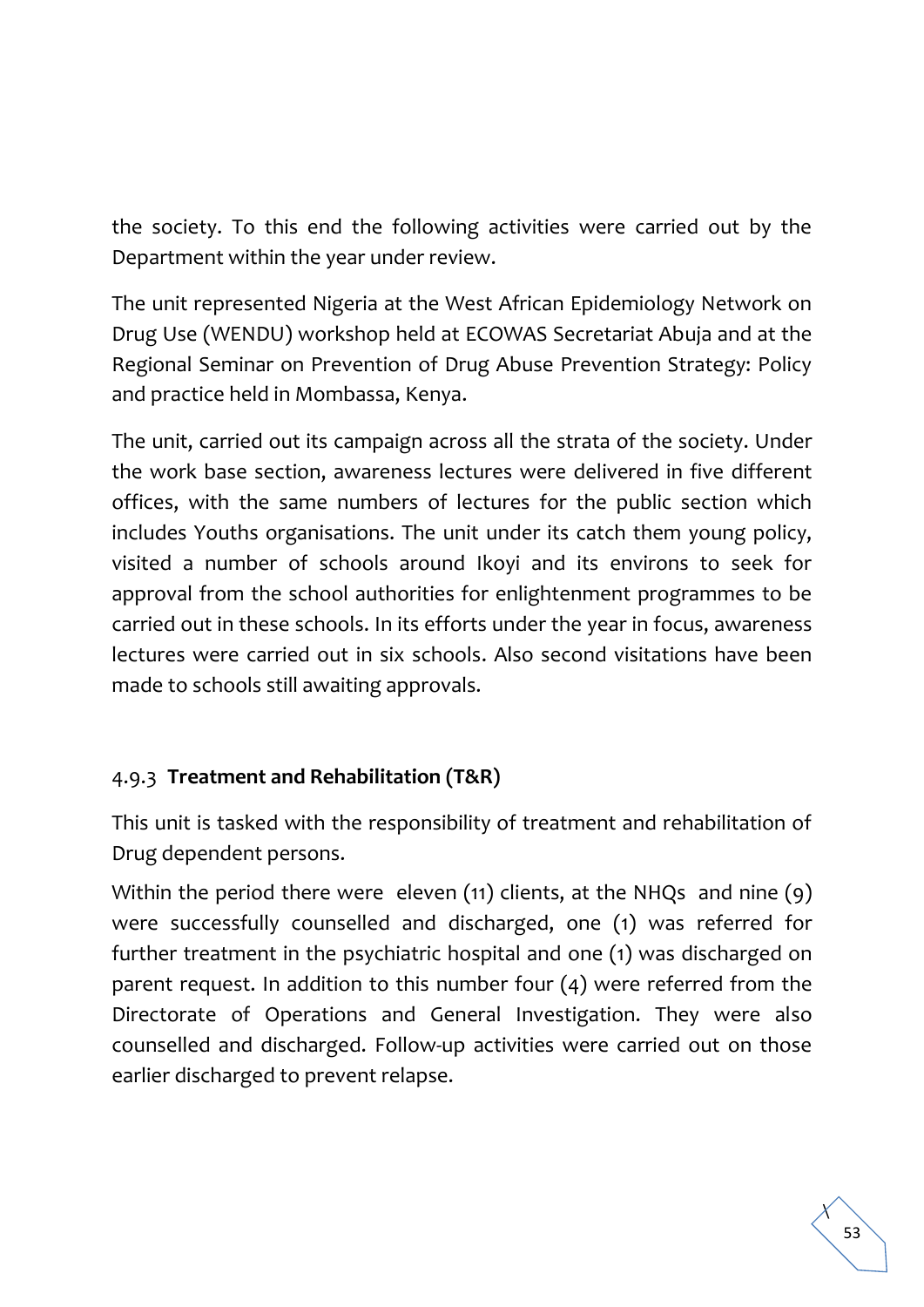In addition to the number of drug dependent persons counselled in the Directorate (NHQ), a total number of six thousand three hundred and thirty (6,330) drug dependent persons were counselled in the various State Commands of the Agency across the nation. This brings the total number counselled to six thousand three hundred and forty four (4,344). Thirty eight (38) clients were referred and one hundred and four (104) clients were pending as at 31<sup>st</sup> December 2013.

This unit represented Nigeria/Agency at the Continental Technical Consultation in Drug Use Prevention, Treatment and Aftercare Services held at Kampala, Uganda. The unit also participated at the Expert Group meeting on the review of Treatment II Treatment Package held in Vienna.

| SN | <b>COMMAND</b> | <b>COUNSELED</b> | <b>REFERRAL</b>         | <b>CONCLUDED</b> | <b>ONGOING</b> |
|----|----------------|------------------|-------------------------|------------------|----------------|
|    |                |                  |                         |                  |                |
| 1. | ABIA           | 67               |                         | 67               |                |
| 2. | ADAMAWA        | 1,989            |                         | 1,989            |                |
| 3. | AKWA/I         | 205              | $\overline{\mathbf{3}}$ | 208              |                |
| 4. | ANAMBRA        | 42               |                         | 42               | 9              |
| 5. | <b>BAUCHI</b>  | 86               |                         | 86               |                |
| 6. | BAYELSA        | 148              | $\overline{2}$          | 150              |                |

### *Summary of Counselling Cases by Command*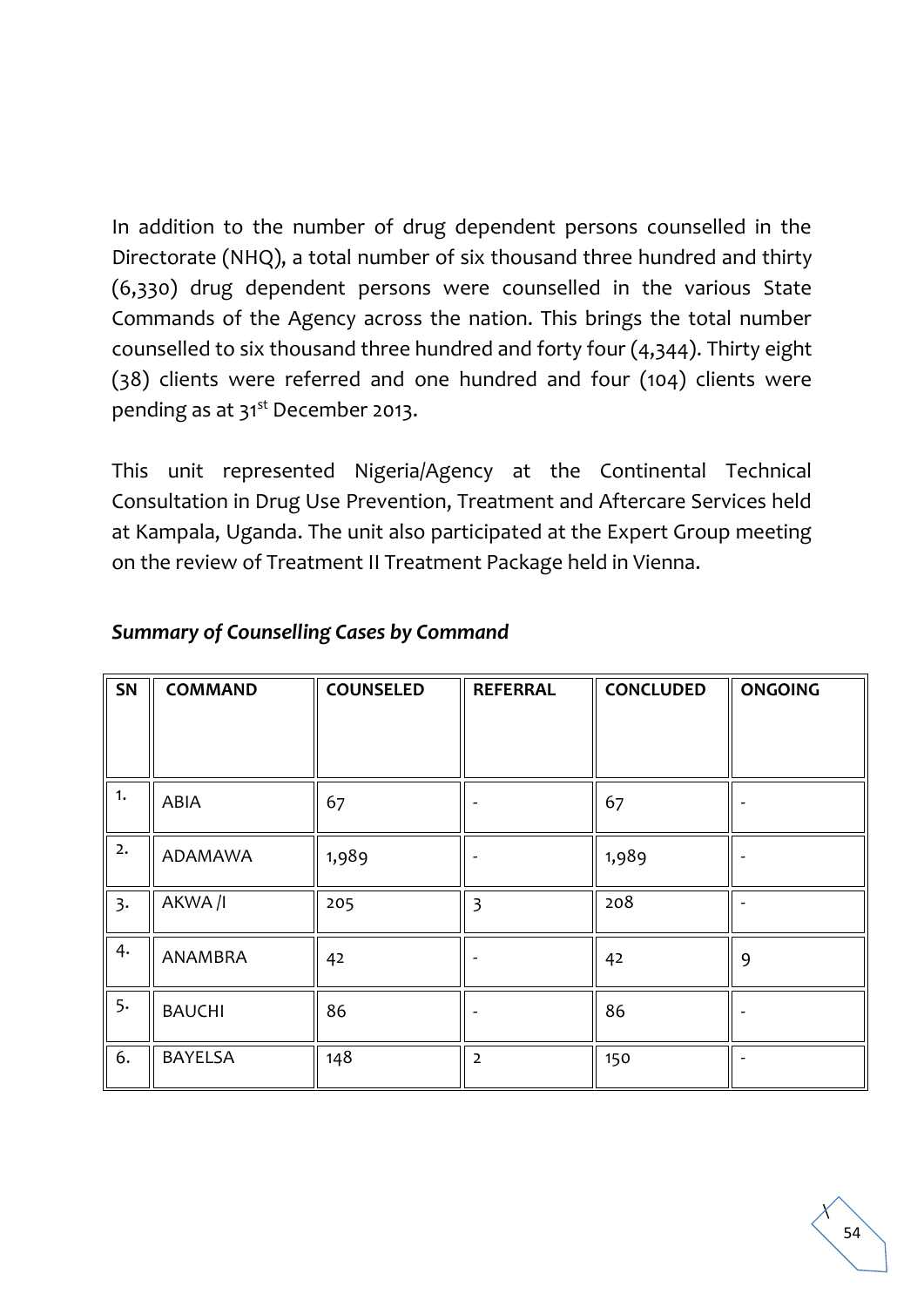| 7.  |                |     |                          |      |                              |
|-----|----------------|-----|--------------------------|------|------------------------------|
|     | <b>BENUE</b>   | 20  | $\overline{\phantom{a}}$ | 20   | 5                            |
| 8.  | <b>BORNO</b>   | 52  | $\blacksquare$           | 52   | $\overline{a}$               |
| 9.  | $C/$ RIVER     | 34  | $\overline{\phantom{a}}$ | 34   | 19                           |
| 10. | <b>DELTA</b>   | 73  | $\overline{1}$           | 74   | $\overline{2}$               |
| 11. | <b>NHQs</b>    | 14  | $\mathbf{1}$             | 15   | $\overline{a}$               |
| 12. | <b>EBONYI</b>  | 107 | $\overline{\phantom{a}}$ | 107  | $\mathbf{1}$                 |
| 13. | EDO            | 123 | $\bar{\phantom{a}}$      | 123  | $\overline{\phantom{a}}$     |
| 14. | <b>EKITI</b>   | 135 | 31                       | 166  | $\overline{\phantom{a}}$     |
| 15. | ENUGU          | 77  | $\overline{\phantom{a}}$ | $77$ | 16                           |
| 16. | FCT            | 158 | $\overline{\phantom{a}}$ | 158  | 22                           |
| 17. | GOMBE          | 8   | $\overline{\phantom{a}}$ | 8    | $\mathbf{1}$                 |
| 18. | <b>IMO</b>     | 45  |                          | 45   | $\overline{a}$               |
| 19. | <b>JIGAWA</b>  | 113 |                          | 113  |                              |
| 20. | KADUNA         | 33  |                          | 33   |                              |
| 21. | KANO           | 221 |                          | 221  | $\overline{a}$               |
| 22  | <b>KATSINA</b> | 440 | $\overline{\phantom{a}}$ | 440  | $\bar{\phantom{a}}$          |
| 23. | KEBBI          | 149 | $\blacksquare$           | 149  | $\qquad \qquad \blacksquare$ |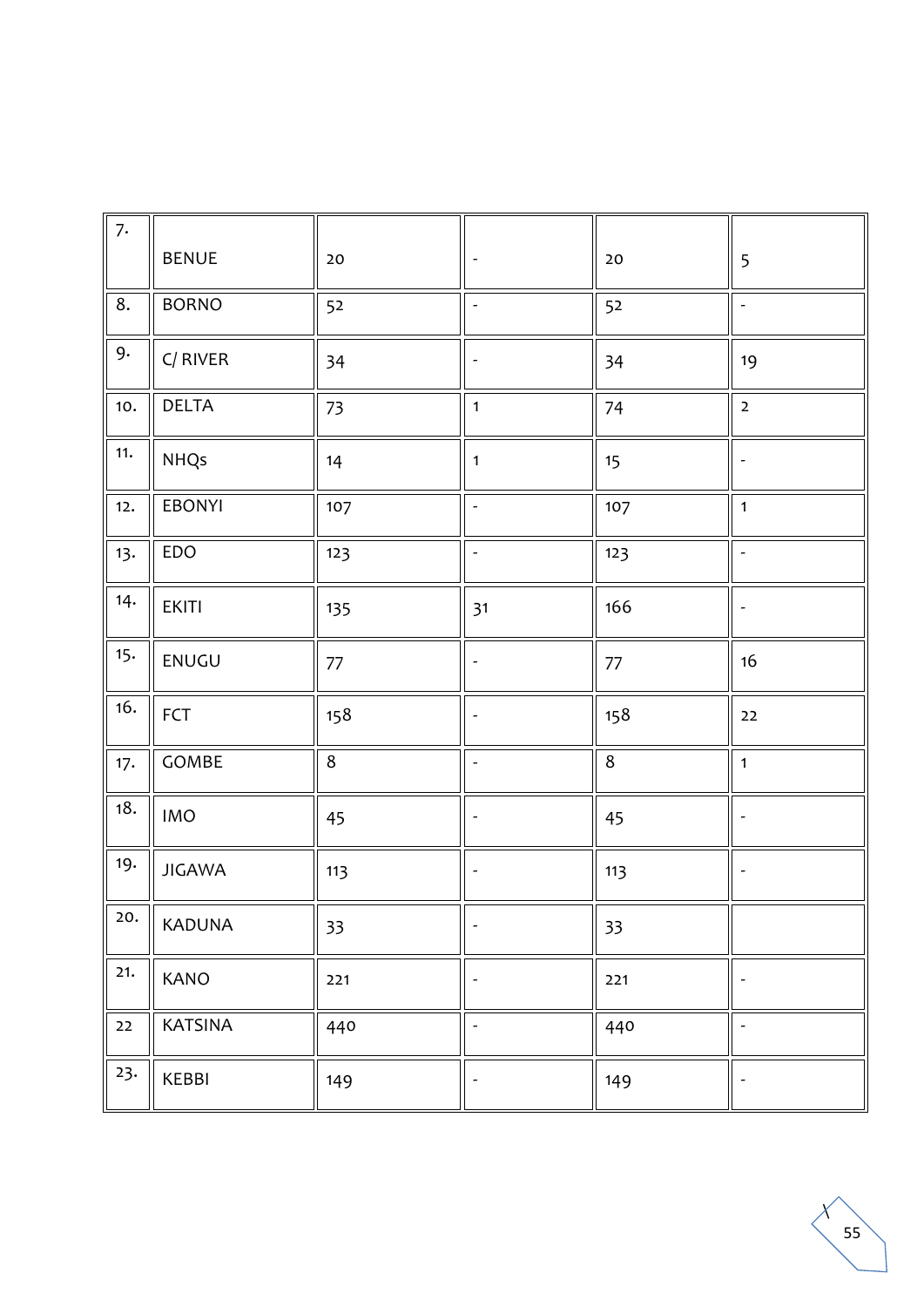| 24. | KOGI          | 170            |                              | 170                     |                          |
|-----|---------------|----------------|------------------------------|-------------------------|--------------------------|
| 25. | <b>KWARA</b>  | 127            | $\overline{\phantom{a}}$     | 127                     | $10$                     |
| 26. | LAGOS         | 328            | $\overline{a}$               | 328                     |                          |
| 27. | NASSARAWA     | 15             | $\overline{\phantom{a}}$     | 15                      | $\overline{4}$           |
| 28. | NIGER         | 242            | $\overline{a}$               | 242                     | $\overline{\phantom{a}}$ |
| 29. | OGUN          | 177            | $\frac{1}{2}$                | 177                     | $\overline{\phantom{a}}$ |
| 30. |               |                |                              |                         |                          |
|     | ONDO          | 42             | $\overline{\phantom{a}}$     | 42                      | $10$                     |
| 31. | OSUN          | 116            | $\overline{a}$               | 116                     | $\overline{\phantom{a}}$ |
| 32. | <b>OYO</b>    | 258            | $\qquad \qquad \blacksquare$ | 258                     | $\overline{\phantom{a}}$ |
| 33. | PHPORT        | $\overline{4}$ | $\overline{\phantom{a}}$     | $\overline{4}$          | $\overline{\phantom{a}}$ |
| 34. | PLATEAU       | 189            | $\qquad \qquad \blacksquare$ | 189                     | $\overline{\phantom{a}}$ |
| 35. | <b>RIVERS</b> | 104            | $\overline{\phantom{a}}$     | 104                     | 5                        |
| 36. | SEME          | $\overline{3}$ |                              | $\overline{\mathbf{3}}$ |                          |
| 37. | SOKOTO        | 69             |                              | 69                      |                          |
| 38. | <b>TARABA</b> | 39             | $\overline{a}$               | 39                      | $\overline{\phantom{a}}$ |
| 39. | YOBE          | 46             | $\qquad \qquad \blacksquare$ | 46                      | $\overline{\phantom{a}}$ |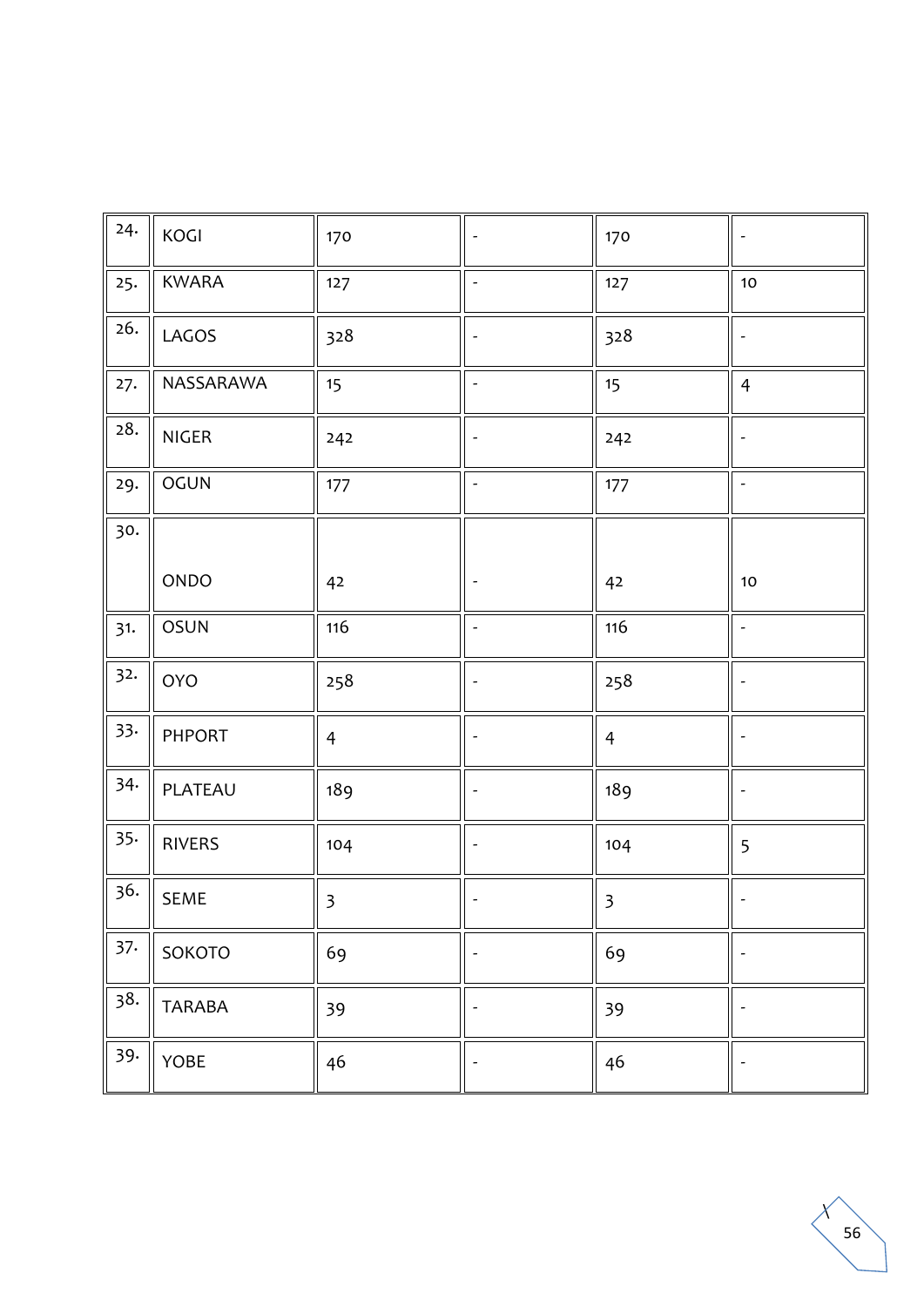| 40. | $\parallel$ ZAMFARA | 76    | -  | 76    | -   |
|-----|---------------------|-------|----|-------|-----|
|     | <b>TOTAL</b>        | 6,344 | 38 | 6,382 | 104 |

# *Counselling by Geographical Zone*

| <b>GEOGRAPHICAL</b> | <b>COUNSELLED</b> | <b>REFERRED</b> | <b>TOTAL</b><br><b>CASES</b> |
|---------------------|-------------------|-----------------|------------------------------|
| <b>ZONES</b>        |                   |                 | <b>HANDLED</b>               |
| South West          | 1,073             | 32              | 1,105                        |
| South-South         | 691               | 6               | 697                          |
| South East          | 338               |                 | 338                          |
| North West          | 1,101             |                 | 1,101                        |
| North East          | 2220              |                 | 2,220                        |
| North Central       | 921               |                 | 921                          |
| <b>Total</b>        | 6,344             | 38              | 6,382                        |

 $\mathbf{r}$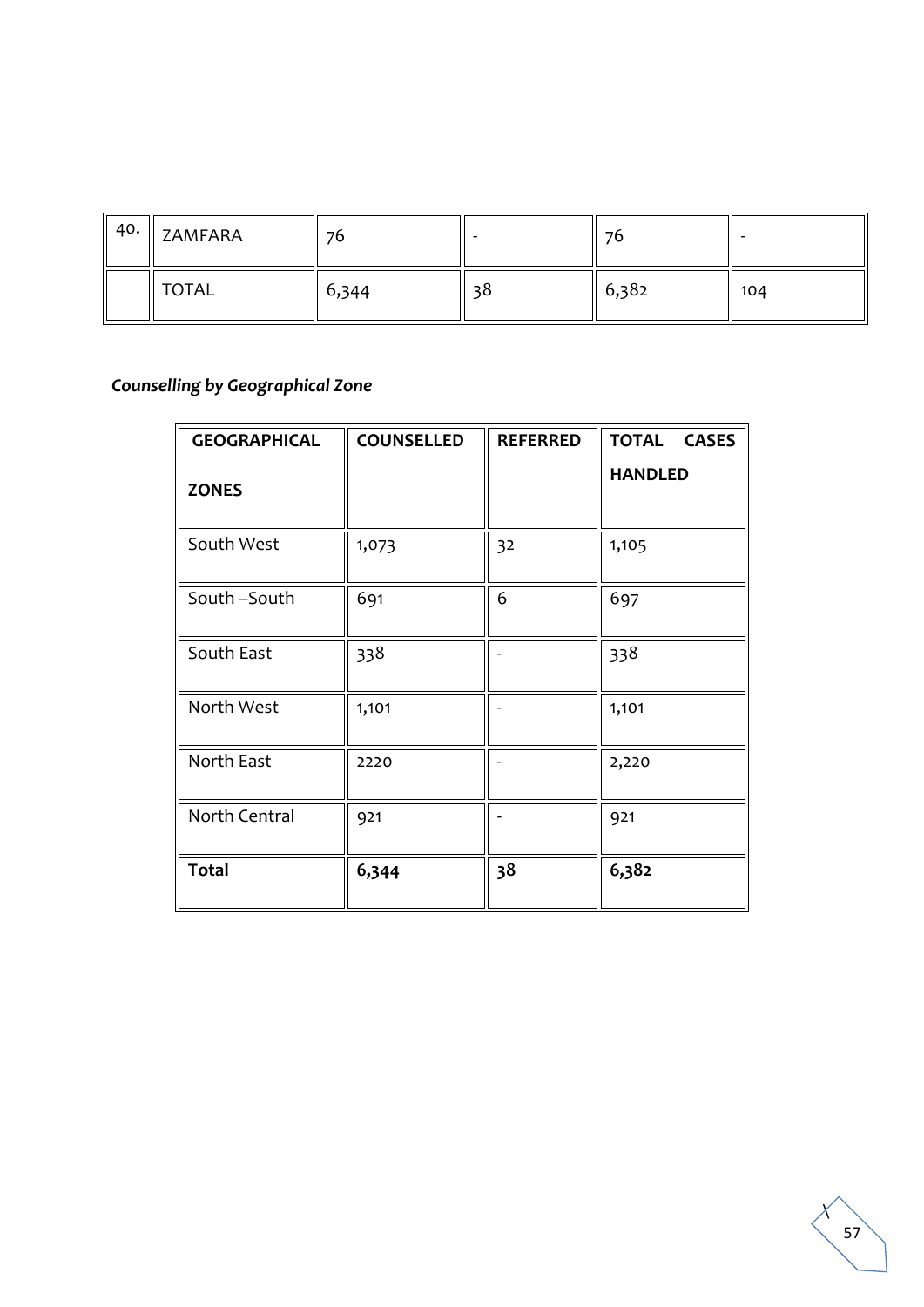

## **4.10 National Drug Control Master Plan Secretariat**

In the year 2013, the key activities carried out by the Secretariat were as follows;

- ❖ Facilitation of the Implementation of programmes of Project NGVA16: Response to Drugs and Related Organized Crime in Nigeria
- ◆ Preparation of Nigeria's Interventions at the 56<sup>th</sup> Session of the Commission on Narcotic Drugs (CND)
- ❖ Coordination of responses to the Annual Report Questionnaires from UNODC
- ❖ Revalidation of the Inter-Ministerial Committee on Drug Control (IMC) and the review of the National Drug Control Master Plan (NDCMP) 2014-2018 (ext.2013)
- +
- 4.10.1 **The Project NGVA16: Response to Drugs and Related Organized Crime in Nigeria**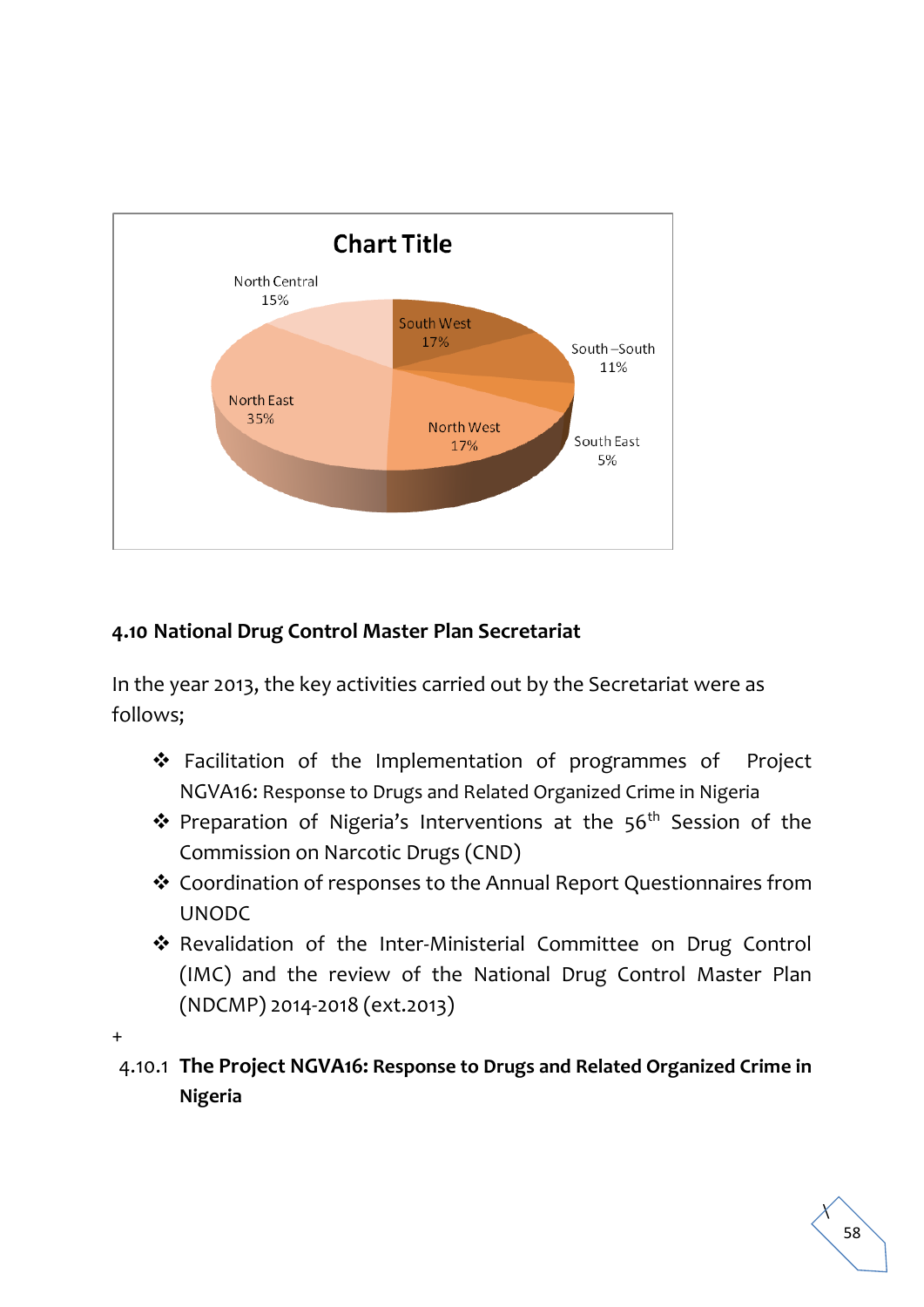The Project NGAV 16 is funded by the European Union (EU). The United Nations Office on Drugs and Crime (UNODC) is the implementing Organization. The objective of the 53 months project which started in the year 2013, is to support the Nigerian Government's efforts in fighting illicit drugs production/cultivation, trafficking and use and curbing related organized crime including counterfeit narcotics and psychotropic substances. To facilitate the achievement of these objectives, the project document outlined three major **outcomes.** The project outcomes are;

*Outcome 1: Information and evidence based on drug use, drug crime and policy impact is improved and used for policy and programming.* 

*Outcome 2: Enhanced technical and operational capacity in front line Agencies and services leading to targeted interventions on drug/organized crime related activities in Nigeria and improving the internal scrutiny processes.* 

*Outcome 3: The capacity to manage drug treatment/rehabilitation and prevention is improved through the creation of a reliable network of quality drug treatment service providers available for drug users.*

### 4.10.2**. COMMISSION ON NARCOTIC DRUGS (CND) CONFERENCE**

Apart from the EU funded Project, the Secretariat coordinated the inter Agency meeting on the 56<sup>th</sup> Session of Commission on Narcotic Drug (CND) and the output of the inter-agency meeting was the development of the drafts of Nigeria's Intervention for the conference. The secretariat also attended the session in Austria, Vienna and prepared reports of the session.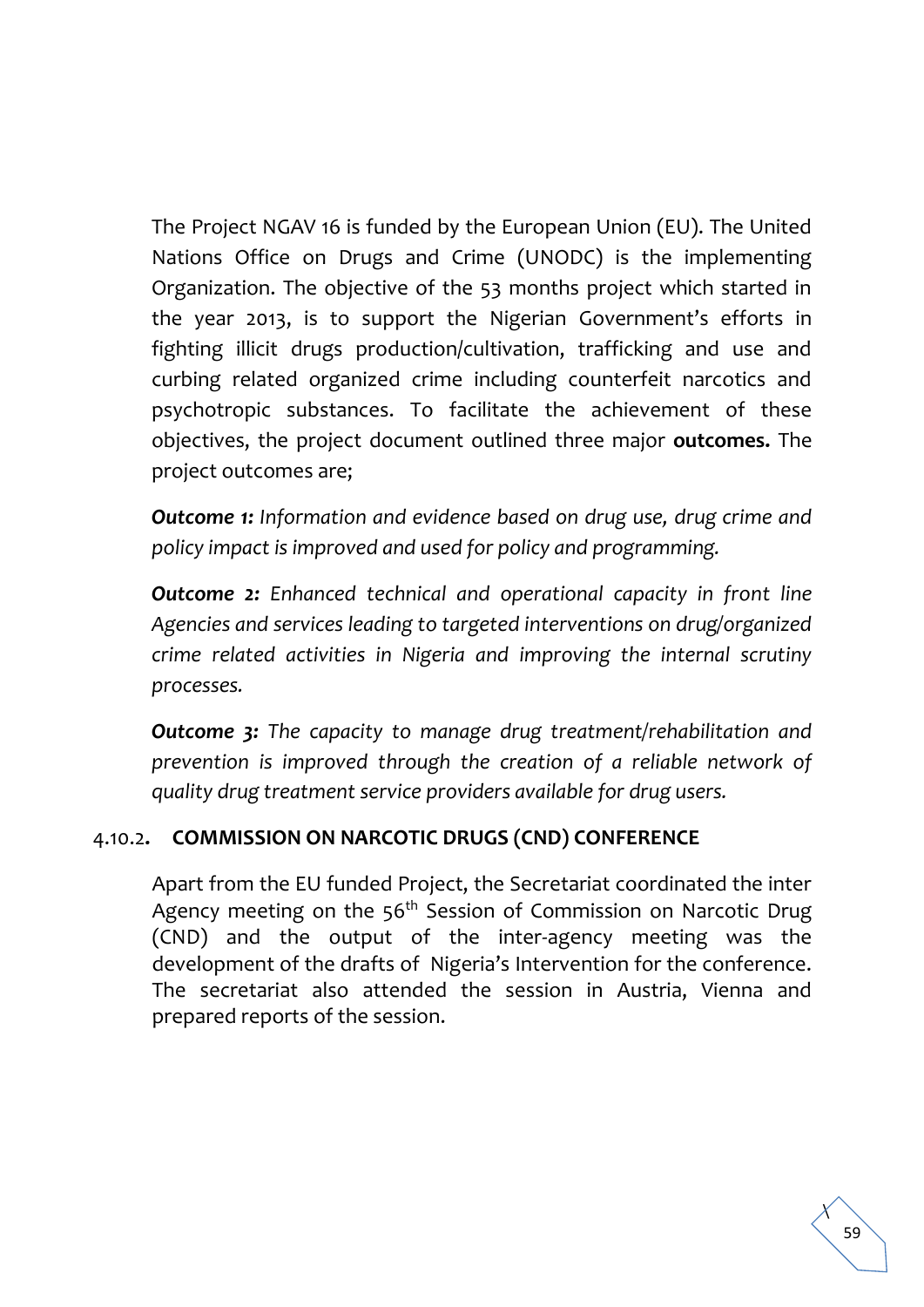### **4.10.3. Alternative Development Conference**

The secretariat participated at the "outreach" to new Stakeholders in the field of Alternative Development" UNODC – GIZ Expert Group meeting held in Germany in the year under review. This meeting was for Stakeholders to discuss the progress made and challenges encountered in the implementation of the 2009 Political Declaration and Plan of Action. The Expert Group meeting also provided the platform for new stakeholders to share their experiences and approaches on Alternative Development and to propose future Policies and programmes in the area of Alternative Development programme. The also Secretariat collated information from NDLEA Directorates/Units and NAFDAC for the completion of the above questionnaires from UNODC for the year under review

### **4.10.4. Inter-Ministerial Committee on Drug Control (IMC): Meeting**

In the year 2013, the meeting of the NDCMP and the review of the NDCMP 2008-2011(ext. 2013) were key activities. The membership of the IMC was revalidated and the  $1<sup>st</sup>$  phase of the review process by the IMC commenced with the meeting held in Uyo, Akwa Ibom State. A total of 28 MDAs participated at the meeting. UNODC and EU were the Technical Partners.

### **4.11 Training and Manpower Development**

This is the report on the activities of the Directorate of Training and Manpower Development for the Year 2013.

2. The two (2) units of the Directorate successfully carried out their responsibilities. These activities related to the provision of professional and specialized training on various aspects of narcotics control and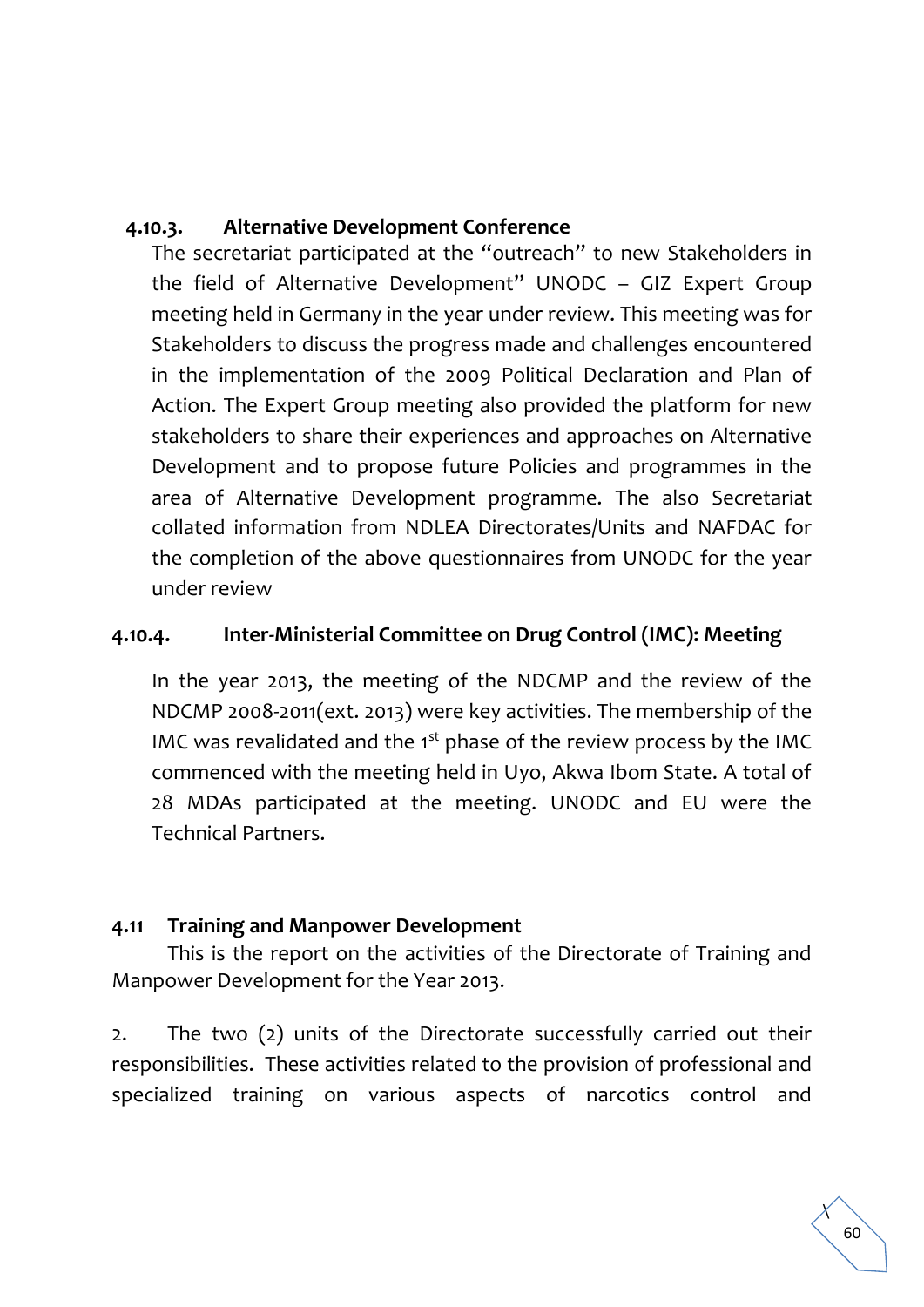administration with a view to moulding the quality of officers and enhancing their competence in tackling the drug menace.

### **4.11.1 Activities:**

Programmes lined up for the year were largely facilitated by the Counter Narcotics representative of the Embassy of the United States of America in Nigeria, Mr. Michael H. Bonner. He facilitated a project with AFRICOM which boosted the capacity of the Agency and her personnel to effectively discharge their counter narcotics and general law enforcement functions.

The Revised and Standardized Training Curriculum for all Cadet Basic Training in drug control and Administration for all cadres of the Agency's personnel which was developed with the assistance from the United States Counter Narcotics Adviser, was used during the Basic Training of the first set of the newly employed officers. The newly developed personnel programme which addresses the training needs of all levels of the Agency staff is intended to ensure adequate personnel development of each cadre of staff in the course of their career progression in the Agency's employment. This programme will therefore prepare all personnel for their responsibilities at a higher rank and level of NDLEA Administration.

4.11.2 During the period under review, the Directorate conducted and supervised examination for 377 CNAs who underwent Conversion Course at the training Academy in Jos. Also Promotion Examination was conducted for the various cadres of the Agency staff in May/June, 2013.

4.11.3 Series of training programmes were organized by the Directorate to enhance the performance of Agency staff. A review of the training needs and assessment of all NDLEA formations were analysed. There were also local and international trainings provided for the Agency's staff in the period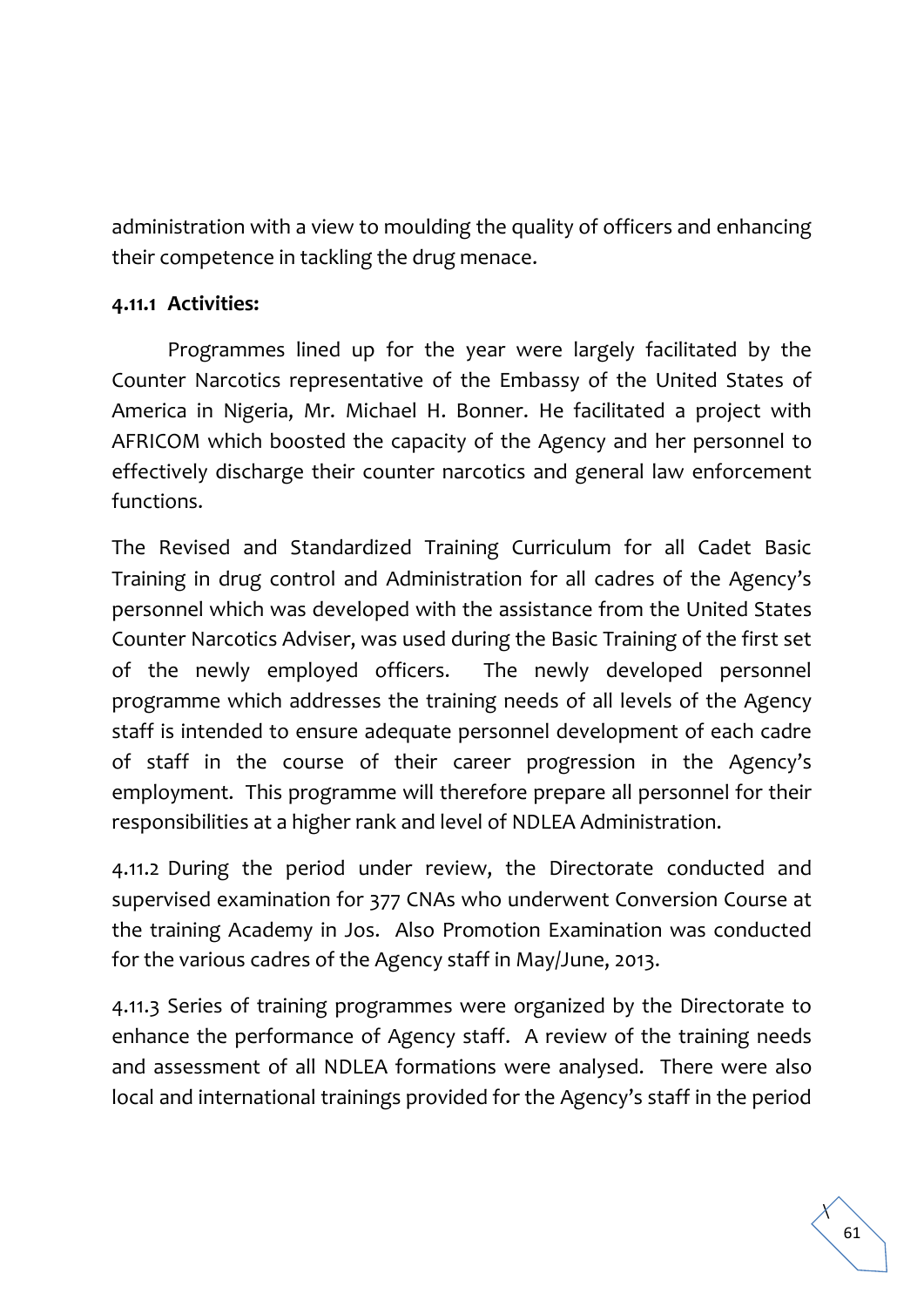under review while the Directorate on its part organized the various monthly training programmes at the National Headquarters for personnel of the Headquarters and surrounding Commands. Similarly, the various Commands of the Agency provided the monthly training for their respective personnel.

In December 2013, the German Police organized a training titled "Suppression of Drug-related Crime with special emphasis on synthetic drugs and Precursors" and Seizure as evidence in connection, with drug related offences" for officers of the Agency for two weeks at the National Headquarters, Lagos. The training was to adequately enhance the performance of officers in the field

The following are the statistics of the external trainings (i.e. training conducted outside the Agency environment) and the monthly training conducted at the National Headquarters of the Agency. It is pertinent to mention that most of the external trainings were funded by the United States of America, European Union, Germany, Switzerland, India and Japan.

Fifty-three (53) officers of the Agency also enjoyed a specialized training facilitated by the Embassy of the United States of America in May at Regional Academy for Drug Control, Jos, captioned "Tactical Training".

Also three hundred and seven (307) officers within the National Headquarters attended the monthly training programme in the year in focus.

#### TABLE

### **Statistics of Training outside the Agency in 2013**

| /No. | <b>Type of Training</b> | <b>No. of Participants</b> | Locations |
|------|-------------------------|----------------------------|-----------|
|------|-------------------------|----------------------------|-----------|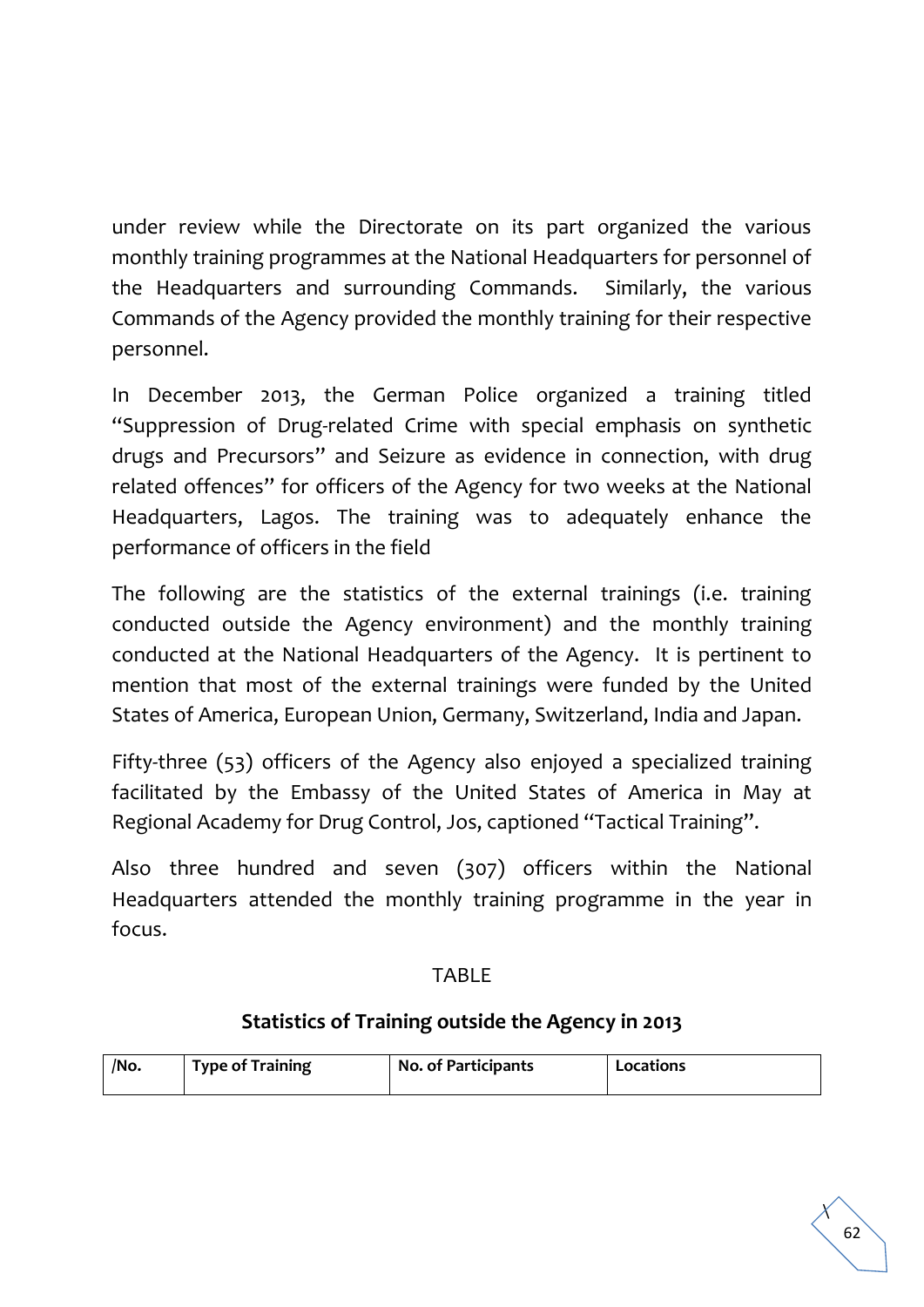| 1. | International      | 19  | UK, USA, Botswana, etc            |
|----|--------------------|-----|-----------------------------------|
| 2. | Local              | 220 | Karu-Abuja, Lagos, Jos,<br>Kaduna |
|    | <b>Grand Total</b> | 239 |                                   |

11. In addition to the above trainings, the Directorate also conveyed about twenty (20) approvals by the Chairman/Chief Executive within the period under review to enable some personnel undertake various programmes with the National Open University of Nigeria (NOUN)

### **4.12 Forensic Analysis**

During the period under review, the Forensic and Chemical Monitoring Unit (FCMU) conducted analysis on a total of One thousand eight hundred and fifty one (1,851) drug samples from the NHQs and various commands nationwide. The breakdown is as tabulated below:

| <b>DRUG TYPE</b>    | <b>SAMPLE TESTED</b> |
|---------------------|----------------------|
| COCAINE             | 123                  |
| <b>HEROIN</b>       | 50                   |
| <b>CANNABIS</b>     | 1,488                |
| <b>PSYCHOTROPIC</b> | 148                  |
| PRECURSOR           | 05                   |
| <b>CHEMICALS</b>    |                      |
| ATS(AMPHETAMINE     | 22                   |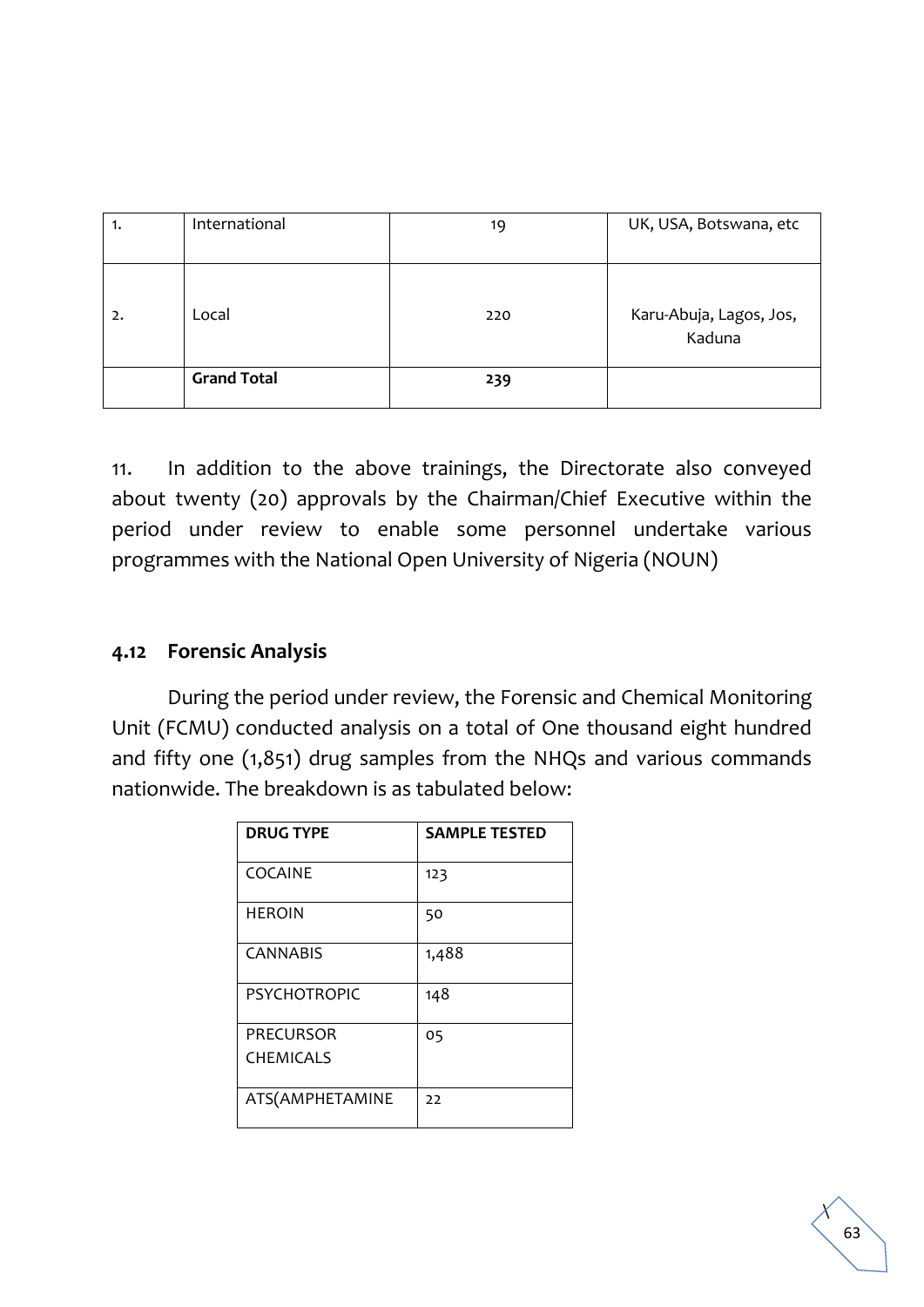| TYPES)          |       |
|-----------------|-------|
| <b>CODEINE</b>  | 3     |
| <b>NEGATIVE</b> | 12    |
| <b>TOTAL</b>    | 1,851 |

### **4.13 Finances**

Funding of the Agency especially for operations and capital **projects have** been appalling over the years and indeed a far cry from what the Agency requires to carry out its functions effectively and efficiently, as well as to sustain its modest achievements. With the perpetual dearth of funds, the Management of the Agency continually contends with serious challenges of prompt payment of expenses incurred by the personnel for official assignments. The continued accumulation of these claims have remained one of the most serious challenges confronting the Agency because of its adverse effect on the performance of its operations.

The 2013 approved appropriation for the Agency is as follows:

| <b>Subhead</b>        | Proposal $(\overline{+)}$ | Appropriation | Released $(\rightarrow\rightarrow)$ |
|-----------------------|---------------------------|---------------|-------------------------------------|
|                       |                           | $($ AH $)$    |                                     |
| Recurrent             | 9,101,262,880             | 9,101,262,880 | 6,067,598,587                       |
| <b>Personnel Cost</b> |                           |               |                                     |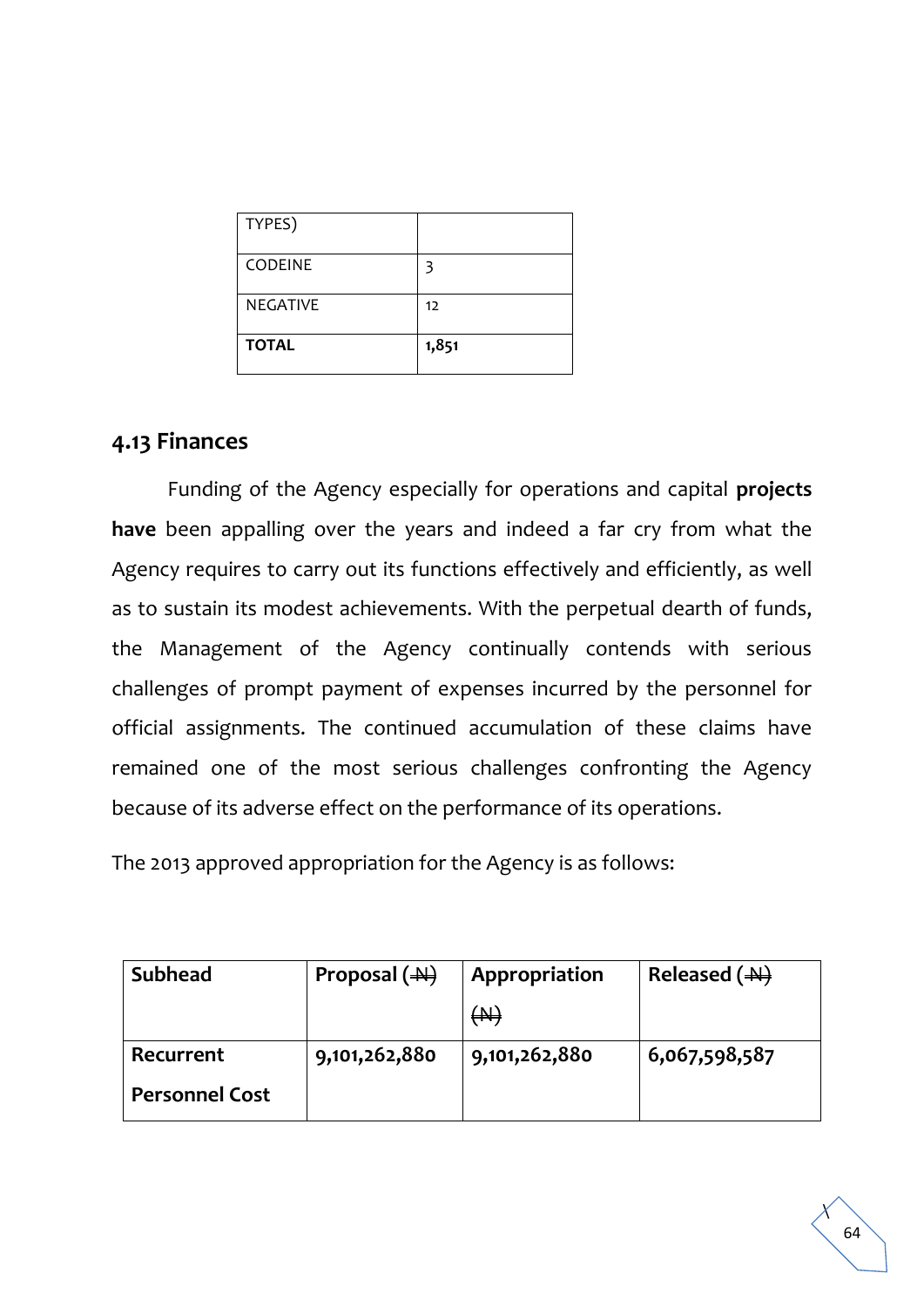| Recurrent               | 585,047,904   | 585,047,904   | 536,293,912   |
|-------------------------|---------------|---------------|---------------|
| <b>Overhead Cost</b>    |               |               |               |
| Development             | 158,575,772   | 158,575,772   | 65,608,787    |
| (Capital<br><b>Fund</b> |               |               |               |
| Expenditure)            |               |               |               |
| Total                   | 9,844,886,556 | 9,844,886,556 | 6,669,501,286 |

Personnel cost was paid up to September 2013 after which IPPIS took over. However, the overhead and capital expenditure were not completely released hence, leaving the Agency with accumulated overhead outstanding totalling about  $\frac{N}{4}$ 93m.

### **5.0. Projection/Conclusion**

There is no doubt that drug control in the years ahead will be very daunting. The year 2014 being a pre-election year is going to witness a gamut of political activities. This has a history of escalating drug activities because drug is the oil with which political thugs lubricate their machinery of gangsterism.

The Agency has therefore projected a plan of action involving all stakeholders whose responsibility it is to ensure a thug free election to first and foremost ensure a drug free nation. Our political socialisation and awareness programmes should draw lessons from drug abuse and illicit drug trafficking. There should be a meeting point for NDLEA, Political Parties, Independent National Electoral Commission and the National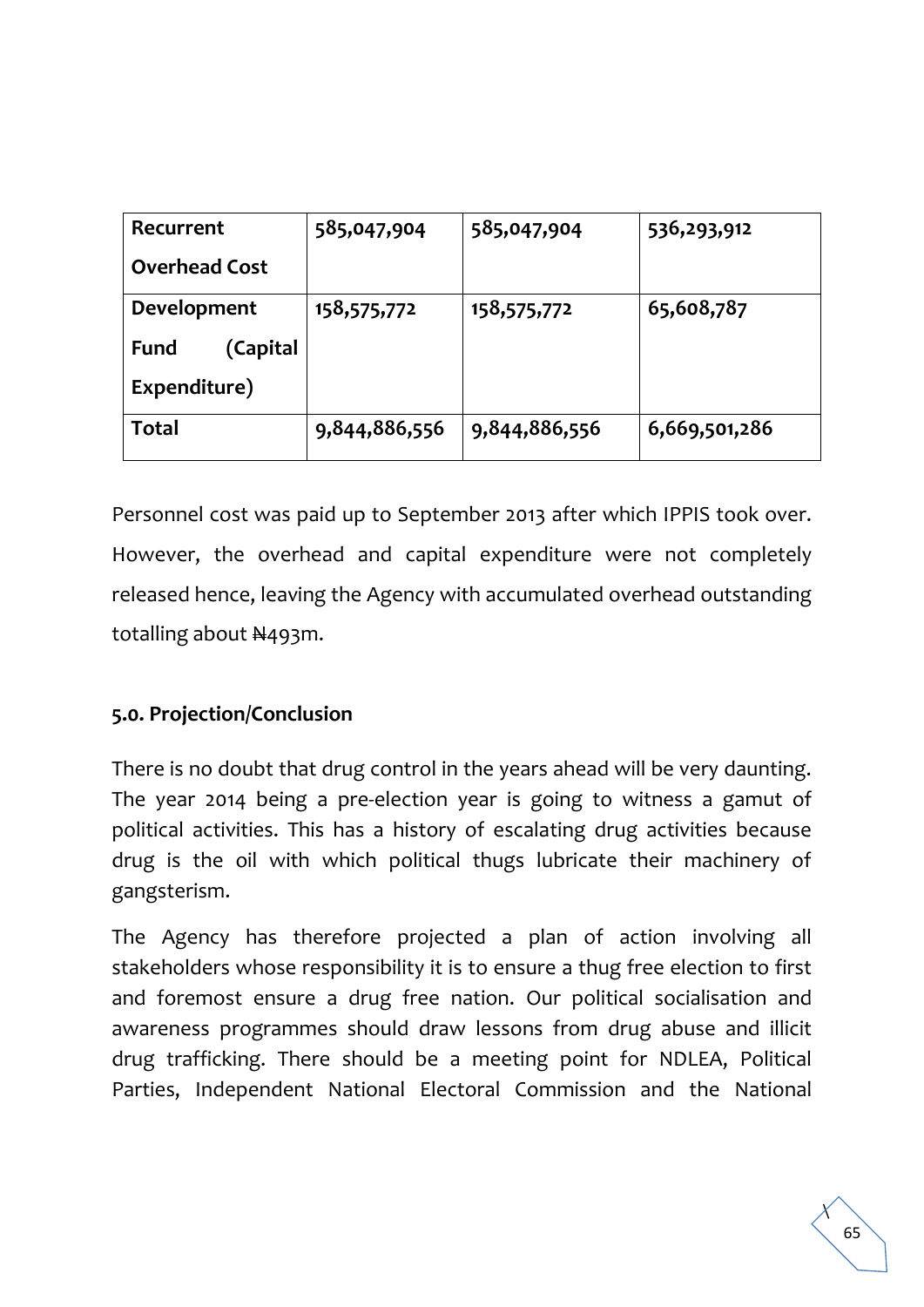Orientation Agency on this critical matter of drug- free and thug- free election in 2015.

The on-going crack down on illicit drug trafficking will be intensified during the year, because drug trafficking can equally an influence on electioneering. It is has been established that so much money are often laundered into the country for sponsorship of political campaigns and corrupt electioneering process. Some of this money are derivatives of drugs.

When drug barons find their way into government, they are the last that will support any anti-drug viz- a- viz anti-crime politics. We must all work hard, beyond paying lip service, if this country must sustain its present clean slate in drug rating.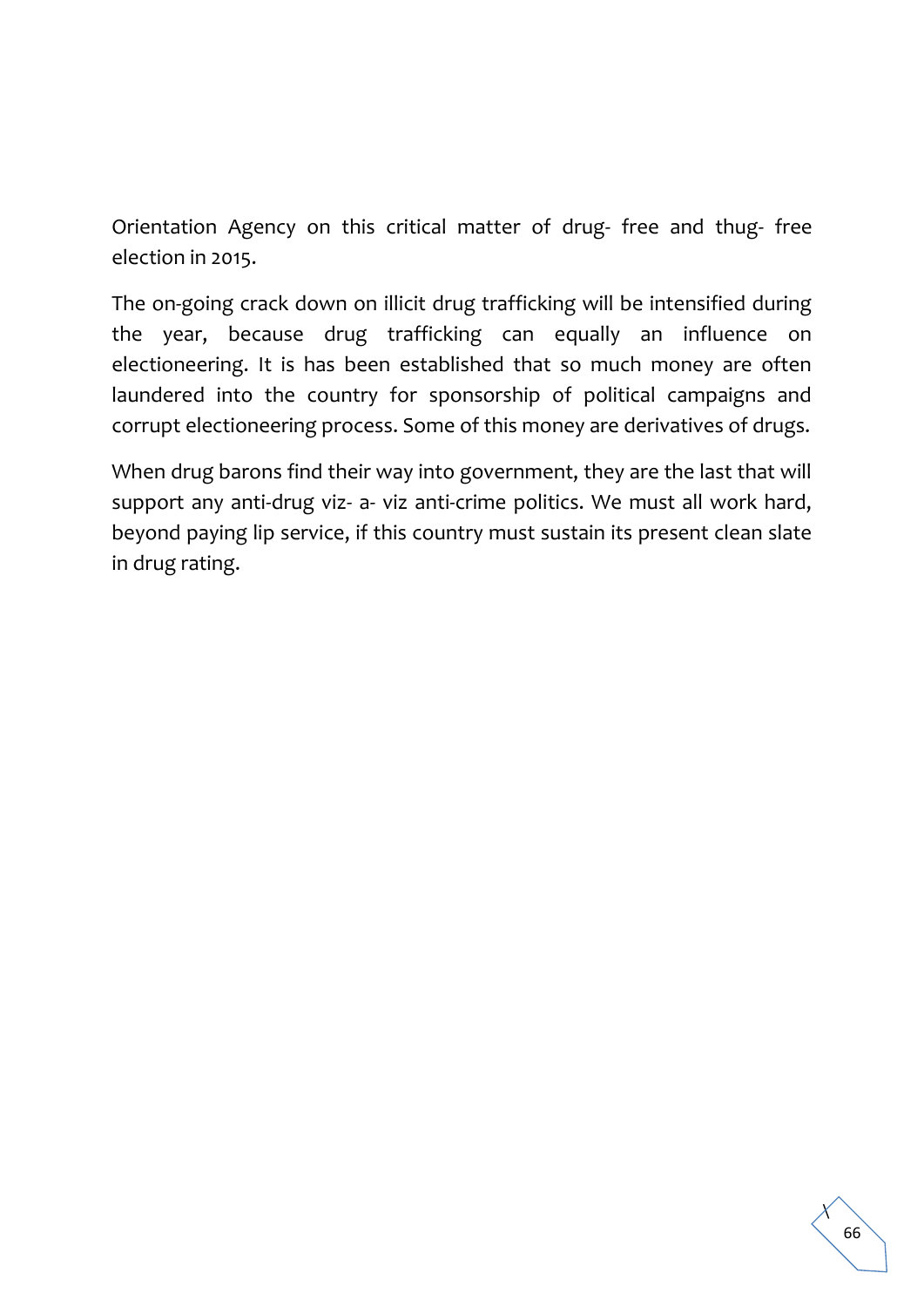*Pictorials of Modes of Concealment*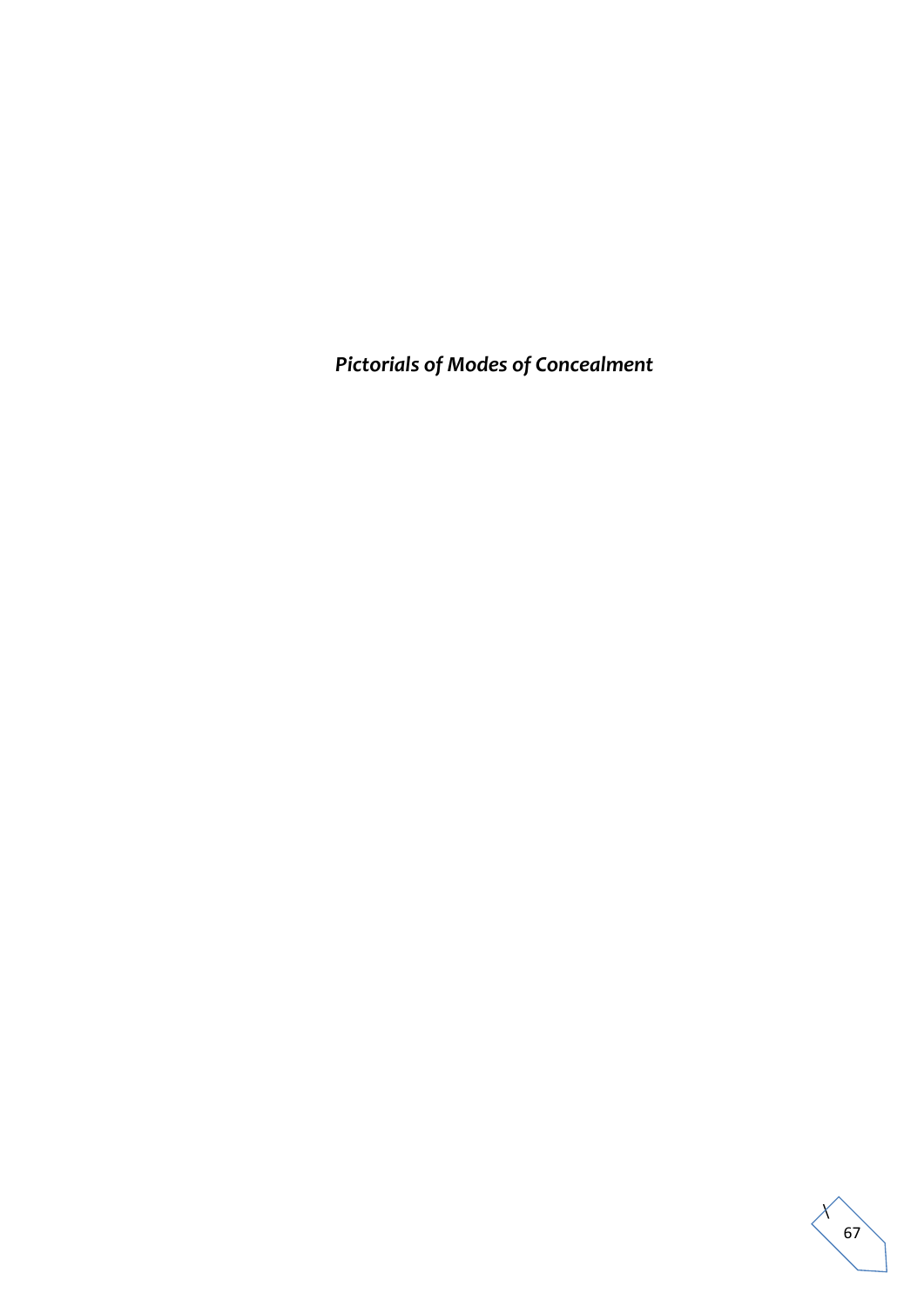*Pictorials of Modes of Concealment*

*Pictorials of Modes of Concealment*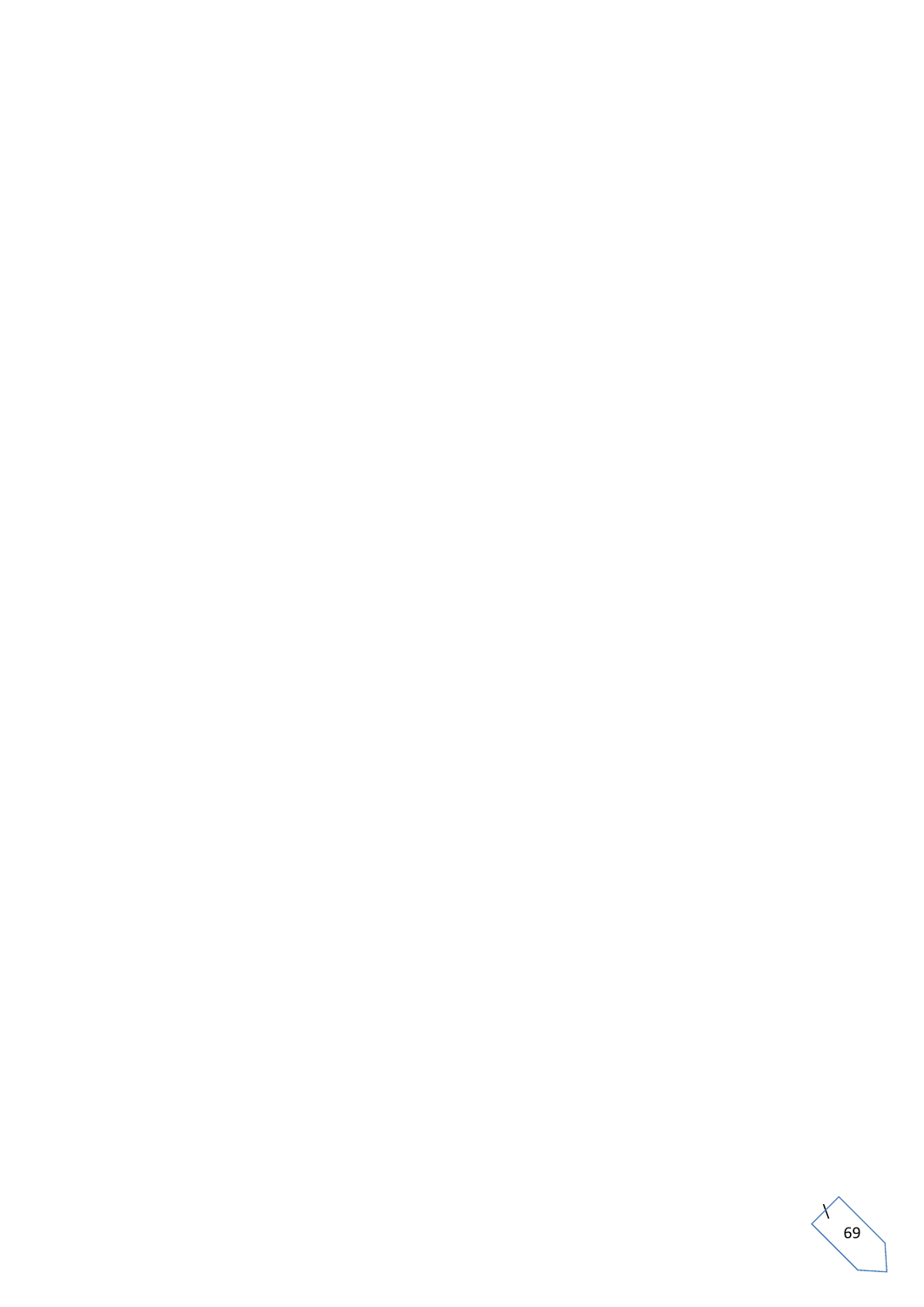## *Appendices:*

# *Drug Offences and Punishment*

# **Offences under National Drug Law Enforcement Agency ACT, CAP N30 Laws of the Federation of Nigeria**

| <b>OFFENCE</b>                                                                                                                                                                                                                                    | <b>SECTION</b> | <b>PENALTY</b>                                                                              |
|---------------------------------------------------------------------------------------------------------------------------------------------------------------------------------------------------------------------------------------------------|----------------|---------------------------------------------------------------------------------------------|
| Importation, Manufacture, Produce,<br>Processes, Plant, Grow Cocaine, LSD,<br>Heroin                                                                                                                                                              | 11(a)          | Life Imprisonment                                                                           |
| Exports, transports or otherwise<br>traffic in the drugs popularly known<br>as Cocaine, LSD, Heroin or any other<br>similar drugs, shall be guilty of an<br>offence and liable on conviction.                                                     | 11(b)          | Life imprisonment                                                                           |
| Sells, buys, exposes or offers for sale<br>or otherwise deals in or with the<br>drugs popularly known as Cocaine,<br>LSD, Heroin or any other similar<br>drugs shall be guilty of an offence<br>and liable on conviction.                         | 11(c)          | Life imprisonment                                                                           |
| Knowingly possesses or uses the<br>drug popularly known as Cocaine,<br>LSD, Heroin or any other similar<br>drugs by smoking, inhaling<br>or<br>injecting the said drugs shall be guilty<br>an offence<br>of<br>and<br>liable<br>on<br>conviction. | 11(d)          | Imprisonment for a term<br>not less than fifteen years<br>but not exceeding<br>25<br>years. |
| Occupier or is concerned in the<br>management of any premises<br>unlawfully, permits or cause the<br>premises to be used for the purpose<br>of storing, concealing, processing or<br>dealing in drug popularly known as                           | 12             | Imprisonment for a term<br>not less than fifteen years<br>but not exceeding<br>25<br>years. |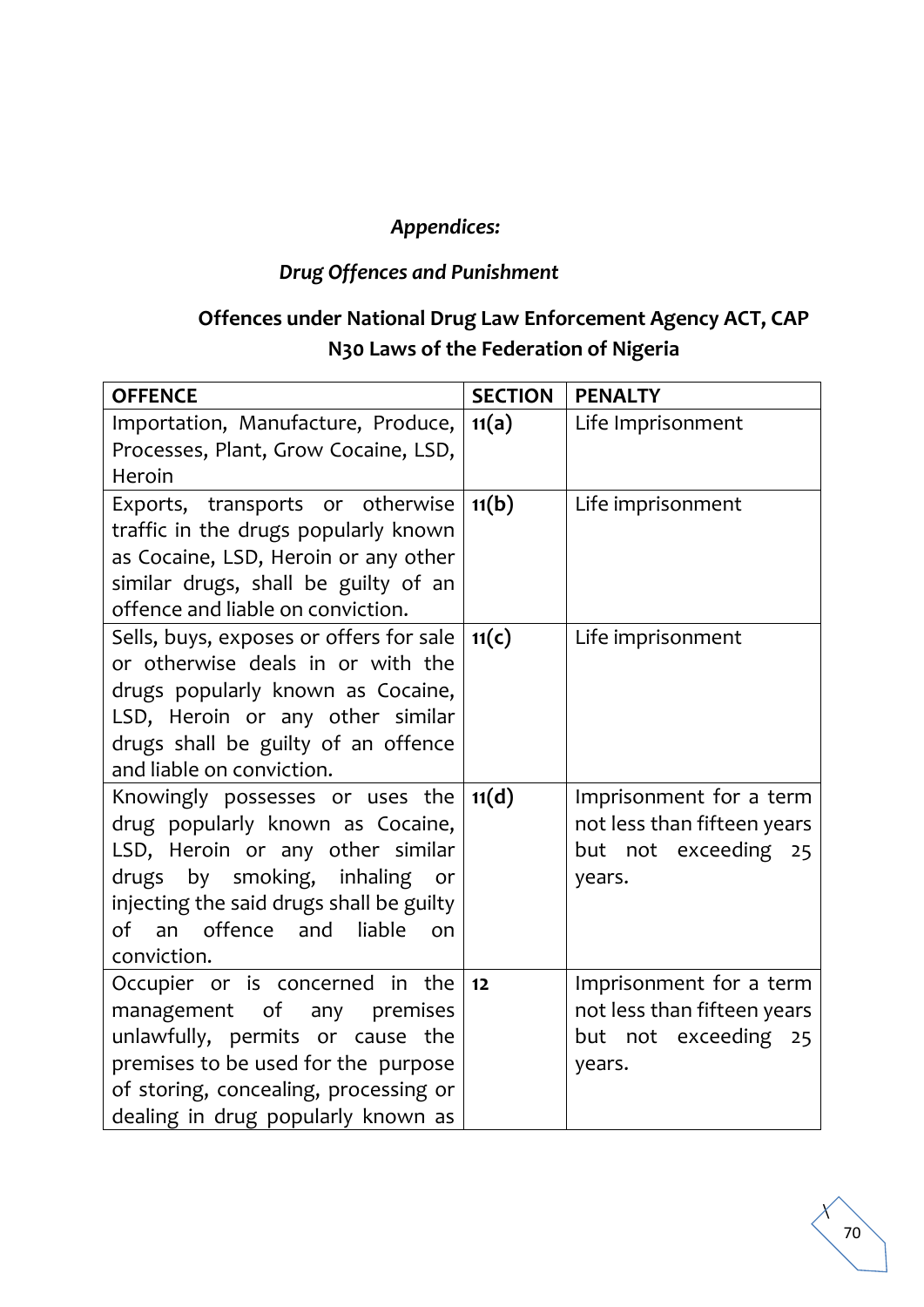| <b>OFFENCE</b>                                                                                                                                                                                                                                       | <b>SECTION</b> | <b>PENALTY</b>                                                                           |
|------------------------------------------------------------------------------------------------------------------------------------------------------------------------------------------------------------------------------------------------------|----------------|------------------------------------------------------------------------------------------|
| Cocaine, LSD, Heroin or any other<br>similar drug shall be guilty of an<br>offence liable on conviction.                                                                                                                                             |                |                                                                                          |
| Storage, custody, movement,<br>carriage or concealment of the drug<br>popularly known as Cocaine, LSD,<br>Heroin or any other similar drug who<br>while concerned is armed with any<br>offensive weapon or is disguised in<br>any way.               | 13             | Life imprisonment.                                                                       |
| Incites, promises or induces any<br>other person by<br>any<br>means<br>whatsoever, conspired with and,<br>abets, counsels attempts to commit<br>or is an accessory to any act or<br>offence referred to in this act                                  | 14             | Imprisonment for a term<br>not less than fifteen years<br>and not exceeding 25<br>years. |
| Any person who, with intent to<br>deceive unlawfully assumes the<br>name, character or designation of an<br>officer of the Agency                                                                                                                    | 15             | Imprisonment for a term<br>not exceeding ten years.                                      |
| Unlawfully removes, conceals,<br>destroys or in any way tempers with<br>drug popularly known as Cocaine,<br>LSD, Heroin or any other similar drug<br>seized from any person or otherwise<br>in possession of the agency or any<br>authorized person. | 16             | Imprisonment for a term<br>not exceeding 25 years.                                       |
| Being in lawful custody, escape, aid<br>any person in lawful custody to<br>escape                                                                                                                                                                    | 17             | Imprisonment for a term<br>exceeding<br>not<br>seven<br>years.                           |
| Willfully prevents or attempts to<br>prevent any person who has been<br>duly summoned to attend as a                                                                                                                                                 | 18             | Imprisonment for a term<br>not exceeding seven<br>years.                                 |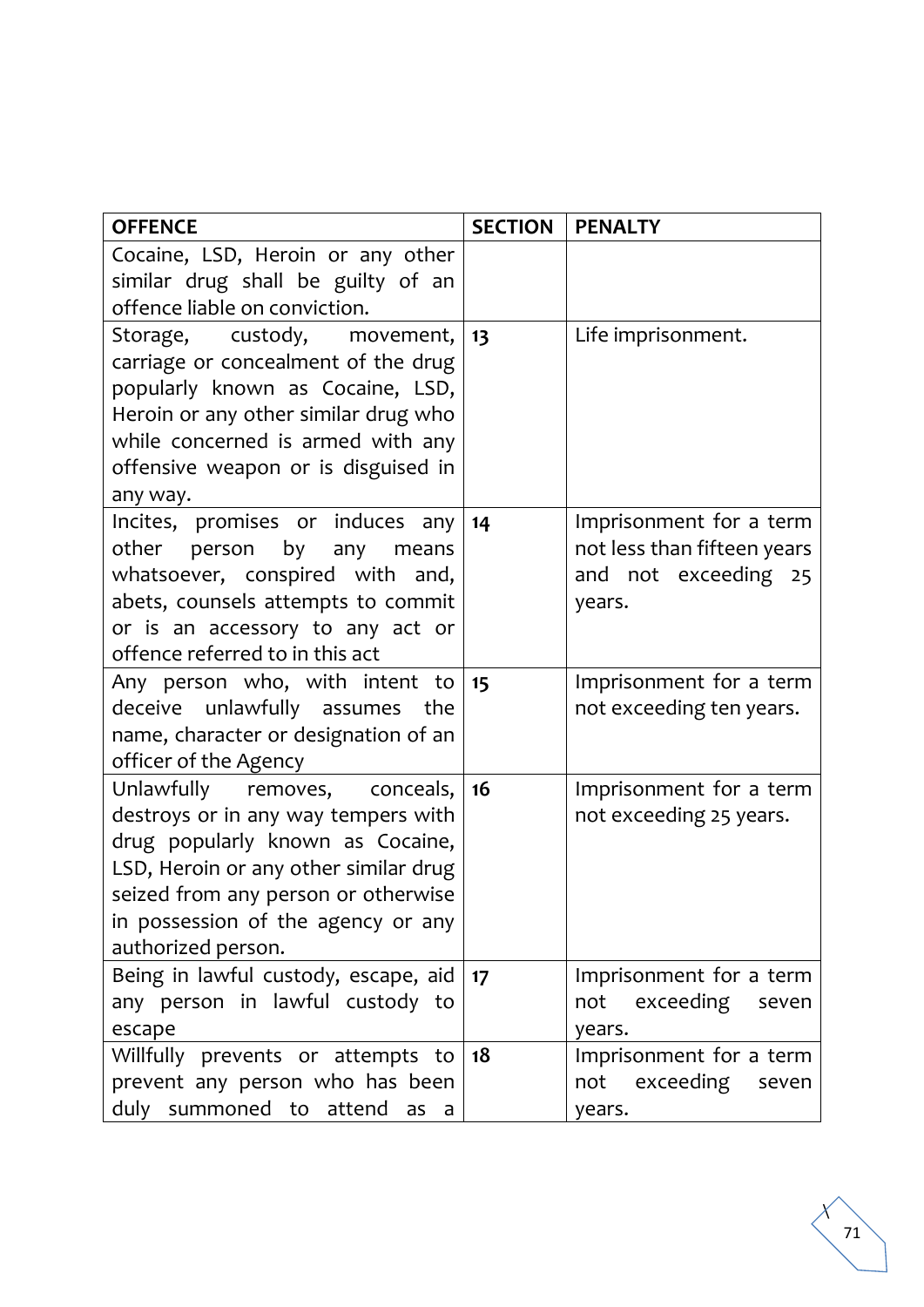| <b>OFFENCE</b>                                                                                                                                                                                                                                                                                                                                                                                                                                                                                                                                                                                                                                                                                                                                                                                               | <b>SECTION</b> | <b>PENALTY</b>                                                                                                                                                                                           |
|--------------------------------------------------------------------------------------------------------------------------------------------------------------------------------------------------------------------------------------------------------------------------------------------------------------------------------------------------------------------------------------------------------------------------------------------------------------------------------------------------------------------------------------------------------------------------------------------------------------------------------------------------------------------------------------------------------------------------------------------------------------------------------------------------------------|----------------|----------------------------------------------------------------------------------------------------------------------------------------------------------------------------------------------------------|
| witness before Federal High Court<br>from attending as witness or from<br>producing anything in evidence<br>pursuant to the subpoena<br>or<br>summons served on him.                                                                                                                                                                                                                                                                                                                                                                                                                                                                                                                                                                                                                                         |                |                                                                                                                                                                                                          |
| Any person who without lawful<br>authority knowingly possesses the<br>drugs popularly known as Cocaine,<br>LSD, Heroin or any other similar<br>1. Where a person is charged with<br>any of the offences under this act<br>and the evidence established an<br>attempt to commit that offence, he<br>may be convicted of<br>having<br>attempted to commit that offence<br>although the attempt<br>is is the set of the set of the set of the set of the set of the set of the set of the set of the set of the s<br>not<br>separately charged and such<br>a<br>person shall be punished<br>as<br>prescribed for the offence under this<br>act.<br>2. Where a person is charged with<br>an attempt to commit an offence<br>under this act but the evidence<br>establishes the commission of the<br>full offence | 23<br>23       | Punished as prescribed<br>for the offence under the<br>act.<br>The offender shall not be<br>entitled to acquittal but<br>shall be convicted of the<br>offence and punished as<br>provide under this act. |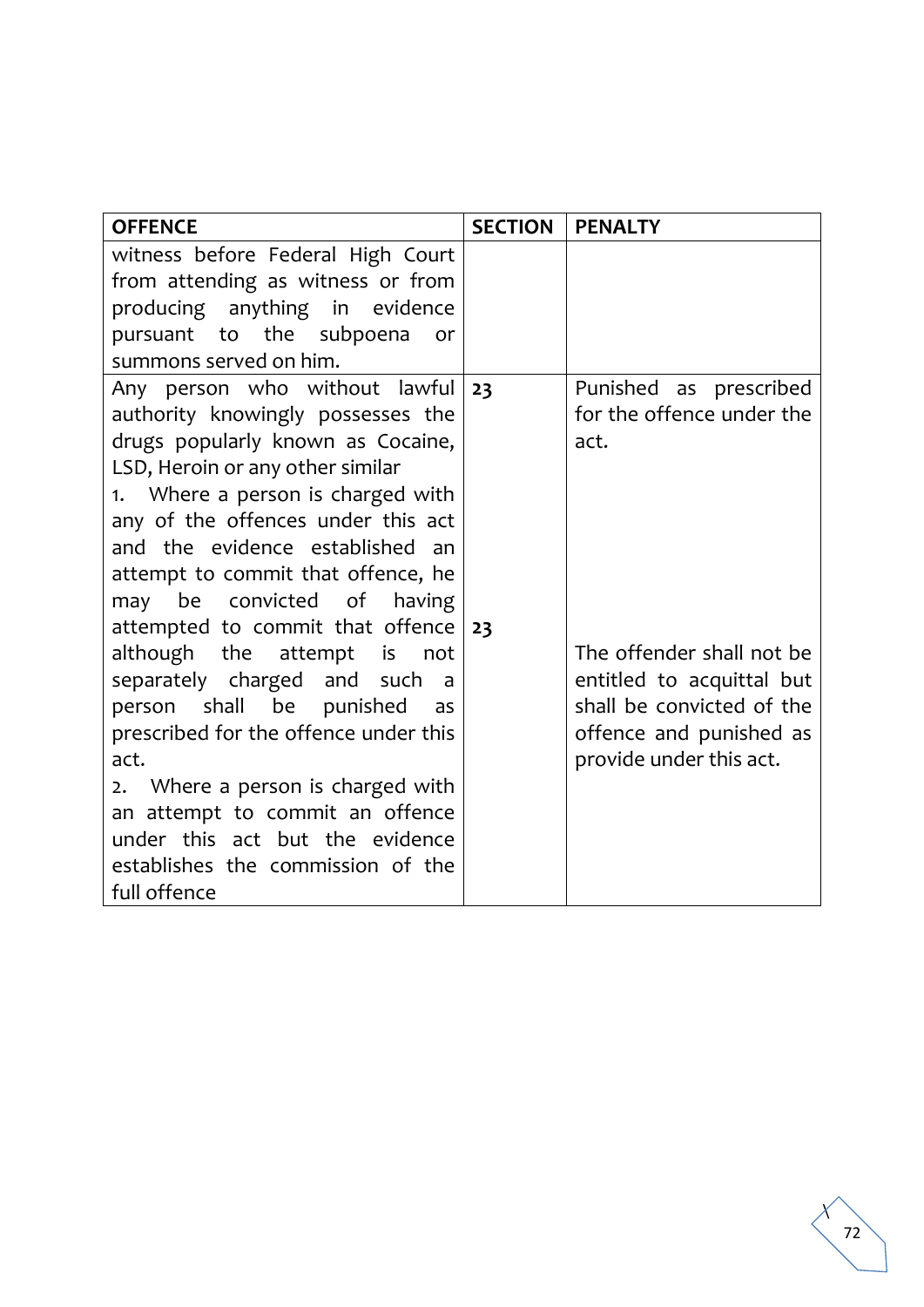| <b>OFFENCE</b>                                                                                                                                                                                                                                                                                                                                                                                                                                                                                                                                                                                                                           | <b>SECTION</b> | <b>PENALTY</b>                                                                                                                                                                  |
|------------------------------------------------------------------------------------------------------------------------------------------------------------------------------------------------------------------------------------------------------------------------------------------------------------------------------------------------------------------------------------------------------------------------------------------------------------------------------------------------------------------------------------------------------------------------------------------------------------------------------------------|----------------|---------------------------------------------------------------------------------------------------------------------------------------------------------------------------------|
| 1. Where an offence under this act<br>which has been committed by a body<br>corporate is proved to have been<br>committed on the instigation or with<br>the connivance of or attributable to<br>any neglect on the part of Director,<br>Manager, Secretary or other similar<br>officer of the corporate body or any<br>person purporting to act in any such<br>capacity he as well as the body<br>corporate. Where practicable, shall<br>be deemed to be guilty of that<br>offence and shall be liable to be<br>proceeded against and punished<br>accordingly.<br>Where a body corporate is<br>2.<br>convicted of any offence under this | 24<br>24       | liable to<br>Shall<br>be<br>be<br>proceeded against and<br>punished accordingly.<br>Be wound up and all its<br>assets and properties<br>forfeited to the Federal<br>Government. |
| act, the Federal High Court may<br>order that the body corporate shall<br>thereupon and without and without<br>any further assurance, but for such<br>order be wound up and all its assets<br>and properties forfeited to the<br>Federal Government.                                                                                                                                                                                                                                                                                                                                                                                     |                |                                                                                                                                                                                 |
| It shall be the duty of every<br>1.<br>commercial<br>carrier<br>take<br>to                                                                                                                                                                                                                                                                                                                                                                                                                                                                                                                                                               | 25             | Liable on conviction to a<br>fine<br>exceeding<br>not                                                                                                                           |
| reasonable precaution to:                                                                                                                                                                                                                                                                                                                                                                                                                                                                                                                                                                                                                |                | N <sub>100</sub> ,000.                                                                                                                                                          |
| (a)<br>that its means<br>0f<br>ensure<br>transport are not used in commission<br>of offences under this Act;                                                                                                                                                                                                                                                                                                                                                                                                                                                                                                                             |                |                                                                                                                                                                                 |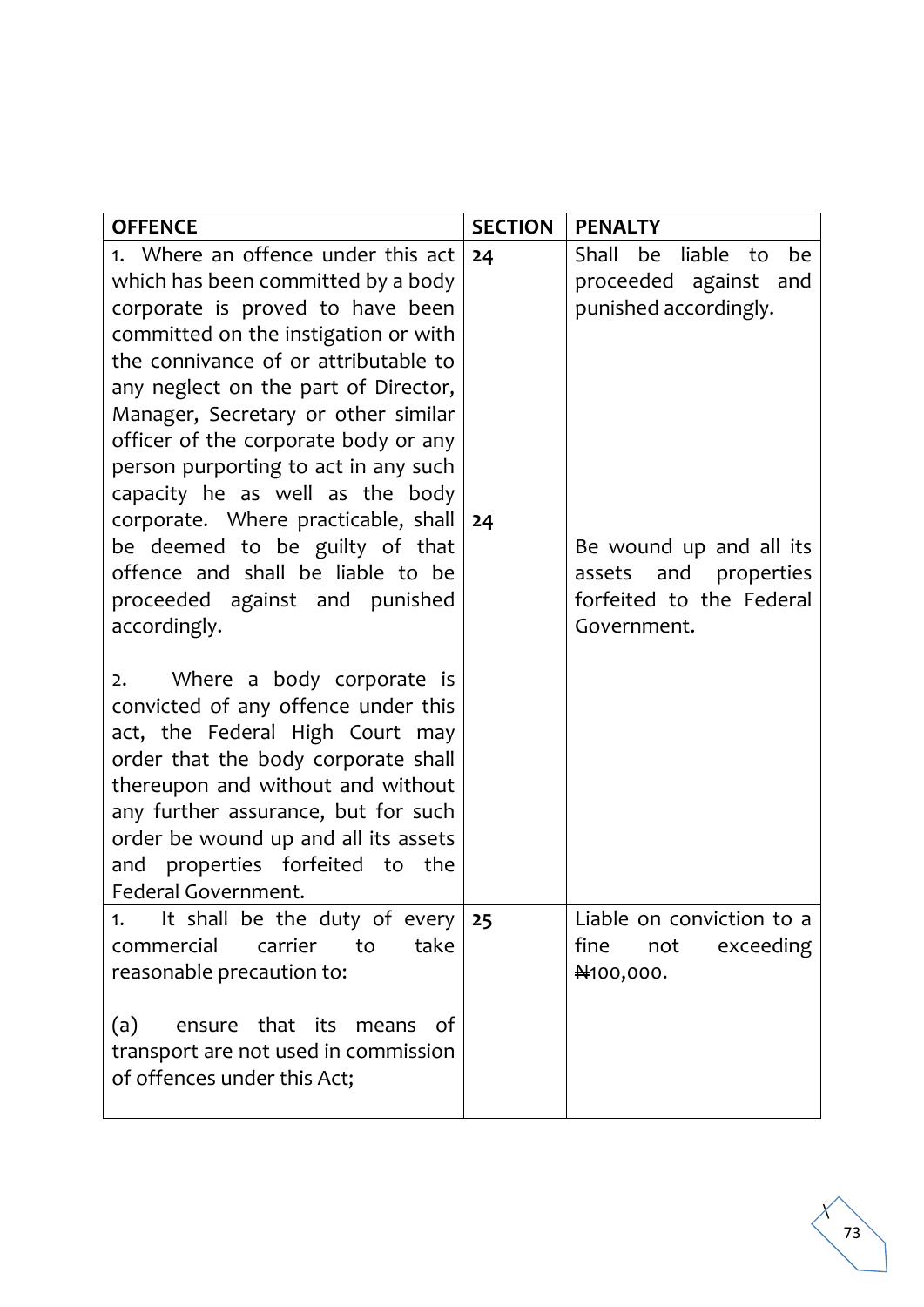| <b>OFFENCE</b>                                                                                                                                                                            | <b>SECTION</b> | <b>PENALTY</b> |
|-------------------------------------------------------------------------------------------------------------------------------------------------------------------------------------------|----------------|----------------|
| (b)<br>Comply with appropriate<br>security measures at points of entry<br>and exit in the Federal Republic of<br>Nigeria and other Customs control<br>areas to prevent unauthorized cargo |                |                |
| in its means of transportation.                                                                                                                                                           |                |                |
| 2. Such precautions as are referred<br>to in subsection (1) of this Section<br>shall include -                                                                                            |                |                |
| (a) the training of personnel to<br>identify suspicious consignment or<br>persons.                                                                                                        |                |                |
| (b) promotion of integrity of their<br>personnel;                                                                                                                                         |                |                |
| (c) submission of cargo manifest<br>advance;                                                                                                                                              |                |                |
| (d) use of tamper-resistant<br>individually verifiable seal<br>or<br>containers.                                                                                                          |                |                |
| (e)<br>reporting to the agency at<br>earliest opportunity all suspicious<br>circumstances relating to<br>drug<br>trafficking.                                                             |                |                |
| Any commercial carrier which<br>3.<br>violates the provision of subsection<br>(1) of this section shall in addition to                                                                    |                |                |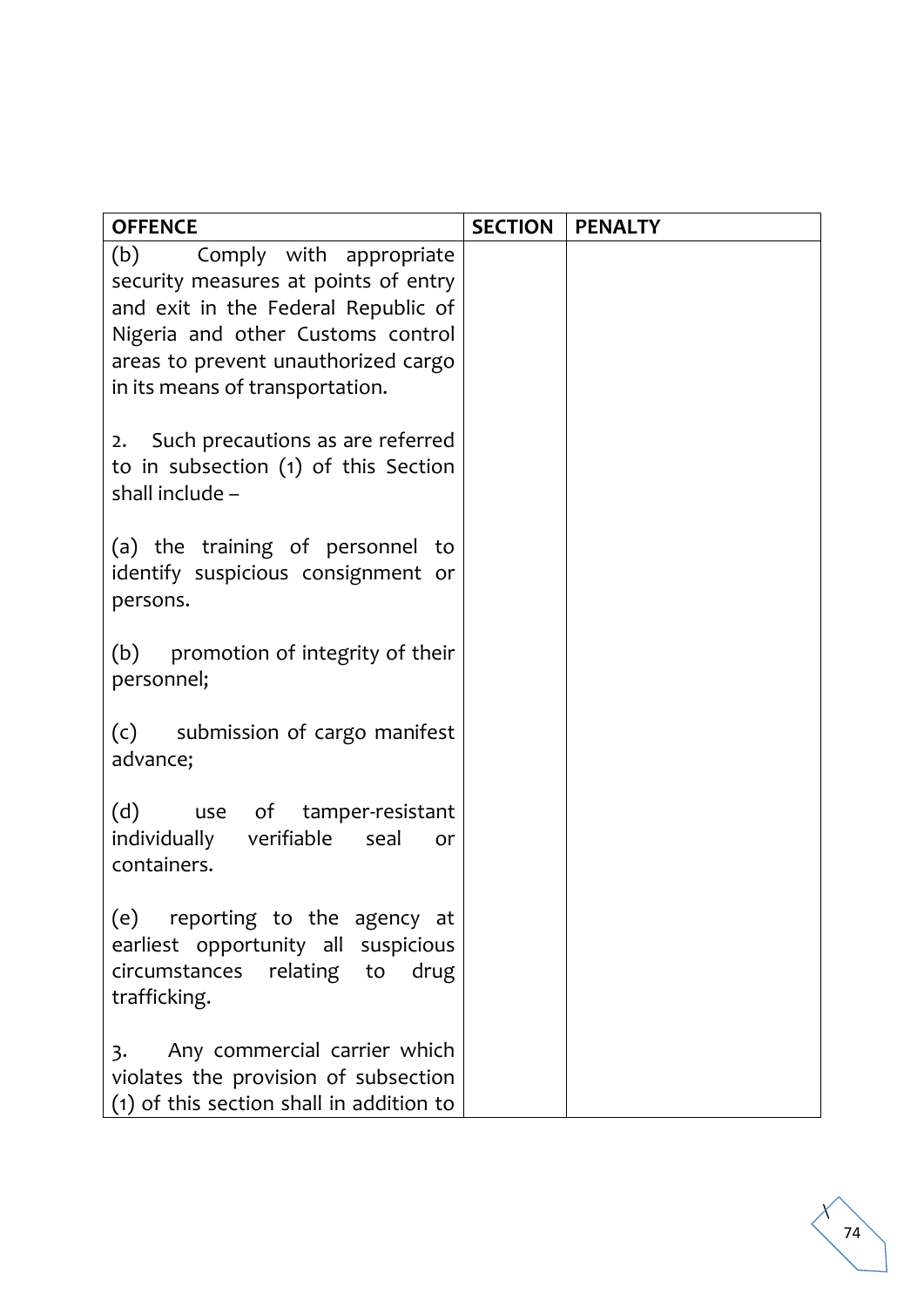| <b>OFFENCE</b>                                                                                                                                                                                                                                                                                                                                                                                                                                                                                                                                                                                              | <b>SECTION</b> | <b>PENALTY</b>                                                                                                                                                                                                                                                                                                                |
|-------------------------------------------------------------------------------------------------------------------------------------------------------------------------------------------------------------------------------------------------------------------------------------------------------------------------------------------------------------------------------------------------------------------------------------------------------------------------------------------------------------------------------------------------------------------------------------------------------------|----------------|-------------------------------------------------------------------------------------------------------------------------------------------------------------------------------------------------------------------------------------------------------------------------------------------------------------------------------|
| any other penalty provided in any<br>other act or enactment be guilty of<br>an offence.                                                                                                                                                                                                                                                                                                                                                                                                                                                                                                                     |                |                                                                                                                                                                                                                                                                                                                               |
| Where an offence under<br>4.<br>subsection $(3)$ of this section is<br>committed by a body corporate,<br>every person who at the time of<br>commission of the offence was a<br>proprietor,<br>director<br>general,<br>manager, secretary or other similar<br>officer, servant or agent of the body<br>corporate (or a person purporting to<br>act in any such capacity) he as well as<br>the body corporate shall be deemed<br>to be guilty of the offence and may<br>be proceeded against and<br><b>PROVISIONS</b><br><b>RELATING</b><br>TO<br>OF<br>FORFEITURE OF<br><b>PROPERTIES</b><br><b>CONVICTS</b> | 27             | 1. Any person convicted<br>of an offence under this<br>act shall forfeit to the<br>federal government<br>all the assets and<br>(a)<br>properties which may or<br>are the subject of an<br>interim order of Federal<br>High Court after<br>an<br>attachment<br>by<br>the<br>agency, as specified in<br>Section 34 of this act. |
|                                                                                                                                                                                                                                                                                                                                                                                                                                                                                                                                                                                                             |                | (b)<br>Any assets<br>or<br>property constituted<br>or                                                                                                                                                                                                                                                                         |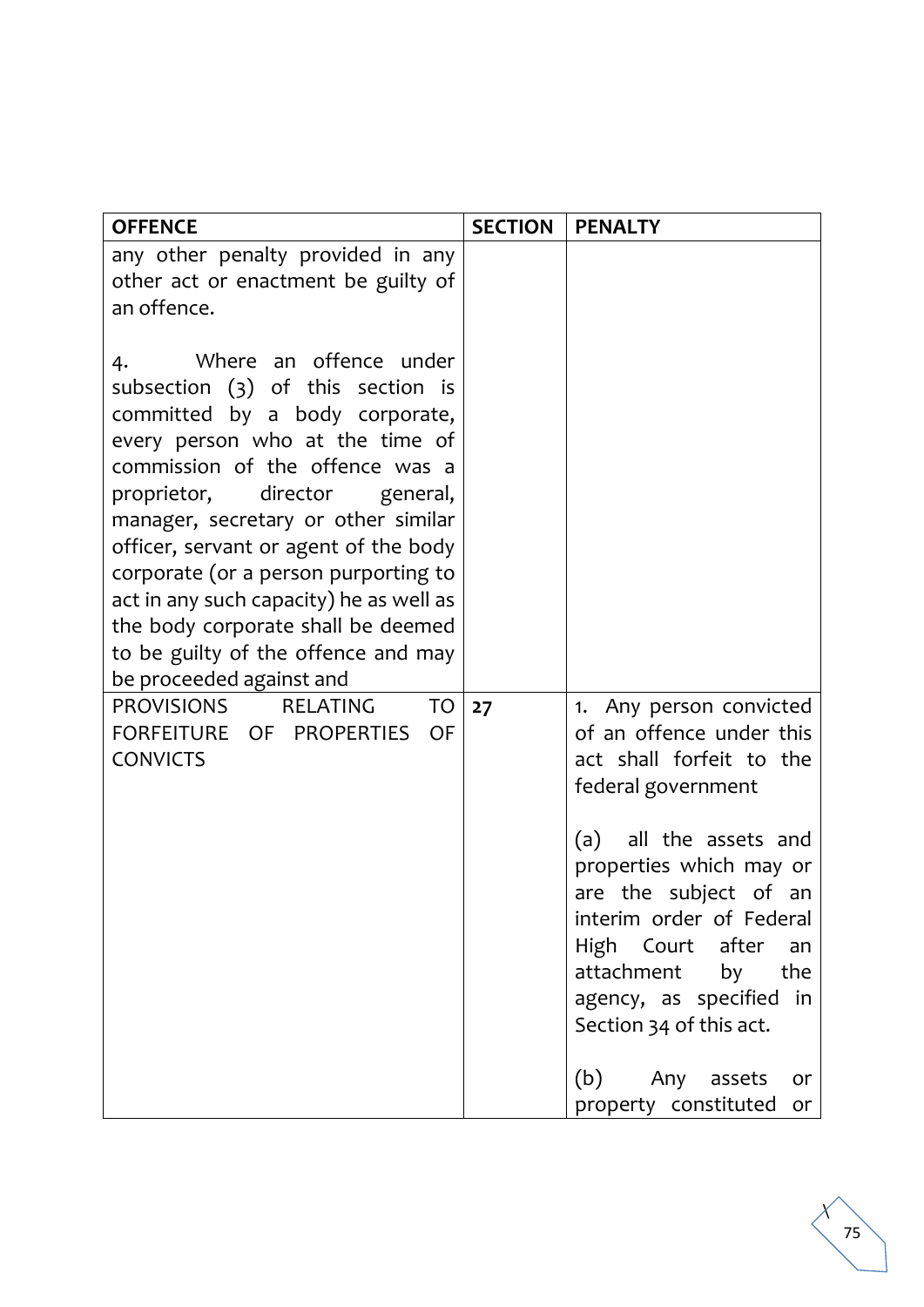| <b>OFFENCE</b> | <b>SECTION</b> | <b>PENALTY</b>                                                                                                                                                                                                                                                                                            |
|----------------|----------------|-----------------------------------------------------------------------------------------------------------------------------------------------------------------------------------------------------------------------------------------------------------------------------------------------------------|
|                |                | derived<br>from<br>any<br>proceeds the<br>person<br>obtained, directly<br>or<br>indirectly as a result of<br>such offence not already<br>disclosed in the Assets<br>Declaration Form or not<br>falling under paragraph<br>(a) of this subsection.                                                         |
|                |                | (c) Any of the person's<br>property<br>or<br>instrumentalities used in<br>any manner to commits<br>or to facilitate<br>the<br>commission of<br>such<br>offence not<br>already<br>disclosed in the Assets<br>Declaration or not falling<br>under paragraph (a) of<br>this subsection.                      |
|                |                | (2) The Federal High<br>in<br>imposing<br>Court<br>sentence on such person<br>shall order in addition to<br>any other<br>sentence<br>imposed pursuant<br>to<br>section 11 of this ACT,<br>that the person forfeit to<br>the Federal Government,<br>all property described in<br>subsection (1) of<br>this |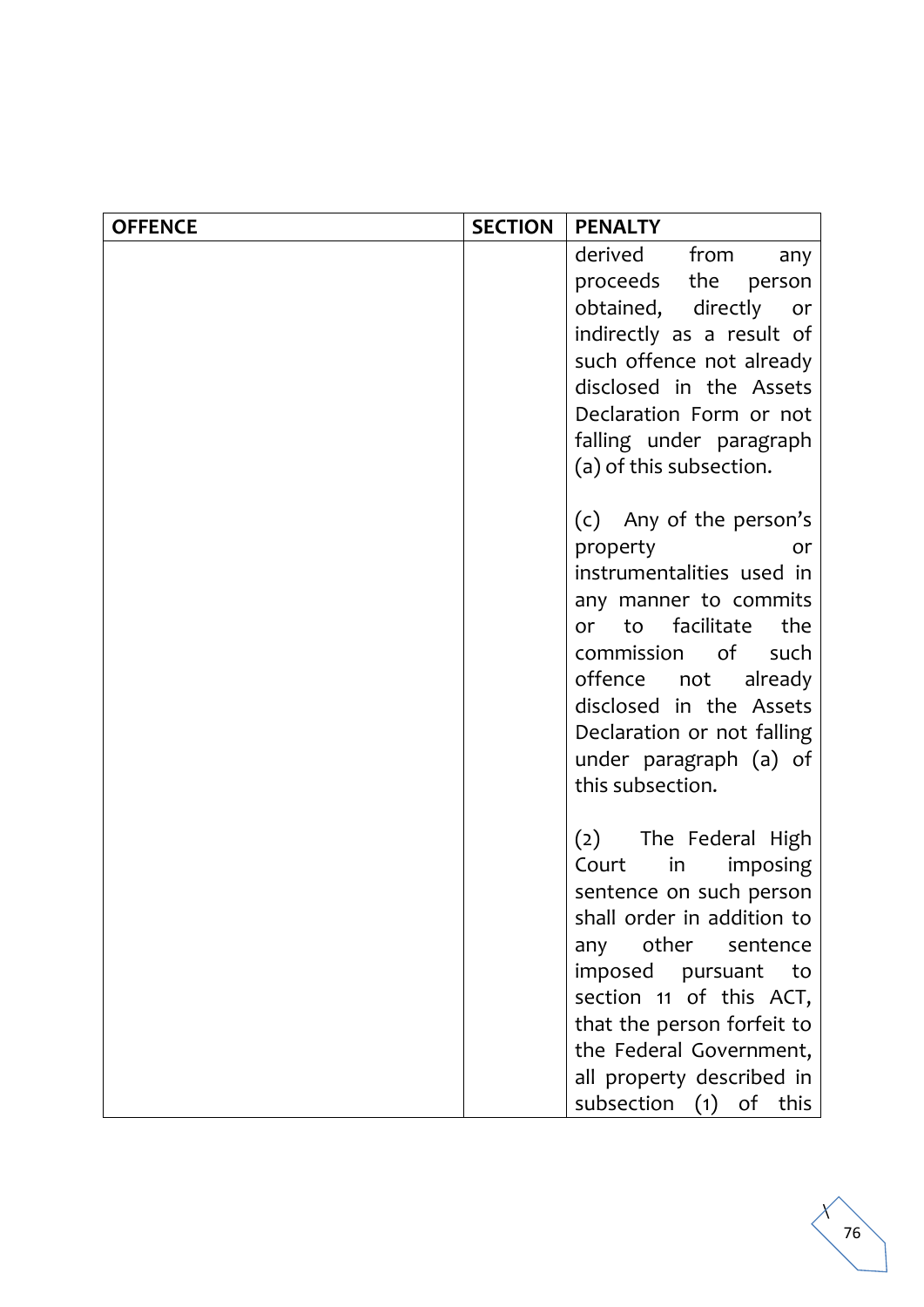| <b>OFFENCE</b>                                                                                                                                                                                                                                                                           | <b>SECTION</b> | <b>PENALTY</b>                                                                                                                                                                                                                                                                                                                                                                                                                                                                                                    |
|------------------------------------------------------------------------------------------------------------------------------------------------------------------------------------------------------------------------------------------------------------------------------------------|----------------|-------------------------------------------------------------------------------------------------------------------------------------------------------------------------------------------------------------------------------------------------------------------------------------------------------------------------------------------------------------------------------------------------------------------------------------------------------------------------------------------------------------------|
|                                                                                                                                                                                                                                                                                          |                | section $(3)$ . In this section<br>"proceeds" means<br>any<br>property derived<br>or<br>obtained directly<br>or<br>indirectly through<br>the<br>commission<br>of<br>the<br>offence.                                                                                                                                                                                                                                                                                                                               |
| Forfeited property for the avoidance<br>of doubt and without any further<br>assurance than this Act, all the<br>properties of the person convicted of<br>an offence<br>under this ACT and<br>already the subject of an interim<br>order shall be forfeited to the<br>Federal Government. | 28             |                                                                                                                                                                                                                                                                                                                                                                                                                                                                                                                   |
| Forfeiture of Passports                                                                                                                                                                                                                                                                  | 30             | The<br>passport of<br>any<br>person convicted of an<br>offence<br>involving<br>the<br>illegal importation<br>or<br>exportation<br>of<br>any<br>narcotic<br>drug<br>or<br>psychotropic substance<br>shall be forfeited to the<br>Federal Government and<br>shall not be returned to<br>the person unless or until<br>the<br>President<br>directs<br>otherwise after the grant<br>of a pardon or on the<br>of<br>exercise<br>the<br>prerogative of<br>mercy<br>under the Constitution of<br>the Federal Republic of |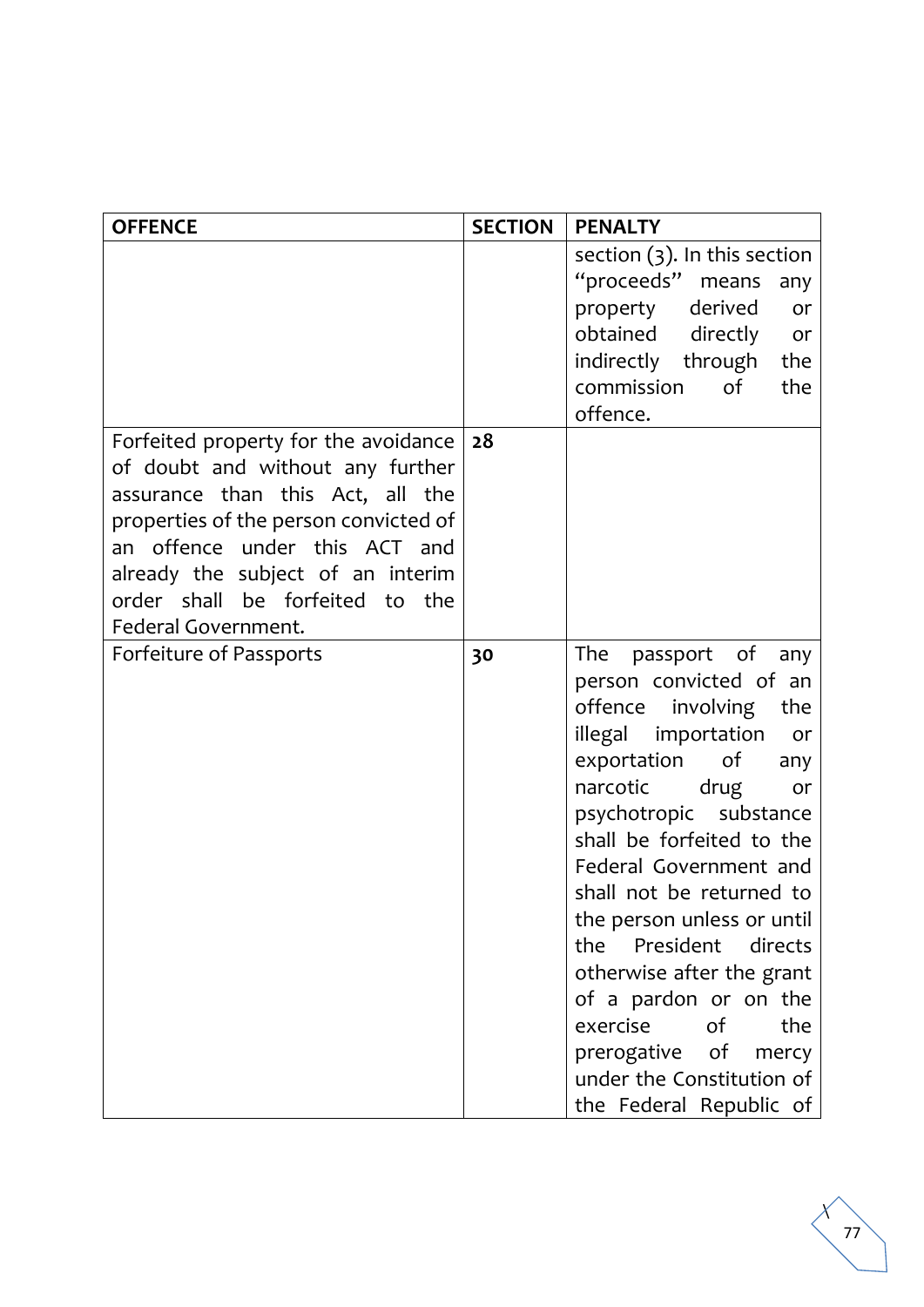| <b>OFFENCE</b>                 | <b>SECTION</b> | <b>PENALTY</b>                                                                                                                                                                                                                                                                                                                                                                                                                                                                                                                                                                                                                                                                                                                              |
|--------------------------------|----------------|---------------------------------------------------------------------------------------------------------------------------------------------------------------------------------------------------------------------------------------------------------------------------------------------------------------------------------------------------------------------------------------------------------------------------------------------------------------------------------------------------------------------------------------------------------------------------------------------------------------------------------------------------------------------------------------------------------------------------------------------|
|                                |                | Nigeria, as amended.                                                                                                                                                                                                                                                                                                                                                                                                                                                                                                                                                                                                                                                                                                                        |
|                                |                |                                                                                                                                                                                                                                                                                                                                                                                                                                                                                                                                                                                                                                                                                                                                             |
| Property subject to forfeiture | 31             | (a) any property, real or<br>personal, which<br>represents the gross<br>receipts a person obtains<br>directly as a result of the<br>violation of this Act or<br>which is traceable to such<br>gross receipts;<br>(b) any property within<br>Nigeria which represents<br>the proceeds of an<br>offence under the laws of<br>foreign country<br>a<br>the<br>involving<br>manufacture,<br>importation,<br>sale,<br>distribution, illicit traffic,<br>abuse or misuse of any<br>narcotic<br>drug<br>or<br>psychotropic substance<br>within whose jurisdiction<br>such offence or activity<br>would be punishable by<br>imprisonment for a term<br>exceeding one year and<br>which<br>would<br>be<br>punishable<br>by<br>imprisonment under this |
|                                |                |                                                                                                                                                                                                                                                                                                                                                                                                                                                                                                                                                                                                                                                                                                                                             |
|                                |                | Act if such act or activity<br>had<br>within<br>occurred                                                                                                                                                                                                                                                                                                                                                                                                                                                                                                                                                                                                                                                                                    |

 $\Delta$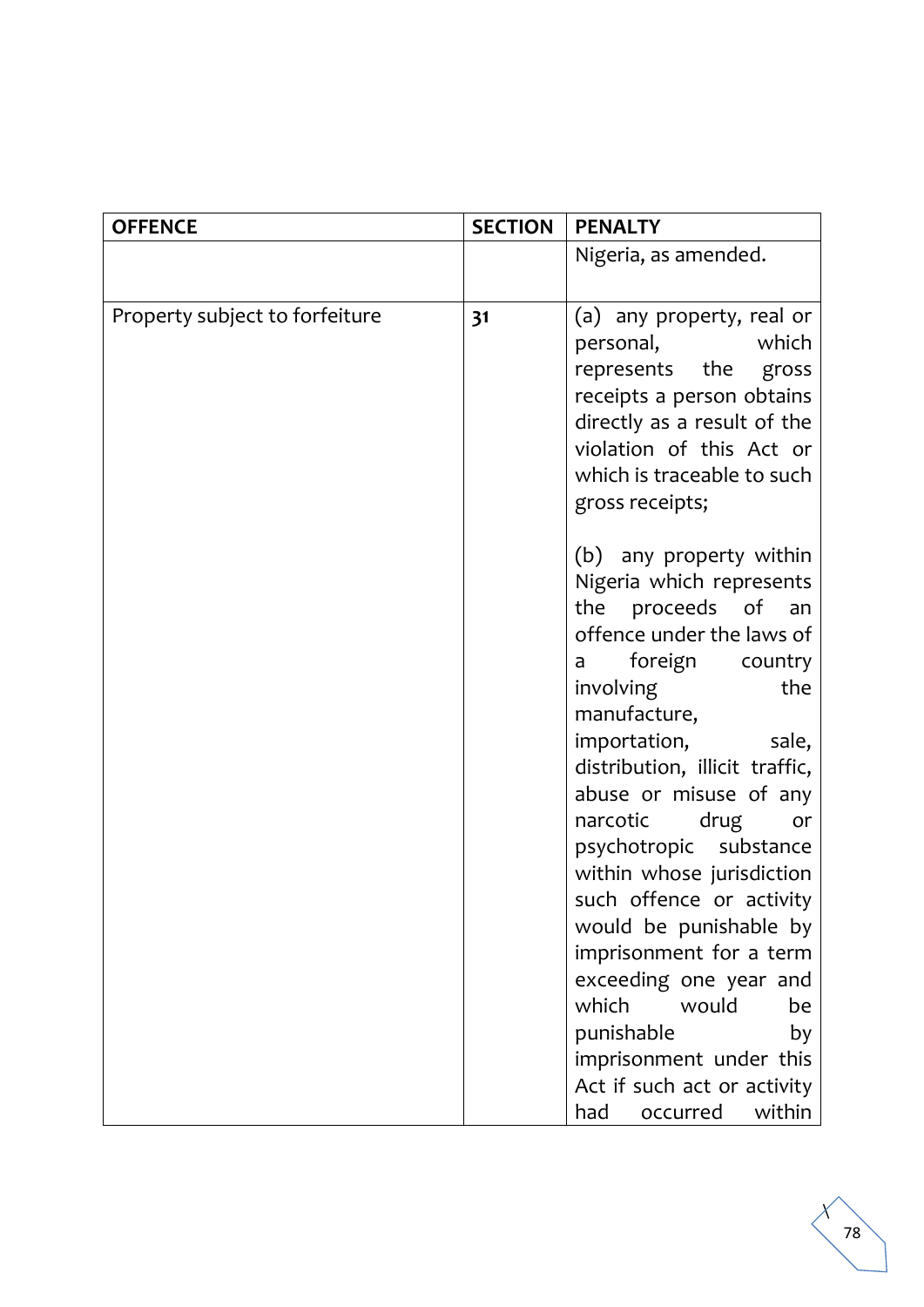| <b>OFFENCE</b>                       | <b>SECTION</b> | <b>PENALTY</b>                                                                                                                                                                                                                                                                                                                                                                                                                                                           |
|--------------------------------------|----------------|--------------------------------------------------------------------------------------------------------------------------------------------------------------------------------------------------------------------------------------------------------------------------------------------------------------------------------------------------------------------------------------------------------------------------------------------------------------------------|
|                                      |                | Nigeria.                                                                                                                                                                                                                                                                                                                                                                                                                                                                 |
|                                      |                |                                                                                                                                                                                                                                                                                                                                                                                                                                                                          |
|                                      |                |                                                                                                                                                                                                                                                                                                                                                                                                                                                                          |
| Other property subject to forfeiture | 32             | (a) all narcotic drugs or<br>psychotropic substances<br>which have<br>been<br>manufactured,<br>distributed, dispensed or<br>acquired in any manner in<br>violation of this Act;<br>(b) all raw materials,<br>products and equipment<br>of any kind which are<br>used, or intended for use,<br>manufacturing,<br>$\mathsf{in}$ and $\mathsf{in}$<br>compounding, processing<br>, delivering, importing or<br>exporting any narcotic<br>drug or psychotropic<br>substance; |
|                                      |                | all instrumentalities<br>(c)<br>of conveyance, including<br>aircraft, vehicles,<br>or or<br>vessels which are used or<br>are intended for use, to<br>transport, or in any<br>manner to facilitate the<br>transportation, sale,<br>receipt, possession<br>or<br>concealment<br>of                                                                                                                                                                                         |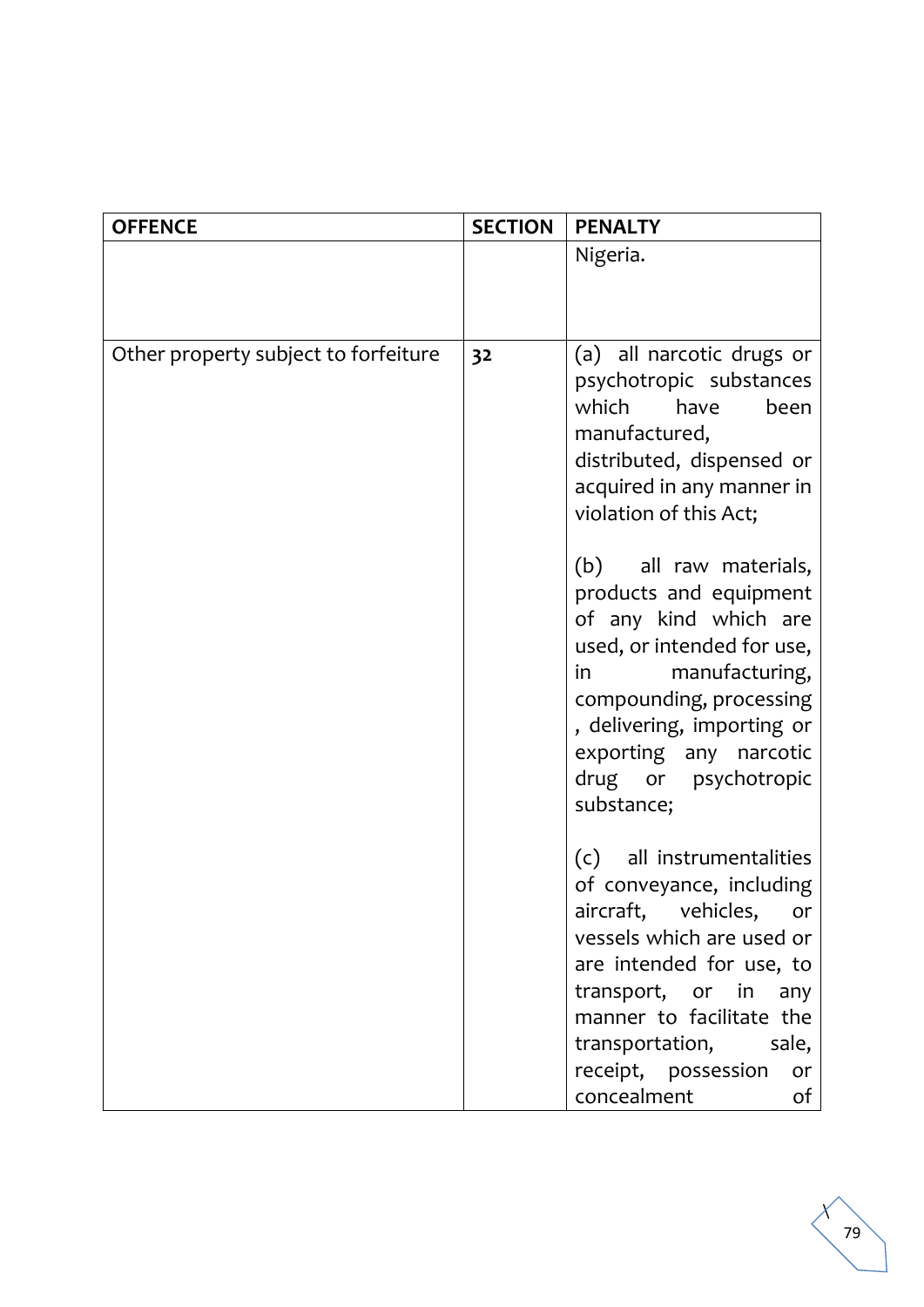| <b>OFFENCE</b> | <b>SECTION</b> | <b>PENALTY</b>                                          |
|----------------|----------------|---------------------------------------------------------|
|                |                | substances described in                                 |
|                |                | paragraph (a) or (b) of                                 |
|                |                | this section, except that $-$                           |
|                |                |                                                         |
|                |                | (i)<br>_of<br>no<br>means                               |
|                |                | conveyance used by any                                  |
|                |                | person<br>as<br>$\mathsf{a}$<br>common                  |
|                |                | carrier in the transaction                              |
|                |                | of business as a common                                 |
|                |                | carrier shall be forfeited<br>under this section unless |
|                |                | it shall appear that the                                |
|                |                | owner or other person in                                |
|                |                | charge of such means of                                 |
|                |                | conveyance<br>was                                       |
|                |                | consenting party or privy                               |
|                |                | to a violation of this Act;                             |
|                |                |                                                         |
|                |                | (ii)<br>of<br>no<br>means                               |
|                |                | shall<br>be<br>conveyance                               |
|                |                | forfeited<br>under<br>this                              |
|                |                | section by reason of any                                |
|                |                | act established by the                                  |
|                |                | owner thereof to have                                   |
|                |                | been committed by any                                   |
|                |                | person other than such<br>owner while such means        |
|                |                | of conveyance<br>was                                    |
|                |                | unlawfully in<br>the                                    |
|                |                | possession of a person                                  |
|                |                | other than the owner or                                 |
|                |                | other person in violation                               |
|                |                | of the criminal laws of                                 |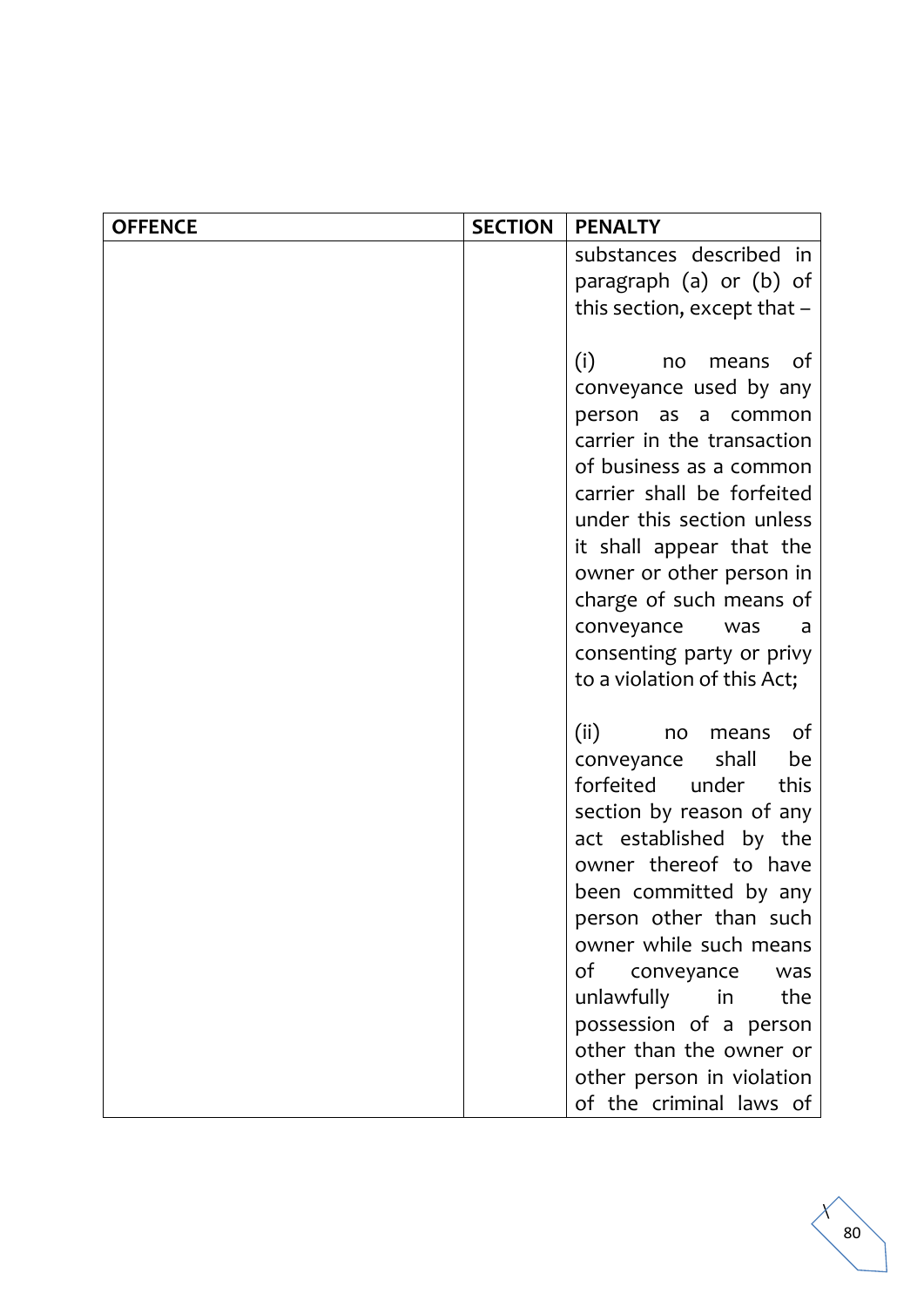| <b>OFFENCE</b> | <b>SECTION</b> | <b>PENALTY</b>                                                                                                                                                                                                                                                                                                     |
|----------------|----------------|--------------------------------------------------------------------------------------------------------------------------------------------------------------------------------------------------------------------------------------------------------------------------------------------------------------------|
|                |                | Nigeria or<br>any<br>part                                                                                                                                                                                                                                                                                          |
|                |                | thereof; and                                                                                                                                                                                                                                                                                                       |
|                |                | (iii)<br>of<br>no<br>means<br>shall<br>be<br>conveyance<br>forfeited under<br>this<br>section to the extent of<br>an interest of an owner,<br>by reason of any act<br>established<br>by<br>that<br>owner to have<br>been<br>committed without the<br>knowledge, consent or<br>willful connivance of that<br>owner; |
|                |                | (d) all books, records<br>and research, including<br>formulae, microfilms,<br>tapes and data used or<br>intended to be used in<br>violation of any provision<br>of this Act;                                                                                                                                       |
|                |                | (e) all monies, negotiable<br>instruments, securities or<br>other things of value<br>furnished or intended to<br>be furnished by any<br>person in exchange for<br>any narcotic drug or an<br>exchange, and all monies,<br>negotiable<br>instruments                                                                |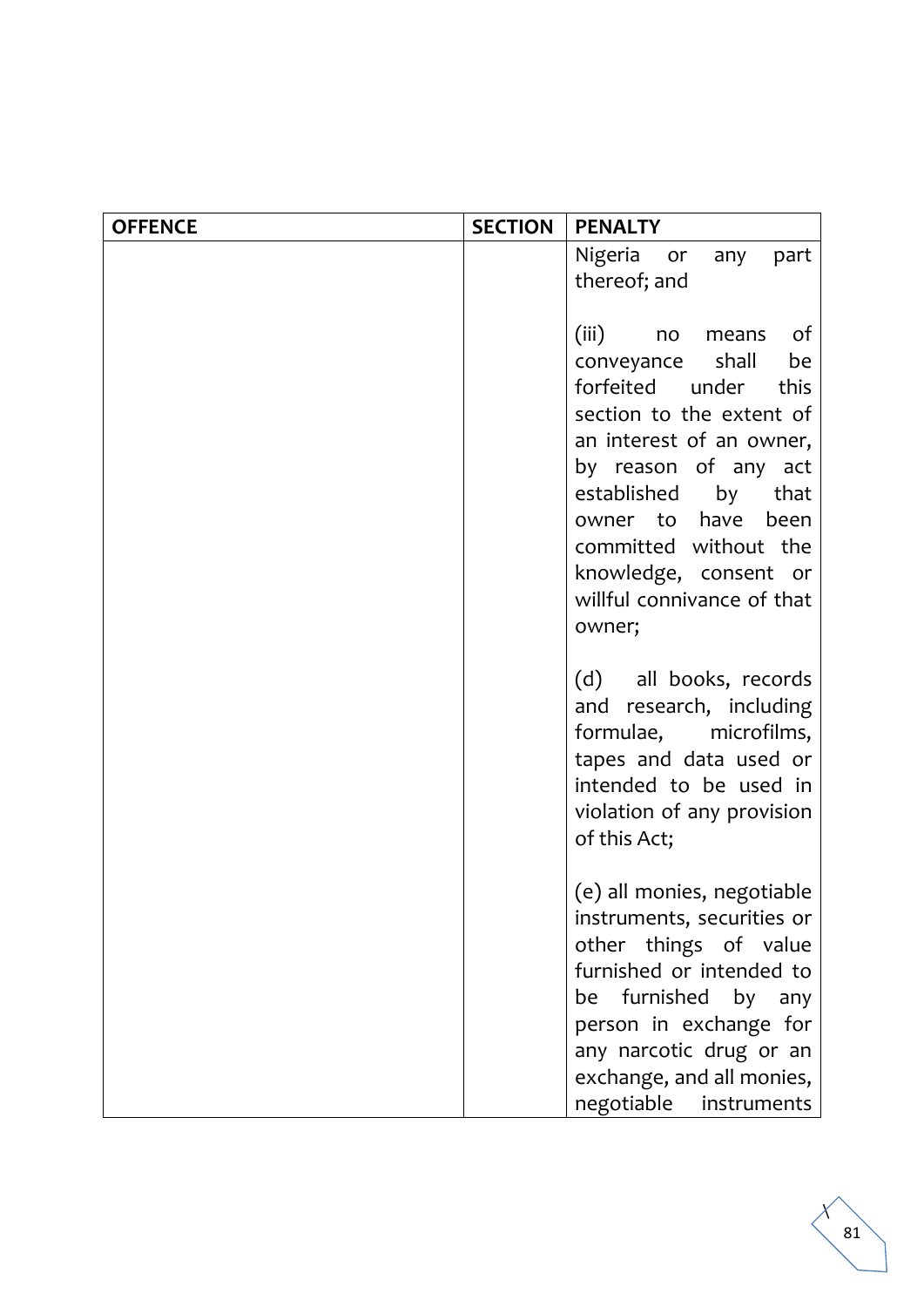| <b>SECTION</b> | <b>PENALTY</b>                                                                                                                                                                                                                                                                                                                                                                                        |
|----------------|-------------------------------------------------------------------------------------------------------------------------------------------------------------------------------------------------------------------------------------------------------------------------------------------------------------------------------------------------------------------------------------------------------|
|                | and securities used or<br>intended to be used to<br>facilitate any violation of<br>this Act;<br>(f) all real property,<br>including any right, title<br>and interest (including<br>any leasehold interest) in<br>the whole or any piece or<br>parcel of land and any<br><i>improvements</i><br>or<br>appurtenances which is<br>used or intended to be<br>used, in any manner or<br>part to commit, or |
|                | facilitate the commission<br>of, an offence under this<br>Act.                                                                                                                                                                                                                                                                                                                                        |
|                |                                                                                                                                                                                                                                                                                                                                                                                                       |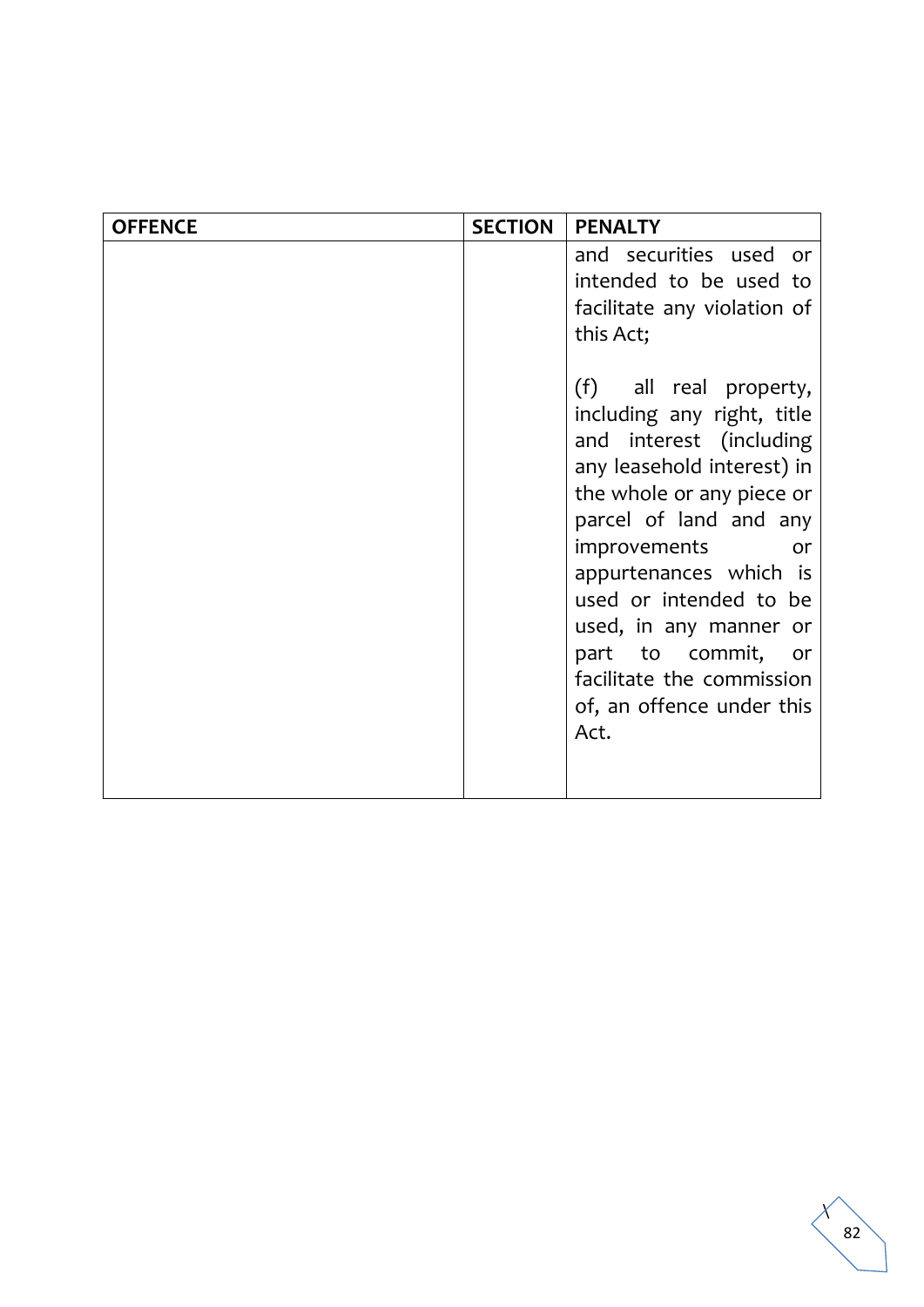*NDLEA Formations nationwide*

**National Headquarters No. 4, Shaw Road, Ikoyi-Lagos Tel: 0709-810-4641 Website: [www.ndlea.gov.ng](http://www.ndlea.gov.ng/)** Agency's E-mail: [narcoagency@hyperia.com](mailto:narcoagency@hyperia.com)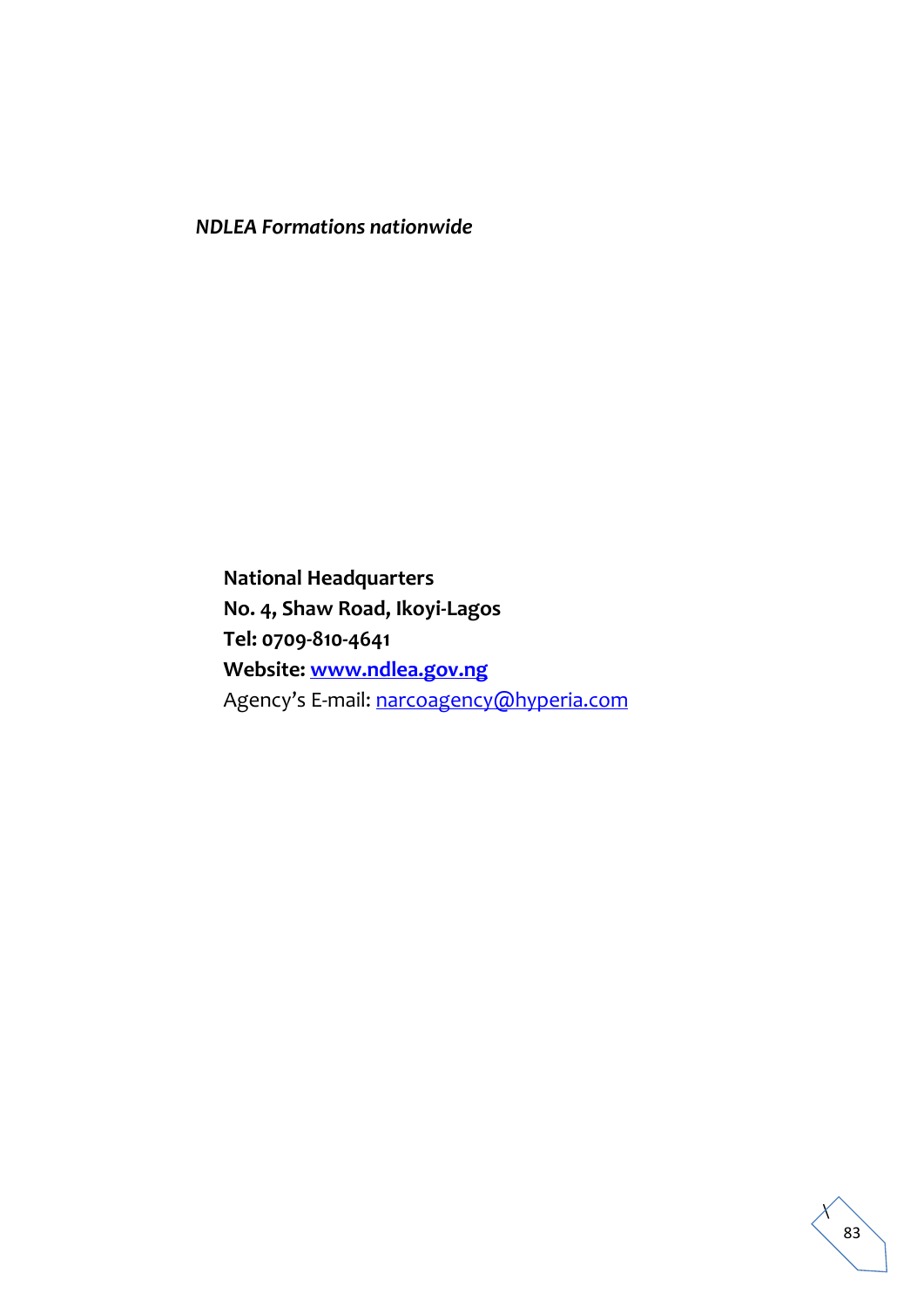| <b>SN</b> | <b>NAME</b>                     | <b>RANK</b> | <b>DIRECTORATE</b> | PHONE NO <sub>1</sub> | PHONE <sub>2</sub> | E-MAIL              |
|-----------|---------------------------------|-------------|--------------------|-----------------------|--------------------|---------------------|
| 01.       | OPARA L.U.                      | ACGN        | DDRD NHO           | 08023053682           |                    | lawopara@yahoo.com  |
|           | OLORUNTOBA FEMI                 |             |                    |                       |                    | femitoba2005@yahoo. |
| 02.       | А.                              | ACGN        | DPLS NHQ           | 08060166455           |                    | com                 |
|           | <b>JOSEPH</b><br><b>NBONA</b>   |             |                    |                       |                    | mbonasunday@yahoo   |
| 03.       | SUNDAY                          | <b>ACGN</b> | DTMD NHO           | 08033339168           | 08026354353        | .com                |
| 04.       | <b>BABA HUSSAINI</b>            | <b>ACGN</b> | DOGI NHQ           | 08038941885           |                    | bhusyu@yahoo.com    |
|           | EGBASE VICTORIA I.              |             |                    |                       |                    |                     |
| 05.       | Ο.                              | <b>ACGN</b> | <b>DAFINHO</b>     | 08037152827           | 08054609031        | onolegal@yahoo.com  |
|           | <b>MABO</b>                     |             |                    |                       |                    | remadetmabo@yahoo.  |
| 06.       | OLUGBENGA.                      | <b>ACGN</b> | DTS NHO            | 0823027071            |                    | co.uk               |
|           | <b>MSHELIA</b><br><b>YOHANA</b> |             |                    |                       |                    |                     |
| 07.       | S.                              | CN          | <b>DAF NHO</b>     | 08057715051           | 08082501214        |                     |

## Directors' E-mail Addresses and Telephone Numbers

## **State/Special Area Commanders' Telephone Numbers and Addresses Nationwide**

| <b>SN</b> | <b>NAMF</b>          | <b>RANK</b> | COMMAND           | <b>ADDRESS</b>                         | PHONE NO <sub>1</sub> | F-MAII                    |
|-----------|----------------------|-------------|-------------------|----------------------------------------|-----------------------|---------------------------|
| 1.        | <b>EZEONYE</b>       |             |                   | Old<br>Party<br>Secretariat,           |                       | ndlea.abia state@yahoo.c  |
|           | <b>FLORENCE</b>      | <b>DCN</b>  | ABIA              | Ogbor Hill, Aba                        | 08023196475           | om                        |
| 2.        |                      |             |                   | Abuja Liaison Service, 5 <sup>th</sup> |                       |                           |
|           |                      |             |                   | Floor, B Wing, Federal                 |                       |                           |
|           |                      |             | <b>ABUJA</b>      | Complex,<br>Secretariat                |                       |                           |
|           | <b>AUDU WASILAT</b>  | <b>CN</b>   | <b>LIAISON</b>    | Shehu Shagari Way, Abuja               | 08023091774           | narcoagency@yahoo.com     |
| 3.        |                      |             |                   | Old SDP Secretariat, No. 1,            |                       |                           |
|           |                      |             |                   | Abdullahahi Bashir Street,             |                       | ndleadsc@yahoo.com        |
|           | ZUNGERU              |             |                   | Yola Road, Jimeta, P. M. B.            |                       | hassan.zungeru@yahoo.co   |
|           | <b>ABDULLAHI</b>     | <b>CN</b>   | ADAMAWA           | 2165                                   | 08035075894           | m                         |
| 4.        |                      |             |                   |                                        |                       | jocefyne@yahoo.com,       |
|           | JOSEPHINE RUTH       |             |                   |                                        |                       | drugfreeinaks@yahoo       |
|           | OBI                  | <b>DCN</b>  | AKWA IBOM         | 291, Nwana-iba Road, Uyo               | 08033658878           | .com                      |
| 5.        |                      |             |                   | Old<br>Party Secretariat,              |                       |                           |
|           |                      |             |                   | Nsugbe Road, Rans Nkis,                |                       |                           |
|           | <b>MOMODU SULE</b>   | <b>DCN</b>  | ANAMBRA           | P. M. B. 1631, Onitsha                 | 08023164402           | ndleaanambra@yahoo.com    |
| 6.        |                      |             |                   |                                        |                       | ndleaapsac@yahoo.co       |
|           |                      |             |                   | Apapa Port Command,                    |                       | m                         |
|           | <b>INAM NSE JACK</b> | <b>DCN</b>  | <b>APAPA PORT</b> | Creek Road, Apapa                      | 08083265595           | nsejack2007@yahoo.com     |
| 7.        |                      |             |                   | White House, Mechanic                  |                       |                           |
|           | <b>MALAMI SOKOTO</b> | <b>DCN</b>  | <b>BAUCHI</b>     | Village, Jos Road, Bauchi              |                       | bndlea@yahoo.com          |
| 8.        | <b>FRANK</b>         |             |                   | Okutukuta,<br>Nbiama,                  |                       |                           |
|           | <b>HANACHOR</b>      | <b>DCN</b>  | <b>BAYELSA</b>    | Yengoa Road, Bayesla                   | 08036671704           | ndleabysc@yahoo.com       |
| 9.        | <b>OBIJURU</b>       |             |                   | Old<br><b>SDP</b><br>Secretariat,      |                       | ndlea20@yahoo.com         |
|           | CHINYERE H.          | <b>DCN</b>  | <b>BENUE</b>      | Ankpa Road, Makurdi                    | 08023016786           | chitimobijuru@yahoo.co.uk |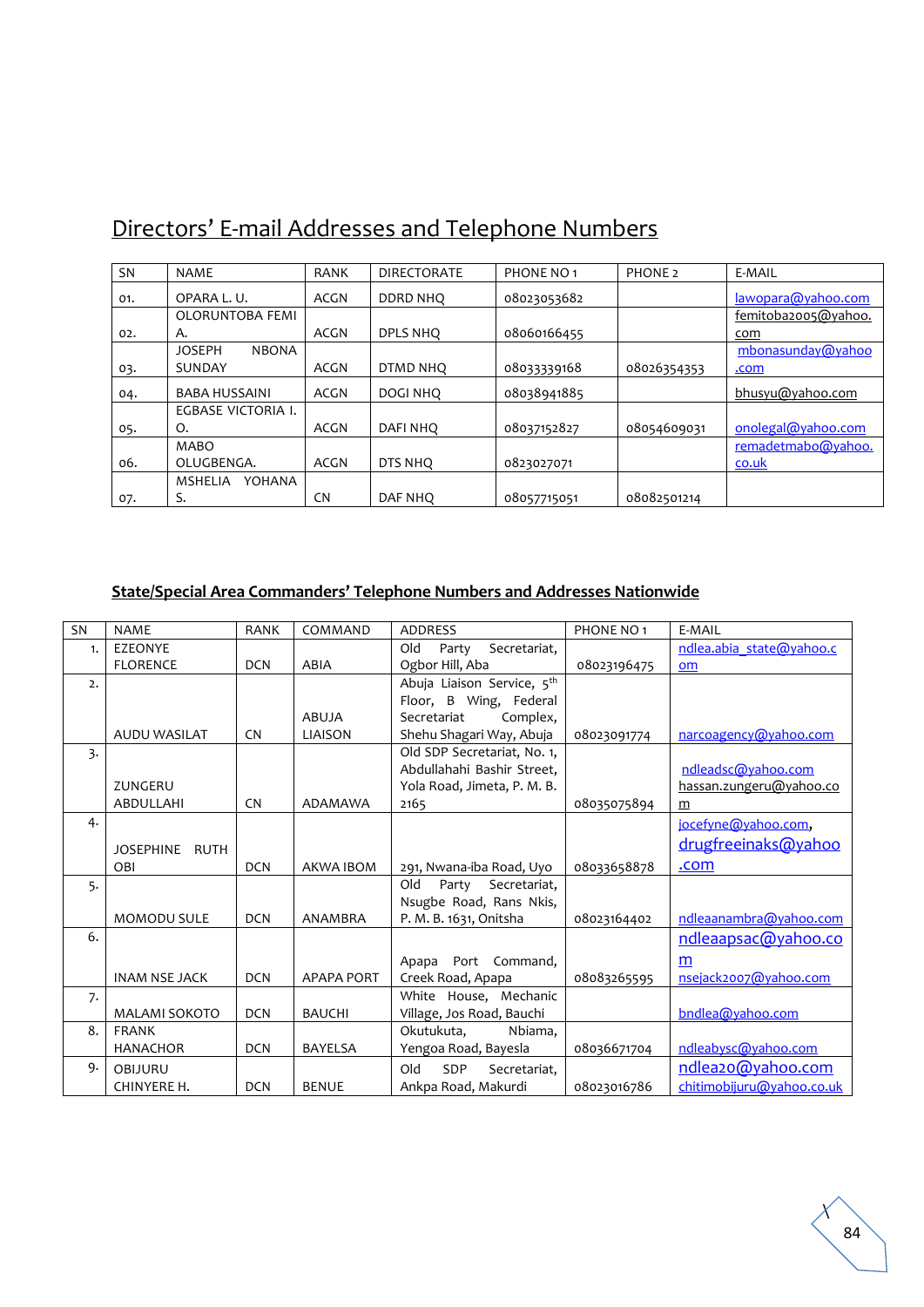| 10. |                        |            |                | Secretariat,<br>Old<br>Party   |             | ndleaborno@yahoo.c      |
|-----|------------------------|------------|----------------|--------------------------------|-------------|-------------------------|
|     | ONA<br><b>JOSEPH</b>   |            |                | Gambororu Ngala Road, P.       |             | om                      |
|     | OGILEGWU               | <b>DCN</b> | <b>BORNO</b>   | M. B. 1591, Maiduguri          | 08033218346 | ogilegwus@yahoo.com     |
| 11. | KAYODE<br>ADENIYI      |            |                |                                |             | crscommand@yahoo.com    |
|     | Ε.                     | <b>DCN</b> | C/RIVER        | 3, Harbour Road, Calabar       | 08038574051 | ndleacrs@yahoo.com      |
| 12. |                        |            |                | Old SDP Secretariat, Isah      |             | deltastatecommand@yaho  |
|     | SAMAILA ETHAN          | <b>DCN</b> | DELTA          | Raod, Ogwashi-Uku              | 08030906892 | o.com                   |
| 13. | <b>RALPH</b>           |            |                | 10, Elias Odili Street,        |             | ebonyistatecommand@yah  |
|     | IGWENAGWU              | <b>DCN</b> | <b>EBONYI</b>  | Abakaliki                      | 08033086716 | oo.com                  |
| 14. |                        |            |                | Old<br>SDP<br>Secretariat,     |             |                         |
|     |                        |            |                | Upper Sakponba Road,           | 08033248776 |                         |
|     | SANI I. SANI           | <b>DCN</b> | <b>EDO</b>     | Benin-City                     |             | ndleaedo@yahoo.com      |
| 15. |                        |            |                | off<br>Street,<br>Akinsola     |             |                         |
|     |                        |            |                | Iworoko Road, Opp. Ekiti       |             |                         |
|     |                        |            |                | Kete Transport Company,        |             |                         |
|     | <b>JADI SULEIMAN</b>   | <b>DCN</b> | <b>EKITI</b>   | Ado Ekiti                      | 08037090511 | ndleaekiti@yahoo.com    |
| 16. |                        |            |                | Old SDP Party Secretariat,     |             |                         |
|     |                        |            |                | Vosan<br>Drive,                |             | enugundlea@yahoo.com,   |
|     | <b>OHANYERE</b>        |            |                | Independence<br>Layout,        |             | enugucommand@yahoo.co   |
|     | <b>ATHONY</b>          | <b>CN</b>  | <b>ENUGU</b>   | Enugu                          | 08033466150 | m                       |
|     |                        |            |                | Plot<br>Joseph<br>1093,        |             |                         |
| 17. |                        |            | <b>FCT</b>     | Golmwalk Street Gudu,          |             |                         |
|     |                        |            |                |                                |             | ndleafct@yahoo.com      |
| 18. | <b>OBIEFULE DENNIS</b> | <b>DCN</b> | COMMAND        | Abuja<br>Old BASAC Office, BCJ | 08053937993 |                         |
|     | ADOLE ALIYU.           | <b>DCN</b> | <b>GOMBE</b>   | Gombe                          |             | narcoagencygombe@yaho   |
|     |                        |            |                | Nigeria-Benin<br>Republic      | 08027815232 | o.com                   |
| 19. |                        |            |                |                                |             |                         |
|     |                        |            |                | International Border Post,     |             |                         |
|     | FRIDAY OKPARA          | <b>DCN</b> | <b>IDIROKO</b> | Idiroko                        |             | ndleaidiroko@yahoo.com  |
| 20. |                        |            |                | Old NRC Party Office, Aba      |             |                         |
|     | KAKU MSHELIA M         | <b>DCN</b> | <b>IMO</b>     | Road, Owerri                   | 08026854501 | imocommand@yahoo.com    |
| 21. |                        |            |                |                                |             | jigawacommand@yahoo.c   |
|     | <b>IBRAHIM ABDUL</b>   | <b>DCN</b> | <b>JIGAWA</b>  | NIFOR Quarters, Dutse          | 08085237797 | om                      |
| 22. |                        |            |                | Olusegun<br>Obasanjo           |             |                         |
|     |                        |            |                | Yakubu<br>Secretariat,         |             |                         |
|     | JIBRIL M. KAKA         | <b>DCN</b> | <b>KADUNA</b>  | Gowon Road, Kaduna             | 08033208663 | ndleakaduna@yahoo.com   |
| 23. |                        |            |                | State Command,<br>Kano         |             |                         |
|     | AHMADU GARUBA          | <b>DCN</b> | KANO           | Airport Road, Kano             | 08061524093 | ndleaksc@yahoo.com      |
| 24. |                        |            |                | Party Secretariat, Kofar       |             |                         |
|     | <b>MARIAM SANI</b>     | <b>DCN</b> | <b>KATSINA</b> | Kwaya, Katsina                 | 08036124588 | ndleakat @yahoo.com     |
| 25. |                        |            |                | No. 25, Emir Haruna Road,      |             | narcokbcmd@hotmail.com  |
|     | OKON ULO OKON          | <b>DCN</b> | KEBBI          | P. M. B. 1104, Birinin Kebbi   | 08023127660 | narcokb@yahoo.com       |
| 26. |                        |            |                | New Layout Liberty Hotel,      |             | ndleakogistatecommand@  |
|     | <b>IDRIS BELLO</b>     | <b>DCN</b> | KOGI           | Lokoja                         | 08033306809 | yahoo.com               |
| 27. |                        |            |                | Defunct NRC Party Office,      |             |                         |
|     |                        |            |                | KM 2, Sobi Barrcaks Road,      |             |                         |
|     | <b>SEGUN OKE</b>       | <b>DCN</b> | <b>KWARA</b>   | Ilorin                         | 08037236856 | ndleakwsc@yahoo.com     |
| 28. |                        |            |                | Lagos State Command,           |             | ndlealagstatecmd@vahoo. |
|     | <b>SULE ALIYU</b>      | <b>CN</b>  | LAGOS          | NAHCO Shed, Ikeja              | 08033236665 | com                     |
| 29. |                        |            |                |                                |             | makiacommand@yahoo.co   |
|     |                        |            |                | Mallam<br>Aminu<br>Kano        |             | m                       |
|     |                        |            |                | International<br>Airport,      |             | ambroseumoru@yahoo.co   |
|     | AMBROSE UMORU          | <b>DCN</b> | MAKIA          | Kano                           | 08036078944 | m                       |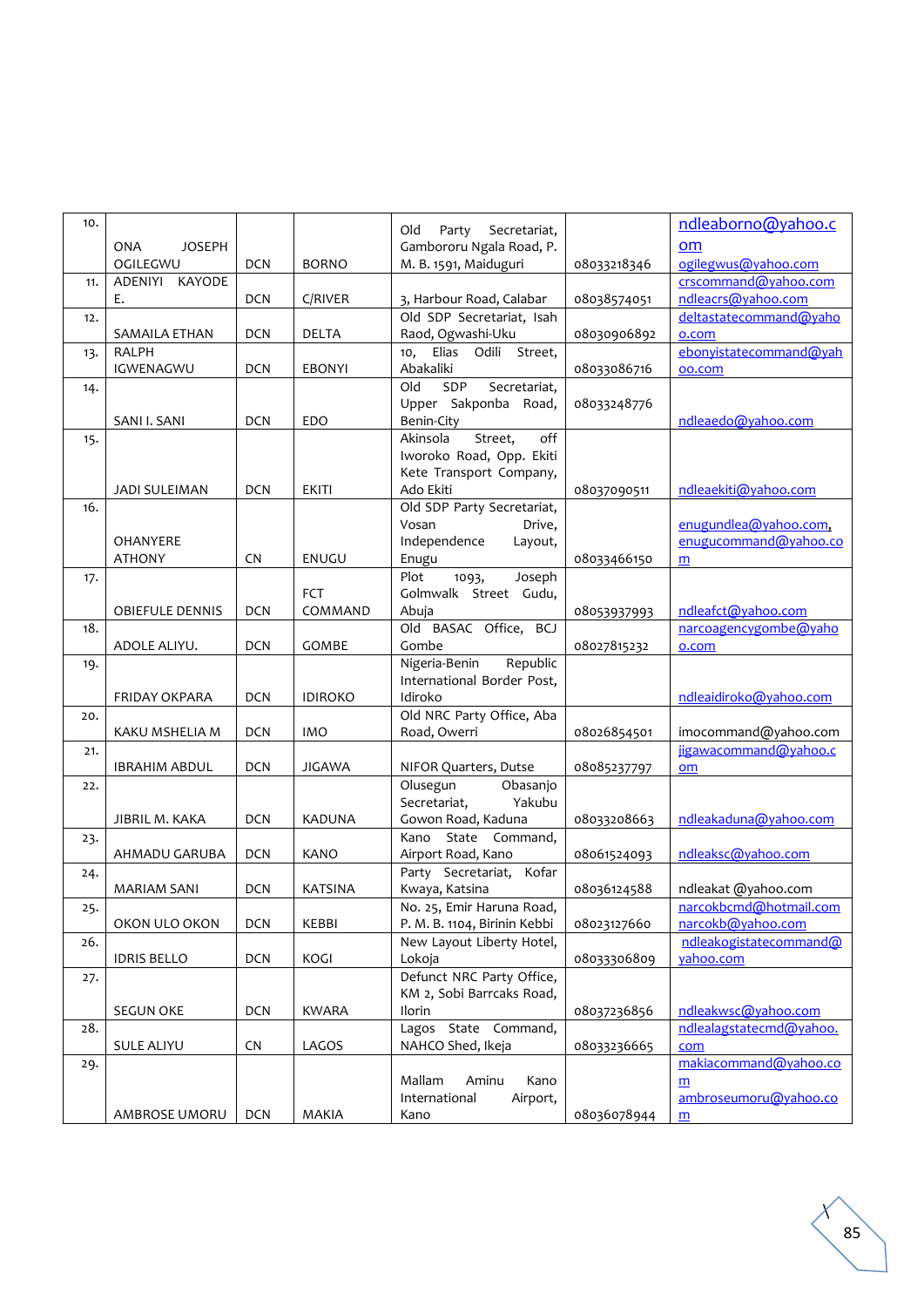| 30. |                                 |            |                | Mohammed<br>Murtala                             |             |                                  |
|-----|---------------------------------|------------|----------------|-------------------------------------------------|-------------|----------------------------------|
|     |                                 |            |                | International<br>Airport,                       |             | mmiandlea@yahoo.co               |
|     | <b>HAMZA UMAR</b>               | CN         | <b>MMIA</b>    | NACHO Shed, Ikeja                               | 08053119955 | m danuma@yahoo.com               |
| 31. |                                 |            |                | Azikiwe<br>Nnamdi                               |             | naia77@yahhoo.com                |
|     | LAWAL HAMISU A.                 | <b>DCN</b> | <b>NAIA</b>    | International<br>Airport,                       |             | hamisualhaji@yahoo.com           |
| 32. |                                 |            |                | Abuja                                           | 08037269575 |                                  |
|     |                                 | <b>DCN</b> | NASARAWA       | Makuridi Road, Lafia                            |             |                                  |
| 33. |                                 |            |                | Defunct NRC Secretariat,                        |             |                                  |
|     | ABDULLAHI                       |            |                | Western By-pass, Opp.                           |             | narcoagencynascom@yaho           |
|     | <b>ABDUL</b>                    | <b>DCN</b> | NIGER          | Police Sec. School, Minna                       | 08035860787 | o.com                            |
| 34. |                                 |            |                |                                                 |             |                                  |
|     | <b>BALA FAGGAE</b>              | <b>DCN</b> | <b>OGUN</b>    | Quarter 07, Oba Ademola<br>Road, GRA, Aboekuta  |             | nigercommand@yahoo.co<br>m       |
| 35. | <b>WALTER</b>                   |            |                |                                                 |             | ondostatecomand@yahoo.           |
|     | NICHOLAS.                       | <b>DCN</b> | <b>ONDO</b>    | 257, Alagbaka GRA, Akure                        | 08037206634 | com                              |
| 36. |                                 |            |                | Testing Ground, Old Ikirun                      |             |                                  |
|     |                                 |            |                | Road, former, Ministry of                       |             |                                  |
|     |                                 |            |                | Information<br>Premises,                        |             | ndleaosun@yahoo.co               |
|     | <b>EDE ATHONIA</b>              | DCN        | <b>OSUN</b>    | Osogbo                                          | 08037272370 | m tnwando@yahoo.com              |
| 37. |                                 |            |                | 585,<br>Links<br>Quarter                        |             | ndleaoyosc@yahoo.com             |
|     | <b>OMOLADE</b>                  |            |                | Reservation Onireke, GRA                        |             | ndleaoyostatecmd@yahoo.          |
| 38. | FABOYEDE.                       | <b>DCN</b> | <b>OYO</b>     | Ibadan                                          | 08023543148 | com                              |
|     |                                 |            |                |                                                 |             | ndleaphia@yahoo.co               |
|     |                                 |            |                |                                                 |             | m                                |
|     | OLUTEKUNBI                      |            |                | Port<br>Harcourt                                |             | daviesbabatunde@yahoo.c          |
|     | DAVIS B.<br><b>NGOZI</b><br>DR. | <b>DCN</b> | PHIA           | International Airport                           | 08033429558 | om<br>narcojos@rocketmail.com    |
| 39. | MADUBUIKE                       | <b>DCN</b> | PLATEAU        | New Rikkos Layout, Jos                          | 08023223900 | ngomadu2001@yahoo.com            |
| 40. |                                 |            |                |                                                 |             |                                  |
|     | <b>FIDELIS COCODIA</b>          | <b>DCN</b> | PH PORT        | Onne Port, Port Harcourt                        |             | ndleaphpc@yahoo.com              |
| 41. |                                 |            | REGIONAL       | RADC, Opposite Lamingo                          |             | drugacademyjos@hotmail.          |
|     | <b>GAURA SHEDOW</b>             | <b>DCN</b> | <b>ACADEMY</b> | Lake, Katon, Rikkos, Jos                        | 08023079564 | com                              |
| 42. |                                 |            |                | Defunct SDP Secretariat,<br>Artillery Junction, |             |                                  |
|     | SHELLENG<br>RACHAEL             | <b>DCN</b> | <b>RIVERS</b>  | Aba<br>Road, Port Harcourt                      | 08023457484 | riversstatecommand@yaho<br>o.com |
| 43. |                                 |            |                |                                                 |             | ndleasemecommand@yah             |
|     |                                 |            |                | Nieria-Benin<br>Republic                        |             | oo.com                           |
|     | <b>AJADURRUONYE</b>             |            |                | International Border Post,                      |             | semecommand@yahoo.co             |
|     | N.O.                            | <b>DCN</b> | <b>SEME</b>    | Seme                                            | 08023457484 | m                                |
| 44. |                                 |            |                | Party<br>House,<br>Former                       |             | ndleasokoto@yahoo.c              |
|     |                                 |            |                | along Kalam Baina Road,                         |             | om                               |
|     | MISBAU IDRIS                    | <b>DCN</b> | SOKOTO         | Arkilla, Nasarawa                               | 08033235455 | mmisbauidris@yahoo.com           |
| 45. |                                 |            |                | Road,<br>Magami<br>Tukura                       |             |                                  |
|     |                                 |            |                | Behind<br>Yelwa<br>Annex,                       |             | ndleatrsctaraba@yahoo.co         |
|     | <b>ISHIAKU KWAJAFA</b>          | <b>DCN</b> | TARABA         | Jalingo                                         | 08034172119 | m                                |
| 46. | TITUS AWOGBUYI                  |            | TINCAN         | Tincan Island Port, Oshodi-                     |             |                                  |
|     | <b>TOYIN</b>                    | <b>CN</b>  | <b>PORT</b>    | Apapa Express Way, Laogs                        | 08034926232 | ndleatincan@yahoo.com            |
| 47. |                                 |            |                | KM 7, Gujuba Road, Old<br>Customs Office MOPOL  |             |                                  |
|     | <b>EGBEOLA SAMUEL</b>           | <b>DCN</b> | YOBE           | Base, Damaturu                                  | 08038547939 | ndleayobestate@gmail.co<br>m     |
|     |                                 |            |                |                                                 |             |                                  |